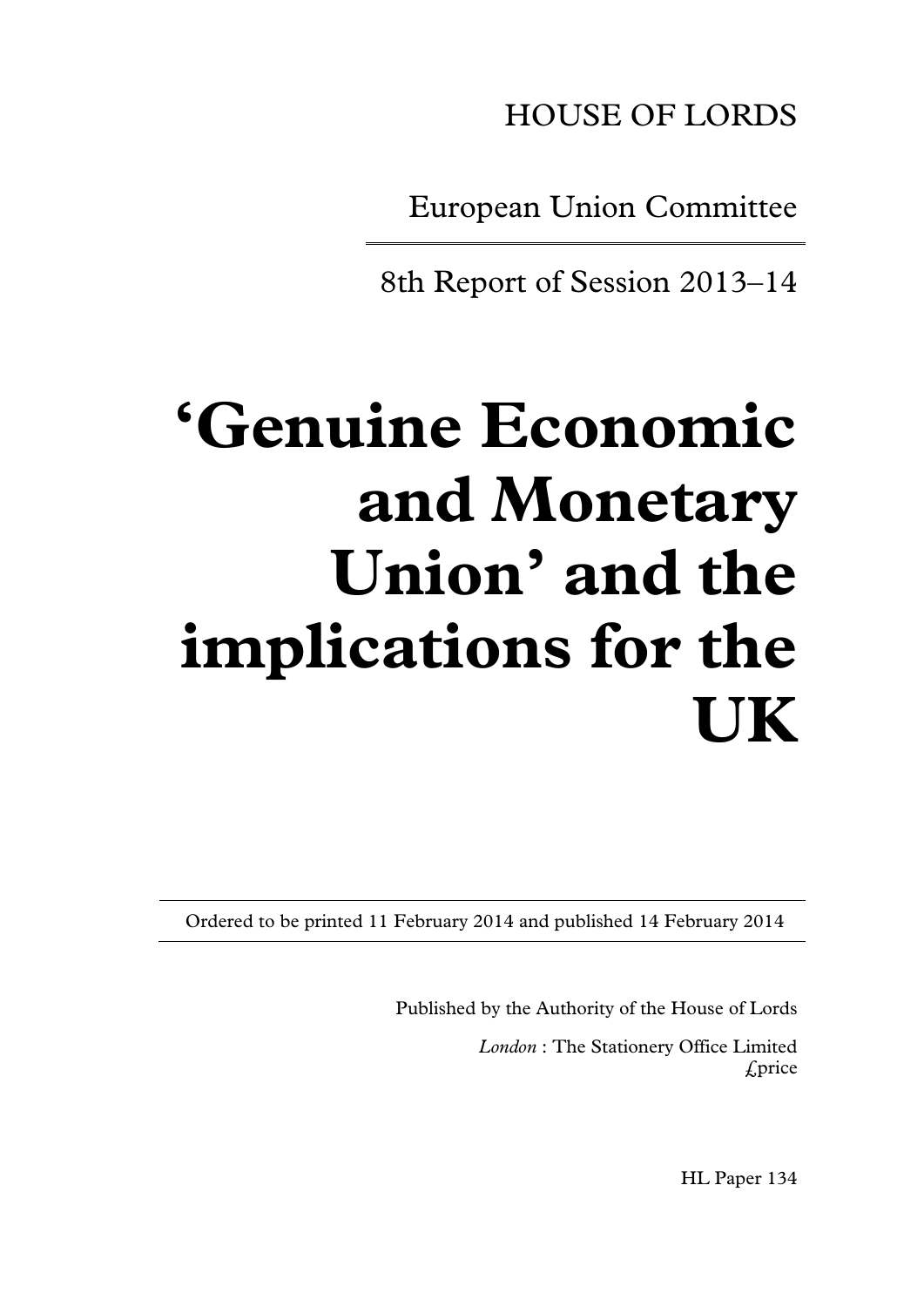# *The European Union Committee*

The Committee considers EU documents in advance of decisions being taken on them in Brussels, in order to influence the Government's position and to hold them to account.

The Government are required to deposit EU documents in Parliament, and to produce within two weeks an Explanatory Memorandum setting out the implications for the UK. The Committee examines these documents, and 'holds under scrutiny' any about which it has concerns, entering into correspondence with the relevant Minister until satisfied. Letters must be answered within two weeks. Under the 'scrutiny reserve resolution', the Government may not agree in the EU Council of Ministers to any proposal still held under scrutiny; reasons must be given for any breach.

The Committee also conducts inquiries and makes reports. The Government are required to respond in writing to a report's recommendations within two months of publication. If the report is for debate, then there is a debate in the House of Lords, which a Minister attends and responds to.

The Committee has six Sub-Committees, which are: Economic and Financial Affairs (Sub-Committee A) Internal Market, Infrastructure and Employment (Sub-Committee B) External Affairs (Sub-Committee C) Agriculture, Fisheries, Environment and Energy (Sub-Committee D) Justice, Institutions and Consumer Protection (Sub-Committee E) Home Affairs, Health and Education (Sub-Committee F)

#### *Our Membership*

The Members of the European Union Committee are: Lord Boswell of Aynho (Chairman) Lord Hannay of Chiswick The Earl of Sandwich Lord Bowness Lord Harrison Baroness Scott of Needham Market Lord Cameron of Dillington Lord Maclennan of Rogart Lord Tomlinson Baroness Corston Lord Marlesford Lord Tugendhat Lord Dear Baroness O'Cathain Lord Wilson of Tillyorn Baroness Eccles of Moulton Baroness Parminter Lord Foulkes of Cumnock Baroness Quin

The Members of the Sub-Committee on Economic and Financial Affairs which conducted this inquiry, are: Viscount Brookeborough Lord Dear Lord Kerr of Kinlochard Earl of Caithness<br>
Lord Flight
Baroness Maddock<br>
Lord Carter of Coles
Iord Hamilton of Epsom
Lord Marlesford Lord Carter of Coles Lord Hamilton of Epsom Lord Marlesford Lord Harrison (Chairman)

# *Information about the Committee*

For information freely available on the web, our homepage i[s http://www.parliament.uk/hleu](http://www.parliament.uk/hleu) There you will find many of our publications, along with press notices, details of membership and forthcoming meetings, and other information about the ongoing work of the Committee and its Sub-Committees, each of which has its own homepage. Contact details for individual Sub-Committees are given on the website.

#### *Sub-Committee Staff*

The staff of the Sub-Committee during the course of this inquiry were Stuart Stoner (Clerk), Rose Crabtree (Policy Analyst) and Sarah Yusuf (Committee Assistant).

#### *Evidence*

Evidence is published online at<http://www.parliament.uk/hleua> and available for inspection at the Parliamentary Archives (020 7219 5314)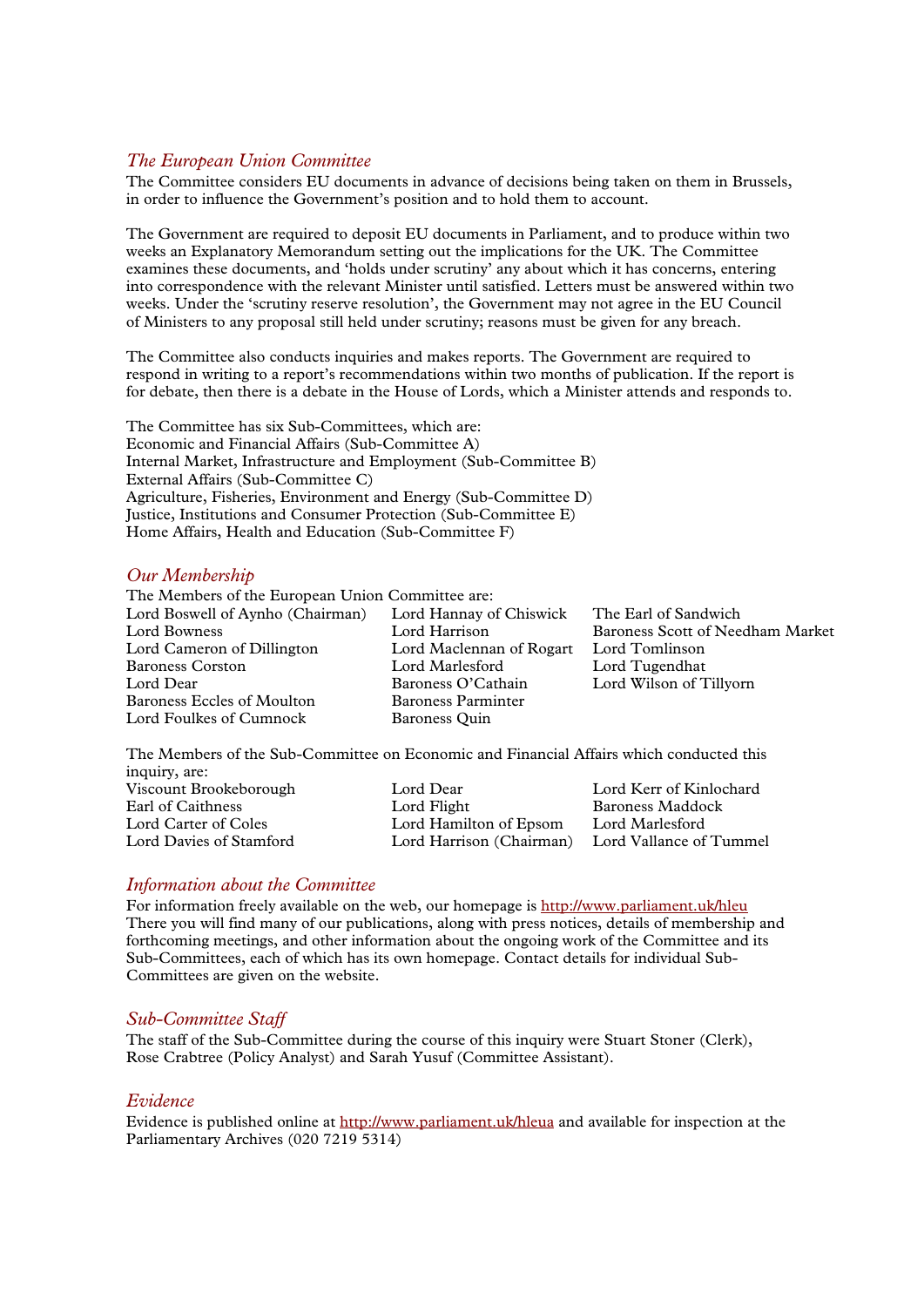# **CONTENTS**

| Paragraph                                                            | Page |
|----------------------------------------------------------------------|------|
| Summary                                                              | 5    |
| <b>Chapter 1: 'Genuine Economic and Monetary Union'—</b>             |      |
| Sticking plaster or miracle cure?<br>$\mathbf{1}$                    | 7    |
| Box 1: Main elements of 'Genuine Economic and                        |      |
| <b>Monetary Union'</b>                                               | 8    |
| Box 2: Proposed timescale for 'Genuine Economic and                  |      |
| Monetary Union' (as proposed in late 2012)                           | 9    |
| Diagnosing the problem<br>4                                          | 10   |
| 7<br>The sticking plaster approach                                   | 11   |
| Box 3: Measures already taken to address the crisis                  | 11   |
| Box 4: Key events since June 2012                                    | 14   |
| A case for treaty change?<br>17                                      | 18   |
| Table 1: The timescale and legal form of the 'Genuine                |      |
| <b>Economic and Monetary Union' proposals</b>                        | 18   |
| 22<br>Inoculating the UK?                                            | 21   |
| 23<br>Bottling the cure                                              | 21   |
| This report<br>25                                                    | 22   |
|                                                                      |      |
| 29<br><b>Chapter 2: Integrated Financial Framework—Banking Union</b> | 23   |
| 29<br>Background                                                     | 23   |
| 33<br><b>Single Supervisory Mechanism</b>                            | 24   |
| Box 5: Key provisions of the Single Supervisory Mechanism            | 24   |
| The role of the ECB<br>39                                            | 26   |
| i) The ECB's comprehensive assessment of the banking                 |      |
| 40<br>system                                                         | 26   |
| ii) The ECB's monetary policy and supervisory roles<br>50            | 29   |
| iii) Outright Monetary Transactions (OMTs)<br>54                     | 30   |
| 62<br><b>Single Resolution Mechanism</b>                             | 32   |
| The Commission's proposal<br>62                                      | 32   |
| Box 6: The Commission's original proposals for a Single              |      |
| <b>Resolution Mechanism and Single Bank Resolution Fund</b>          | 33   |
| Timber-framed or steel-framed?<br>66                                 | 34   |
| <b>Issues of controversy</b><br>68                                   | 35   |
| The role of the Commission<br>69                                     | 35   |
| The resolution fund and the treatment of legacy debts<br>71          | 36   |
| 75<br>Treaty base and the impact on non-participants                 | 37   |
| <b>Treaty constraints</b><br>78                                      | 38   |
| 82<br>Understanding the German perspective                           | 39   |
| The 18 December 2013 Council agreement<br>84                         | 39   |
| Box 7: Main elements of the General Approach agreement               |      |
| on the Single Resolution Mechanism, 18 December 2013                 | 39   |
| <b>Trilogue negotiations</b><br>96                                   | 43   |
| Our conclusions<br>97                                                | 44   |
| <b>Single Deposit Insurance scheme</b><br>104                        | 45   |
| Overall conclusion<br>113                                            | 47   |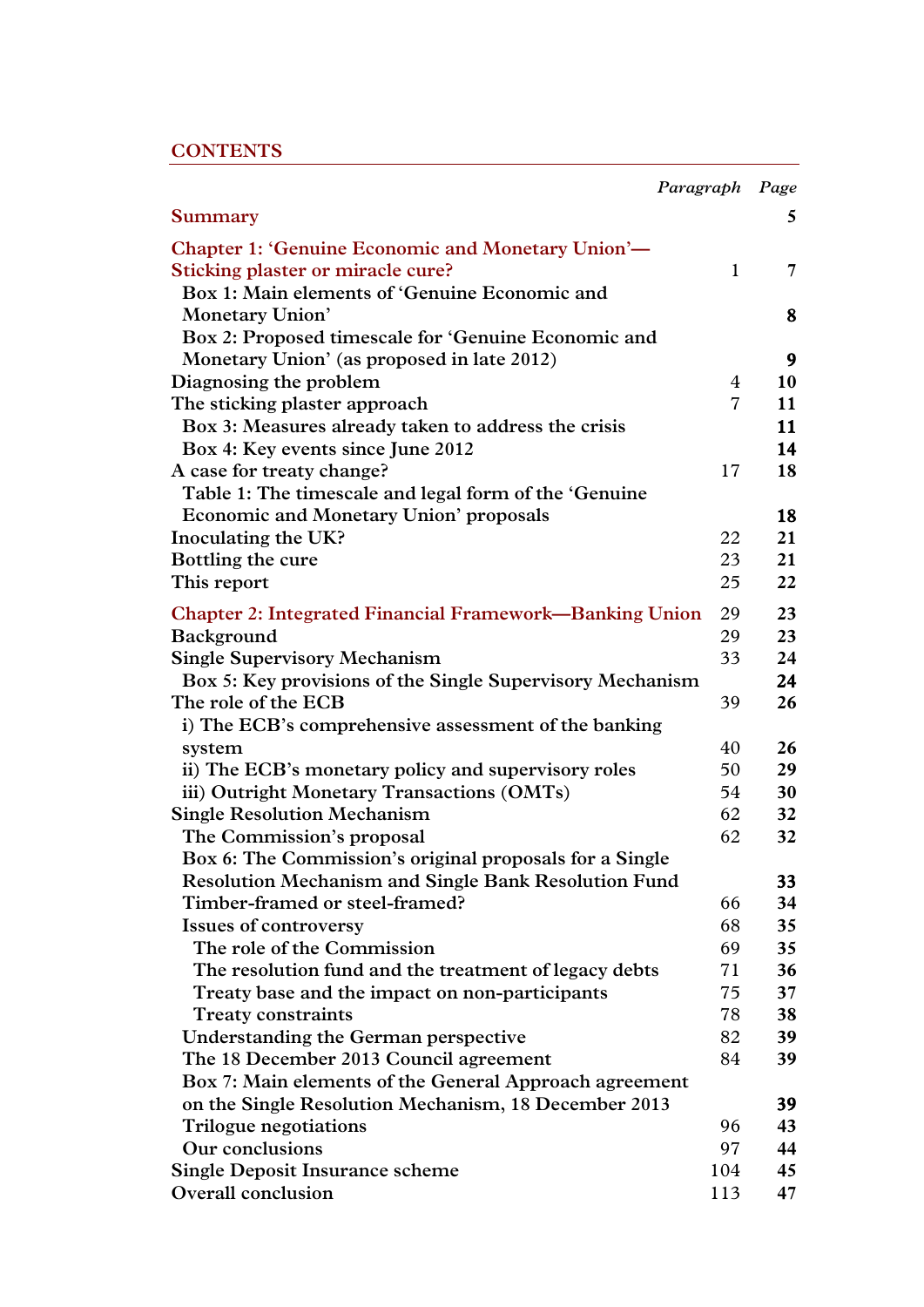| Further steps to break the link between bank and        |     |    |
|---------------------------------------------------------|-----|----|
| sovereign debt                                          | 114 | 48 |
| Chapter 3: Further steps-An integrated budgetary and    |     |    |
| economic policy framework                               | 116 | 49 |
| An integrated budgetary framework                       | 117 | 49 |
| A eurozone budget?                                      | 119 | 49 |
| Debt mutualisation                                      | 130 | 52 |
| An integrated economic policy framework                 | 138 | 54 |
| Progress so far                                         | 139 | 54 |
| <b>Box 8: Deeper Economic Coordination</b>              |     | 55 |
| Convergence and Competitiveness Instrument/ Contractual |     |    |
| arrangements                                            | 144 | 56 |
| Deeper economic policy integration                      | 150 | 58 |
| <b>Chapter 4: Implications for the UK</b>               | 154 | 59 |
| 'Genuine Economic and Monetary Union' and the UK        | 154 | 59 |
| Greater participation in Banking Union?                 | 158 | 60 |
| The impact on the City of London                        | 164 | 61 |
| The effect on the Single Market                         | 169 | 62 |
| UK at the margins?                                      | 173 | 63 |
| The German perspective                                  | 178 | 64 |
| The need to be fully involved                           | 180 | 65 |
| Our conclusions                                         | 185 | 66 |
| <b>Chapter 5: Summary of conclusions</b>                | 195 | 68 |
| Appendix 1: EU Sub-Committee on Economic and            |     |    |
| <b>Financial Affairs</b>                                |     | 76 |
| <b>Appendix 2: List of Witnesses</b>                    |     | 78 |
| Appendix 3: Call for evidence                           |     | 81 |
| <b>Appendix 4: Glossary</b>                             |     | 84 |

Evidence is published online at<http://www.parliament.uk/hleua/> and available for inspection at the Parliamentary Archives (020 7219 5314)

References in footnotes to the Report are as follows: Q refers to a question in oral evidence.

Witness names without a question reference refer to written evidence.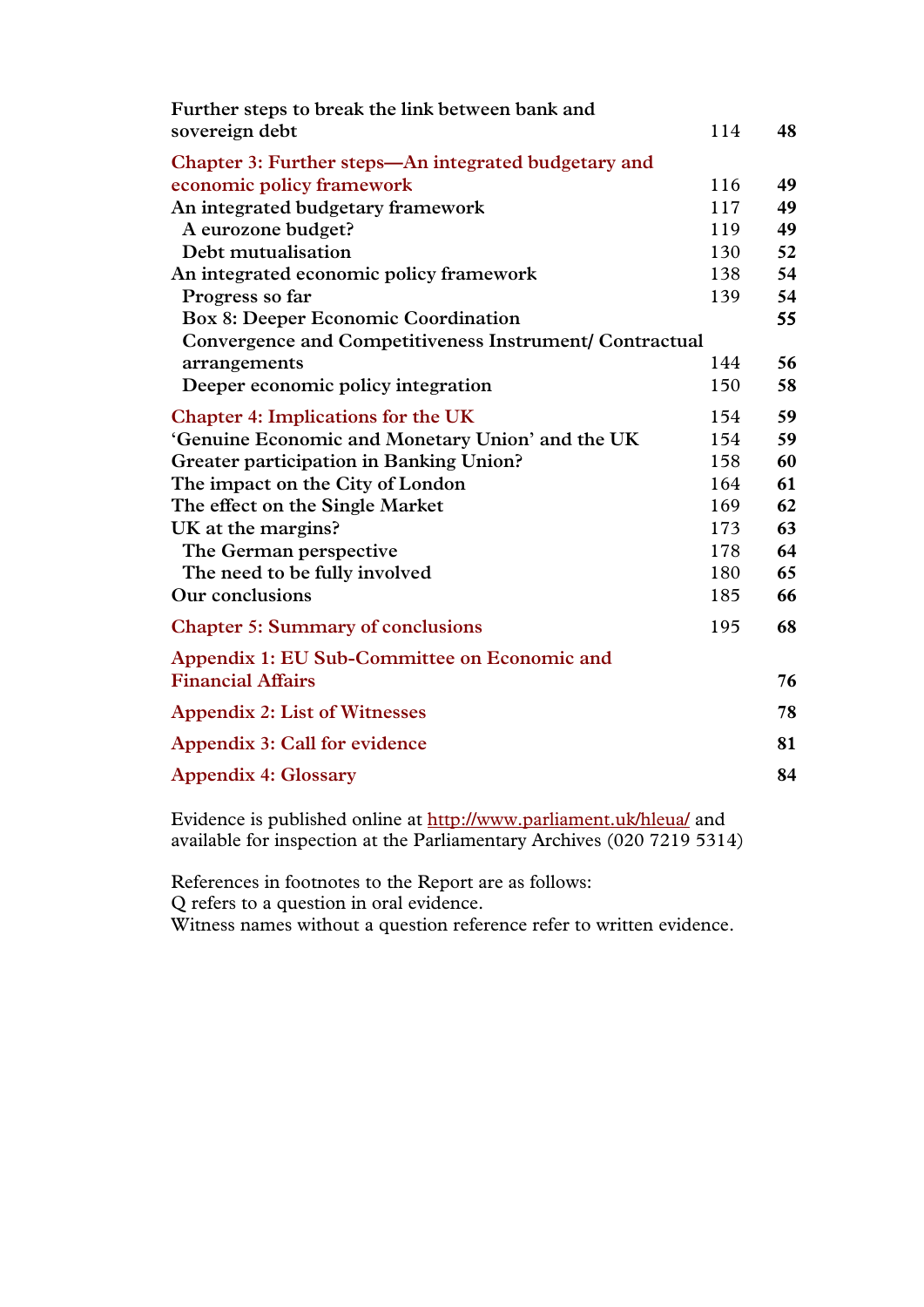# **SUMMARY**

**'Genuine Economic and Monetary Union' is the EU institutions' vision for a strong and sustainable single currency, but its elements are highly contentious. Banking Union is vital to tackling the effects of the financial crisis. Yet what has been agreed is insufficient to break the vicious circle linking banking and sovereign debt. There is a strong case for some fiscal transfers and debt mutualisation, but proposals for an integrated budgetary and economic policy face widespread political opposition. Although the full vision remains a distant prospect, the eurozone is on the road towards greater integration. The implications for the UK are immense. A strong and prosperous eurozone is in the interests of all EU members, as is a strong and engaged UK (and a strong City of London). Achieving all three outcomes simultaneously will require close care and attention, together with goodwill on all sides.**

The flaws in the single currency that 'Genuine Economic and Monetary Union' seeks to correct are now widely acknowledged. Yet there is a conflict between the steps that are economically necessary to correct these weaknesses and those that are politically realistic. Key EU players, including the Commission, the European Central Bank (ECB) and Germany, have different priorities. While the commitment to maintaining the single currency is as strong as ever, there is a continuing failure to agree on the measures that are needed. The 'Genuine Economic and Monetary Union' proposals encapsulate this tension.

Banking Union is the most urgent of the four 'Genuine Economic and Monetary Union' pillars. It is vital to securing the long-term stability of the eurozone. But only a partial Banking Union is in prospect. The Single Resolution Mechanism proposals being finalised are suboptimal. The process to resolve failing banks is too complex and the funding resources available are inadequate, leaving individual Member States largely responsible. There is no prospect of agreement on a common deposit insurance scheme. Confidence in the banking system will only fully be restored when the vicious circle linking bank and sovereign debt is broken.

The proposals for an integrated budgetary and economic policy framework are politically unrealistic at the present time. However, a system of substantial fiscal transfers is a characteristic of most currency unions. Equally, some degree of debt mutualisation may be inevitable if the single currency is to prosper. In the meantime, the imposition of so-called austerity policies could aggravate the problems facing weaker economies.

A system of top-down control also risks removing the power from citizens to determine at the ballot box how taxes are raised and public money is spent. Ensuring democratic legitimacy for the evolving system of economic governance is crucial. We will consider in detail this important issue in our forthcoming report on the role of national parliaments in the EU.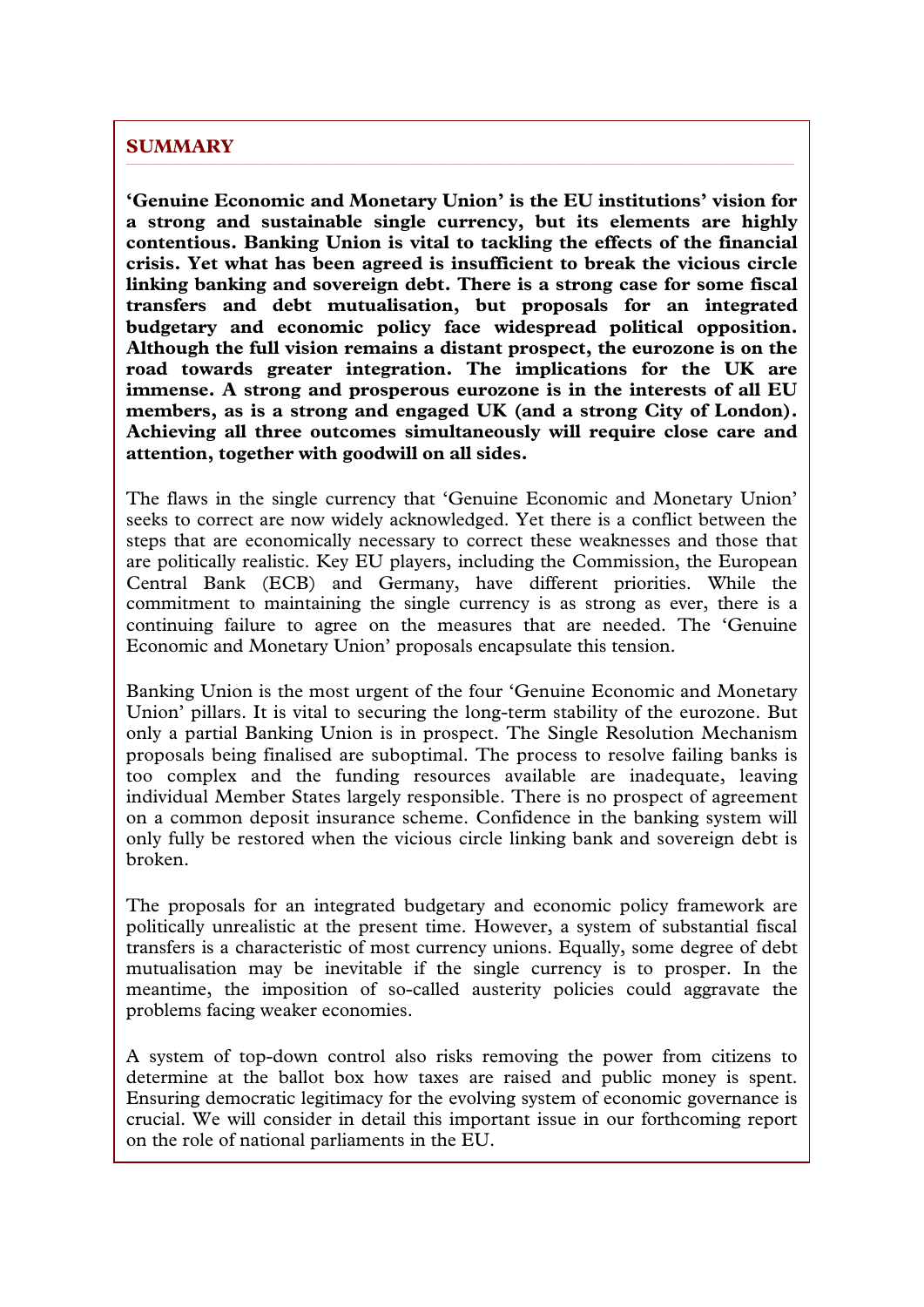Notwithstanding these flaws, eurozone Members are politically committed to deeper integration. The UK has made clear that it will not participate. But many warn that the UK's influence is diminishing as a result. The Government would be wise not to close the door on the possibility of participation in some elements of Banking Union in the future, and must stress the City of London's strategic importance for the EU as a whole. The Government and we as parliamentarians each have a duty more effectively to promote the UK and the EU's mutual concerns. A strong and prosperous eurozone is in the interests of all EU members, as is a strong and engaged UK (and a strong City of London). Achieving all three outcomes simultaneously will require close care and attention, together with goodwill on all sides.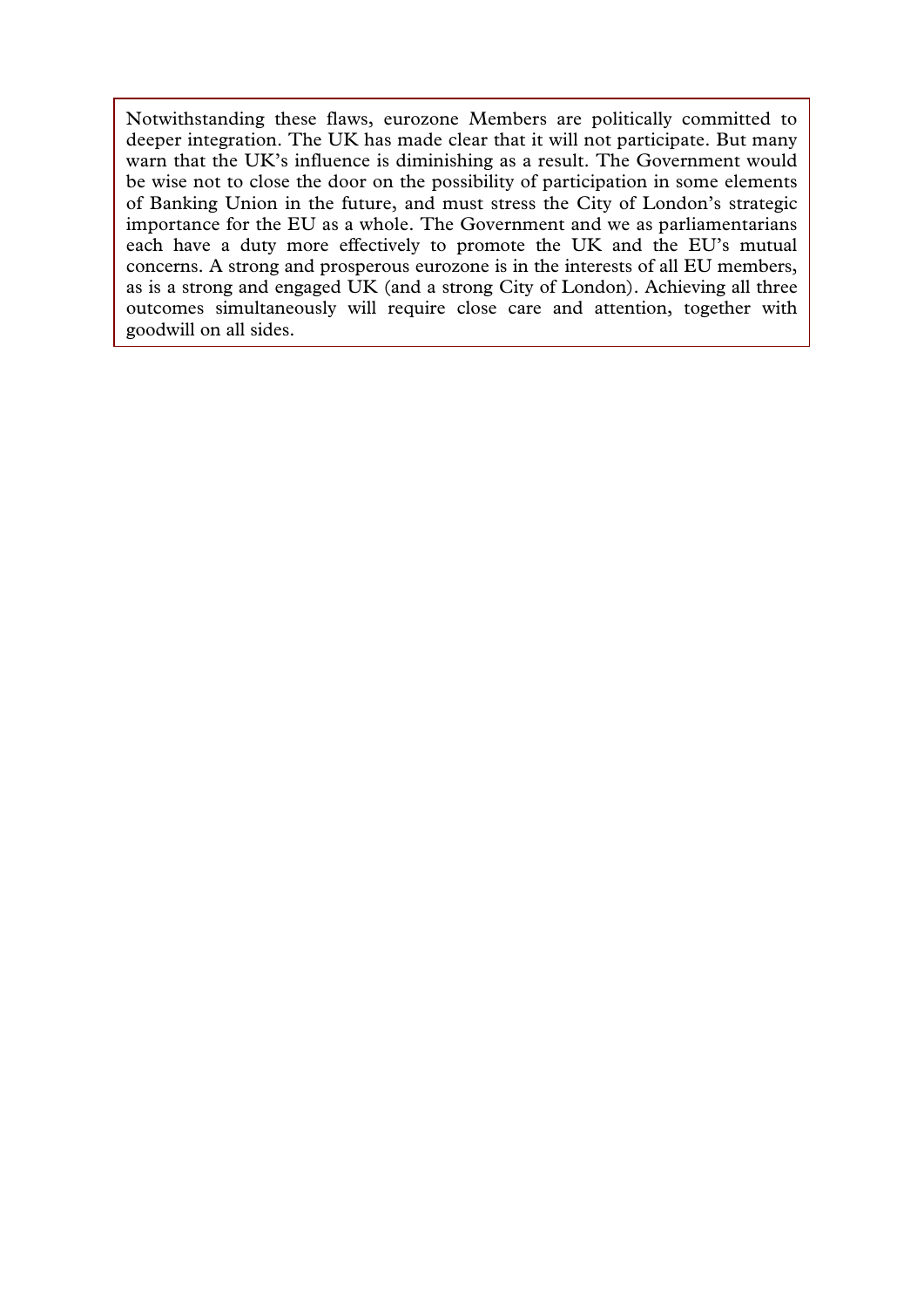# **'Genuine Economic and Monetary Union' and the implications for the UK**

# **CHAPTER 1: 'GENUINE ECONOMIC AND MONETARY UNION'— STICKING PLASTER OR MIRACLE CURE?**

- 1. The proposals for European 'Genuine Economic and Monetary Union' first emerged as a key plank of the EU institutions' attempts to respond to the series of crises to hit the eurozone in the wake of the 2008 financial crisis.<sup>[1](#page-6-0)</sup> In particular, the links between sovereign states and their seriously indebted banking sectors—the so-called 'doom loop'—combined with the threat of cross-border contagion, threatened to overwhelm the eurozone.
- 2. When it was revealed by the IMF in the summer of 2012 that there was a near €40 billion hole in the balance sheets of Spanish banks, EU leaders recognised that urgent action needed to be taken. The President of the European Council, Herman Van Rompuy, prepared a report for discussion at the June 2012 European Council. The report, entitled *Towards a Genuine Economic and Monetary Union*, envisaged a "stable and prosperous EMU based on four essential building blocks":
	- (1) An integrated financial framework to ensure financial stability in particular in the euro area and minimise the cost of bank failures to European citizens. Such a framework would elevate responsibility for supervision to the European level, and would provide for common mechanisms to resolve failing banks and guarantee customer deposits;
	- (2) An integrated budgetary framework to ensure sound fiscal policy-making at the national and European levels, encompassing coordination, joint decision-making, greater enforcement and commensurate steps towards common debt issuance. It was envisaged that this framework could also include different forms of fiscal solidarity;
	- (3) An integrated economic policy framework which has sufficient mechanisms to ensure that national and European policies are in place that promote sustainable growth, employment and competitiveness, and are compatible with the smooth functioning of EMU;
	- (4) Ensuring the necessary democratic legitimacy and accountability of decision-making within the EMU, based on the joint exercise of sovereignty for common policies and solidarity.<sup>[2](#page-6-1)</sup>
- 3. The Council invited the Four Presidents to develop by the end of 2012 "a specific and time-bound road map for the achievement of a genuine

<span id="page-6-0"></span> <sup>1</sup> It should be noted that many elements of 'Genuine Economic and Monetary Union' were not new proposals, and had in fact been set out in the 1989 Delors Report on Economic and Monetary Union in the European Community.

<span id="page-6-1"></span><sup>2</sup> Van Rompuy, H., President of the European Council (26 June 2012), 'Towards a Genuine Economic and Monetary Union'.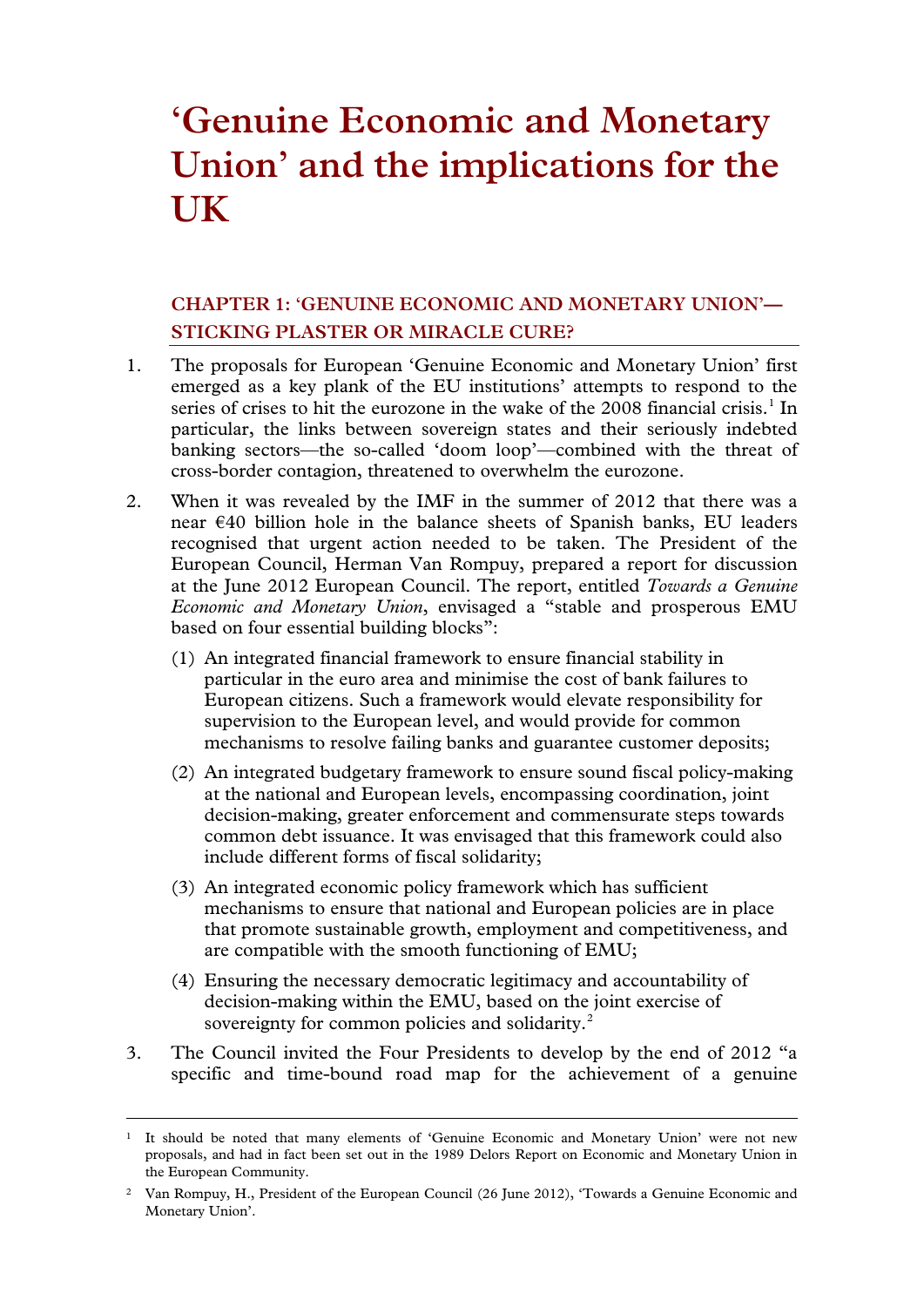Economic and Monetary Union."[3](#page-7-0) A final report was produced in December 2012, in preparation for that month's European Council.[4](#page-7-1) The Commission published its own, complementary document, *A Blueprint for a Deep and Genuine Economic and Monetary Union: Launching a European Debate*, in November 2012.<sup>[5](#page-7-2)</sup> Both papers set out the measures that needed to be taken in the short, medium and long term. The main elements of 'Genuine Economic and Monetary Union', and the proposed timeframe for its implementation, are set out in Boxes 1 and 2 below.

#### **BOX 1**

#### **Main elements of 'Genuine Economic and Monetary Union'**

Notwithstanding some differences of detail between the Four Presidents' Report and the Commission Blueprint, the principal elements of 'Genuine Economic and Monetary Union' are as follows:

- (1) Banking Union, comprising:
	- (a) Centralised bank supervision, led by the ECB (since agreed);
	- (b) A Single Resolution Mechanism incorporating an effective common backstop, but limiting the exposure of taxpayers;
	- (c) An operational framework to enable the European Stability Mechanism to be used for direct bank recapitalisation;
	- (d) Common deposit insurance.
- (2) Fiscal union:
	- (a) Mechanisms for better discipline in, and coordination of, fiscal policy, building on the measures already agreed in the last three years;
	- (b) A new fiscal capacity for the eurozone: initially to provide targeted but temporary support for countries undertaking structural reforms; subsequently becoming an instrument to help in dealing with country-specific economic shocks through a centrally-managed insurance system;
	- (c) The possible establishment of forms of debt mutualisation, including the eventual introduction of a Eurobond available to all participating Member States, which would be jointly and severally guaranteed.
- (3) Closer integration of economic policies intended to promote sustainable growth, competitiveness and employment and improving the resilience of the economy to shocks. This would include:
	- (a) Further efforts to complete the Single Market, including by stimulating labour mobility across borders and possibly greater tax harmonisation;

<span id="page-7-0"></span> <sup>3</sup> European Council Conclusions (29 June 2012). The report was prepared by President Van Rompuy in close collaboration with the Presidents of the European Commission, the Eurogroup and the European Central Bank, colloquially known as the 'Four Presidents'.

<span id="page-7-1"></span><sup>4</sup> Van Rompuy, H., President of the European Council (5 December 2012), 'Towards a Genuine Economic and Monetary Union'.

<span id="page-7-2"></span><sup>5</sup> European Commission (30 November 2012), 'A Blueprint for a Deep and Genuine Economic and Monetary Union: Launching a European Debate', COM (2012) 777 FINAL.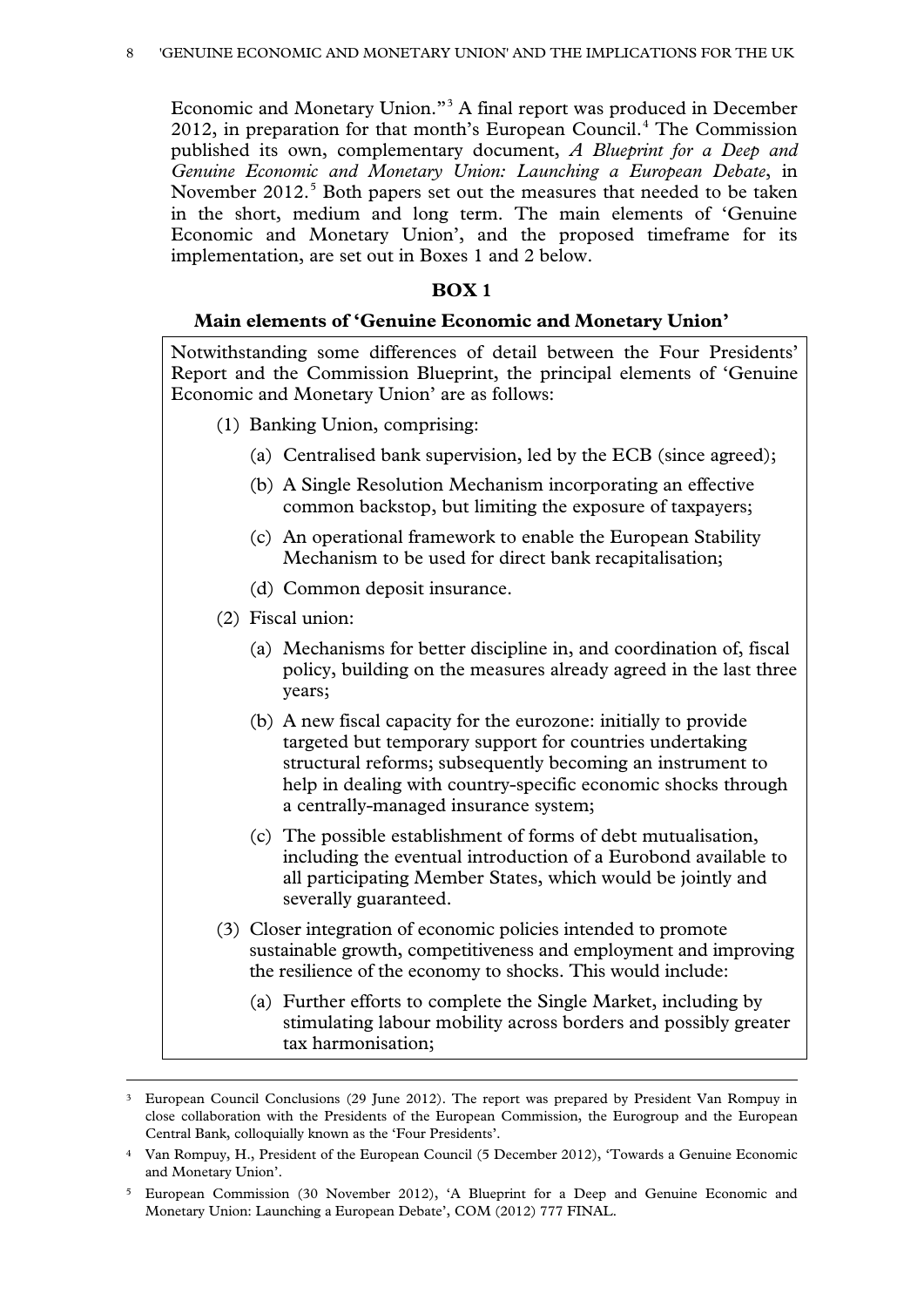- (b) A reinforced framework for ex-ante coordination of major policy reforms, notably those affecting the supply-side of the economy;
- (c) Contractual relationships between Member States and the Commission on economic strategies, with accountability to both the European Parliament and national parliaments.
- (4) Enhancement of democratic oversight of pooled economic policies.

# **BOX 2**

# **Proposed timescale for 'Genuine Economic and Monetary Union' (as proposed in late 2012)**[6](#page-8-0)

Two distinct timetables were put forward, with the final version of the Four Presidents' Report suggesting three phases, two of which would be completed by the end of 2014, and the Commission suggesting short, medium and longer term developments of EMU.

Under **the Four Presidents' proposals**, an initial phase was to be completed by the end of 2013, and was expected to ensure fiscal sustainability and break the damaging links between banks and sovereign debt. A second phase, foreseen for 2013 and 2014, was supposed to complete the integrated financial framework and to put in place mechanisms for stronger policy coordination. In a third phase, beyond 2014, the plan was to improve the resilience of EMU by creating a "shock-absorption function at the central level".

The **Commission timetable**, which included much of the first two phases of the Four Presidents' proposals in its first stage, was as follows:

**In the short term (within six to 18 months)**, completion of the Banking Union and—once an agreement on the Multiannual Financial Framework has been reached (which it was in June 2013, following the assent of the European Parliament)—create a "convergence and competitiveness instrument" within the EU budget to support the timely implementation of structural reforms. This support could be based on commitments set out in "contractual arrangements" concluded between Member States and the EU institutions.

**In the medium term (18 months to five years)**, a further strengthening of the collective conduct of budgetary and economic policy—including tax and employment policy—could go hand-in-hand with a dedicated fiscal capacity for the euro area, relying on own resources and providing sufficient support for important structural reforms in large economies under stress. Short-term Eurobills or a Debt Redemption Fund, subject to strict conditionality, could also be considered.

<span id="page-8-0"></span>**In the longer term (beyond five years)**, based on the adequate pooling of sovereignty, responsibility and solidarity at the European level, it should be possible to establish an autonomous euro area budget providing for a fiscal capacity for the EMU. A deeply integrated economic and fiscal governance framework could allow for the common issuance of public debt. This could be the final stage in EMU.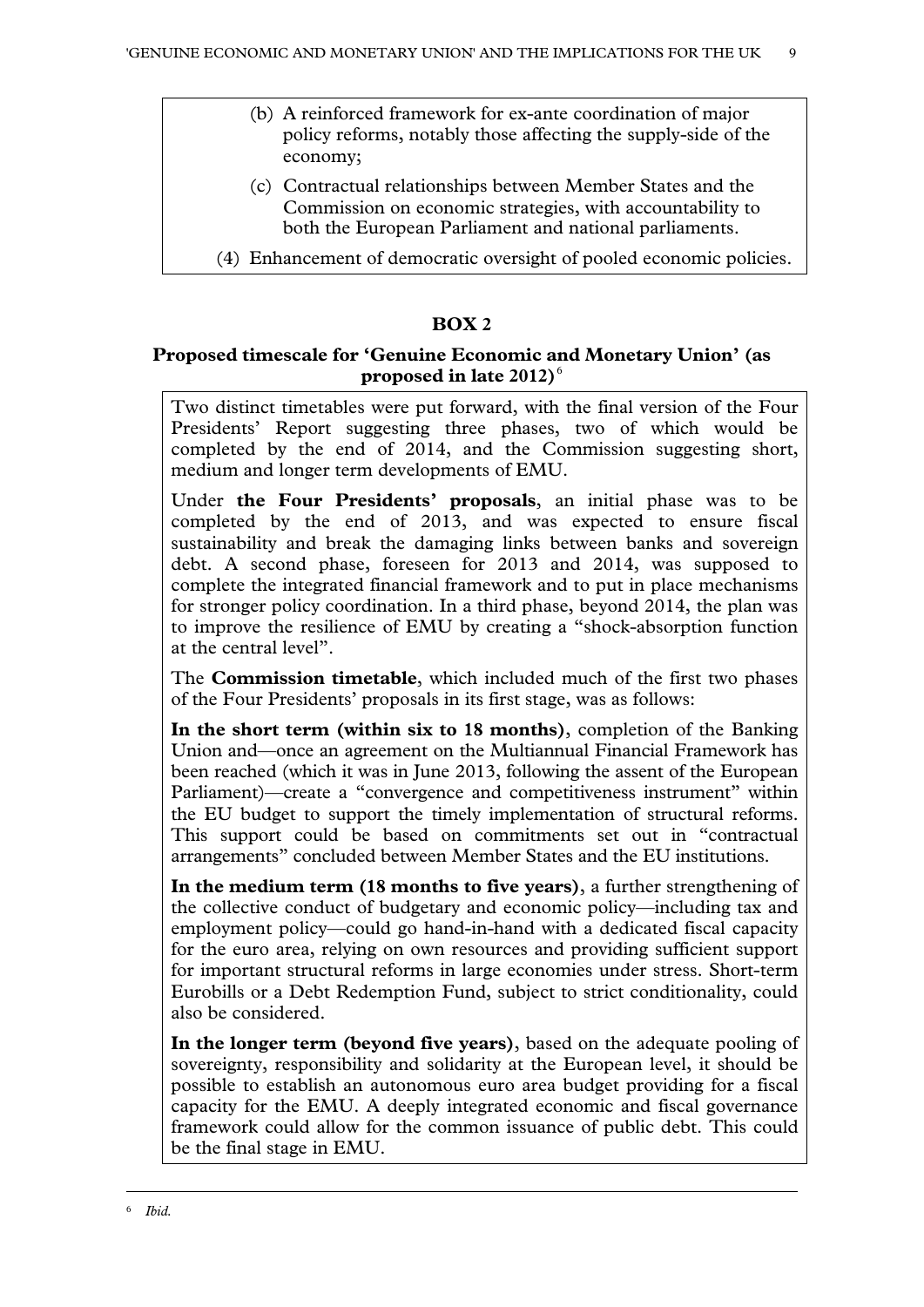# **Diagnosing the problem**

- 4. The concept of 'Genuine Economic and Monetary Union' is based on the premise that the existing Economic and Monetary Union was somehow incomplete or deficient. The flaws in EMU's architecture, predicted by some at the outset of the single currency project, are now widely acknowledged, including by the EU institutions. The Commission has drawn attention to the following deficiencies:<sup>[7](#page-9-0)</sup>
	- The accumulation in some eurozone Member States of large private and public debts, losses in competitiveness, and macroeconomic imbalances, which rendered them vulnerable when the financial crisis struck. This led to significant contagion effects across the eurozone once the sovereign debt crisis developed.
	- EMU's unique status amongst monetary unions in combining a centralised monetary policy with decentralised responsibility for most economic policies and with no centralised fiscal policy function or fiscal capacity (i.e. a federal budget). This meant that the rules governing the coordination of budgetary policies, as set out in the Stability and Growth Pact (SGP), were of vital importance.<sup>[8](#page-9-1)</sup> Yet the SGP was insufficiently observed by the Member States and lacked robust mechanisms to ensure sustainable public finances.
	- The coordination of national economic policies relied on soft instruments —peer pressure and recommendations—and had a limited impact on the actions of individual Member States. The approach was too weak to counter growing gaps in competitiveness and growth between Member States. Little consideration was given to the euro area-wide spillover effects of national measures.
	- The global easing of inflationary pressure in the late 1990s led to a rapid and sustained expansion in the money supply. This resulted in a global excess of liquidity and ultimately a severe mispricing of risk of both private and public assets. The reliance by banks on national bonds for their open market operations resulted in strong yield convergence, considerably limiting market discipline despite differences in national budgetary performance. Euro area economies in a cyclical expansion and with relatively high inflation rates tended to enjoy low or even negative real interest rates. This led to significant credit expansion in some countries, fuelling significant housing bubbles.
	- The inception of EMU saw a sharp acceleration in the pace of financial integration. While this created opportunities, it also accelerated the transmission of shocks across national borders. Yet the responsibility for prudential supervision and crisis management remained predominantly at the national level.
	- The lack of an integrated EU-level framework and a mechanism to mutualise the response to risks coming from the banking sector resulted in powerful and damaging negative loops (often referred to as a 'vicious circle') between the banking system and sovereign states. This fuelled the debt crisis further. As a result, some Member States were excluded from

<span id="page-9-0"></span> <sup>7</sup> *Ibid.*

<span id="page-9-1"></span><sup>8</sup> The Stability and Growth Pact was agreed in 1997 and entered into force in 1998 and 1999.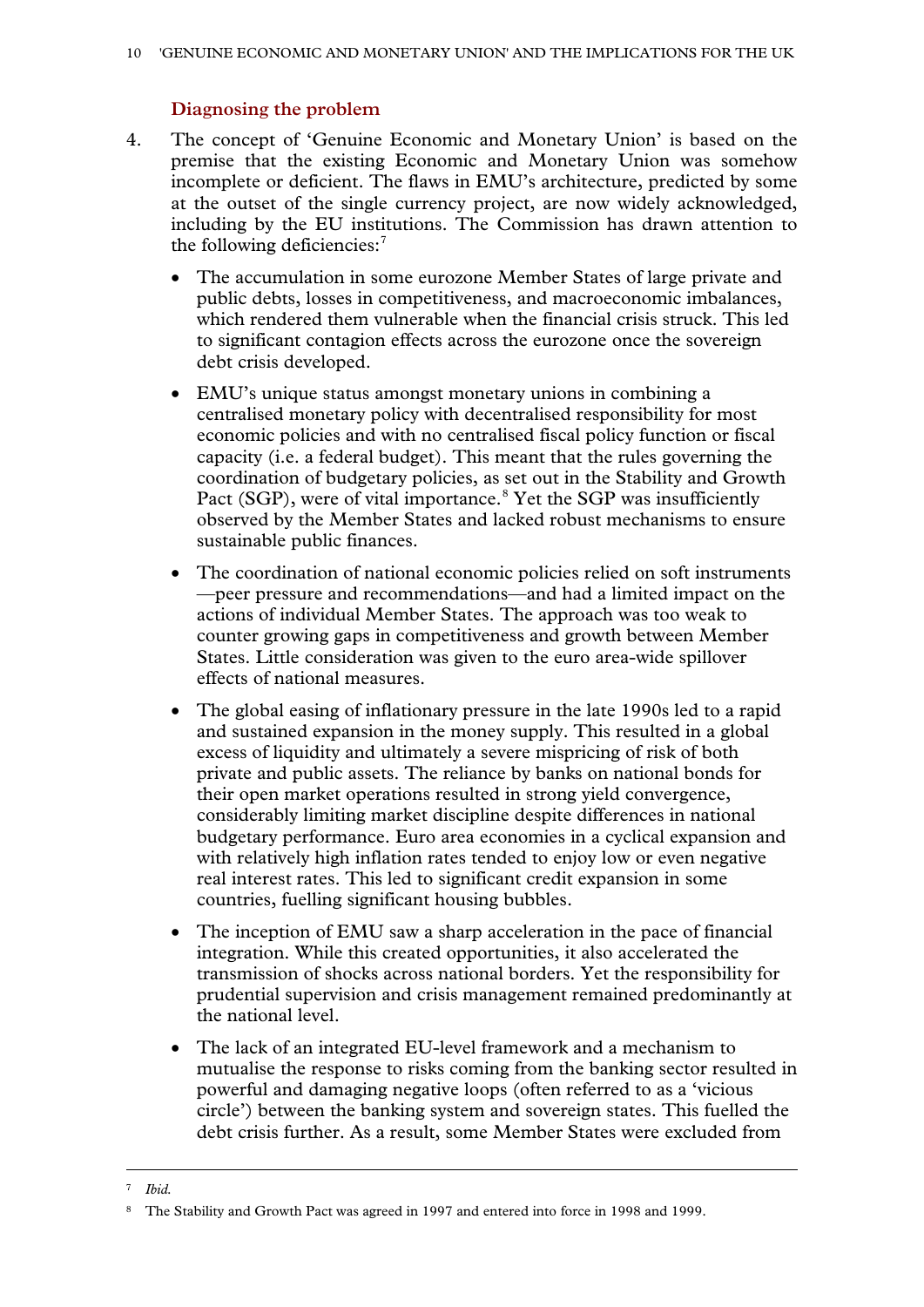market financing and there has been a risk of contagion affecting the euro area as a whole. The absence of an effective mechanism to provide liquidity to Member States in distress, and thus to manage contagion risk and to safeguard euro area financial stability, emerged as a clear inadequacy in the crisis management arrangements.

5. Our own analysis, as set out in our March 2011 report on *The Future of Economic Governance in the EU*, was that:

"An asymmetry between a centralised monetary policy and decentralised fiscal and supply-side policies, combined with a build-up of competitiveness imbalances between Member States, have left the future stability of the euro area in doubt. These problems were exacerbated by a failure of the markets, and Member States themselves, to understand the construction of the euro area. This saw the markets treating the euro area as a single entity without considering, and thus acting on, the financial health of individual Member States (for example, there was very little difference between the cost of Greek and German sovereign debt)."[9](#page-10-0)

6. In light of subsequent experience, other problems have been revealed, including a lack of crisis management capability or means of dealing with sovereign debt and bank resolution, and a range of legitimacy and political accountability challenges. In particular, the toxic link between banks and sovereign states was accompanied by retrenchment of financial activity within national boundaries, not least because many banks did not want to be exposed to risks posed by weak sovereign states as well as to credit risk. This created the pernicious 'doom loop' from which several of the most affected Member States struggle to escape. The Commission and EU Member States have long acknowledged the problem, but as yet have failed to reach agreement on the decisions necessary to break the link: in December 2013 they were roundly criticised by European Central Bank (ECB) President Mario Draghi for failing to do so.<sup>[10](#page-10-1)</sup>

# **The sticking plaster approach**

7. The Commission has been at pains to point out that significant steps have already been taken to seek to address the consequences of the crisis, some of which apply to all 28 members of the EU, some only to the eurozone and some to eurozone members plus others who choose to 'opt-in'. These are set out in Box 3 below.

# **BOX 3**

#### **Measures already taken to address the crisis**

- (1) Economic policy surveillance:
	- (a) The Six-pack, concluded in November 2011, comprising five regulations and a directive, which are designed to provide for tighter discipline on public finances. Provisions include the recasting of the Stability and Growth Pact and an obligation to

<span id="page-10-0"></span> <sup>9</sup> House of Lords European Union Committee, *The future of economic governance in the EU* (12th Report, Session 2010–12, HL Paper 124).

<span id="page-10-1"></span><sup>10</sup> Mario Draghi, President of the European Central Bank, speaking to the European Parliament (16 December 2013).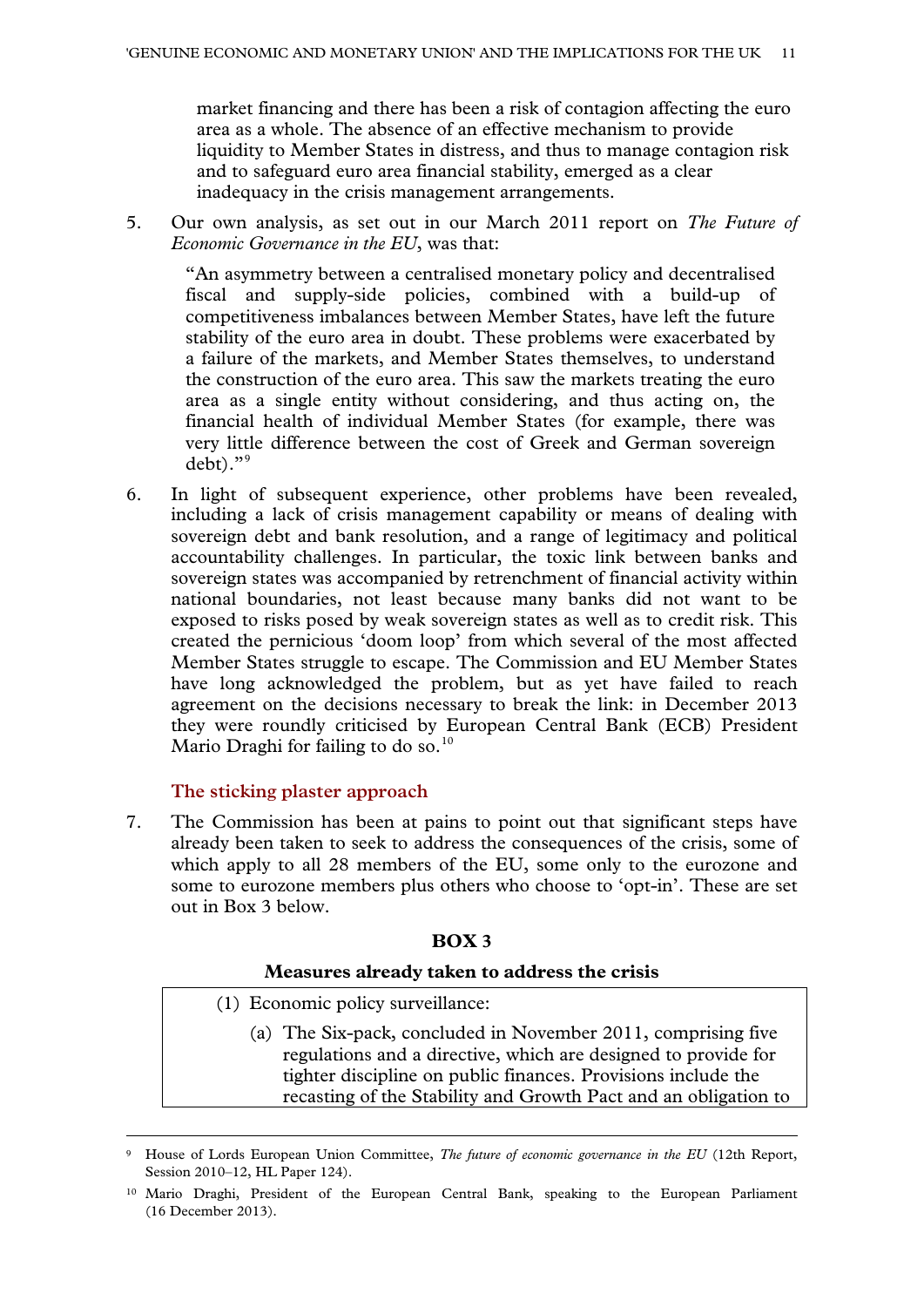introduce stronger fiscal rules in national policy frameworks, together with a new mechanism to curb macroeconomic imbalances; (b) The Two-pack, concluded in May 2013, consisting of two regulations applying only to the euro area, ensuring closer oversight of the public finances of euro area members. The first round of scrutiny of national budgets was conducted in autumn 2013; (c) The European Semester and the euro-plus pact, the latter with 23 signatories, intended to promote better economic policy; (d) The Fiscal Compact, designed to reinforce the governance of fiscal and economic policies, incorporated in the Treaty on Stability, Coordination and Governance (TSCG), signed by 25 Member States (subsequently also by Croatia). (2) Financial regulation and supervision (broadly based on the recommendations of 2009 report of the high level group chaired by Jacques de Larosière): $11$ (a) CRD IV, the package which transposes—via a Regulation and a Directive—the new global standards on bank capital (commonly known as the Basel III agreement) into the EU legal framework; (b) European Supervisory Authorities covering, respectively, the banking, insurance and securities sectors. These so-called 'level 3' agencies were given greater powers as a result of the reforms launched in 2009; (c) European Systemic Risk Board (ESRB), charged with assuring 'macroprudential supervision'—the interplay between macroeconomic developments, especially budgetary policies, and financial stability. (3) Crisis resolution funding mechanisms, all of which were set up to provide resources for bailing out countries in difficulty: (a) The creation of the European Financial Stability Facility (EFSF) (limited to eurozone and temporary), agreed in May 2010, with a nominal capacity of  $\epsilon$ 440 billion and backed by the governments of the eurozone; (b) European Financial Stabilisation Mechanism (EFSM) (EUwide and temporary), also agreed in May 2010, with a capacity of  $\epsilon$ 60 billion and backed by the EU budget; (c) European Stability Mechanism (ESM) (eurozone and permanent), signed in February 2012 and based on a limited amendment to Article 136 TFEU, and a separate treaty, with a capacity of  $\epsilon$ 500 million and backed by participating Member States. It was inaugurated in October 2012. The ESM obtains

<span id="page-11-0"></span> <sup>11</sup> de Larosière, J. (Chairman) (2009), 'The High-Level Group on Financial Supervision in the EU: Report', 25 February.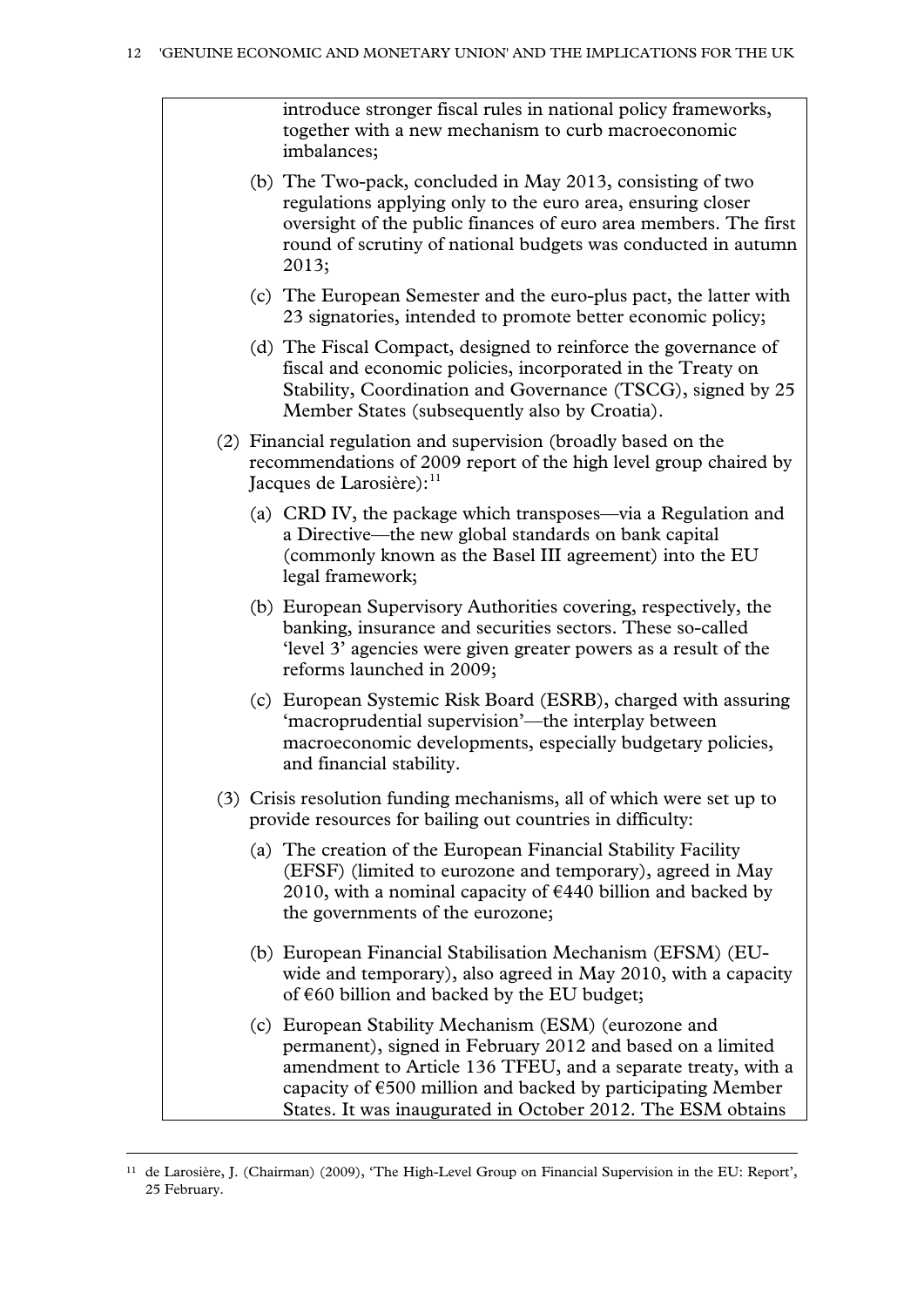its funds by issuing bonds and is obliged by the Treaty provision to impose strict conditionality on any loans it makes to Member States.

- (4) Expanding the role of the ECB:
	- (a) Securities Market Programme through which the ECB purchased the debt of Member States on the secondary markets, but not directly from national treasuries;
	- (b) Access to Long-Term Refinancing Operations (LTROs) opened to banks which used them to ensure liquidity. The facility enables banks facing funding problems to borrow directly from the ECB in what is, in effect, lending in the last resort by the ECB;
	- (c) The offer of Outright Monetary Transactions (OMTs) through which the ECB would purchase unlimited amounts of national debt on the secondary markets, provided that the country in question had agreed to a reform programme;
	- (d) ECB President Mario Draghi's July 2012 commitment to "do whatever it takes" to save the euro;
	- (e) Participation, alongside the IMF and the Commission, in 'Troika' missions which oversee the adjustment programmes of the countries which have received a bailout (Greece, Ireland, Portugal and Cyprus);
	- (f) New supervisory function within the Single Supervisory Mechanism.
- 8. Taken as a whole, this represents a considerable achievement. Nevertheless, it was a paradox that the reforms were gradually bringing about a new architecture of economic governance, but often appeared piecemeal. Indeed, the whole process of governance reform has been a mix of crisis management and longer-term recasting of the system. The 'Genuine Economic and Monetary Union' package is itself a reflection of this. Whereas the proposals for an integrated financial framework, or Banking Union, are acknowledged as a pressing priority to ensure the stability of the banking sector, many of the proposals for fiscal union and economic integration can be seen as longerterm, or even idealistic, objectives. Whether such long-term steps are either politically realistic or strictly necessary to guarantee the stability of the eurozone has been the subject of considerable debate.
- 9. A contributory factor to the apparent ad hoc approach is the way in which the impetus for reform has ebbed and flowed in line with the intensity of the crisis at any given time. As the pressure from financial markets eased (aided in particular by Mario Draghi's welcome commitment to "do whatever it takes" to save the euro<sup>12</sup>), the air escaped from the ambitious 'Genuine Economic and Monetary Union' balloon. There was and remains a tangible sense of lost momentum, despite the renewed urgency to establish a Banking

<span id="page-12-0"></span> <sup>12</sup> Mario Draghi, President of the European Central Bank (26 July 2012), Speech at the Global Investment Conference, London.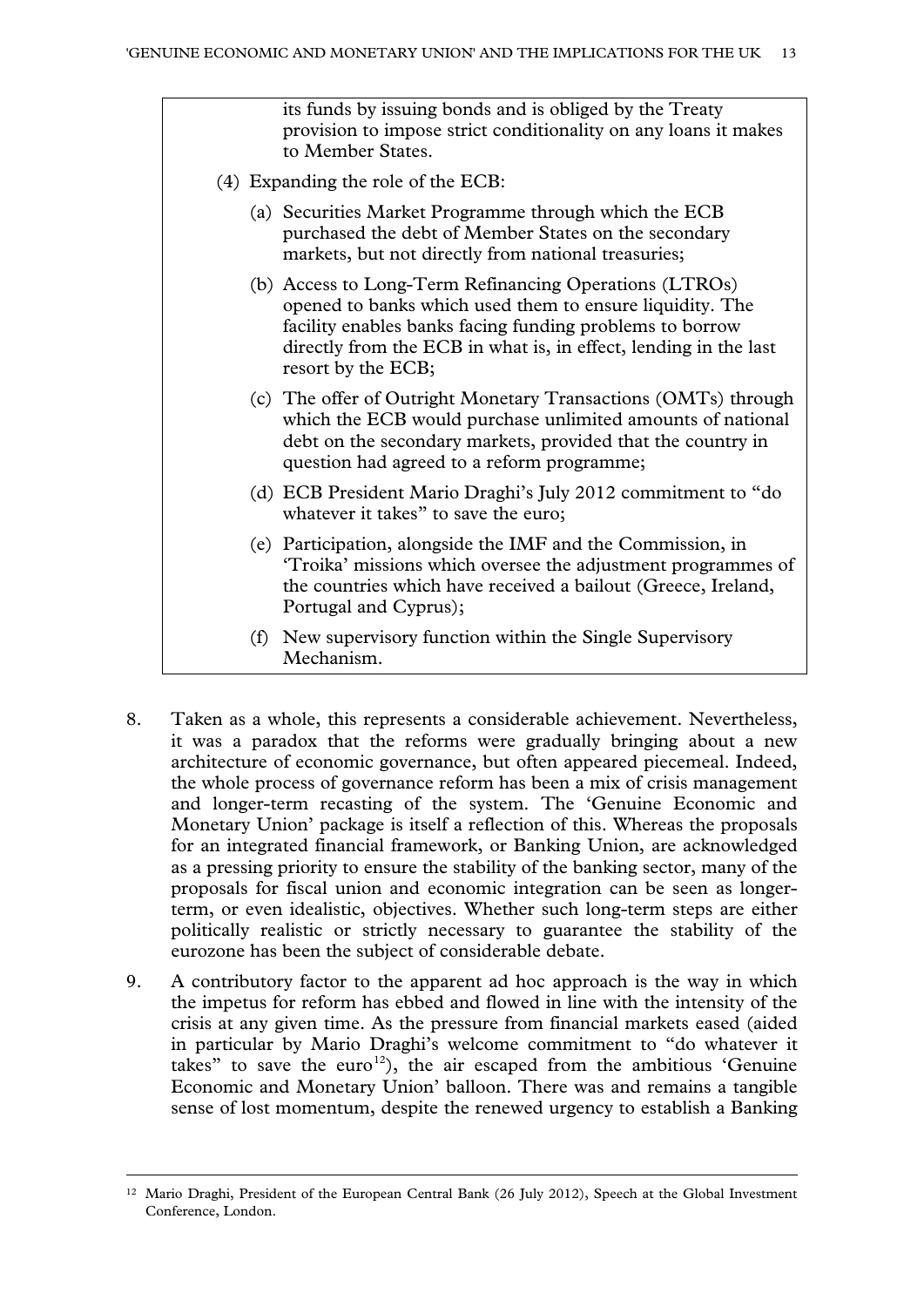Union following the Cyprus crisis, which came to a head in March 2013 after many months of uncertainty.<sup>[13](#page-13-0)</sup>

10. This loss of momentum is also a reflection of the ambition of the 'Genuine Economic and Monetary Union' project. Given the political sensitivities involved, many Member States were reluctant to move as far and as fast as the EU institutions recommended, with the result that less has been agreed than the Commission and the Four Presidents had originally envisaged. As Box 4 below outlines, the 'Genuine Economic and Monetary Union' agenda has been continually buffeted by events.

# **BOX 4**

# **Key events since June 2012**[14](#page-13-1)

June 2012:

- Spain requests financial support for the recapitalisation of its banks after the IMF publishes estimates of an aggregate capital shortfall of  $\epsilon$ 37 billion on the most pessimistic assumptions;
- Renewed pressure on Spanish and Italian sovereign bond spreads;
- Elections in Greece result in the formation of a new coalition government;
- European Council calls for roadmap towards 'Genuine Economic and Monetary Union' and agrees a Compact for Growth and Jobs.

July–August 2012:

• ECB President Mario Draghi's commitment to "do whatever it takes" to save the euro calms markets.

September 2012:

- ECB announcement of OMTs reinforces commitment to the euro and results in a significant easing of sovereign bond spreads;
- German Constitutional Court decision allows ratification of the ESM Treaty and the Treaty on Stability, Coordination and Governance (TSCG).

October–November 2012:

- ESM Treaty (which formally spells out how the new mechanism will operate and establishes the financial vehicle for disbursing funds) is ratified and the ESM is able to start operating;
- Cyprus requests a bailout in light of the worsening problems in its banking sector, but no agreement is reached on how to proceed and a decision is deferred;

<span id="page-13-0"></span><sup>&</sup>lt;sup>13</sup> It had become clear that Cyprus had an over-extended banking sector which required shoring-up of the banking system as a whole, and restructuring of its two biggest banks. The sheer scale of the problems overwhelmed the ability of the Cypriot government to cope, requiring a combination of loans from the IMF and EU sources, and losses for large depositors in the banks. The initial proposal to subject all Cypriot bank deposit-holders to a one-off tax on their deposits was quickly abandoned under mounting political pressure.

<span id="page-13-1"></span><sup>&</sup>lt;sup>14</sup> For a full timeline of events since the outbreak of the financial crisis, see [http://www.bruegel.org/fileadmin/bruegel\\_files/Blog\\_pictures/Eurocrisis\\_timeline/121130\\_Eurocrisis\\_Timel](http://www.bruegel.org/fileadmin/bruegel_files/Blog_pictures/Eurocrisis_timeline/121130_Eurocrisis_Timeline.pdf) [ine.pdf.](http://www.bruegel.org/fileadmin/bruegel_files/Blog_pictures/Eurocrisis_timeline/121130_Eurocrisis_Timeline.pdf) See also [http://www.theguardian.com/business/interactive/2012/oct/17/eurozone-crisis-interactive](http://www.theguardian.com/business/interactive/2012/oct/17/eurozone-crisis-interactive-timeline-three-years)[timeline-three-years](http://www.theguardian.com/business/interactive/2012/oct/17/eurozone-crisis-interactive-timeline-three-years) and [http://www.ecb.europa.eu/ecb/html/crisis.en.html.](http://www.ecb.europa.eu/ecb/html/crisis.en.html)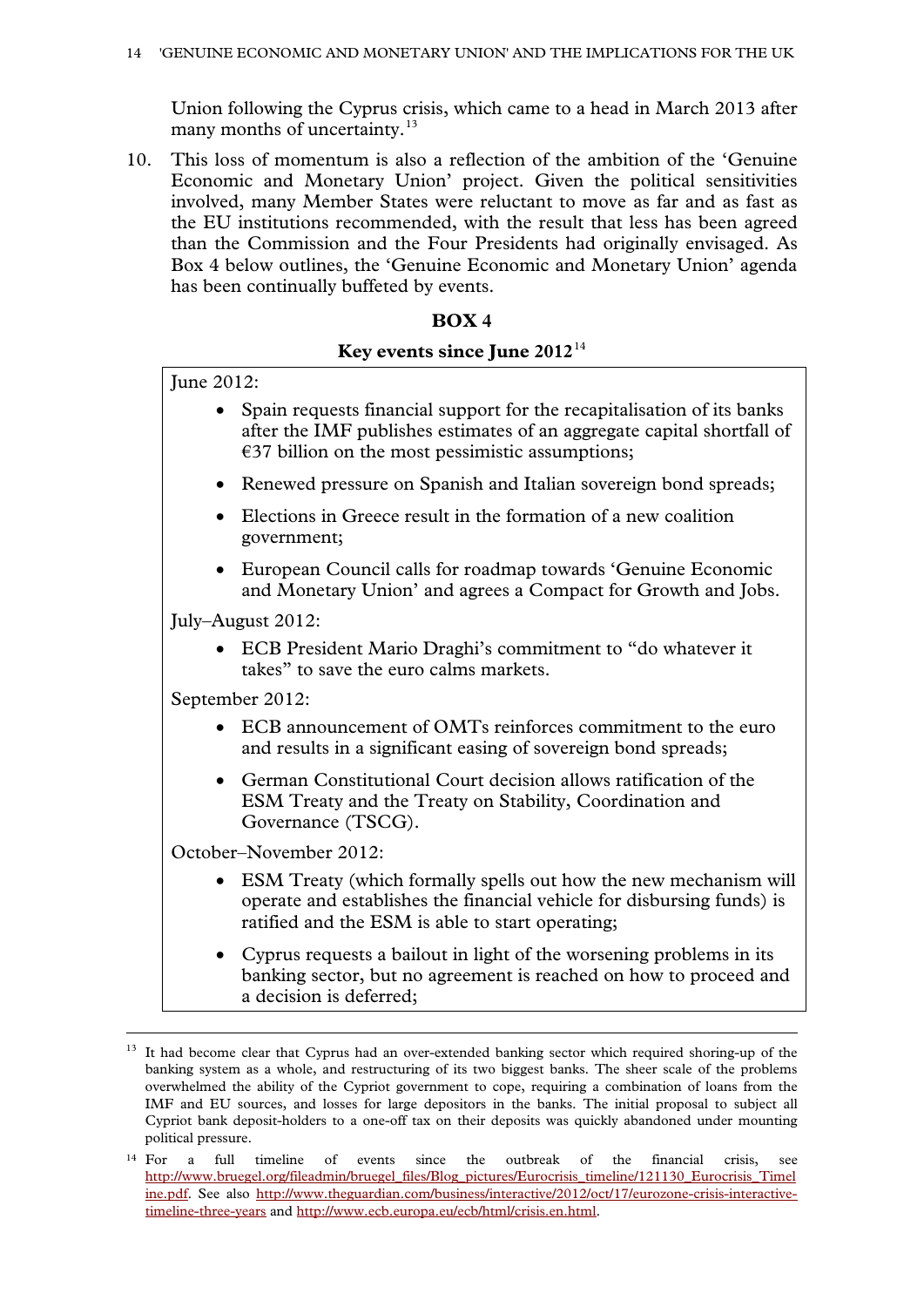• Publication of the Commission's *Blueprint for a Deep and Genuine Economic and Monetary Union*.

December 2012:

- Publication of the Four Presidents' final report on *Genuine Economic and Monetary Union*;
- Italian Prime Minister Mario Monti announces his resignation, triggering fresh elections. There is limited market reaction;
- European Council agrees roadmap towards 'Genuine Economic and Monetary Union'.

January–February 2013:

- Indecisive Italian election results lead to deadlock in forming a new government;
- Cypriot problems deepen: A presidential election results in a change in government.

March 2013<sup>.</sup>

- Commission consultation documents on Convergence and Competitiveness Instrument and on closer coordination of economic policies are published;
- Cyprus bailout agreed after banks suspend access to accounts and capital controls are imposed to prevent an outflow of money.

April–May 2013:

- Italian coalition government led by Enrico Letta takes office;
- 'Two-pack' regulations to reinforce budgetary discipline are formally enacted.

June–August 2013:

- Negative reactions in some Member States to country-specific recommendations in the European Semester;
- Euro area returns to weak economic growth.

September 2013:

• German elections result in return of CDU as largest party: Angela Merkel remains as Chancellor pending outcome of coalition negotiations.

October–November 2013

- First Commission scrutiny of national budgets under the Two-pack regulations;
- Single Supervisory Mechanism formally approved;
- ECB asset quality review launched.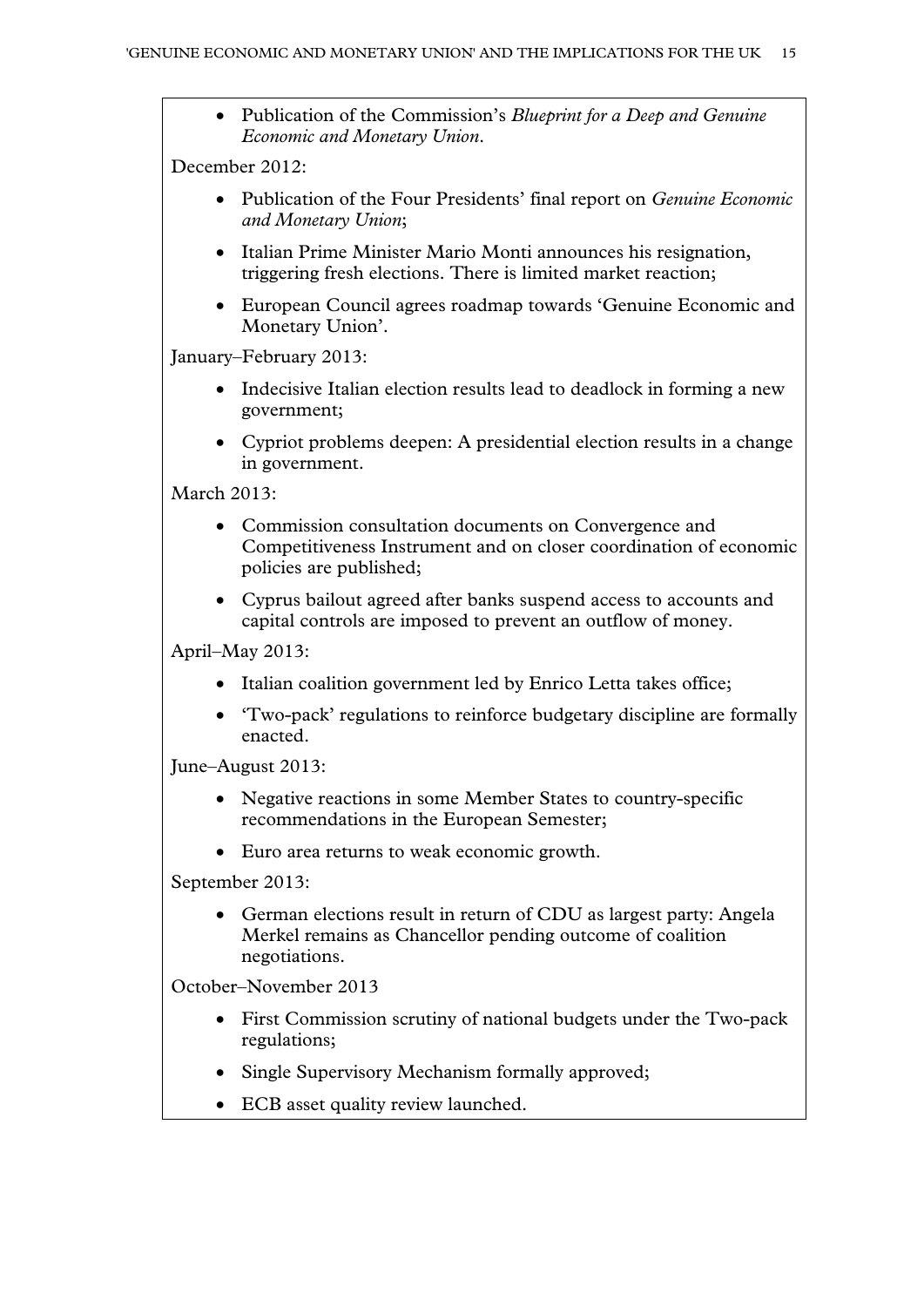December 2013:

- German CDU/CSU/SPD<sup>[15](#page-15-0)</sup> coalition government led by Angela Merkel takes office;
- Council agreement on Single Resolution Mechanism.

January 2014:

- Latvia becomes eighteenth member of eurozone;
- European Banking Authority publishes the main features of the stress tests on banks to be conducted later in 2014.

February 2014:

- In a split decision, the German Constitutional Court finds that the OMTs programme may be incompatible with primary law (i.e. the EU Treaties), but refers the case to the Court of Justice of the European Union for a definitive interpretation of the relevant EU law.
- 11. The focus of concern has also shifted. The period since June 2012 has been characterised by:
	- A calming of the financial markets since Mario Draghi's commitment to "do whatever it takes" to save the euro;
	- Anaemic, stagnant or negative growth in several eurozone Member States. The eurozone as a whole endured a double-dip recession, only returning—just—to growth in the second quarter of 2013;
	- Continuing high unemployment (in particular youth unemployment) in countries such as Spain, reaching a peak across the eurozone of 12.2% in September 2013 and still rising in countries such as Italy;
	- Increased disparities between eurozone members: today, French unemployment is more than double that of Germany, having been the same as recently as the middle of 2008;
	- Falling inflation rates, prompting anxiety about the risks of a prolonged period of disinflation, or even deflation, leading to a Japan-style "lost decade" of growth.
- 12. As a result, the terms of debate have shifted from tackling deficits to growth and job creation. There is a widely held view that the focus on deficits is constraining growth by enforcing a eurozone-wide contraction in demand. The Commission appeared to acknowledge this when it referred in the Annual Growth Survey for 2013 to "growth-friendly fiscal consolidation".<sup>[16](#page-15-1)</sup> Some softening of its position was apparent in the marginal extension for some Member States in the deadlines for dealing with excessive deficits.<sup>[17](#page-15-2)</sup> There are also growing calls for Germany, as the largest Member State (and

<span id="page-15-0"></span> <sup>15</sup> Christlich Demokratische Union Deutschlands (the Christian Democratic Party of Germany); Christlich-Soziale Union in Bayern (Christian Social Union in Bavaria); Sozialdemokratische Partei Deutschlands (Social Democratic Party of Germany).

<span id="page-15-1"></span><sup>16</sup> European Commission (28 November 2012), 'Annual Growth Survey', COM (2012) 750 FINAL.

<span id="page-15-2"></span><sup>&</sup>lt;sup>17</sup> Delivered in the country-specific recommendations issued in June 2013 as part of the European Semester.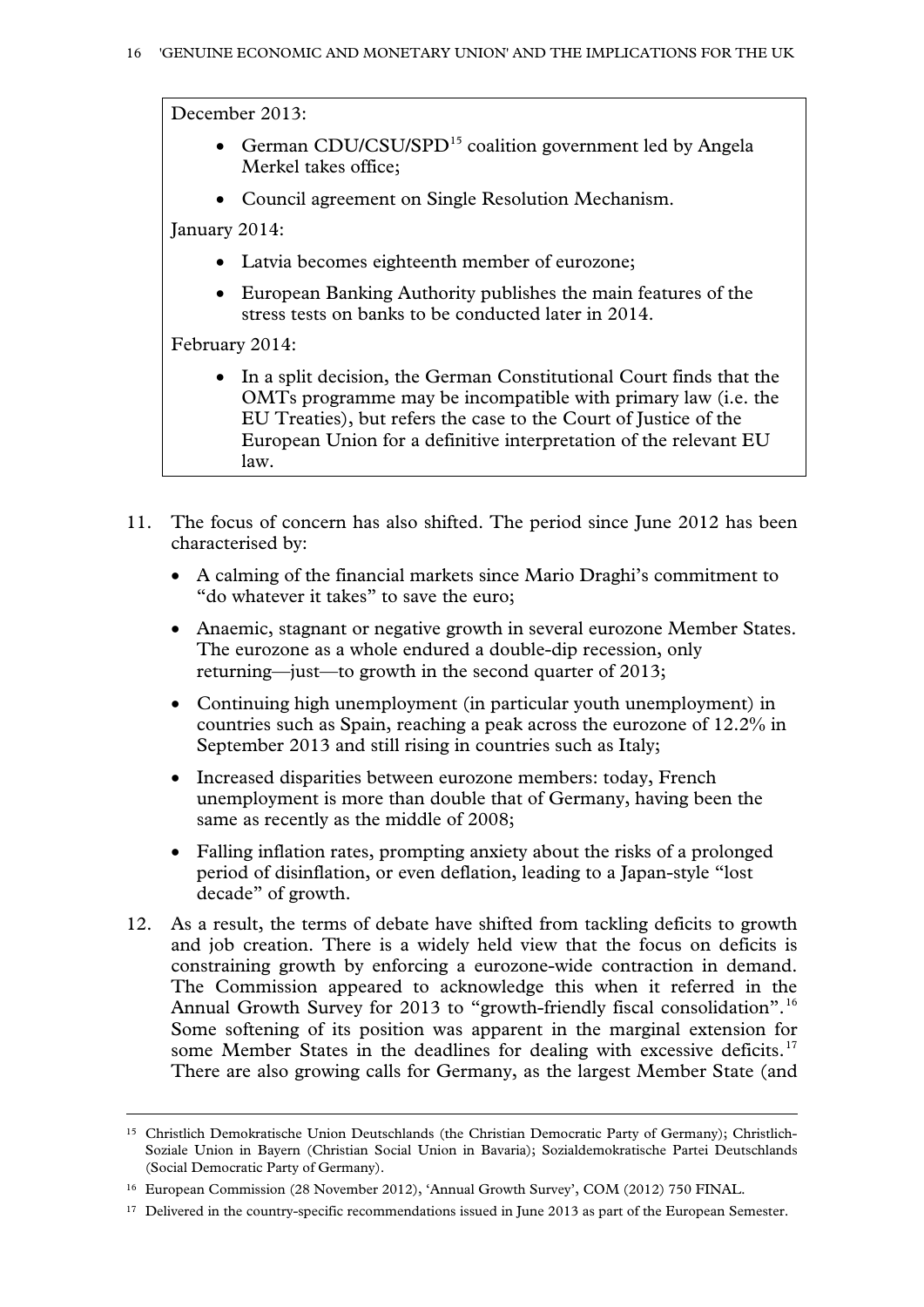given its substantial budget surplus), to seek to stimulate eurozone demand. Critics of German policy argue that its insistence on a so-called 'austerity agenda' threatens to thwart any hope of economic recovery and places the democratic process itself in jeopardy as extremist parties seek to transform political disenchantment into electoral support. The German response is to argue that its surplus is falling, and that measures to boost German demand would in any case be unlikely to help other eurozone countries.

- 13. Much argument has focussed on the treatment of legacy debts. Member States under the most economic pressure have stressed that such losses need, to a greater or lesser degree, to be mutualised so as to place the eurozone on a stable footing. Germany in particular has called on Member States suffering from excessive deficits to put their own affairs in order first by undertaking structural reforms to improve their competitiveness.
- 14. Such debates touch directly on several elements of the 'Genuine Economic and Monetary Union' proposals. Much of what is proposed is either highly contentious, politically unrealistic, or both. Some of the proposals put forward by the Commission are, in addition, not necessary to achieve the goal of a stable Economic and Monetary Union but derive instead from an integrating agenda. For these reasons, several of the 'Genuine Economic and Monetary Union' proposals appear to have been postponed indefinitely or quietly dropped, while others are likely to proceed only on a less ambitious scale than originally proposed. As this report sets out, the original vision for Banking Union has only been partially fulfilled, while the prospects of agreement on the most contentious elements of the other pillars, such as a eurozone budget and debt mutualisation, are—as things stand—remote.
- 15. **The asymmetry between a centralised monetary policy and decentralised fiscal and structural policies remains a fundamental flaw in EMU. This shortcoming was pointed out by many at the outset of the single currency project, but there was little political will to do anything about it. Instead, national central banks and regulators stood by while widespread mispricing of risk led to excessive borrowing in certain countries, most notoriously Greece. The mispricing of public debt may have been due in part to a false assumption by investors that there would be some degree of solidarity or ultimate common responsibility for governmental borrowing within the eurozone. The effect of this borrowing was to finance an expanding current account deficit in many countries which itself reflected a steady decline in their relative competitiveness. The outbreak of the financial crisis led to a crisis of confidence in the public debt of Greece, Portugal and to a lesser degree Italy, and in the real estate market and its principal lenders in Spain and Ireland. Because the obvious need of Spain and Ireland (and later of Cyprus) to recapitalise their banks was clearly beyond the capacity of these governments alone, a crisis of confidence in these countries' public debt was rapidly engendered. The resulting vicious circle linking banks and sovereign states is a defining symptom of the eurozone crisis.**
- 16. **The Commission has now acknowledged the flaws in Economic and Monetary Union. Yet there remains a clear conflict between the steps that are economically necessary to secure the eurozone and those that are politically realistic. Key EU players, notably the Commission, the**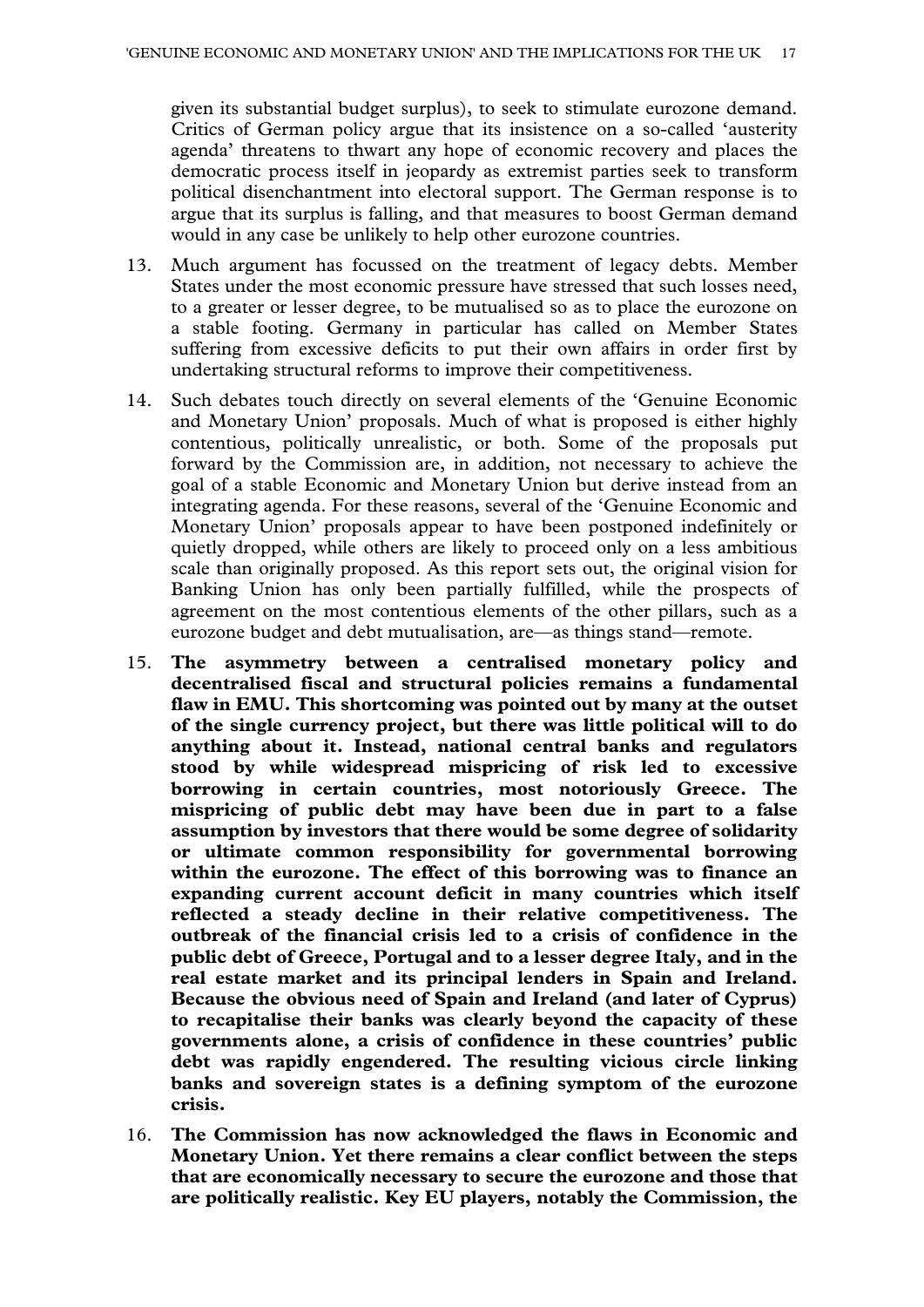**ECB, and Germany, have different priorities. Thus while the political commitment to maintaining the single currency is as strong as ever, there is a continuing failure to agree the steps necessary to address its flaws. The end result is what was described to us as "the euro continuing as an injured patient with a massive sticking plaster in the form of bailouts."**[18](#page-17-0) **Whether the 'Genuine Economic and Monetary Union' proposals form a realistic basis for overcoming such conflicts is a matter of considerable doubt.** 

# **A case for treaty change?**

- 17. A further fundamental obstacle to addressing these flaws is the need for treaty change. In its Blueprint the Commission stated that, while some of the elements of 'Genuine Economic and Monetary Union' could be adopted within the limits of the current Treaties and thus could progress in the short to medium term, others would require modifications of the current Treaties and new competences for the Union, and could therefore only be completed in the long term. $^{19}$  $^{19}$  $^{19}$
- 18. Specifically, the Commission acknowledged that the following proposals would require treaty change:<sup>[20](#page-17-2)</sup>
	- More intensive EU control of national budgetary policy, for example by setting up a European right to require a revision of national budgets in line with European commitments;
	- Greater coordination on tax policy in the euro area;
	- Moves towards a proper fiscal capacity, in particular if it provided for the EU level to borrow and thus to act in a demand stabilising manner;
	- The establishment of a Debt Redemption Fund;
	- Ensuring that there was appropriate democratic legitimacy and accountability of decision-making.

Further details of those elements of 'Genuine Economic and Monetary Union' which are likely to require treaty change are set out in Table 1 below.

# **TABLE 1**

# **The timescale and legal form of the 'Genuine Economic and Monetary Union' proposals**

| <b>Measure</b>                                     | <b>Anticipated timing</b>                                        | <b>Legal form</b>                                        |
|----------------------------------------------------|------------------------------------------------------------------|----------------------------------------------------------|
| Banking Union, comprising:                         | Short term for initial<br>stages, longer term to be<br>completed | Secondary<br>legislation and<br>limited treaty<br>change |
| i) Centralised bank supervision,<br>led by the ECB | Agreement finalised in<br>October 2013                           | Secondary<br>legislation                                 |

<span id="page-17-0"></span> <sup>18</sup> Syed Kamall MEP, Q 217.

<span id="page-17-2"></span><sup>20</sup> *Ibid.*

<span id="page-17-1"></span><sup>19</sup> 'Blueprint for a Deep and Genuine Economic and Monetary Union' (November 2012), *Op. Cit.*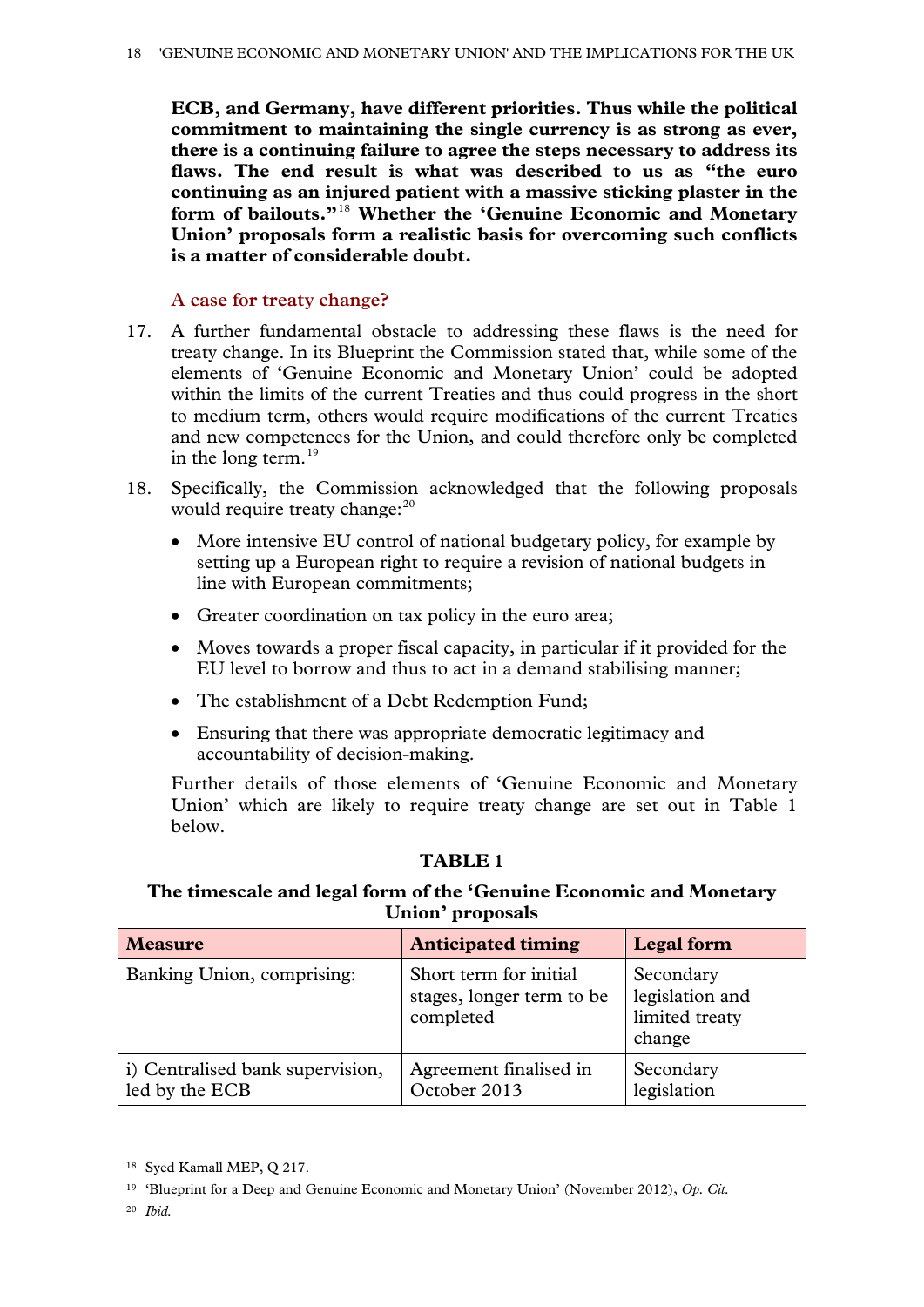| <b>Measure</b>                                                                                                                                                                                                                                                                                                 | <b>Anticipated timing</b>                                                                                                                                                                 | <b>Legal</b> form                                                                                                                       |
|----------------------------------------------------------------------------------------------------------------------------------------------------------------------------------------------------------------------------------------------------------------------------------------------------------------|-------------------------------------------------------------------------------------------------------------------------------------------------------------------------------------------|-----------------------------------------------------------------------------------------------------------------------------------------|
| ii) A Single Resolution<br>Mechanism incorporating an<br>effective common backstop, but<br>limiting the exposure of<br>taxpayers                                                                                                                                                                               | Council agreement<br>reached in December<br>2013 on a limited<br>mechanism. Trilogue<br>negotiations continuing                                                                           | Secondary<br>legislation                                                                                                                |
| iii) An operational framework to<br>enable the European Stability<br>Mechanism to be used for direct<br>bank recapitalisation                                                                                                                                                                                  | Agreed in principle,<br>details to be elaborated                                                                                                                                          | Limited treaty<br>change to Article<br>136; separate<br>intergovernmental<br><b>ESM</b> treaty                                          |
| iv) Common deposit insurance                                                                                                                                                                                                                                                                                   | In abeyance                                                                                                                                                                               | Uncertain                                                                                                                               |
| Fiscal union                                                                                                                                                                                                                                                                                                   | Mix of short, medium<br>and long term                                                                                                                                                     | Initially, secondary<br>legislation and<br>intergovernmental<br>treaty                                                                  |
| Mechanisms for better discipline<br>in, and coordination of, fiscal<br>policy, building on the measures<br>already agreed in the last three<br>years                                                                                                                                                           | Already enacted through<br>a succession of measures<br>in 2011, 2012 and 2013.<br>Implementation being<br>tested                                                                          | Secondary<br>legislation and<br>Treaty on Stability,<br>Coordination and<br>Governance<br>(TSCG)                                        |
| A new fiscal capacity for the<br>eurozone: initially to provide<br>targeted but temporary support<br>for countries undertaking<br>structural reforms; subsequently<br>becoming an instrument to help<br>in dealing with country-specific<br>economic shocks through a<br>centrally-managed insurance<br>system | Proposals tabled in<br>March 2013 for<br>Convergence and<br>Competitiveness<br>Instruments (CCI) and<br>discussed at December<br>2013 European Council;<br>pushed back to October<br>2014 | Initially, TSCG;<br>more extensive<br>permanent<br>mechanism likely to<br>require new treaty<br>base                                    |
| The possible establishment of<br>forms of debt mutualisation,<br>including the eventual<br>introduction of a Eurobond<br>available to all participating<br>Member States, which would<br>be jointly and severally<br>guaranteed.                                                                               | In abeyance                                                                                                                                                                               | Likely to require a<br>treaty base, but<br>uncertain whether it<br>would be full,<br>limited or separate<br>intergovernmental<br>treaty |
| Closer integration of economic<br>policies intended to promote<br>sustainable growth,<br>competitiveness and<br>employment and improving the<br>resilience of the economy to<br>shocks                                                                                                                         | Already partly realised<br>through macroeconomic<br>imbalances procedure,<br>Two-pack and<br>coordination provisions<br>for deeper policy<br>coordination agreed in<br>2011-2013          | Initially, secondary<br>legislation and<br><b>TSCG</b>                                                                                  |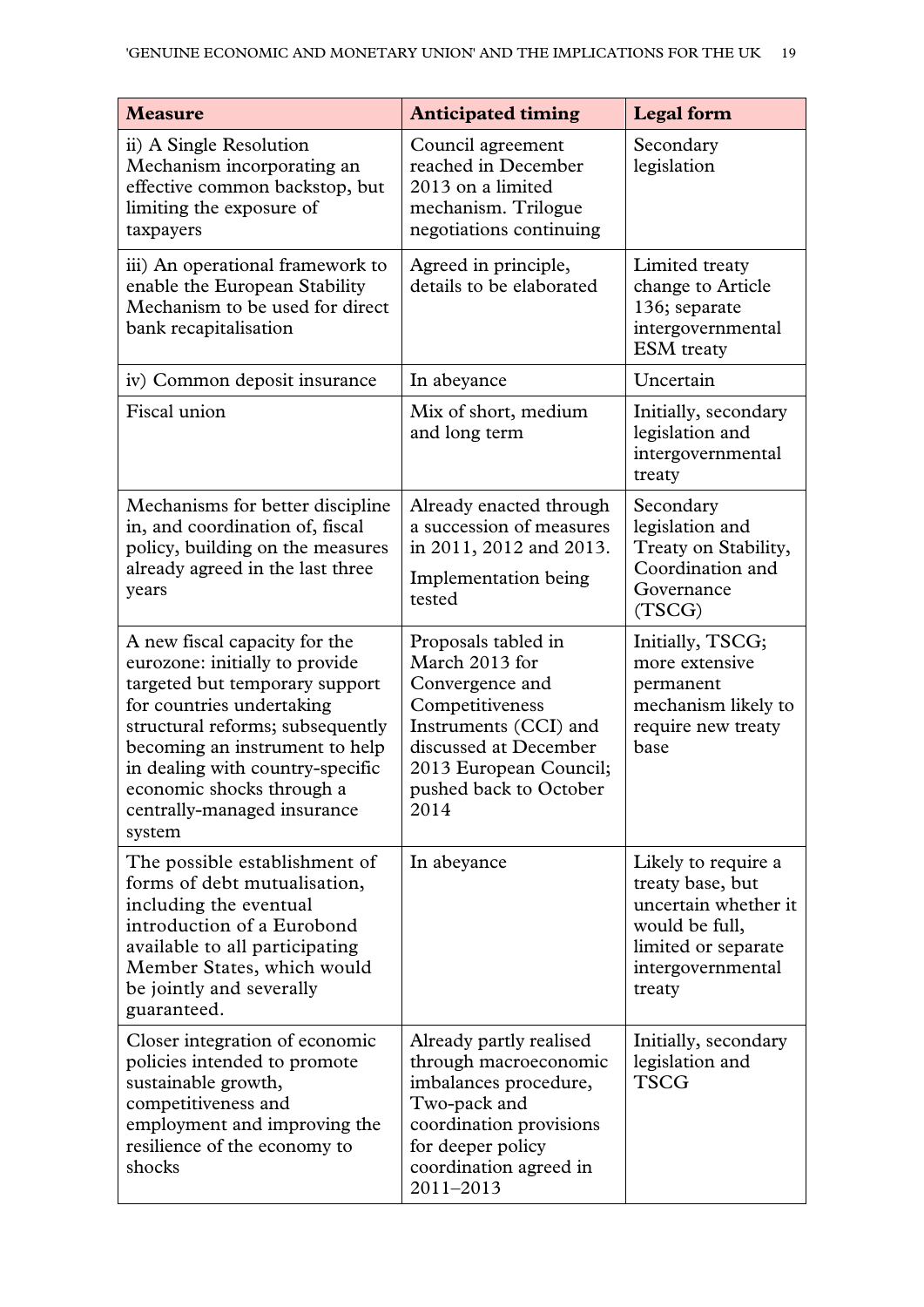| <b>Measure</b>                                                                                                                                                                         | <b>Anticipated timing</b>                                                                                                          | <b>Legal form</b>                    |
|----------------------------------------------------------------------------------------------------------------------------------------------------------------------------------------|------------------------------------------------------------------------------------------------------------------------------------|--------------------------------------|
| Further efforts to complete the<br>Single Market, including by<br>stimulating labour mobility<br>across borders and possibly<br>greater tax harmonisation                              | Continuing                                                                                                                         | Secondary<br>legislation             |
| A reinforced framework for ex-<br>ante coordination of major<br>policy reforms, notably those<br>affecting the supply-side of the<br>economy                                           | Commission<br>communication tabled<br>March 2013                                                                                   | TSCG and<br>secondary<br>legislation |
| Contractual relationships<br>between Member States and the<br>Commission on economic<br>strategies, with accountability to<br>both the European Parliament<br>and national parliaments | Proposals tabled in<br>March 2013 for CCI and<br>discussed at December<br>2013 European Council;<br>pushed back to October<br>2014 | Uncertain                            |
| Enhancement of democratic<br>oversight of pooled economic<br>policies                                                                                                                  | Longer term                                                                                                                        | Outside scope of<br>present inquiry  |

- 19. Treaty change is a highly sensitive political issue. The history of EU referendums in countries such as France or Ireland, coupled with the high levels of political instability seen across much of the EU, suggests that popular approval could not be guaranteed. As a result, elements of 'Genuine Economic and Monetary Union' have been specifically designed to avoid the need for treaty change. This is notably the case in relation to Banking Union. This begs the question whether the proposals put forward will be sufficient to tackle the flaws they are designed to address.
- 20. One potential trigger for treaty change could be the outcome of the continuing legal investigation into the legality of the ECB's programme of Outright Monetary Transactions (OMTs). In a long-anticipated judgment, on 7 February 2014 the German Constitutional Court found that, subject to the interpretation by the Court of Justice of the European Union, the programme was "incompatible with primary law", because it "does not appear to be covered by the mandate of the European Central Bank". If so, that would create an obligation on the German authorities to refrain from implementing the OMT decision and a duty to challenge it. However, it added that, if the OMT decision were interpreted restrictively, it could be lawful. It therefore referred the questions to the Court of Justice of the European Union for a definitive interpretation of the relevant EU law, following which the German Constitutional Court will consider the implications. $21$

<span id="page-19-0"></span> <sup>21</sup> German Federal Constitutional Court (2014), 'Principal Proceedings ESM/ECB: Pronouncement of the Judgment and Referral for a Preliminary Ruling to the Court of Justice of the European Union', Press release no.9/2014, 7 February, [http://www.bverfg.de/en/press/bvg14-009en.html.](http://www.bverfg.de/en/press/bvg14-009en.html) For the full decision see [http://www.bverfg.de/en/decisions/rs20140114\\_2bvr272813en.html.](http://www.bverfg.de/en/decisions/rs20140114_2bvr272813en.html) See Wagstyl, S., and Jones, C. (2014), 'German court refers ECB bond-buying programme to European justice', *Financial Times*, 7 February.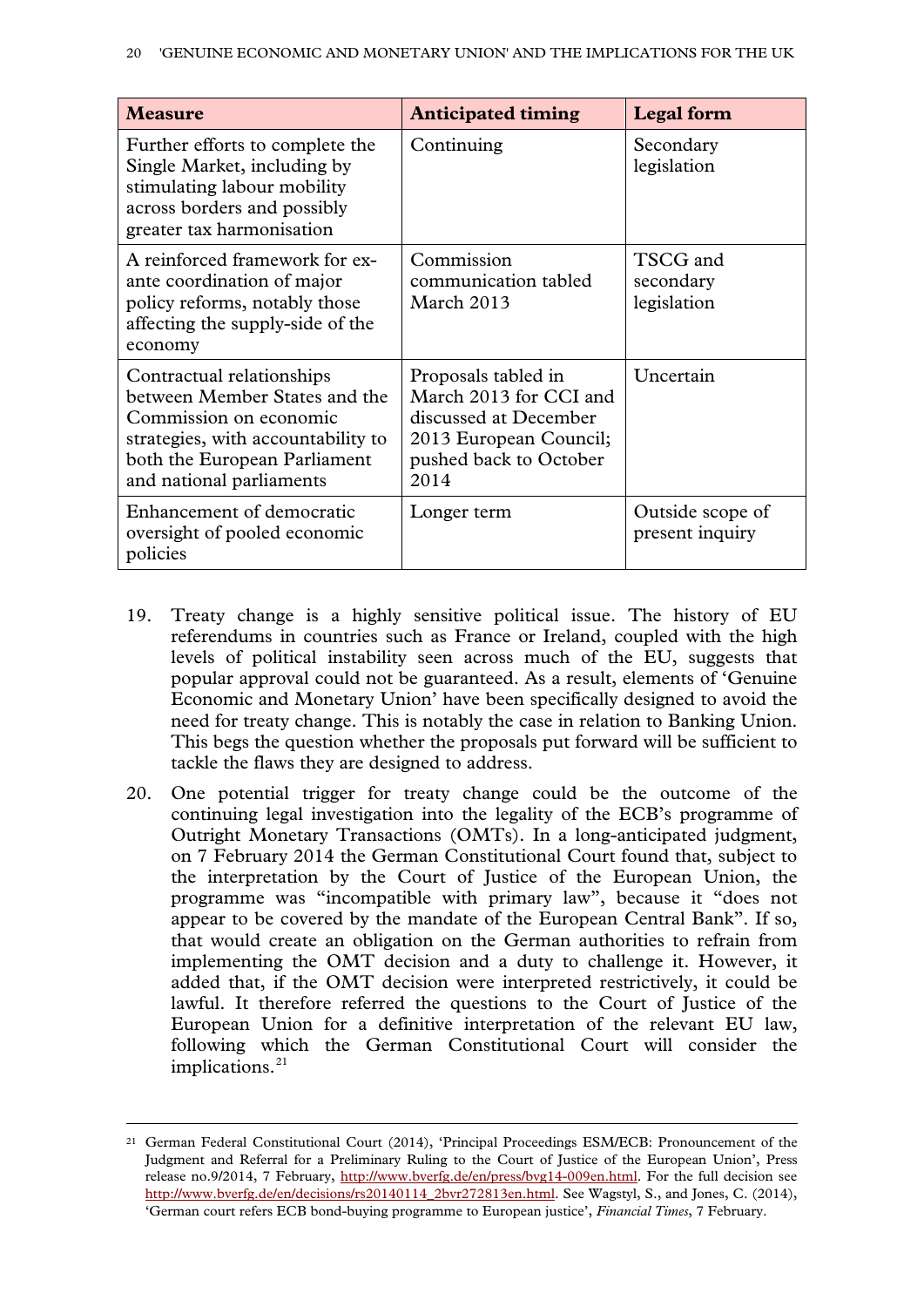21. **There is widespread recognition that some treaty change is necessary to underpin the scale of reforms needed to address EMU's flaws. But some of what the Commission proposes goes beyond what is strictly necessary to shore up EMU. Treaty change is both difficult to achieve and an unpredictable process. Instead, there has been a clear preference to look for ingenious, and at times complex, solutions within the current treaty framework, or to reach intergovernmental agreements outside it. The key test must not only be whether these solutions are politically achievable, but whether they are really needed and, if they are, whether they will be effective in tackling the weaknesses in EMU.** 

# **Inoculating the UK?**

22. A key question for this report is where all this leaves the UK. The Government have made clear that, while they support measures to increase eurozone integration as necessary to stabilise the eurozone, they will not participate in any element of 'Genuine Economic and Monetary Union'. However they will seek to engage in negotiations as the proposed reforms are discussed in the European Council, in particular to ensure that the Single Market is not undermined by eurozone integration.<sup>[22](#page-20-0)</sup> We agree that a strong and sustainable eurozone is in the best interests of the UK. However the Government need to consider whether their semi-detached position is sustainable in the long term, or whether, in the words of one of our witnesses, the UK will ultimately need to choose whether to be in or out.<sup>[23](#page-20-1)</sup> We consider this issue in more detail in Chapter 4.

# **Bottling the cure**

- 23. The economic and political context of 'Genuine Economic and Monetary Union' prompts the following questions:
	- How far towards this model is it politically realistic to expect the eurozone to move?
	- Will this be far enough to ensure that the foundations of Economic and Monetary Union are stabilised and strengthened?
	- Will this be sufficient to reassure the markets about the single currency's continuing viability?
	- Which elements of 'Genuine Economic and Monetary Union' are required to bring this about? Which aspects should be pursued as a matter of priority? Which can be put to one side?
	- How long will it take to achieve the necessary reforms?
	- Will treaty change be required, and if so, for which elements of 'Genuine Economic and Monetary Union'?
	- What will be the impact of all of this on the Single Market in general, and the UK in particular?

These questions form the basis of our report.

<span id="page-20-0"></span> <sup>22</sup> EM 16988/1/12 (10 December 2012).

<span id="page-20-1"></span><sup>23</sup> Manfred Zöllmer MdB, Q 295.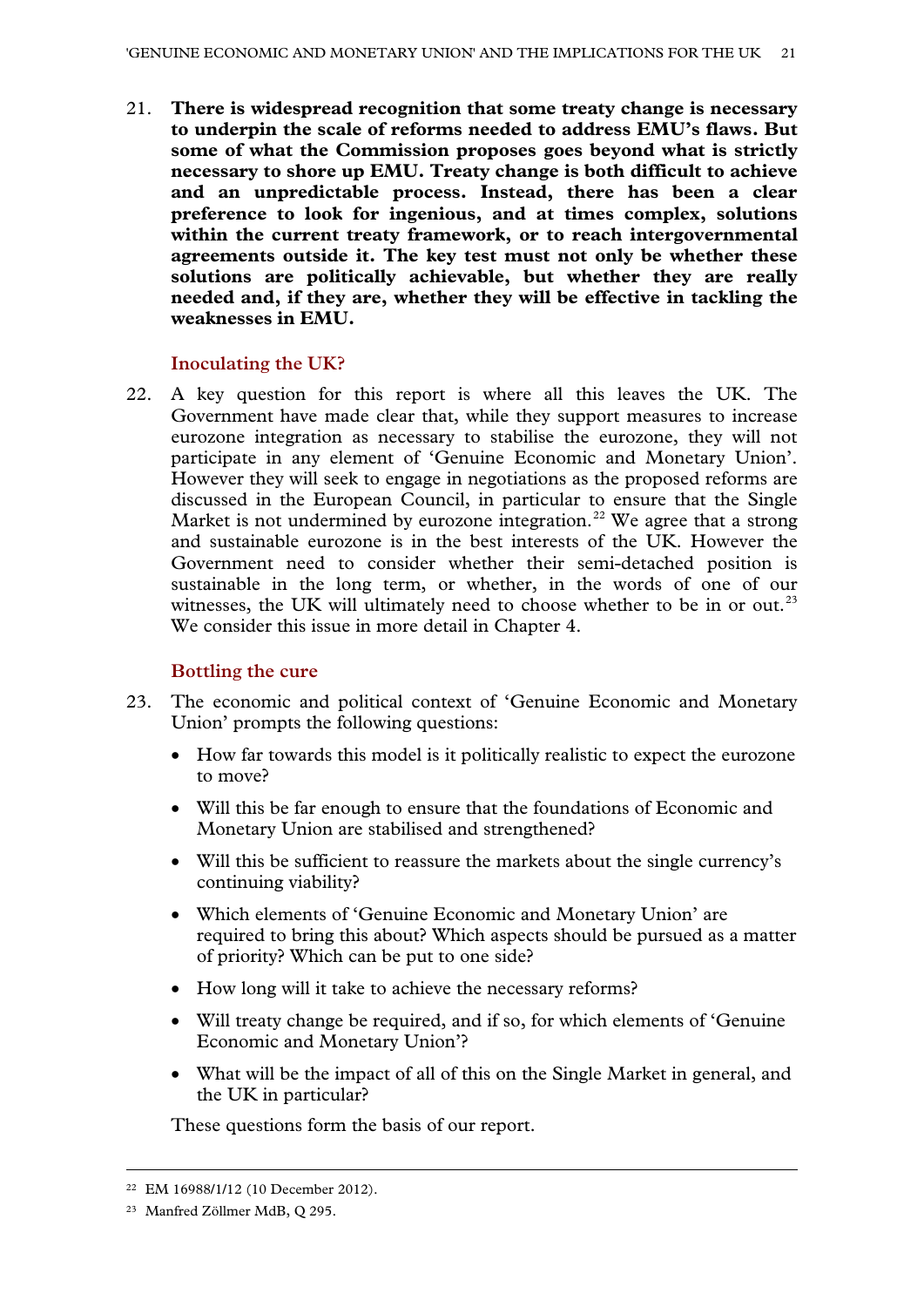24. **The most effective cure to EMU's flaws, namely full fiscal and political union, is politically unachievable. Although a full and 'Genuine' Economic and Monetary Union as envisaged by the Commission may be beyond reach and would also entail more changes than are strictly necessary, a strengthened EMU is both vital and achievable.** 

#### **This report**

- 25. In line with the remit of the EU Economic and Financial Affairs Sub-Committee, which conducted this inquiry, this report focuses on the first three pillars of 'Genuine Economic and Monetary Union':
	- An integrated financial framework;
	- An integrated budgetary framework;
	- An integrated economic policy framework.

Our analysis of the first pillar builds upon and takes forward our December 2012 report, *European Banking Union: Key issues and challenges*. [24](#page-21-0)

- 26. The fourth pillar, democratic legitimacy and accountability, is vital, in particular in the current context of political uncertainty and instability in a number of Member States. This issue is directly relevant to the EU Committee's current inquiry into the role of national parliaments in the EU. We will consider such important questions fully in the report on that inquiry.
- 27. Our findings are based on oral and written evidence collected between May and November 2013 from a range of witnesses including Nicky Morgan MP, Economic Secretary to the Treasury, politicians, academics, economists and media commentators. We also undertook two visits during the course of this inquiry. Our visit to Brussels in October 2013 enabled us to meet with Commission Vice-President Olli Rehn, members of the European Parliament Economic and Monetary Affairs (ECON) Committee, and a number of Brussels-based thinktanks and experts. Our visit to Berlin and Frankfurt in November 2013 enabled us to understand the German perspective on 'Genuine Economic and Monetary Union' and on the UK's position. We met with a cross-party panel of German politicians, leading economists and, in private meetings, with the German Ministry of Finance, the German Bundesbank and the ECB. We also sought to gain a sense of the perspective of other Member States, and our witnesses included academics, politicians and government representatives from France, Portugal, Spain and Italy. We are grateful to all of our witnesses for their assistance. We are also grateful to Professor Iain Begg, Professorial Research Fellow, European Institute, London School of Economics, who acted as Specialist Adviser for this inquiry.

#### 28. **We make this report to the House for debate.**

<span id="page-21-0"></span> <sup>24</sup> House of Lords European Union Committee, *European Banking Union: Key issues and challenges* (7th Report, Session 2012–13, HL Paper 88).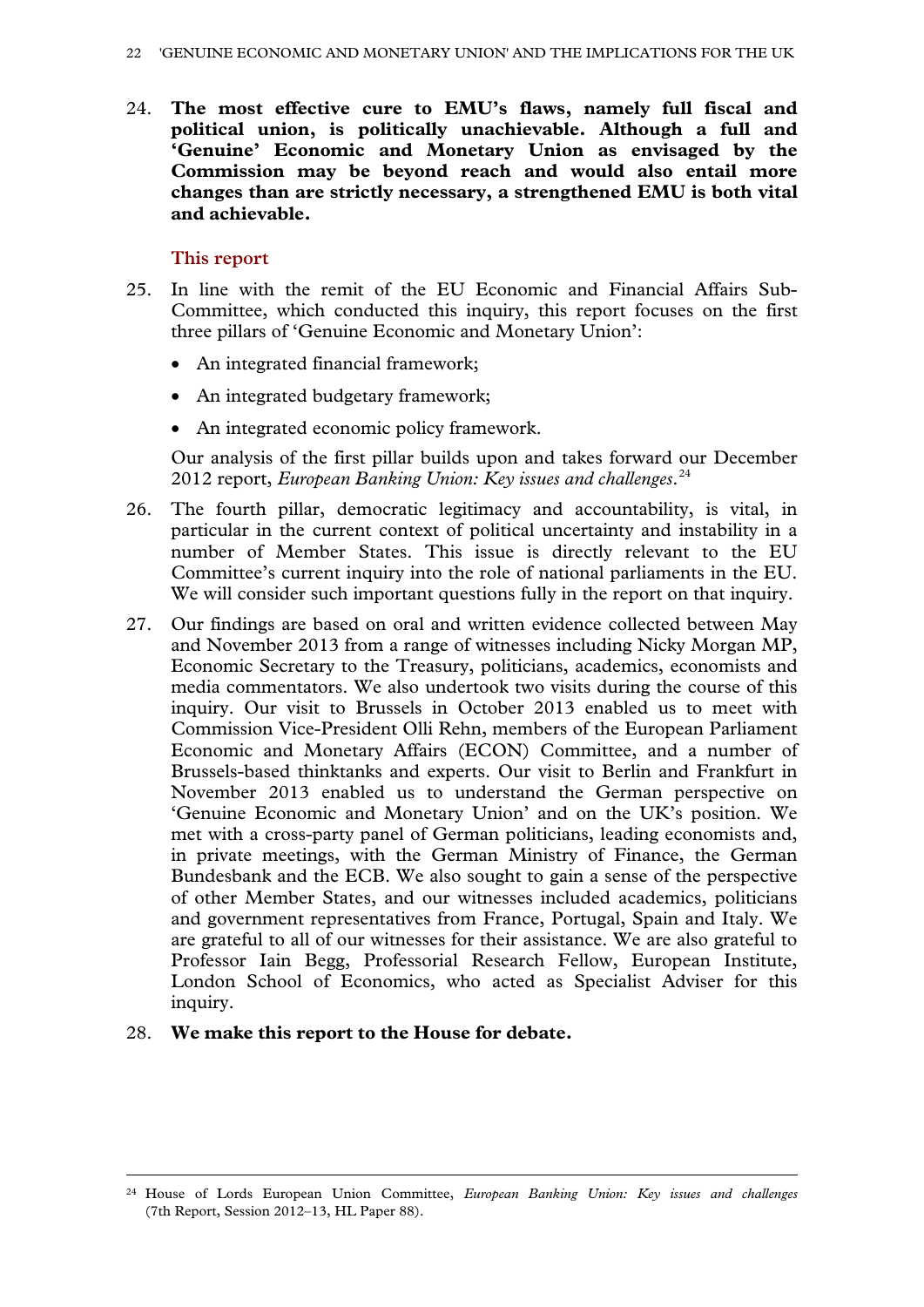# **CHAPTER 2: INTEGRATED FINANCIAL FRAMEWORK— BANKING UNION**

# **Background**

- 29. The first pillar of 'Genuine Economic and Monetary Union', an integrated financial framework, is more commonly referred to as 'Banking Union'. According to the original 'Genuine Economic and Monetary Union' proposals, Banking Union comprises three core elements:
	- A Single Supervisory Mechanism to ensure that the supervision of banks in all EU Member States is equally effective in reducing the probability of bank failures and preventing the need for intervention by joint deposit guarantees or resolution funds;
	- A Single Resolution Mechanism, with the aim of ensuring the orderly winding-down of non-viable institutions, thereby protecting taxpayer funds; and
	- A Single Deposit Insurance Scheme to strengthen the credibility of the existing arrangements and serve as an important assurance that eligible deposits of all credit institutions are sufficiently insured.<sup>[25](#page-22-0)</sup>
- 30. Together, these elements were intended to break the 'doom loop' between banks and sovereign states which has been so damaging during the eurozone crisis. In particular, they were designed to counter the threat that dealing with a banking crisis will overwhelm the fiscal capacity of vulnerable countries. However, as we explore below, the original three-pronged model of Banking Union was quickly watered down. A Single Supervisory Mechanism (which we considered in our December 2012 report on European Banking Union: Key issues and challenges<sup>26</sup>) was agreed in March 2013 and is scheduled to become operational in autumn 2014. However, proposals for a Single Resolution Mechanism, first published in July 2013, are proving highly contentious. At the time of writing, the Council and European Parliament were locked in fraught negotiations over the text agreed by the Council in December 2013. As we shall see, this agreement has a number of shortcomings, particular its failure to break the 'doom loop'. The third leg, a single deposit insurance scheme, has disappeared from view entirely.
- 31. Banking Union was universally recognised as the most urgent element of the package. The Economic Secretary to the Treasury told us that it should be the clear priority.[27](#page-22-2) Professor Agnès Bénassy Quéré, University of Paris I Panthéon Sorbonne, explained it was important for the future in terms of improving the governance of the monetary union, and for the present in order to clean up the banking sector and break the vicious circle between banks and sovereign states.<sup>[28](#page-22-3)</sup> Lorenzo Codogno, Department of the Treasury, Italian Ministry of Economy and Finance, argued that it was "urgent and essential" because the European financial system was still

<span id="page-22-0"></span> <sup>25</sup> 'Towards a Genuine Economic and Monetary Union', June 2012, *Op. Cit.*

<span id="page-22-1"></span><sup>26</sup> House of Lords European Union Committee, *European Banking Union*, *Op. Cit.*

<span id="page-22-2"></span><sup>27</sup> Q 317.

<span id="page-22-3"></span><sup>28</sup> Q 222.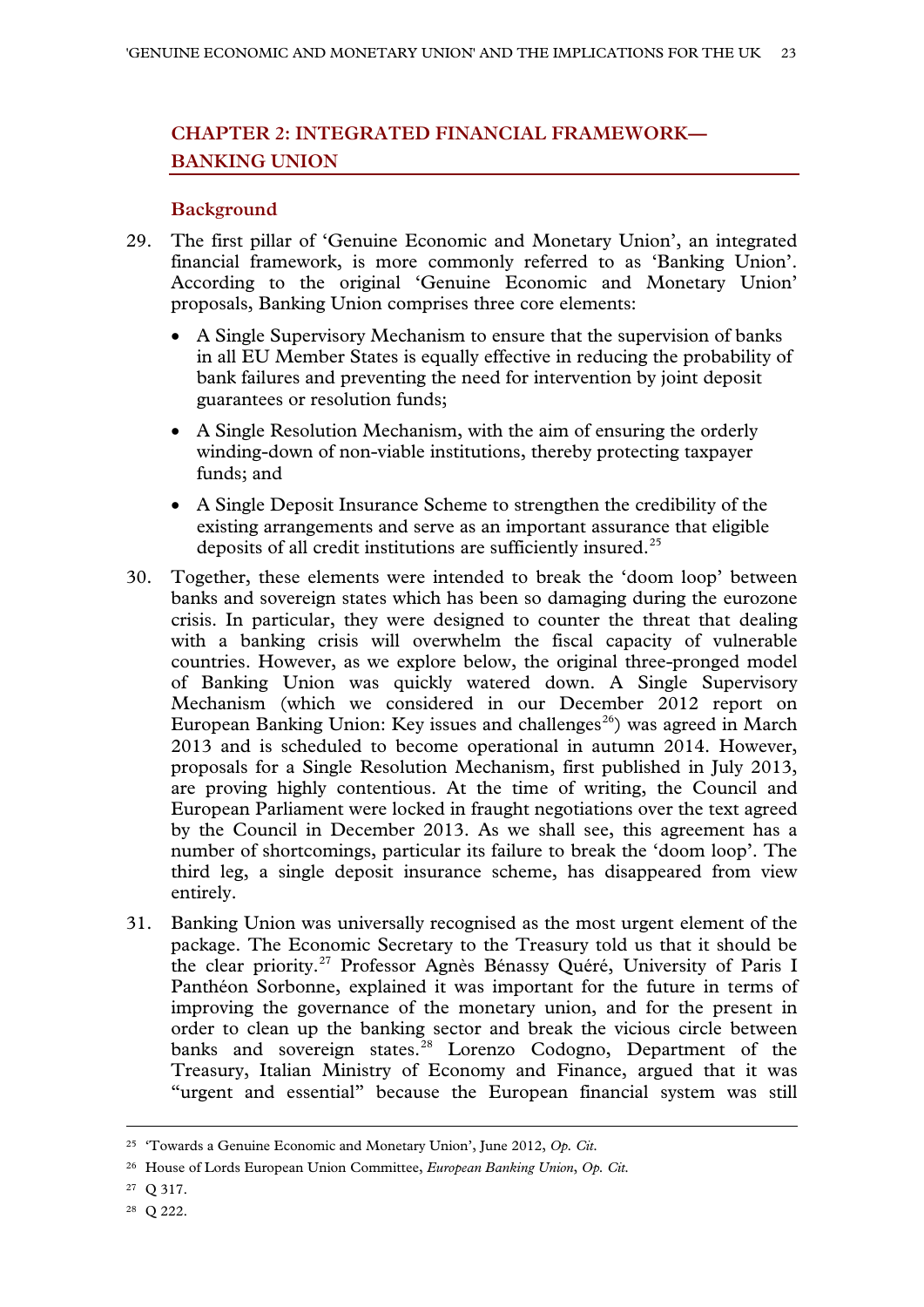broken, markets were still dysfunctional and there was very little financing across European borders.<sup>[29](#page-23-0)</sup>

32. However, Fabian Zuleeg, Chief Executive and Chief Economist, European Policy Centre, described the likely outcome as "probably not ideal—and if I were to design an optimal banking union it would look very different from the one we are likely to get."[30](#page-23-1)According to Sir Nigel Wicks, full Banking Union would not emerge any time soon because of the constraints of the present Treaty.<sup>[31](#page-23-2)</sup> The key issues at stake include the need for a fiscal backstop, the question of mutualisation and the treatment of legacy debts, and whether Banking Union as envisaged would be sufficient to break the link between banks and sovereign states. We consider these issues further in relation to each of the three legs of Banking Union below.

# **Single Supervisory Mechanism**

- 33. Our 2012 *European Banking Union* report welcomed the Single Supervisory Mechanism (SSM) proposals as a significant first step towards Banking Union, although we noted that there were a number of significant questions to be resolved, including in relation to the role of the ECB as a single supervisor and the number of banks to be directly supervised by the ECB. We thought it unrealistic for the ECB to engage in intensive supervision of all 6000 euro area banks, although it should have the power to assume responsibility for the supervision of any bank as required. We stressed that the SSM must not undermine the Single Market and the role of the European Banking Authority (EBA), the regulatory agency tasked with improving cooperation between national supervisors and continuing the development of the single rulebook for financial services for all 28 Member States. In particular, we stressed that the EBA's voting arrangements must not undermine the operation of the Single Market as a whole.<sup>[32](#page-23-3)</sup>
- 34. Subsequent to the publication of our report, a deal was reached in March 2013 between the Council and the European Parliament on the SSM proposals, the key elements of which are set out in Box 5 below.

# **BOX 5**

# **Key provisions of the Single Supervisory Mechanism**

- The SSM was formally agreed in October 2013 through two regulations which confer supervisory responsibility on the ECB and modify the role of the EBA.
- The SSM is composed of the ECB and the supervisory authorities of the Member States and covers the eurozone and those other EU Member States which choose to participate, all of which will have full and equal voting rights on the supervisory board.

<span id="page-23-0"></span> <sup>29</sup> Q 199.

<span id="page-23-1"></span><sup>30</sup> Q 142.

<span id="page-23-2"></span><sup>31</sup> Q 185.

<span id="page-23-3"></span><sup>32</sup> House of Lords European Union Committee, *European Banking Union*, *Op. Cit.*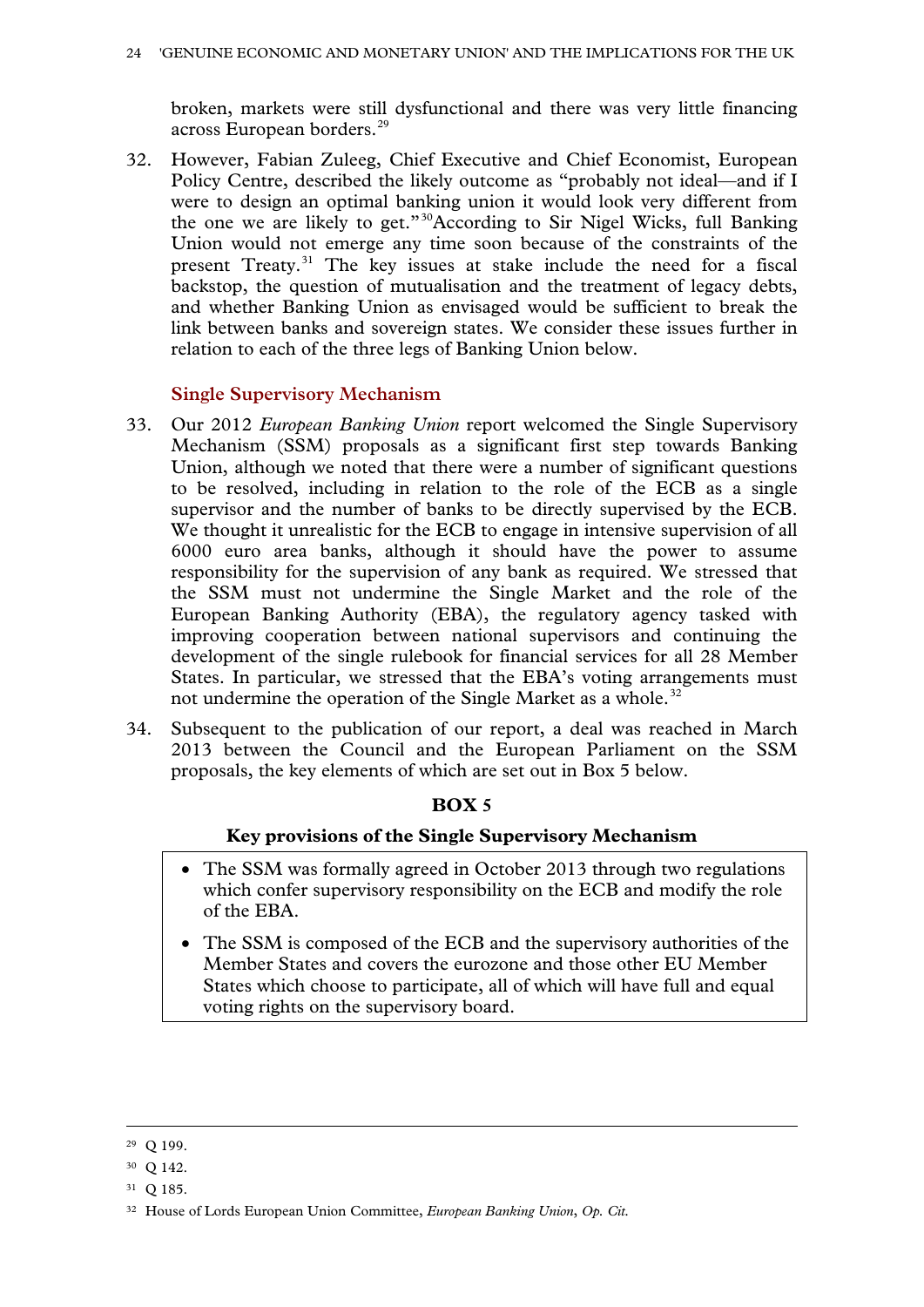- As explained in a Council Press release, "the ECB will have direct oversight of eurozone banks, although in a differentiated manner and in close cooperation with national supervisory authorities."[33](#page-24-0) The ECB will also have overall responsibility for the functioning of the SSM, but will be obliged to separate its supervisory function from its monetary policy role.
- An element of the agreement especially important to the UK is that the EBA's voting 'modalities' were amended to prevent the countries participating in the SSM from having a dominant role in decisions affecting the Single Market.
- It was originally intended that agreement on the SSM, which is due to come into force late in 2014 following an asset quality review conducted by the ECB, should pave the way for the ESM to recapitalise banks directly, rather than acting through Member State treasuries. This was one of the changes considered necessary to break the link between sovereign states and banks.
- 35. The UK Government placed particular emphasis on the safeguards secured to protect the Single Market, notably the so-called 'double majority' voting mechanism in the EBA. Under this mechanism, key decisions, including on standards applying across the Single Market, will need to be approved by a simple majority of members of the EBA Board of Supervisors of both participating and non-participating Member States. However, there would be a review of voting arrangements if and when the number of non-participants fell to four.  $34$
- 36. A number of our witnesses reflected on this deal. James Watson, Director, Economics Department, BUSINESSEUROPE, and Professor Luis Garicano, Head of the Managerial Economics and Strategy Group, London School of Economics, both stressed that all banks should be subject to direct supervision under the new mechanism. Professor Garicano pointed out that the SSM as agreed would "not have caught all these small savings banks, which were at the root of all Spain's troubles."<sup>[35](#page-24-2)</sup> Sir Nigel Wicks felt that a treaty revision would put the SSM on a stronger footing, particularly since non-euro area Member States who wished to join would not be adequately incorporated into the governance arrangements.<sup>[36](#page-24-3)</sup>
- 37. **We welcome the agreement reached in March 2013 on the Single Supervisory Mechanism (SSM). We note concerns about the limited coverage of the SSM. However we repeat our view that it is unrealistic to expect the ECB to engage in intensive supervision of all 6000 euro area banks. Given the dangers that smaller credit institutions can potentially pose to financial stability, it is imperative that the ECB is able quickly to intervene with any smaller banks as required. This requires close and positive cooperation between the ECB and national**

<span id="page-24-0"></span> <sup>33</sup> 'Council approves single supervisory mechanism for banking', European Council Press Release (15 October 2013).

<span id="page-24-1"></span><sup>&</sup>lt;sup>34</sup> Letter from Rt Hon Greg Clerk MP, the then Financial Secretary to the Treasury, to Lord Boswell, Chairman of the House of Lords European Union Committee (12 January 2013).

<span id="page-24-2"></span><sup>35</sup> QQ 150, 192.

<span id="page-24-3"></span><sup>36</sup> Q 180.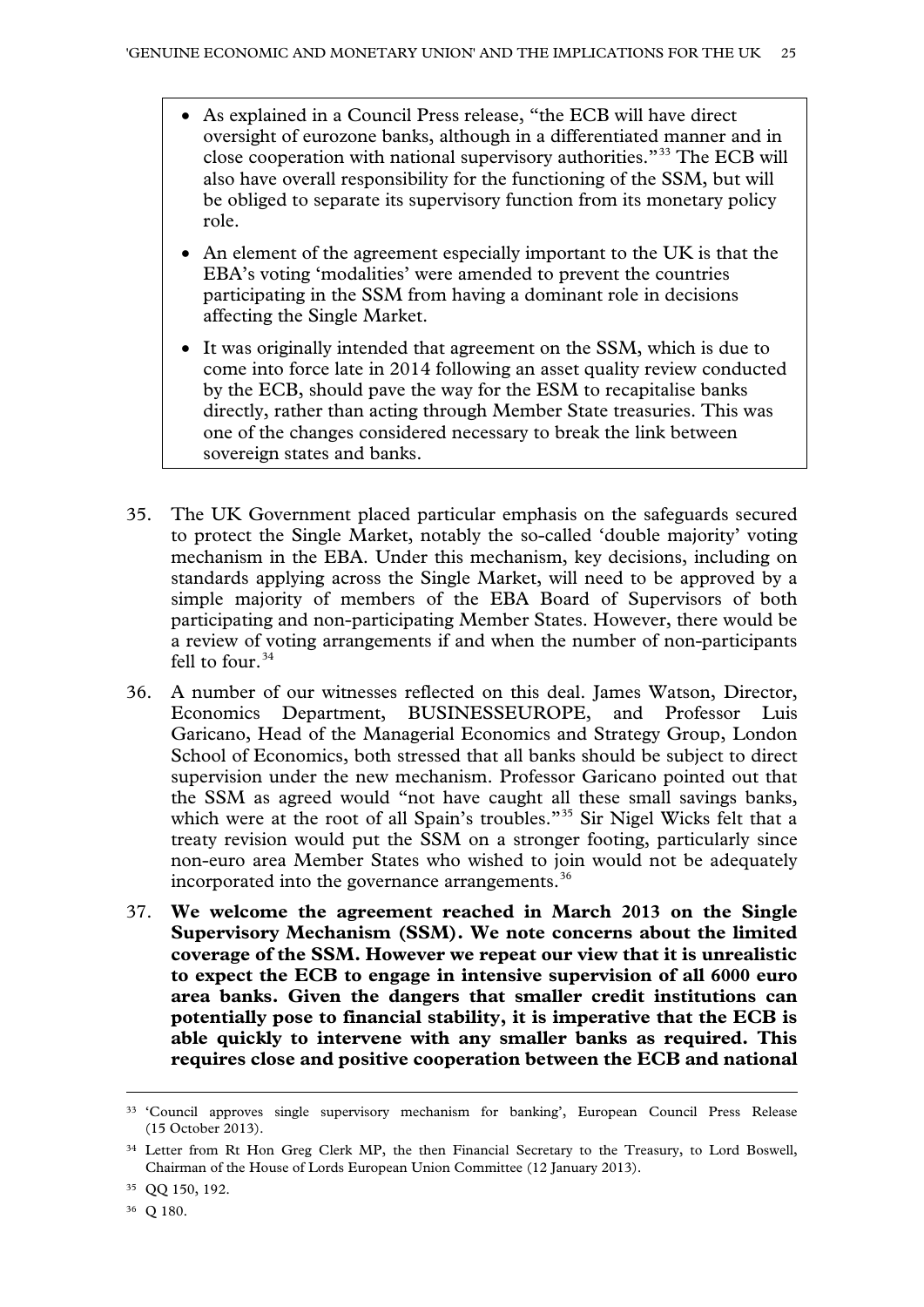**supervisors. Parties on all sides must do their utmost to ensure that the agreed mechanism is robust enough to ensure that this happens.**

38. **While we welcome the safeguards to protect the Single Market that the UK Government secured, they can only be regarded as a temporary fix. The double majority voting mechanism will be reviewed once the number of non-participants falls to four. It is therefore incumbent upon the Government to do all they can to ensure that safeguards to protect the Single Market and the UK's position within it are retained as the situation evolves.** We explore the implications of Banking Union for the UK and the Single Market further in Chapter 4.

# **The role of the ECB**

- 39. The SSM negotiations laid bare a key tension at the heart of the EU's response to the crisis—although it is acknowledged that its institutions need to be strengthened, there is trepidation at the political and economic ramifications of such reforms. This is particularly evident in the case of the ECB. In our *European Banking Union* report, we warned that the concentration of so much power in one institution meant that powerful safeguards needed to be put in place.<sup>[37](#page-25-0)</sup> The ECB's growing and evolving role continues to prove contentious. We note three manifestations of this:
	- The ECB's comprehensive assessment of the banking system;
	- The conflict between its monetary policy and supervisory tasks;
	- Its commitment to Outright Monetary Transactions (OMTs).

# *i) The ECB's comprehensive assessment of the banking system*

- 40. Ahead of taking on its supervisory functions, the ECB is undertaking a comprehensive assessment of the banking system. The assessment began in November 2013 and will take 12 months to complete. The assessment has three elements: i) a supervisory risk assessment to review, quantitatively and qualitatively, key risks, including liquidity, leverage and funding; ii) an asset quality review (AQR) to enhance the transparency of bank exposures by reviewing the quality of banks' assets, including the adequacy of asset and collateral valuation and related provisions; and iii) a stress test to examine the resilience of banks' balance sheets to stress scenarios, to be carried out by the EBA. The comprehensive assessment will conclude with an aggregate disclosure of the outcomes, at country and bank level, together with any recommendations for supervisory measures.<sup>[38](#page-25-1)</sup>
- 41. Several witnesses expressed anxiety about the ECB's task. Guntram Wolff, Director, Bruegel, thought that the ECB would "have to choose between a rock and a hard place". In his view, if its review was too tough, it could threaten financial stability by exposing a huge gap that nobody knows how to fill. If it was too soft, it could undermine the ECB's credibility.<sup>[39](#page-25-2)</sup>

<span id="page-25-0"></span> <sup>37</sup> House of Lords European Union Committee, *European Banking Union*, *Op. Cit.*

<span id="page-25-1"></span><sup>38</sup> ECB Note, Comprehensive Assessment (October 2013): [http://www.ecb.europa.eu/pub/pdf/other/notecomprehensiveassessment201310en.pdf.](http://www.ecb.europa.eu/pub/pdf/other/notecomprehensiveassessment201310en.pdf) 

<span id="page-25-2"></span><sup>39</sup> Q 115.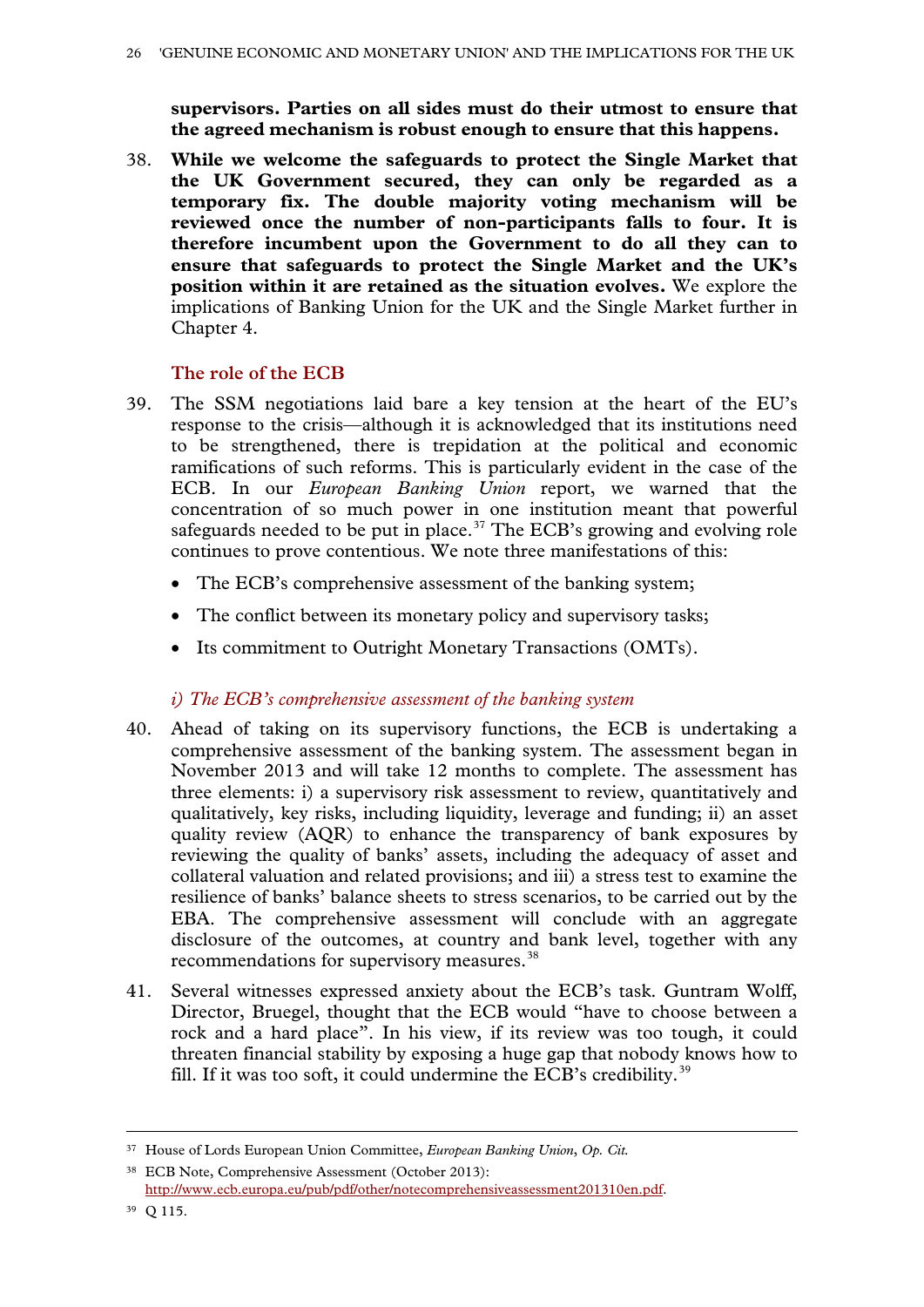- 42. Some were sceptical as to how rigorous the assessment would prove in practice. Roger Helmer MEP was convinced that the objective of such an exercise was not to get to the truth but to reassure the markets.<sup>[40](#page-26-0)</sup> Professor Mark Hallerberg, Hertie School of Governance, predicted that "somebody will be a little hurt, some country will be a little bloody, but that will not include the whole banking system."[41](#page-26-1) On the other hand, Sharon Bowles MEP, Chair of the European Parliament Economic and Monetary Affairs (ECON) Committee, was confident that the comprehensive assessment would be conducted robustly.<sup>[42](#page-26-2)</sup>
- 43. The biggest concern was that the ECB's assessment would be influenced by the lack of a sufficient fiscal backstop to plug any gaps in bank balance sheets exposed by the review. According to Professor Claudia Buch, President, Halle Institute for Economic Research, "if the ECB starts the asset quality review and we do not have proper fiscal backstops in place, it is highly unlikely that we will learn what is on banks' balance sheets."<sup>[43](#page-26-3)</sup>
- 44. The Council issued a statement on backstop arrangements in anticipation of the comprehensive assessment on 15 November 2013.<sup>[44](#page-26-4)</sup> This statement set out the hierarchy that would apply if a capital shortfall were revealed by the process. In the first instance, resources should come from private sources, followed by national and finally euro area/EU instruments. The Council indicated that, at the euro area level, the European Stability Mechanism (ESM) could provide, through its normal procedures, financial assistance to Member States. On direct recapitalisation of banks from the ESM, the statement was ambiguous. It appears that direct recapitalisation would be possible for a bank that passed the asset quality review, but was caught out with a capital shortfall in the stress test. Despite this, a number of hurdles would still have to be overcome: a country would have to be too indebted to afford an ESM loan, and bank investors would first have to take losses.
- 45. Roger Helmer MEP expressed concern about how sovereign bonds would be valued.[45](#page-26-5) Marco Pagano, Professor of Economics, University of Naples Federico II, also stressed the importance of discouraging banks from holding too much risky government debt. He pointed out that the convention of regarding all sovereign debt issued by euro area governments as risk-free created the "perverse incentive for banks to engage in the purchase of risky, high-yield sovereign debt" and reinforced the toxic link between banks and sovereign states. He stressed the need for the reform to be phased in gradually. This could imply what is known as a grandfather clause; by which the old prudential rules continue to apply to existing sovereign debt holdings (until they mature), while the new rules would apply to all future purchases of sovereign debt. Yet even this arrangement involved significant drawbacks, such as a reduction in trading of existing sovereign debt.<sup>[46](#page-26-6)</sup>
- 46. On 31 January 2014, the EBA announced the main features of the stress tests it will conduct later this year, in cooperation with the European Systemic

<span id="page-26-3"></span><sup>43</sup> Q 310.

<span id="page-26-5"></span><sup>45</sup> Q 218.

<span id="page-26-0"></span> <sup>40</sup> Q 218.

<span id="page-26-1"></span><sup>41</sup> Q 254.

<span id="page-26-2"></span><sup>42</sup> Q 218.

<span id="page-26-4"></span><sup>44</sup> Economic and Financial Affairs Council Press Release (15 November 2013).

<span id="page-26-6"></span><sup>46</sup> Q 79; Professor Marco Pagano—Supplementary Evidence.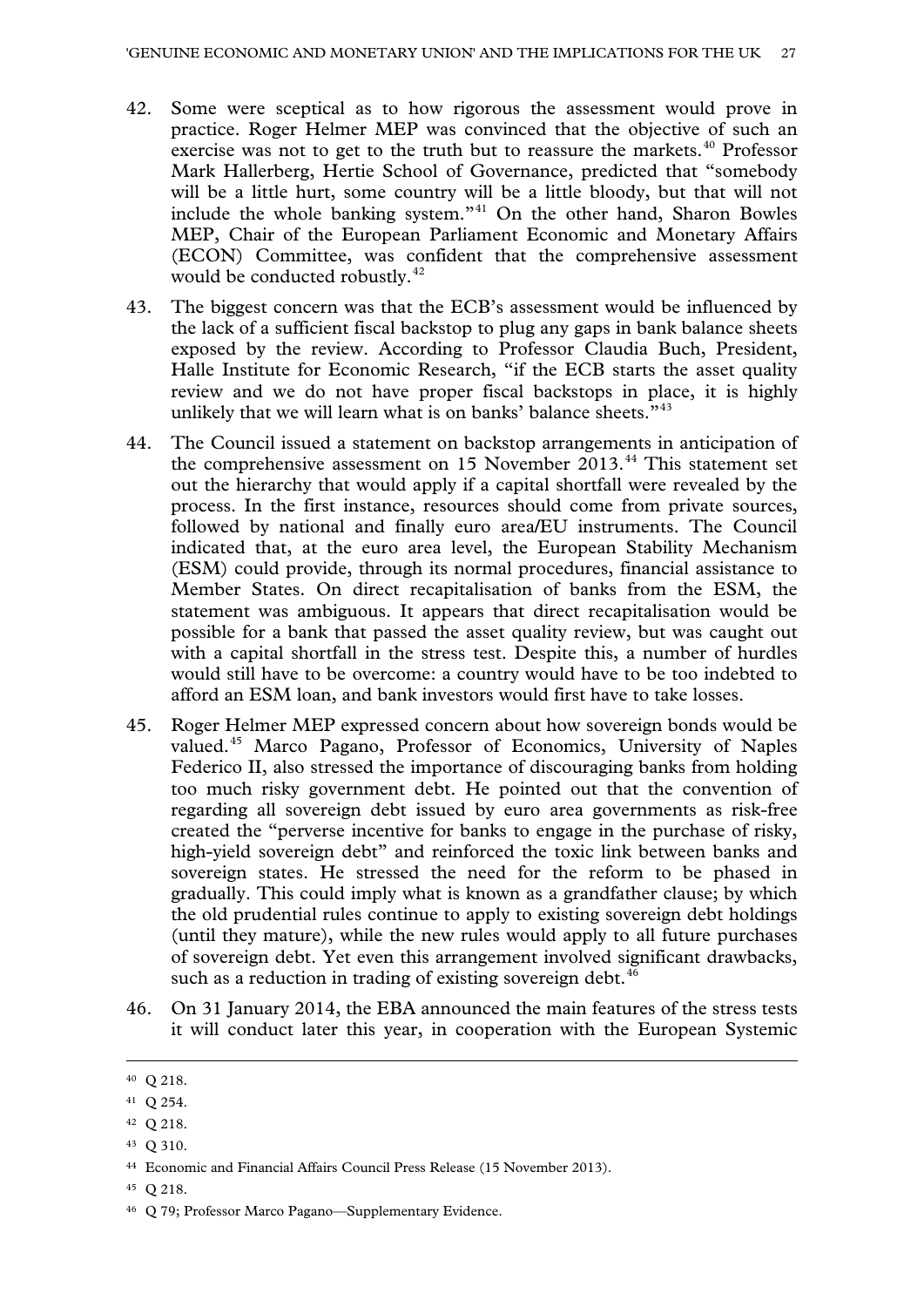Risk Board (ESRB) and the ECB. They have particular importance this year because they will form part of the comprehensive assessment of risks being undertaken by the ECB in advance of becoming the lead supervisor in the eurozone under the SSM. The EBA guidance on how to treat banks' holdings of sovereign debt makes a distinction between bonds held in a bank's trading book, which will be valued at what they would fetch if sold at current market prices (very likely to be below their nominal value for bonds of vulnerable countries), and bonds expected to be held until they are redeemed by the country in question. The approach makes clear that, under different scenarios, the true worth of sovereign bonds will vary. It also confers discretion on individual supervisors (the ECB for the most important banks in the eurozone, national supervisors in other Member States) to judge how to take account of differences in the riskiness of sovereign bonds emitted by different Member States in assessing the overall capital adequacy of a bank. An EBA explanatory note states that the choice will be clear in the transparency of the results. $47$  The EBA is expected to provide further elaboration on the stress test methodology by April 2014.

- 47. In the midst of such debates, it is important to keep in mind what should be the underlying purpose of the comprehensive assessment—to restore trust in the resilience of the banking system so that it can resume its core role of providing lending (notably to SMEs) to stimulate and support economic growth. The European banking system cannot be considered fixed unless and until banks have the confidence to resume their normal function within a thriving economy. The fragmentation of European financial systems along national lines has, moreover, resulted in new problems. A credit crunch has occurred in the more vulnerable Member States as banks retrench, while depositors move their money to safer jurisdictions. This adds to the cost of capital for small businesses in countries that badly need them to be investing more. It thereby risks accentuating disparities inside the eurozone.
- 48. **We recommend clarity on the backstop arrangements ahead of the ECB's comprehensive assessment of the banking system. Without this, the ECB may be inclined to temper its assessment of a bank's balance sheet to avoid creating financial instability in the short run, at the risk of undermining its credibility as a supervisor as and when the true state of affairs becomes apparent. Until confidence in the banking system is restored, its function as a stimulus and support to economic growth will remain impaired. That confidence depends in part on the credibility of the supervisor, which should not be put at risk through the current lack of clarity in the backstop arrangements.**
- 49. **Clearly, not all eurozone sovereign bonds are equally safe. The valuation of sovereign debt held by banks as assets should realistically reflect the risk of default in each Member State. The European Banking Authority (EBA) has recently offered general guidance to competent authorities on this issue. It remains to be seen how this will affect the ECB's forthcoming comprehensive assessment. We will continue to monitor the situation as further details emerge, notably in the elaboration of the stress test methodology expected by April this year.**

<span id="page-27-0"></span> <sup>47</sup> European Banking Authority (2014), '2014 EU-wide stress test: Frequently Asked Questions', 31 January: [https://www.eba.europa.eu/documents/10180/563711/2014+EU-wide+Stress+Test+-+FAQs.pdf.](https://www.eba.europa.eu/documents/10180/563711/2014+EU-wide+Stress+Test+-+FAQs.pdf)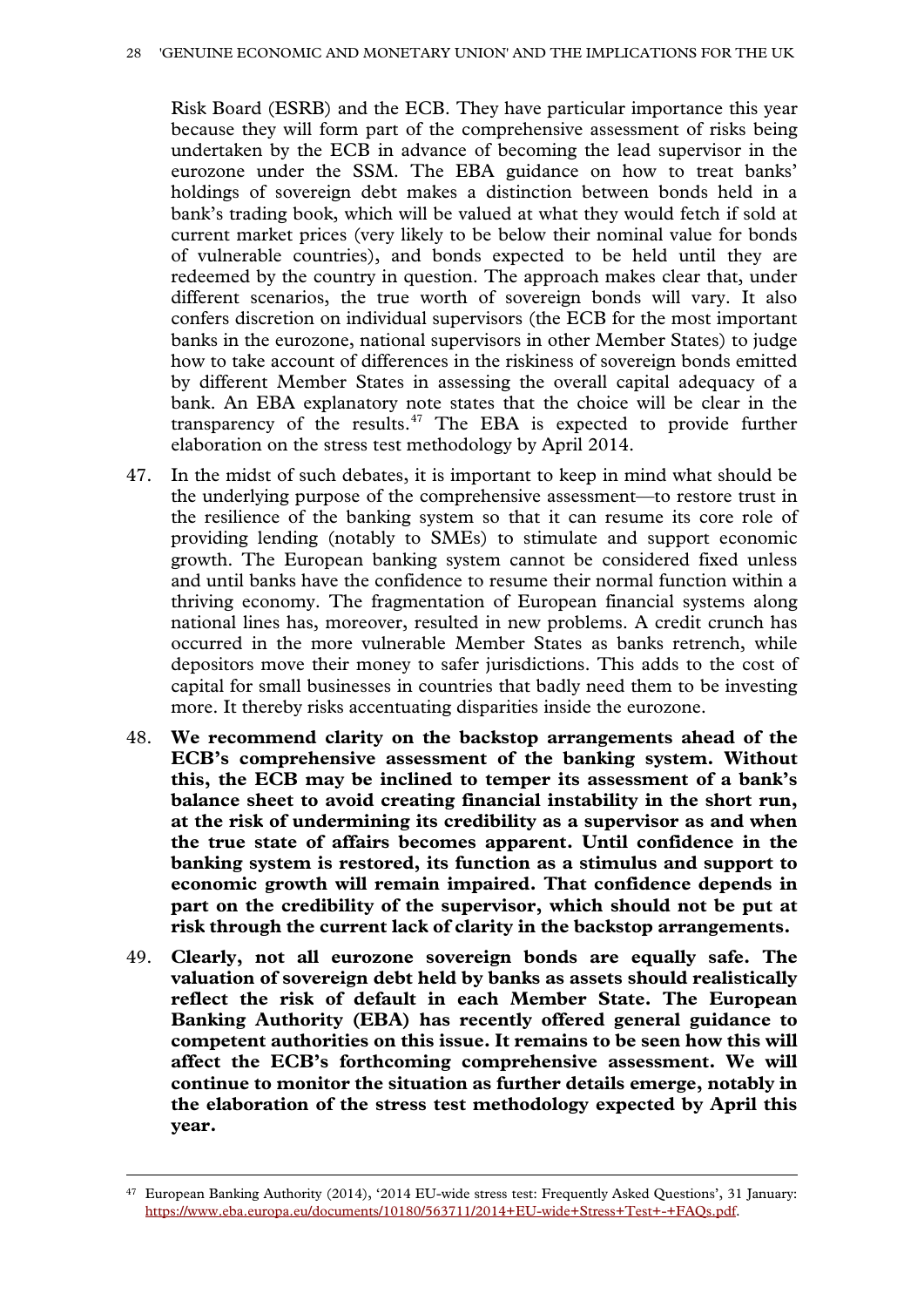# *ii) The ECB's monetary policy and supervisory roles*

- 50. Several witnesses cited the tensions arising from the ECB's new supervisory tasks, in particular whether it was appropriate to bring together supervisory and monetary policy functions in one organisation. Thomas Wieser, President, Eurogroup Working Group, told us that "these issues actually follow fashion more than hard analysis", which in recent times had tended towards the functions being combined. He was not supportive of such moves since "while 99.9% of the time there is no conflict of interest, in the 0.1% of the time when there is, one of the two targets has to suffer."<sup>[48](#page-28-0)</sup> Sir Nigel Wicks agreed, but said that the current Treaty was an obstacle to setting up a freestanding authority responsible for supervision.<sup>[49](#page-28-1)</sup>
- 51. On the other hand, Marco Pagano told us that it was increasingly being recognised (including in the UK) that a key role for a central bank was to look after macroprudential stability since it was almost impossible to conduct monetary policy effectively if financial markets were in a state of turmoil.<sup>[50](#page-28-2)</sup> Guntram Wolff believed that the risk of a conflict of interest had been overplayed. Indeed the positive benefit of a central bank fulfilling a supervisory function was that it would be able to act much earlier in the provision of liquidity to banks.<sup>[51](#page-28-3)</sup>
- 52. We considered this issue in our *European Banking Union* report*.* Although we concluded that the ECB was the only organisation with the necessary credibility and authority to take on the role, we acknowledged that this was a momentous step, creating a significant concentration of power in one institution, with huge implications for the ECB. $52$  These concerns were widely shared, and the March 2013 agreement sought to provide the following safeguards:
	- A Supervisory Board, responsible for the planning and execution of supervisory tasks conferred on the ECB, would be established to ensure that the ECB's monetary tasks were strictly separated from its supervisory tasks and to eliminate potential conflicts of interest between the two;
	- Membership of the Supervisory Board would comprise a representative from the national competent authority of each participating Member State, a Chair and Vice-Chair and four representatives of the ECB, all of whom would have voting rights;
	- Decisions of the Supervisory Board would be deemed adopted unless they were actively rejected by the ECB Governing Council;
	- The ECB would also establish a mediation panel, which would resolve differences of view where the ECB Governing Council objected to decisions made by the Supervisory Board. This would include one member from each participating Member State, each with one vote;

<span id="page-28-0"></span> <sup>48</sup> Q 171.

<span id="page-28-1"></span><sup>49</sup> Q 180.

<span id="page-28-2"></span><sup>50</sup> Q 81.

<span id="page-28-3"></span><sup>51</sup> Q 114.

<span id="page-28-4"></span><sup>52</sup> House of Lords European Union Committee, *European Banking Union*, *Op. Cit*.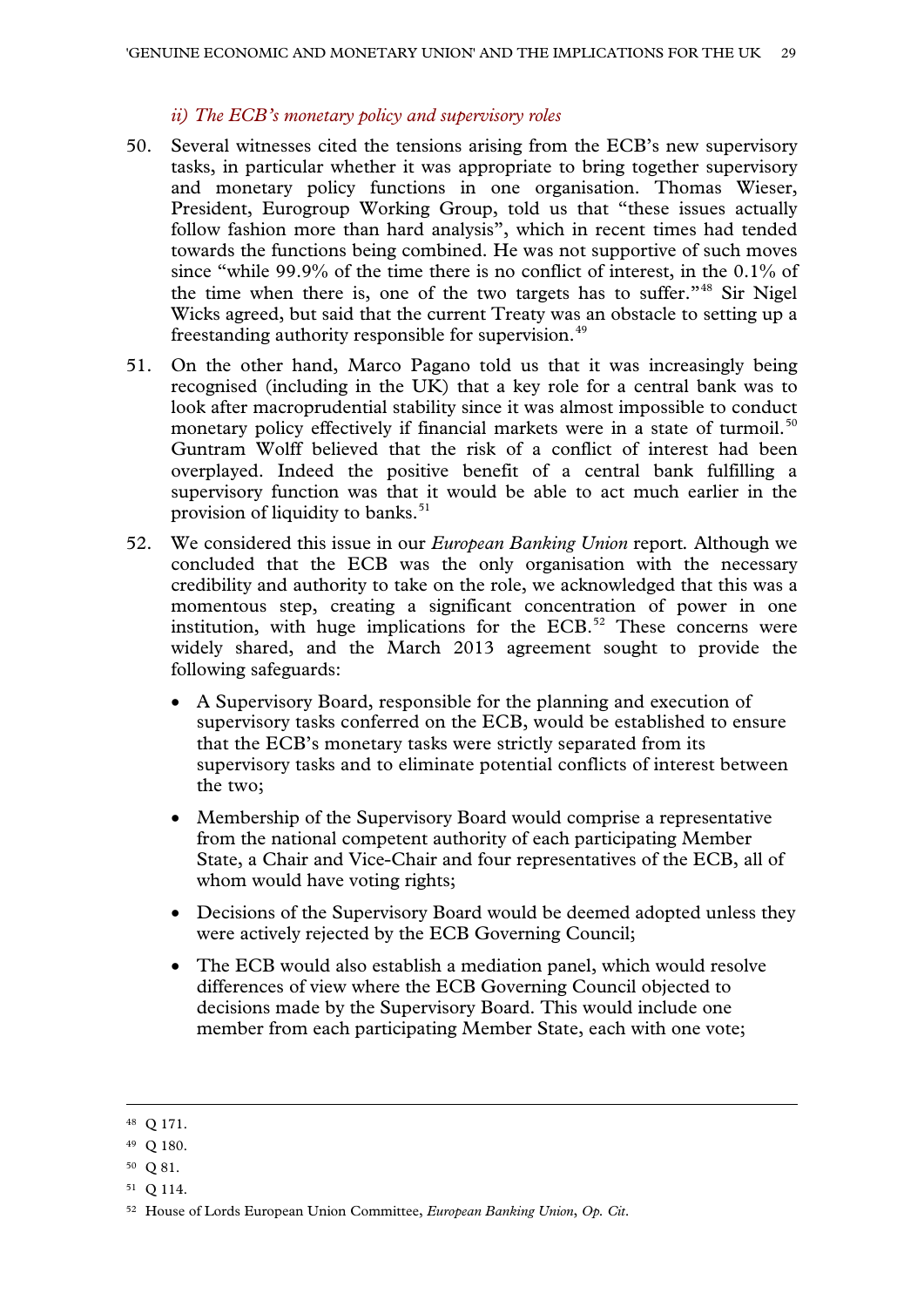- A review panel would ensure the procedural and substantive legality of decisions taken by the ECB: decisions taken by the ECB could be referred to the European Court of Justice under Article 263 of the Treaty on the Functioning of the European Union (TFEU).
- 53. **We reiterate our view that, given the constraints of the existing Treaty, the ECB is the most appropriate body to take on the supervisory function. Indeed there are positive advantages to combining supervisory and monetary policy functions within one institution. However, we recognise that this is a contentious issue, and that it has created a significant concentration of power in one institution. As many safeguards as possible within Treaty constraints have been provided to ensure that the potential for a conflict of interest is minimised. Time will tell whether they prove sufficient.**

# *iii) Outright Monetary Transactions (OMTs)*

54. Together with Mario Draghi's July 2012 commitment to "do whatever it takes" to save the euro, the ECB's commitment in September 2012 to engage in Outright Monetary Transactions (OMTs) in respect of troubled euro area economies has been widely acknowledged as a turning point for the euro area crisis. OMTs would function as a commitment by the ECB to buy up the debt of a vulnerable Member State, not directly from the national Treasury, but in the open market. This is on the condition that the Member State in question agrees to a reform programme aimed at correcting the problems which gave rise to the need to request support. Such conditionality, which was not a feature of previous ECB actions to stabilise bond markets, means that applicant countries would have to accept restrictions on their economic policy. As Mario Draghi put it in a speech in June 2013:

"They can either reform without OMTs and retain economic sovereignty or they can reform with OMTs but give up some of their economic sovereignty. Either way, they have to persevere in their reform efforts. So it is quite misleading to compare OMTs to historical episodes in which governments relied on central bank support to replace fiscal consolidation."[53](#page-29-0)

As yet, no country has sought to make use of OMTs. However the mere announcement was sufficient to convince financial markets not to take on the might of the ECB.

- 55. The Economic Secretary to the Treasury said that the ECB had "addressed one of the euro area's major systemic weaknesses", the need for a lender of last resort.<sup>[54](#page-29-1)</sup> Marco Pagano saw the OMTs commitment as proof that the ECB was "the main institution holding things together in the European financial markets". [55](#page-29-2)
- 56. The OMTs commitment is a matter of deep controversy, and is opposed by the German Bundesbank as going beyond the ECB's powers under the

<span id="page-29-0"></span> <sup>53</sup> Mario Draghi, President of the European Central Bank, Speech to the 2013 International Monetary Conference, Shanghai (3 June 2013).

<span id="page-29-1"></span><sup>54</sup> Q 317.

<span id="page-29-2"></span><sup>55</sup> Q 81.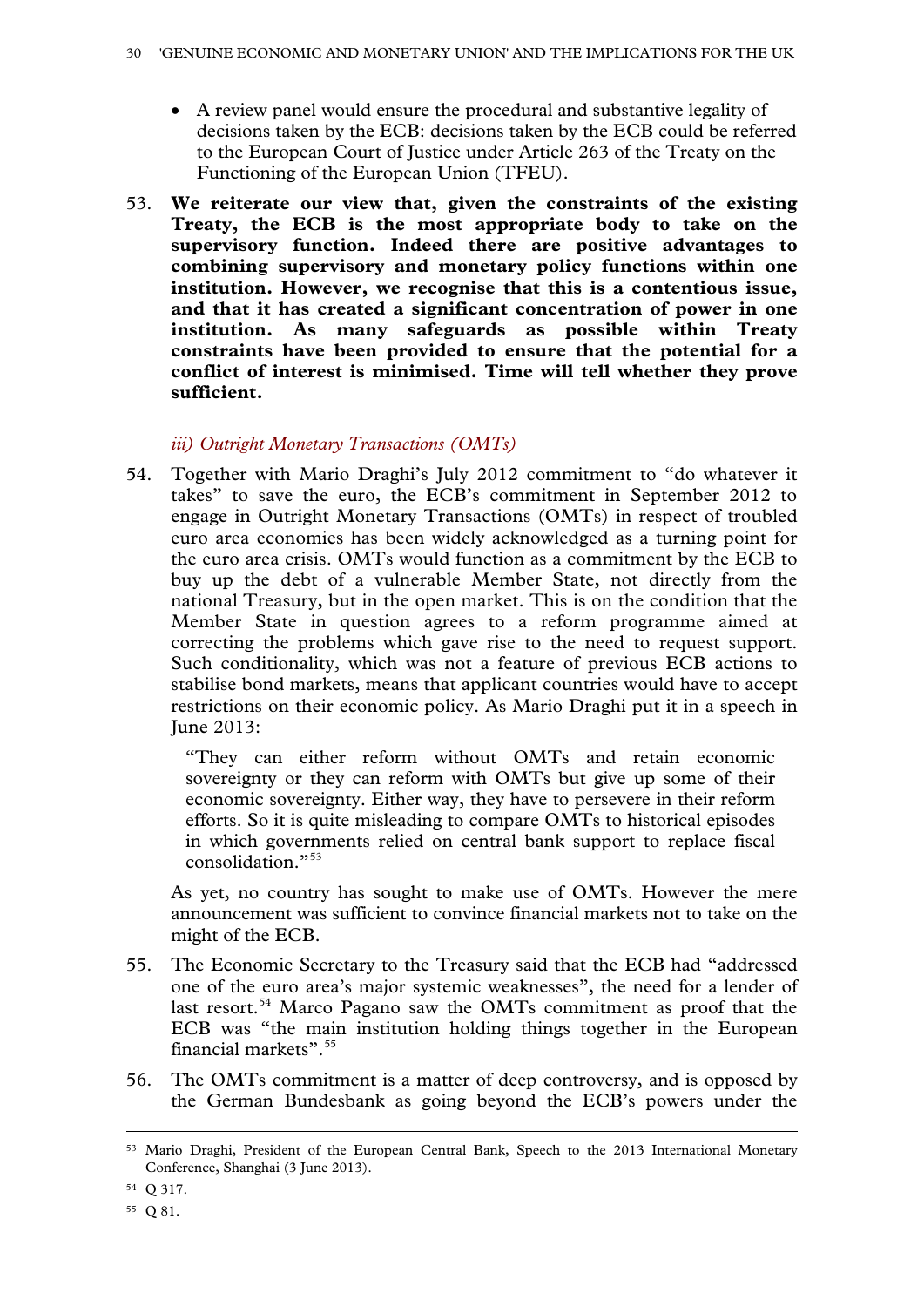Treaty. On 7 February 2014, after several months' deliberations, the German Constitutional Court (by a six to two majority) concluded that the programme may be "incompatible with primary law", because "there are important reasons to assume that it exceeds the European Central Bank's monetary policy mandate and thus infringes the powers of the Member States, and that it violates the prohibition of monetary financing of the budget." One of the ECB's key arguments portrayed OMTs as a monetary policy instrument to improve the transmission of monetary policy decisions to the real economy, since this transmission mechanism works badly when there are large differences in interest rates across the eurozone. This was rejected by the German Court. However, it added that "the OMT decision might not be objectionable if it could be interpreted or limited in its validity in conformity with primary law." In an unprecedented move for this Court, it referred the case to the Court of Justice of the European Union for a definitive interpretation of the relevant EU law. The German Constitutional Court will then consider the outcome. Final resolution of the case is likely to remain some months away.<sup>[56](#page-30-0)</sup>

- 57. Some of the immediate comment on the German Court's decision suggested that it would be easier for the Court of Justice of the European Union to agree with the ECB that OMTs are within its mandate, and that a concern not to accentuate instability may have influenced the German Courts' position. However, there is also a view that if the Court of Justice does not reject the use of OMTs, then the German Court could still prohibit the German Government and the Bundesbank from going along with them. Without a German contribution, OMTs as a policy tool plainly would not be viable. According to one prominent German commentator, Hans-Werner Sinn, head of the Ifo Institute, "the policy of closing one eye and approving ECB policy, with which Chancellor Merkel has contradicted the Bundesbank, has reached its limits."[57](#page-30-1) It remains to be seen what the impact of such continued uncertainty will be. We will examine further developments closely.
- 58. Some of our witnesses also had concerns. Professor Otmar Issing, Centre for Financial Studies, Goethe University and a former member of the ECB Executive Board, was clear that the OMTs programme was not monetary policy, and "cannot be compared with the Bank of England buying UK government bonds or the Fed buying the US Treasury's" since it was a selective buying of bonds. He stressed that "this is something for which, in the end, you need a political decision, political support and, finally, democratic legitimacy."[58](#page-30-2) Dr Clemens Fuest, President, Centre for European Economic Research (ZEW), said that OMTs was "an unusual programme" since it had led to the ECB taking on a function that was similar to the role

<span id="page-30-0"></span> <sup>56</sup> German Federal Constitutional Court (2014), 'Principal Proceedings ESM/ECB: Pronouncement of the Judgment and Referral for a Preliminary Ruling to the Court of Justice of the European Union', Press release no.9/2014, 7 February, <http://www.bverfg.de/en/press/bvg14-009en.html>*, Op. Cit*. For the full decision see [http://www.bverfg.de/en/decisions/rs20140114\\_2bvr272813en.html,](http://www.bverfg.de/en/decisions/rs20140114_2bvr272813en.html) *Op. Cit*. See Wagstyl, S., and Jones, C. (2014), 'German court refers ECB bond-buying programme to European justice', *Financial Times*, 7 February, *Op. Cit*.

<span id="page-30-1"></span><sup>57</sup> *Ibid*.; See also: Comments by the Ifo Institute and Hans-Werner Sinn, [http://www.cesifo](http://www.cesifo-group.de/ifoHome/infoservice/News/2014/02/news-20140207-Stellungnahme.html)[group.de/ifoHome/infoservice/News/2014/02/news-20140207-Stellungnahme.html;a](http://www.cesifo-group.de/ifoHome/infoservice/News/2014/02/news-20140207-Stellungnahme.html)nd Comments by Franz C. Mayer, Professor of European Law, [http://www.bertelsmann-stiftung.de/cps/rde/xchg/SID-](http://www.bertelsmann-stiftung.de/cps/rde/xchg/SID-8B8001CA-944D4D8E/bst_engl/hs.xsl/nachrichten_119997.htm)[8B8001CA-944D4D8E/bst\\_engl/hs.xsl/nachrichten\\_119997.htm.](http://www.bertelsmann-stiftung.de/cps/rde/xchg/SID-8B8001CA-944D4D8E/bst_engl/hs.xsl/nachrichten_119997.htm)

<span id="page-30-2"></span><sup>58</sup> Q 306.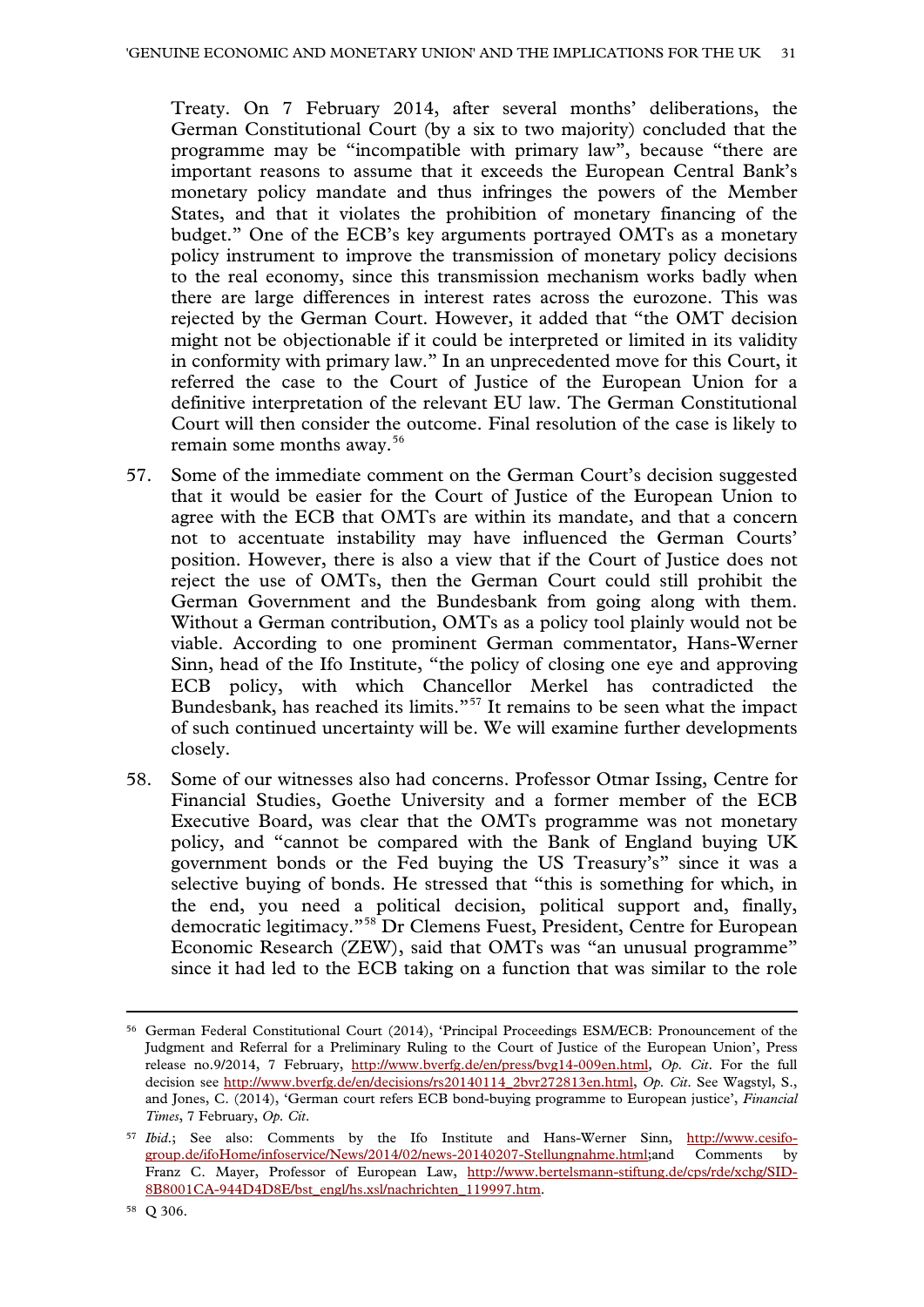that should be fulfilled by the ESM, or the support provided by the IMF for countries in difficulties.[59](#page-31-0) Nigel Farage MEP, Leader of the UK Independence Party (UKIP), also highlighted the political dangers, arguing that the relative success of the OMTs programme had encouraged complacency amongst EU leaders.<sup>[60](#page-31-1)</sup>

- 59. Other witnesses were more sanguine. Fabian Zuleeg argued that a certain amount of pragmatism was necessary. While he accepted that the programme stretched beyond the remit that was originally envisaged for the ECB, there were not many other options on the table at the time.<sup>[61](#page-31-2)</sup> Guntram Wolff argued that "its action is in my view fully within the treaty". $62$
- 60. Fabian Zuleeg added that it would be inefficient for this to become a longterm role for the ECB given that OMTs were effectively acting as a substitute for debt mutualisation. In his view, however, it might prove easier to continue it rather than addressing the political difficulties of debt mutualisation. [63](#page-31-4)
- 61. **We applaud the ECB for its firm and decisive action in tackling the euro area crisis, starting with the provision of liquidity from the early stages of the crisis in 2007 and again in 2010. We note that its interventions have been crucial since Mario Draghi became President in November 2011. However, we recognise that it has stretched its remit under the Treaty.**

# **Single Resolution Mechanism**

# *The Commission's proposal*

62. The other most significant progress during the past year has been in relation to the second leg of Banking Union, the Single Resolution Mechanism (SRM). Bank resolution refers to the process by which a failing bank is dealt with so as to avoid knock-on effects on other financial intermediaries that lead to systemic problems in the financial sector. Various approaches can be adopted, usually starting by calling on shareholders to contribute to the costs, then asking major creditors (notably unsecured bondholders and depositors holding more than  $\epsilon$ 100,000) to accept a write-down of the amount they are owed (sometimes referred to as a 'haircut'), selling off viable parts of the bank, injecting fresh equity (possibly by nationalisation) or providing cheap loans. The Commission's proposals for a Single Resolution Mechanism and Single Bank Resolution Fund were published in July 2013, with the intention of adopting them before the end of the current European Parliamentary cycle in spring 2014.<sup>[64](#page-31-5)</sup> The main provisions of the Regulation are set out in Box 6 below.

- <span id="page-31-3"></span><sup>62</sup> Q 114.
- <span id="page-31-4"></span><sup>63</sup> Q 137.

<span id="page-31-0"></span> <sup>59</sup> Q 92.

<span id="page-31-1"></span><sup>60</sup> Nigel Farage MEP.

<span id="page-31-2"></span><sup>61</sup> Q 137.

<span id="page-31-5"></span><sup>64</sup> European Commission (10 July 2013), COM (2013) 520 FINAL.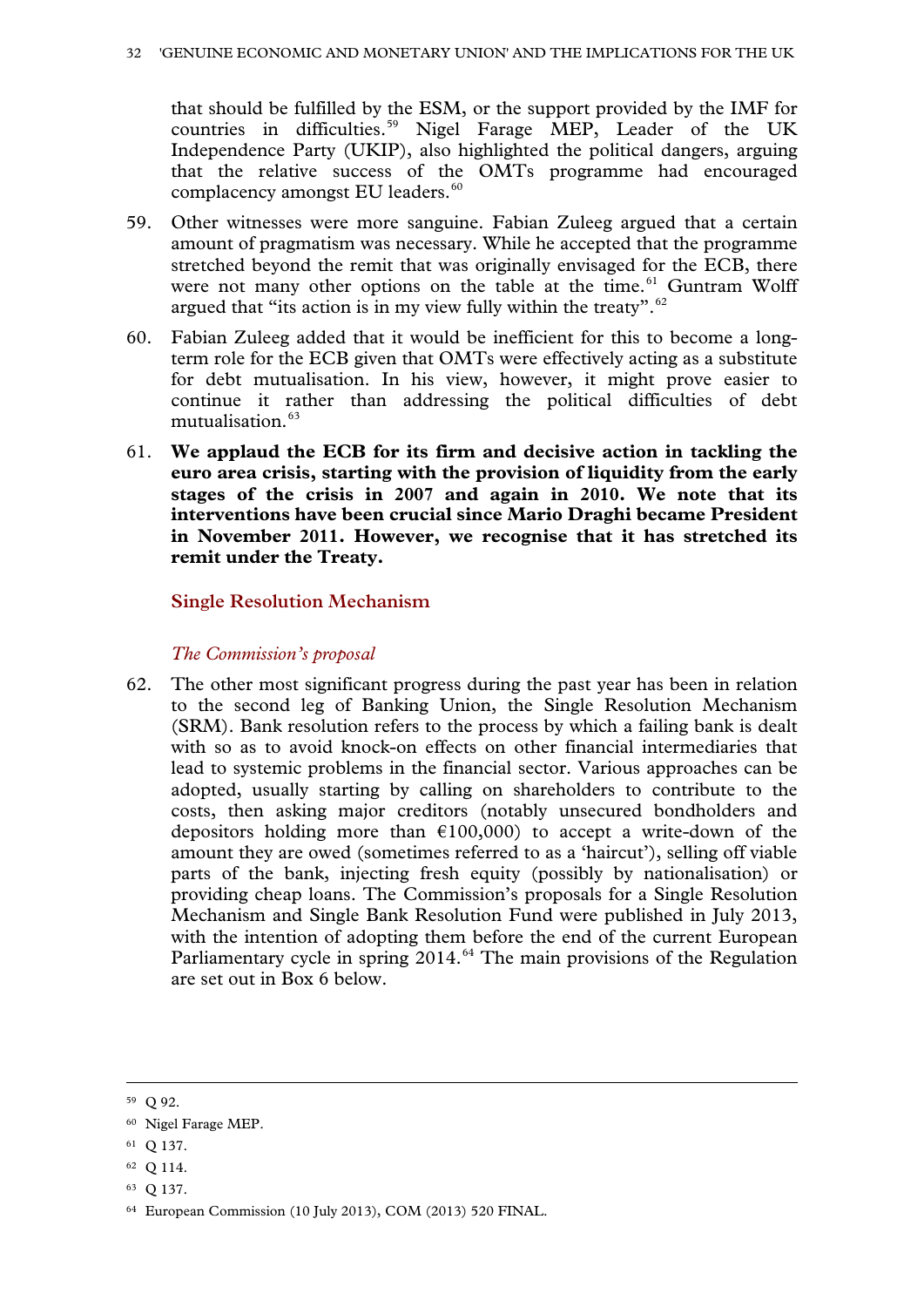# **BOX 6**

#### **The Commission's original proposals for a Single Resolution Mechanism and Single Bank Resolution Fund**[65](#page-32-0)

As originally envisaged in the Commission proposals published on 10 July 2013, the Single Resolution Mechanism (SRM) was intended to complement the Single Supervisory Mechanism (SSM) and would be a significant step towards a Banking Union. Its key features were to be a new Single Resolution Board (SRB), bringing together pooled expertise, central decision-making able to avoid the dangers of uncoordinated national responses and a single resolution fund to act as a backstop.

Unlike the SSM, the resolution procedures would make no distinction between different types of banks, but would instead be applied in all cases. Part of the rationale for this was to avoid national differences in backstop arrangements which could give rise to difficulties in links between sovereign states and banks, as well as having the potential to distort competition.

All resolution decisions would be prepared and monitored centrally by the SRB "to ensure a coherent and uniform approach". The proposal also envisaged resolution processes being initiated by the Commission, either on a recommendation by the SRB or on its own initiative. There would be a sharing of tasks between the SRB and the national resolution authorities.

The proposal stated that "as a principle, the cost of resolution will be borne by bail-in and the banking sector. Therefore, the proposal ensures that the Commission, the Board and the national resolution authorities decide upon resolution funding arrangements in such a manner that the use of extraordinary public support is minimised."

The proposed decision-making sequence was as follows: the ECB would notify the SRB, the Commission and the relevant national authorities that a bank was failing; the SRB would carry out an assessment and decide whether to recommend resolution; the Commission would then initiate resolution and set the framework for applying resolution tools; and the SRB would launch a resolution scheme, in cooperation with national authorities (with the SRB retaining the power to override national authorities which did not comply).

The SRB would be accountable to the European Parliament and to the Council, but would also have a duty to inform national parliaments. It would be funded by contributions from the banking sector. It would consist of an executive director and deputy, representatives of the ECB and the Commission, and of the national authorities of participating Member States. The full board would deal with matters of general policy, while a reduced executive board comprising the Director and deputy, plus the representative of the ECB, the Commission and relevant Member States, would deal directly with individual banks. None of the board members would have a veto.

<span id="page-32-0"></span>The proposal emphasised the protections for non-participating Member States to prevent anti-competitive discrimination. Where colleges of regulators were required, the SRB would replace the national authorities of participating countries.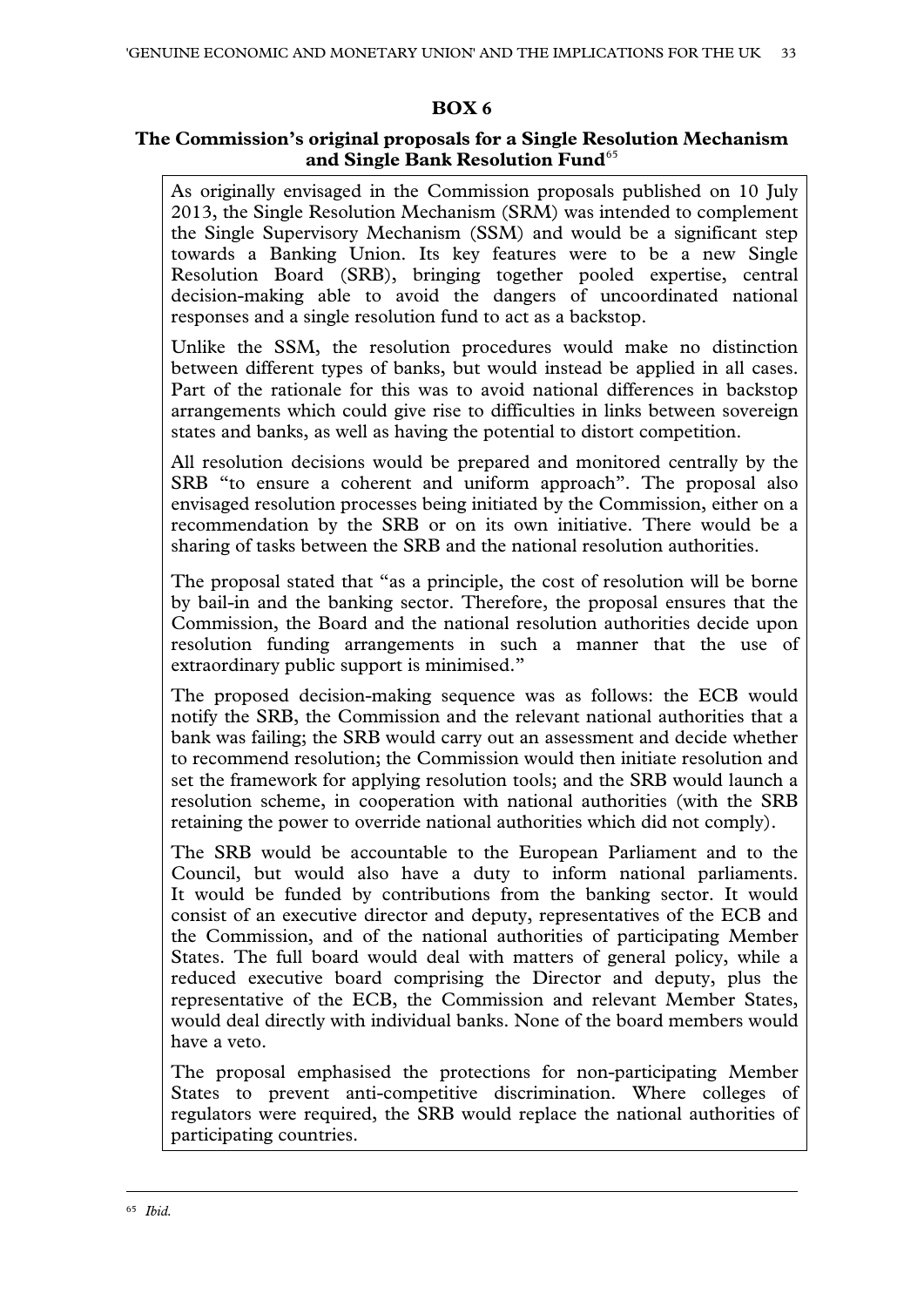It was stated that the primary aim of the single bank resolution fund was "to ensure financial stability, rather than to absorb losses or provide capital to an institution under resolution. The Fund should not be considered as a bailout fund." The fund was intended to grow to be 1% of the covered deposits of all banks in Member States participating in Banking Union. Based on 2011 data, this would mean a fund of  $\epsilon$ 55 billion, to be built up over ten years from levies on banks amounting to  $65.5$  billion per annum. However, if the banking sector grew, the annual levies would increase proportionally. There were also proposals to increase the levy if the fund made disbursements, and to extend the period of building-up to fourteen years if the fund disbursed more than half its target size.

- 63. The proposal sought to build on the Directive on Bank Recovery and Resolution (BRRD), which determines the rules for how EU banks in serious financial difficulties are restructured, how vital functions for the real economy are maintained, and how losses and costs are allocated to the banks' shareholders, creditors and uninsured depositors.<sup>[66](#page-33-0)</sup> A key feature of this Directive is the bail-in instrument, which will force shareholders, bondholders and some depositors to contribute to the costs of bank failure. After shareholders, there will be a hierarchy of unsecured creditors with favoured positions for natural persons and small businesses. Deposits below  $€100,000$  are excluded from losses, and are protected by national Deposit Guarantee Schemes. Political agreement between the Council and the European Parliament on the BRRD was reached in December 2013. The Directive should enter into force in 2015, and the bail-in regime will be introduced from 2016.
- 64. The Commission argued that, while the BRRD was a major step forward, it was not sufficient for those Member States participating in the Single Supervisory Mechanism. It argued that bank supervision and resolution needed to be exercised at the same level of authority, to overcome tensions between the supervisor and national resolution authorities as to how to deal with ailing banks. The Commission also cited the dangers of market perception of Member States' inability to deal with bank failures nationally, reinforcing the negative feedback loop between sovereign states and banks.<sup>[67](#page-33-1)</sup>
- 65. The Commission therefore proposed a Single Resolution Mechanism, including a new central Single Resolution Board (SRB), as well as a Single Bank Resolution Fund with the ability to pool significant resources from bank contributions, thereby protecting taxpayers more effectively than national funds and providing a level playing field for banks across participating Member States.<sup>[68](#page-33-2)</sup>

# *Timber-framed or steel-framed?*

66. The Commission's proposals proved contentious, in particular with Germany, whose Finance Minister, Wolfgang Schäuble, wrote in the *Financial Times* in May 2013 that it would require treaty change and would take years to implement. He suggested instead a two-stage process, with the

<span id="page-33-0"></span> <sup>66</sup> European Commission (6 June 2012), COM (2012) 280 FINAL.

<span id="page-33-2"></span><span id="page-33-1"></span><sup>67</sup> COM (2013) 520 FINAL, *Op. Cit*.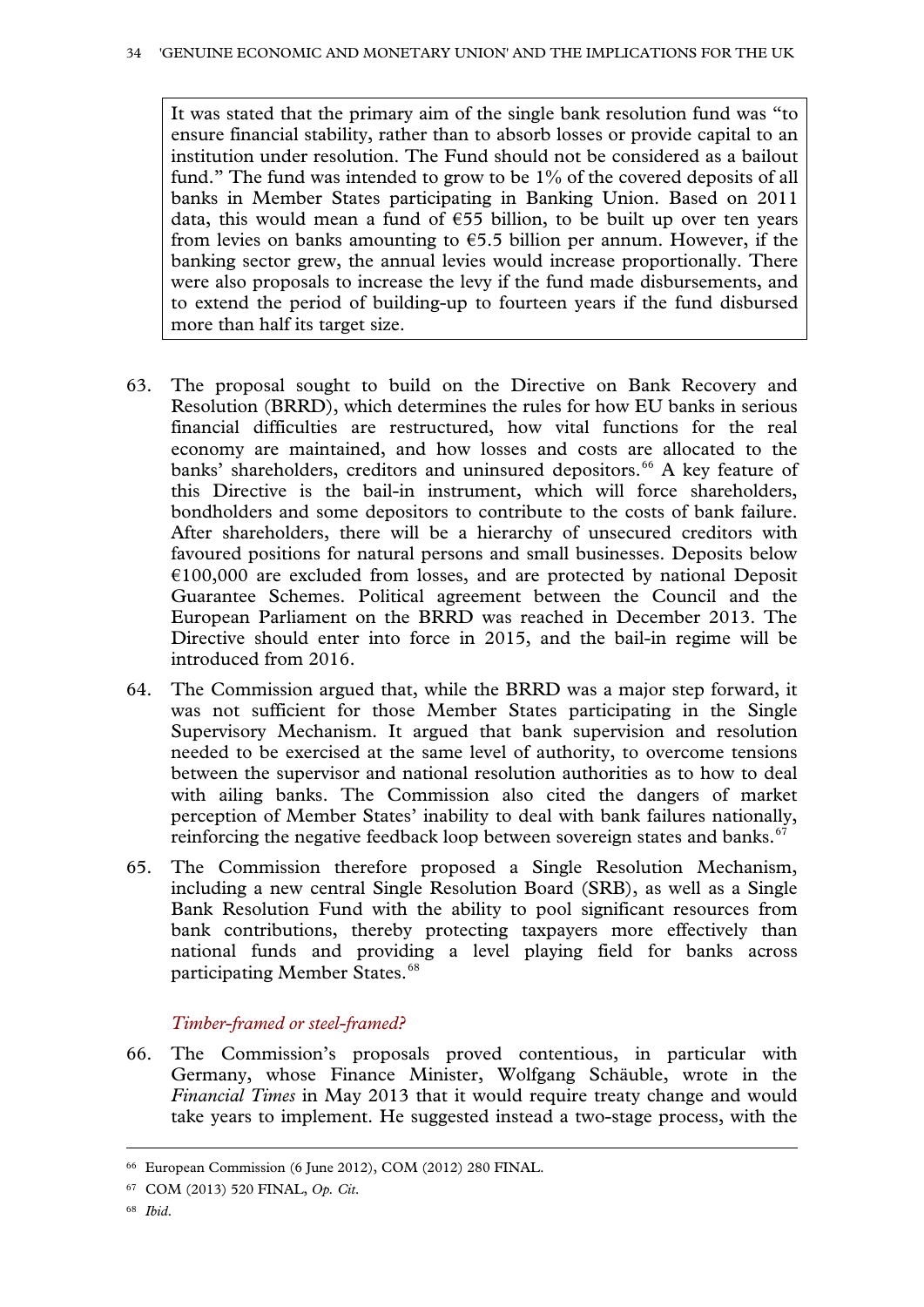construction of a "timber-framed, not a steel-framed, banking union" in the first instance, with a resolution mechanism based on a network of national authorities and relying on national funds.<sup>[69](#page-34-0)</sup>

67. Mr Schäuble's approach was supported by Professor Willem Buiter, Chief Economist, Citigroup, who believed that a network of national recovery, resolution and recapitalisation regimes would be adequate to the task of "dezombifying" the euro area banking sector.<sup>[70](#page-34-1)</sup> However this was a minority view. Lorenzo Codogno stressed that a 'steel-framed' SRM was "absolutely essential". [71](#page-34-2) Mats Persson, Director, Open Europe, told us that a resolution fund was vital, "otherwise you are stuck with the same situation that we have now, that the resolution fund, the backstop, is ultimately linked to the sovereign, a national government, which means that the sovereign bank loop is still very much there."<sup>[72](#page-34-3)</sup>

# *Issues of controversy*

- 68. Witnesses acknowledged a number of controversial issues arising from the Commission's proposals, notably:
	- The Commission's proposed role as resolution authority;
	- The resolution fund and the treatment of legacy debts;
	- The legal base and the impact on non-participants and on the Single Market;
	- The constraints posed by the existing Treaty.

# *The role of the Commission*

69. Guntram Wolff was concerned that the proposal for the Commission to act as resolution authority would create a conflict of interest with its role in controlling the kind of state aid that would apply in the case of a bank resolution.[73](#page-34-4) This is because resolving a bank may involve injection of capital from the public purse, something the Commission has to police in its capacity as the enforcer of competition policy.<sup>[74](#page-34-5)</sup> He also noted that there was a lack of trust in the Commission in a number of Member States. He stressed that the ECB should "stay out of the process" because resolution decisions may involve fiscal resources. He therefore advocated a separate resolution authority which could draw on the ESM.[75](#page-34-6) On the other hand, Graham Bishop thought that the proposal for the Commission to act as the single resolution authority was a model that "works perfectly well", in particular given that any other option would require treaty change.<sup>[76](#page-34-7)</sup>

<span id="page-34-0"></span> <sup>69</sup> Schäuble, W. (2013) 'Banking Union must be built on firm foundations', *Financial Times*, 12 May.

<span id="page-34-1"></span> $70 \Omega$  0 56.

<span id="page-34-2"></span><sup>71</sup> QQ 197, 203.

<span id="page-34-3"></span><sup>72</sup> Q 2. See also Sir Nigel Wicks, Q 185; Dr Daniela Schwarzer, Q 237.

<span id="page-34-4"></span><sup>73</sup> Q 113.

<span id="page-34-5"></span><sup>74</sup> An example is the demand by the Commission that Lloyds TSB and Royal Bank of Scotland dispose of branches as a condition for allowing the state aid they received when rescued in 2008.

<span id="page-34-6"></span><sup>75</sup> Q 114.

<span id="page-34-7"></span><sup>76</sup> Q 26.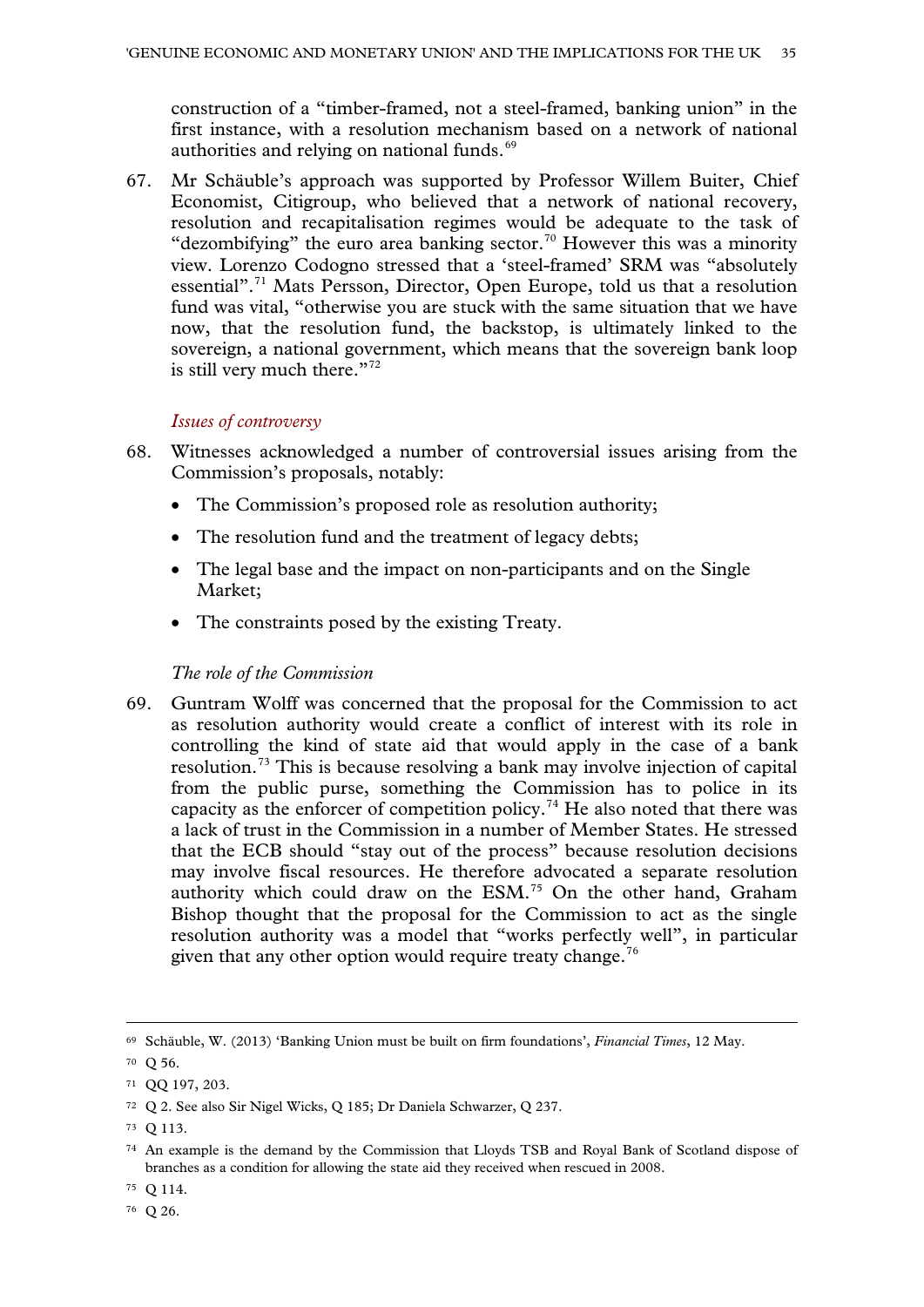70. Perhaps the weightiest objection either to the Commission or the ECB acting as the resolution authority is the danger that they would face conflicts of interest with their core tasks, and also risk being over-loaded with too many governance tasks. Already, the ECB faces a daunting challenge in recruiting staff for its supervisory role. In the US, the Federal Deposit Insurance Corporation (FDIC) acts not only to insure retail deposits in banks, but also resolves failing banks, a model which Professor André Sapir, Free University of Brussels, regarded as the right approach. He stressed the importance of such a body being supranational, the implication being that it would be able to stand above national interests.<sup>[77](#page-35-0)</sup> But the FDIC model is distinctive in that common deposit insurance is already a feature of the system, and the FDIC has established its legitimacy and independence over many decades since its creation in the 1930s. Moreover, the weight of opinion suggests that establishing something similar for the EU would require a treaty base. On the other hand, an arrangement by which the ECB took on responsibility for resolution would bear comparison with the new regulatory arrangements in the UK. Here, the Prudential Regulation Authority (as a subsidiary of the Bank of England) now has responsibility for such tasks.

# *The resolution fund and the treatment of legacy debts*

- 71. Thomas Wieser said that the proposal to finance the resolution fund through industry contributions got around any constitutional issues because sovereign money was not involved. However, he did not believe that the markets would trust a resolution fund without a contingent liability guarantee from the Member States. They would only accept a joint and several guarantee of all Member States, "which would put your big toe firmly into fiscal union."[78](#page-35-1) Sharon Bowles MEP warned that the proposed resolution fund would not cut the link between sovereign states and banks, because it did not involve "deep mutualisation". In her view, the fund as envisaged was simply not big enough to deal with a systemic bank crisis.<sup>[79](#page-35-2)</sup>
- 72. Anton La Guardia, author of the *Charlemagne* column in *The Economist*, predicted that national backstops would be necessary for many years before the fund was at full power. [80](#page-35-3) Agnès Bénassy-Quéré warned that, in the short term, national resolution funds would not have the means to resolve a bank. The tension between seeking to deal with legacy assets at national level because they had been under national supervision, and the danger of the vicious circle getting worse if responsibility remained at national level, had not been resolved. She stressed that the fiscal backstop for resolution was vital if the mechanism was to be credible. $81$
- 73. Luis Garicano told us that:

"A banking union on the cheap is unlikely to work. You are going to need to acknowledge this. It is nice to think of legacy assets as something that is in a little barrel, which you put the word 'Legacy—Toxic' on and put in a corner and forget about. It is not in a barrel: legacy assets are

- <span id="page-35-2"></span><sup>79</sup> Q 218.
- <span id="page-35-3"></span><sup>80</sup> Q 127.
- <span id="page-35-4"></span><sup>81</sup> Q 225.

<span id="page-35-0"></span> <sup>77</sup> <sup>Q</sup> 142.

<span id="page-35-1"></span><sup>78</sup> Q 170.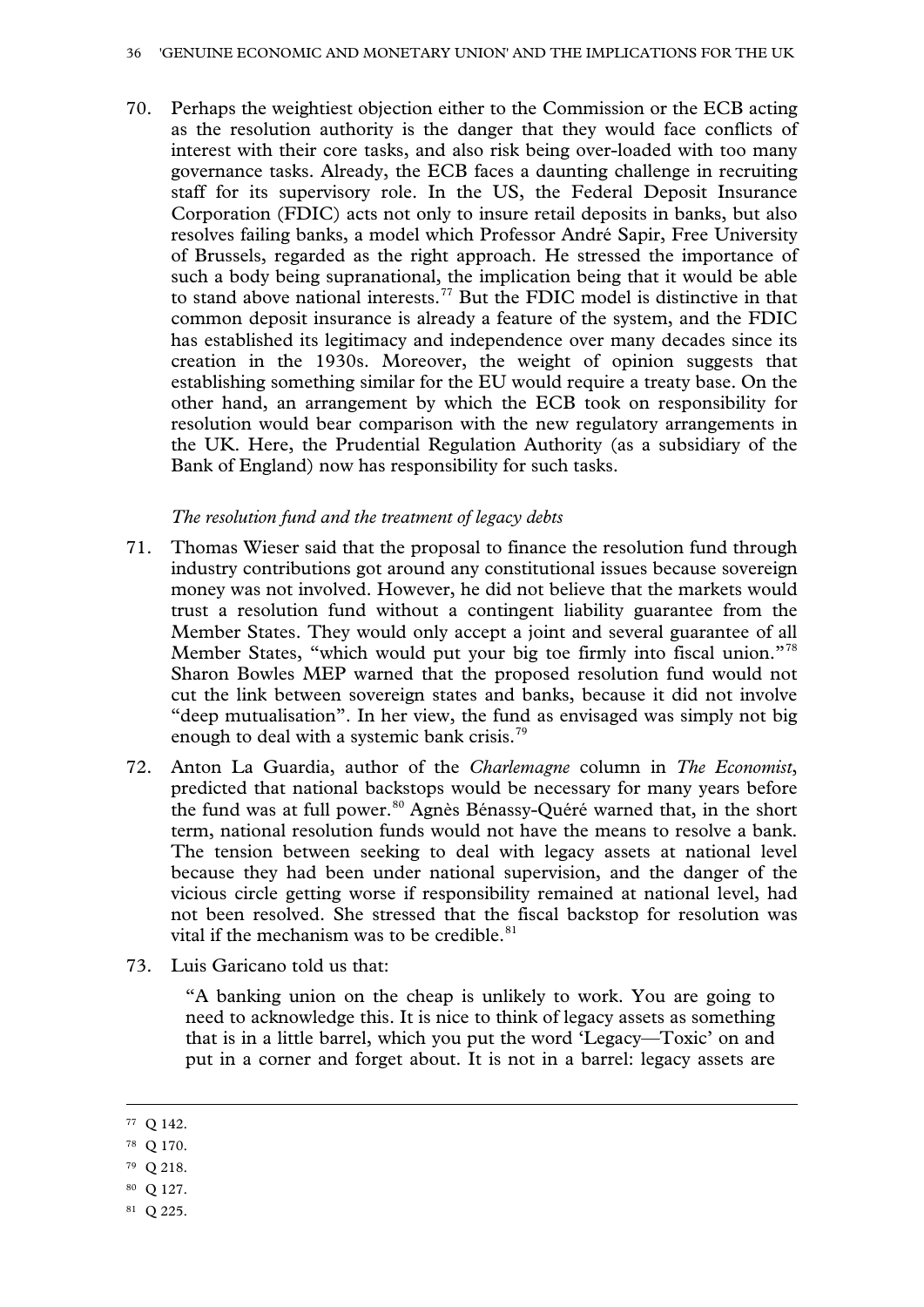being created today as the economy contracts and people cannot pay their loans."[82](#page-36-0)

74. It is also relevant that the major creditors include the national central banks. There has been a lively debate, in particular in Germany, about the scale of the TARGET2 balances built up by the Bundesbank.<sup>[83](#page-36-1)</sup> As Dr Daniela Schwarzer, Senior Associate, German Institute for International and Security Affairs (SWP), stated, these balances are "hidden losses that will surface and will not be hidden for long."<sup>[84](#page-36-2)</sup>

#### *Treaty base and the impact on non-participants*

- 75. The legal basis for the proposal is Article 114 TFEU, which allows the adoption of measures for the approximation of national provisions aiming at the establishment and functioning of the internal market. The Commission argued that the uniform application of a single set of resolution rules, together with access to a single European resolution fund by a central authority, would restore the orderly functioning of EU banking markets, remove obstacles to the exercise of fundamental freedoms and avoid significant distortion of competition.<sup>[85](#page-36-3)</sup>
- 76. In their Explanatory Memorandum on the Commission proposals, the Government stated that they were "continuing to consider the suitability of Article 114 TFEU as the Treaty base for the SRM proposal." This was on two grounds:
	- In order for recourse to be had to Article 114 TFEU it must be demonstrated that the proposal a) genuinely has as its object the improvement of the conditions for the establishment of the Single Market, and b) genuinely harmonises, or at least clearly supports, the process of harmonisation;
	- The SRM proposal is aimed at those Member States participating in the Single Supervision Mechanism. This is the first time that Article 114 TFEU has been cited as the Treaty base for a proposal aimed from the outset at a subset of Member States.<sup>[86](#page-36-4)</sup>
- 77. In his letter to the Committee of 12 December 2013, the Financial Secretary to the Treasury, Sajid Javid MP, wrote that he was minded not to actively oppose the use of an Article 114 legal base for the measure, although the Government would reserve their position until the final shape of the proposal was clear.<sup>[87](#page-36-5)</sup>

<span id="page-36-0"></span> <sup>82</sup> Q 192.

<span id="page-36-1"></span><sup>83</sup> TARGET2 settles payments related to monetary policy operations, interbank and customer payments, and payments relating to the operations of all large-value net settlement systems and other financial market infrastructures handling the euro (such as securities settlement systems or central counterparties). See [http://www.ecb.europa.eu/paym/t2/html/index.en.html.](http://www.ecb.europa.eu/paym/t2/html/index.en.html)

<span id="page-36-2"></span><sup>84</sup> Q 238.

<span id="page-36-3"></span><sup>85</sup> COM (2013) 520 FINAL, *Op. Cit*.

<span id="page-36-4"></span><sup>86</sup> EM 12315/13 (27 July 2013).

<span id="page-36-5"></span><sup>87</sup> Letter from Sajid Javid MP, Financial Secretary to the Treasury, to Lord Boswell, Chairman of the House of Lords European Union Committee (12 December 2013).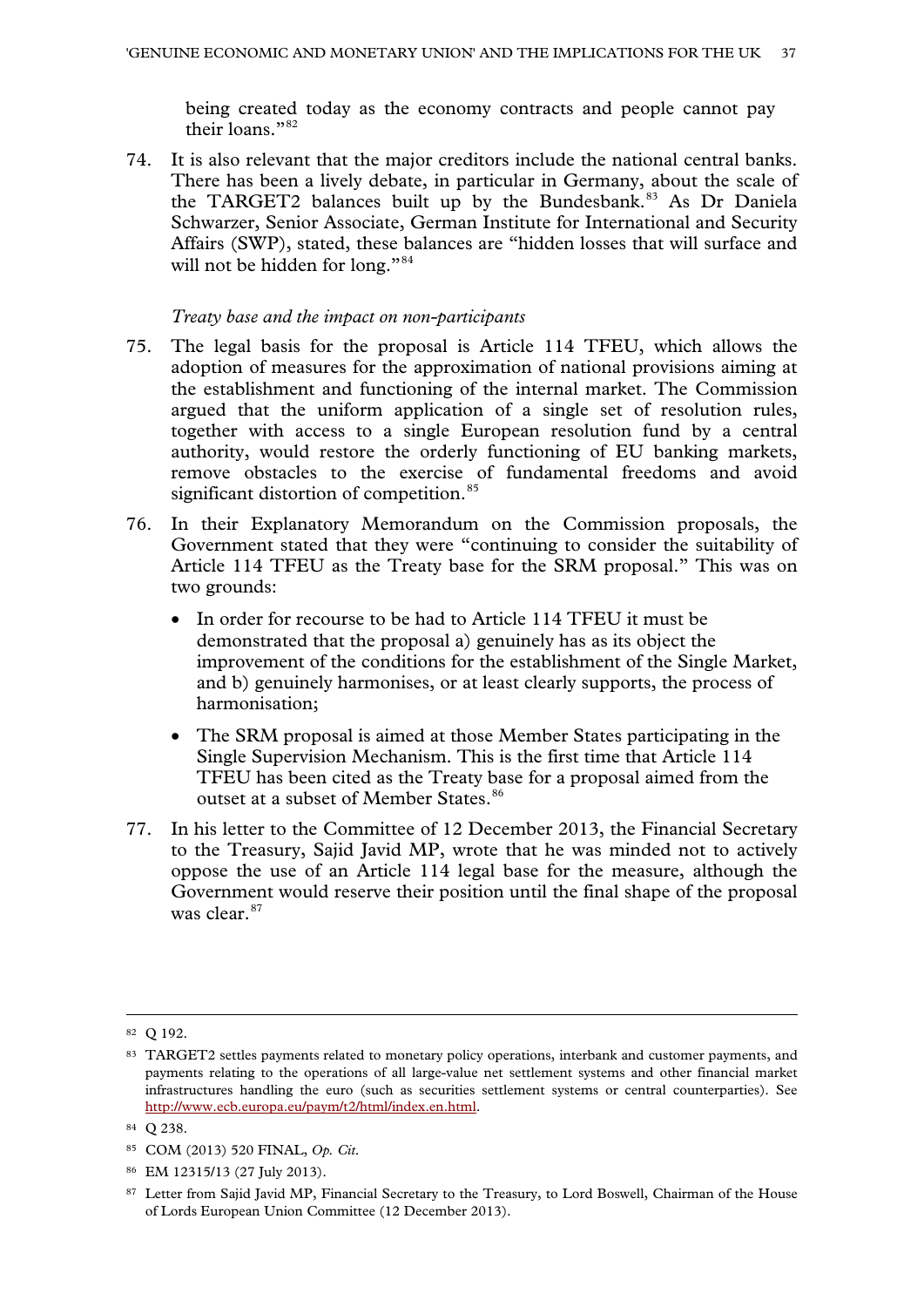# *Treaty constraints*

- 78. Underpinning these concerns was the knowledge that the SRM was being constructed in such a way as to avoid treaty change. Elisa Ferreira MEP told us that "if there is a political will to solve problems, we always find ways to solve them."[88](#page-37-0) But Nigel Farage MEP argued that the decision to grant the Commission power as the resolution authority was "typical of the EU system of government that, when faced with the prospect of a decision that morally and legally requires a democratic mandate, the EU lawyers are called in to save the political elite from an embarrassing outbreak of democracy."<sup>[89](#page-37-1)</sup>
- 79. The constraints of the Treaty were most apparent in relation to the complex proposed resolution mechanism. Although the Single Resolution Board (including heads of national resolution authorities and representatives of the ECB and the Commission) would lead on some aspects of the resolution process, such as agreeing resolution plans and conducting assessments of resolvability, it would prepare recommendations for resolution decisions to be taken by the Commission. This was necessary because of the Meroni Doctrine, under which EU Institutions may not delegate discretionary power that implies a wide margin of discretion which may make possible the execution of actual economic policy. Given the tensions over the proposed role for the Commission highlighted above, a number of Member States, led by Germany, made clear that they wished to maintain an influence on resolution decisions by providing for a formal role in the process for the Council. This threatened to create a hydra-headed resolution beast.
- 80. Sir Nigel Wicks thought that the Commission should be congratulated on its ingenuity and imagination in working within the constraints of the existing Treaty. However, he believed that as a result, the proposed mechanism was "immensely complicated". He warned that "when a bank gets into problems and has to go into resolution, you do not have much time." He suggested that the Commission knew as much and was "not really keen on being in this business of resolution. But it has no choice under the present arrangements." He feared that such a "timber-framed" construction would be found wanting. $90$
- 81. Such fears were compounded by reports in the *Financial Times* in the run-up to the crucial December 2013 European Council negotiations, which suggested that up to 126 people would be consulted on how to wind up a bank, even though agreement might need to be reached over the course of a weekend.<sup>[91](#page-37-3)</sup> Mario Draghi told the European Parliament that "one can't have hundreds of people consulting on whether a bank is viable or not."<sup>[92](#page-37-4)</sup> The Commissioner for the Internal Market and Services, Michel Barnier, also warned that the emerging deal was "too complex".<sup>[93](#page-37-5)</sup>

<span id="page-37-0"></span> <sup>88</sup> <sup>Q</sup> 161.

<span id="page-37-1"></span><sup>89</sup> Nigel Farage MEP.

<span id="page-37-2"></span><sup>90</sup> QQ 180, 185.

<span id="page-37-3"></span><sup>91</sup> Barker, A. and Fleming, S. (2013) 'Red tape threatens Europe bank rules', *Financial Times*, 16 December.

<span id="page-37-4"></span><sup>92</sup> Barker, A. and Carnegy, H. (2013) 'Draghi pushes bank union deal', *Financial Times*, 17 December.

<span id="page-37-5"></span><sup>93</sup> 'Red tape threatens Europe bank rules', *Op. Cit.*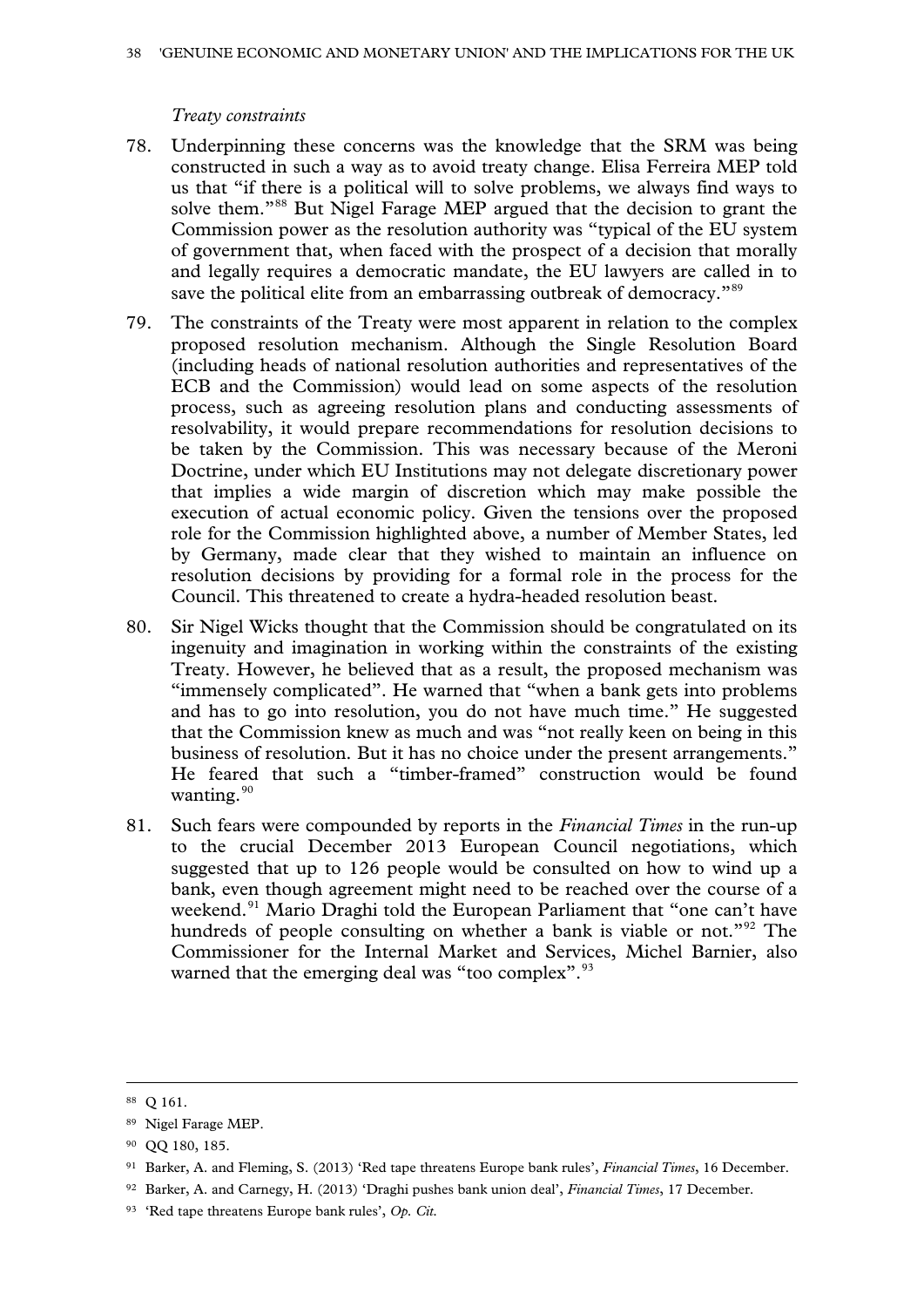### *Understanding the German perspective*

- 82. The German position was key to the outcome of negotiations. During our visit to Berlin and Frankfurt, Mark Hallerberg told us that the big concern was to ensure Germany did not bear the legacy cost. The argument that "'We did not supervise these other banks. Why should we have to resolve them?' […came…] right out of the Bundesbank", who could not imagine "any scenario where the German taxpayer would be involved in paying for anything that the German authorities did not supervise, full stop."<sup>[94](#page-38-0)</sup>
- 83. Ulf Meyer-Rix, Deputy Director, Planning Group, SPD Bundestag Group, and Manfred Zöllmer MdB pointed out that the SPD, in contrast to the CDU/CSU, were committed to a common resolution mechanism.<sup>[95](#page-38-1)</sup> Mr Meyer-Rix said that if there was a resolution mechanism but no idea how to fund the resolution process, market instability would ensue.<sup>[96](#page-38-2)</sup>

### *The 18 December 2013 Council agreement*

84. The Lithuanian Presidency of the Council made monumental efforts to reach a deal in Council before the end of 2013 so as to keep alive the prospect of a final agreement before the end of the European Parliament term in the spring of 2014. After several weeks of detailed and intensive negotiations, a General Approach was finally agreed on 18 December 2013. The main elements of the deal are set out in Box 7 below:

# **BOX 7**

# **Main elements of the General Approach agreement on the Single Resolution Mechanism, 18 December 2013**[97](#page-38-3)

- It was agreed that a regulation establishing the SRM would go ahead. The intention was to reach agreement before the end of the European Parliament's current legislature in May 2014. The SRM would enter into force on 1 January 2015. Bail-in and resolution functions would apply from 1 January 2016. The regulation was based on Article 114 TFEU;
- There were two significant departures from the proposal outlined in Box 6 above. The first was that the Resolution Fund elements were removed from the draft regulation. Instead, eurozone Member States agreed to seek to reach an intergovernmental agreement on the functioning of the Single Resolution Fund by 1 March 2014. It would come into force once ratified by Member States participating in the SSM/SRM that represent 80% of contributions to the Single Resolution Fund;
- Second, the Commission's role in initiating resolution was reduced to one of proposing to the Council an objection to a decision by the Resolution Board to put a bank into resolution;
- The intergovernmental agreement would include arrangements for the transfer of national contributions to the Fund and their progressive mutualisation over a ten-year transitional phase. It would endorse the

<span id="page-38-0"></span> <sup>94</sup> QQ 249, 255.

<span id="page-38-1"></span><sup>95</sup> QQ 277, 292.

<span id="page-38-2"></span><sup>96</sup> QQ 278–9.

<span id="page-38-3"></span><sup>&</sup>lt;sup>97</sup> Economic and Financial Affairs Council Press Release (18 December 2013).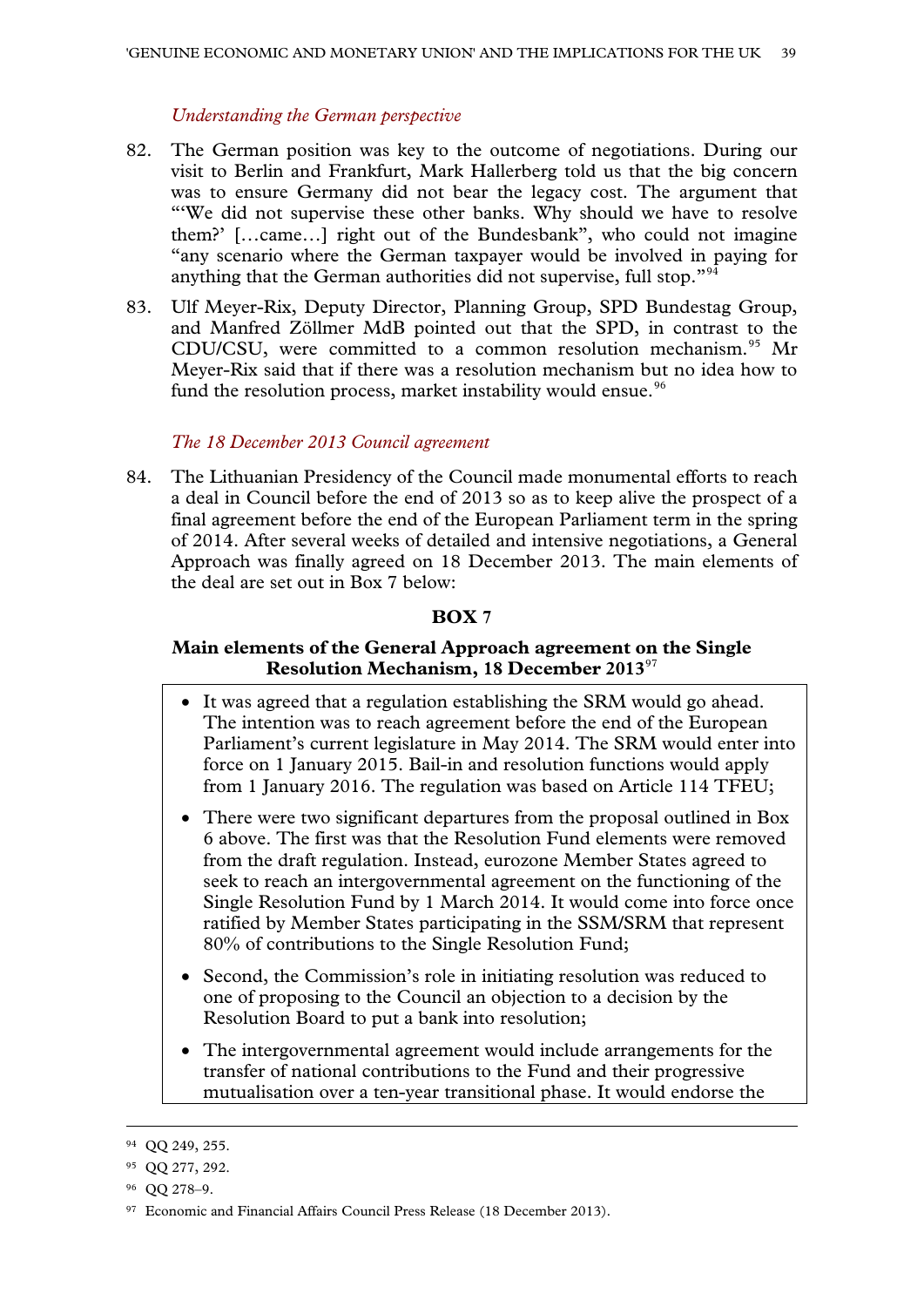bail-in rule established in the Bank Recovery and Resolution Directive. It would be financed by bank levies raised at national level. Mutualisation between "national compartments" would gradually increase over ten years, meaning the share of the cost of resolving banks (after bail-in) coming from the compartments of the Member States would gradually decrease as the contribution from other countries' compartments increased;

- During the initial build-up phase of the fund, bridge financing would be available from national sources, backed by bank levies, or from the ESM, according to existing procedures. Lending between national compartments would also be possible. During this transitional phase, a common backstop would be developed, which would become fully operational to a target of  $\epsilon$ 55 billion after ten years at the latest. The backstop would enable the fund to borrow, and would ultimately be reimbursed by the banking sector through levies, including ex-post;
- Upon notification by the ECB that a bank was failing or was likely to fail, or on its own initiative, the Single Resolution Board (consisting of an Executive Director, four full-time appointed members and the representatives of the national resolution authorities of all participating countries) would adopt a resolution scheme placing the bank into resolution. It would determine the application of resolution tools and the use of the Single Resolution Fund. Decisions by the Board would enter into force within 24 hours of their adoption, unless the Council, acting by simple majority on a proposal by the Commission, objected or called for changes;
- Most draft resolution decisions would be prepared in the Board's executive session, composed of the executive director and the appointed members, with the representatives of Member States concerned by a particular resolution decision involved in a first stage;
- The plenary session would be responsible for decisions that involved liquidity support exceeding 20% of capital paid into the fund, or other forms of support (such as bank recapitalisations) exceeding 10% of funds, as well as all decisions requiring access to the fund once a total of  $\epsilon$ 5 billion had been used in a given calendar year. In these cases, decisions would be taken by a two-thirds majority of the board members representing at least 50% of contributions;
- To guarantee the budgetary sovereignty of the Member States, the draft regulation prohibited decisions that would require a Member State to provide extraordinary public support without its prior approval under national budgetary procedures;
- The SRM would cover all banks in participating Member States. The Board would be responsible for the planning and resolution phases of cross-border banks and those directly supervised by the ECB, while national resolution authorities would be responsible for all other banks. National resolution authorities would be responsible for executing bank resolution plans under the control of the Single Resolution Board. Should it not comply, the Board could directly address executive orders to the troubled bank.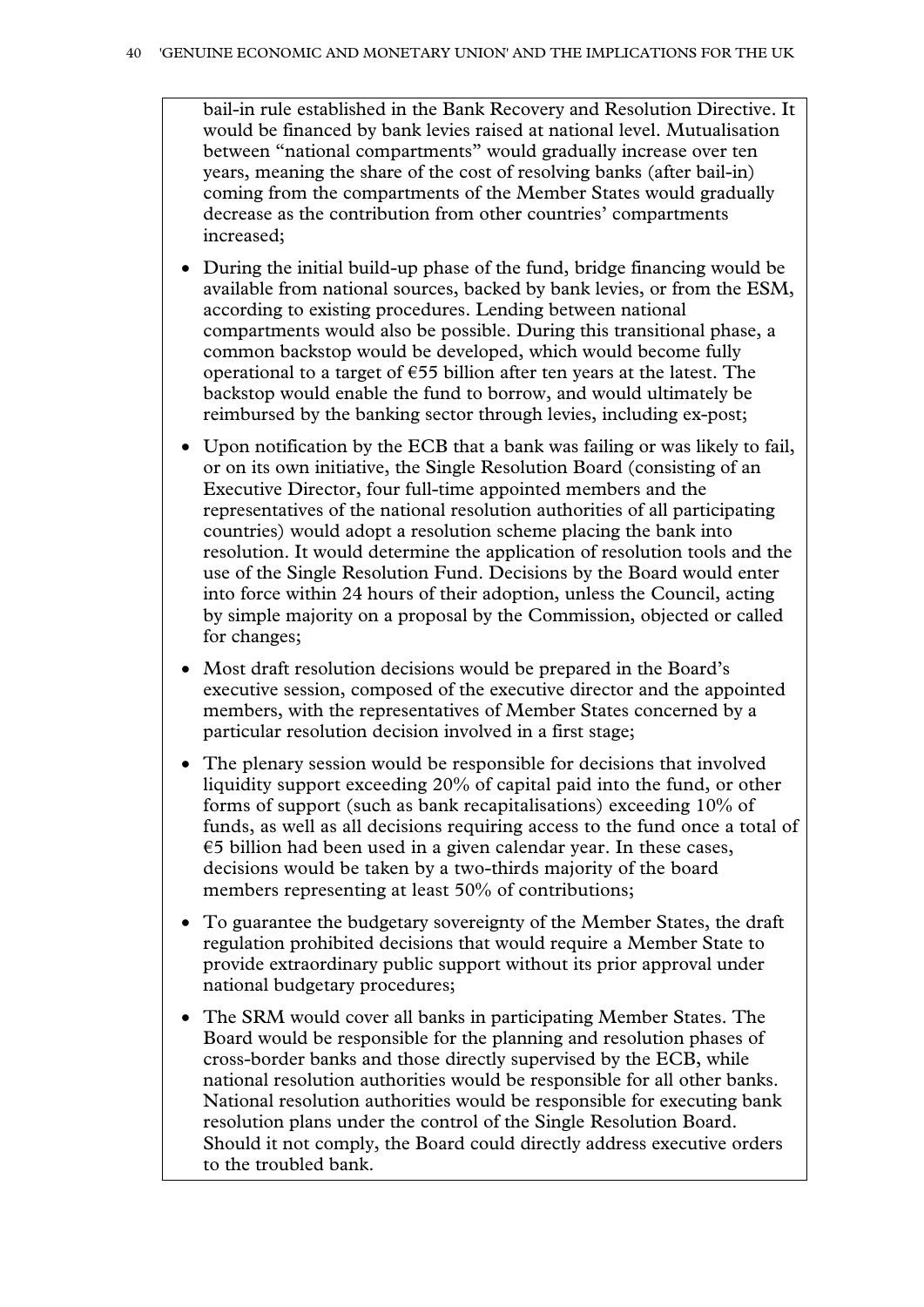85. The immediate reaction to the proposal was mixed. Wolfgang Schäuble said that "the final pillar for the banking union has been achieved." Although Commissioner Barnier hailed the deal as a "momentous day for banking union", he said that there was still "room for improvement. … When I compare it with my original proposal I have regrets. I would like to have seen things done otherwise."[98](#page-40-0) Concerns focussed on perceived inadequacies in the resolution process and the funding arrangements.

### *The resolution process*

- 86. In terms of the resolution process, the agreement that the Council should be the ultimate authority on whether a bank was closed effectively cut out the Commission, which would simply trigger a decision by the Council if it objected to a Resolution Board decision. In the reported words of one Commission official, its role was reduced to that of a "filter". The European Parliament President, Martin Schulz, asserted that the European Parliament wanted the Commission to play a "central role" in the resolution process.<sup>[99](#page-40-1)</sup> Yet in the Financial Secretary to the Treasury's view, the Council deal "provides for a more independent SRB than that proposed by the Commission or currently envisaged by the European Parliament which would give the Commission very broad rights to intervene in the decisions of the SRB."[100](#page-40-2)
- 87. There was also widespread concern about the complexity of the resolution process. It was reported that, from the moment a bank was identified as having problems by its supervisor to the decision to wind up its operations, up to 200 people might need to be involved. Martin Schulz said that the proposal was "comparable to dealing with an emergency admission to hospital by first convening the hospital's board of directors instead of giving the patient immediate treatment." In his view, the agreement "will not only fail to have positive effects, it could have negative ones." However, Mr Schäuble was confident that the mechanism would be able to respond "quickly in an emergency, over a weekend." Jeroen Dijsselbloem, Dutch Finance Minister and Chair of the Eurogroup, said that the mechanism process would be "quite simple … If you go up the escalation ladder [of decisions] you will probably say it is complicated, but it will never go that far $"$ <sup>[101](#page-40-3)</sup>
- 88. The Financial Secretary to the Treasury expressed some sympathy with concerns about the complexity of the process. However, he emphasised that the Single Resolution Board was the key decision-making body in resolution actions, and that its decisions would enter into force within 24 hours if no objections were raised by the Council. He said that the Commission and

<span id="page-40-0"></span> <sup>98</sup> For media sources on the 18 December 2013 agreement, see Mahony, H. (2013) 'EU banking deal set for 'long, complicated' talks with MEPs' *EUobserver.com*, 19 December; Barker, A. and Spiegel, P. (2013) 'Europe agrees to pool control of bank wind-ups', *Financial Times*, 19 December; O'Donnell, J., and Santa, M. (2013), 'Europe moves to banking union with blueprint for failing lenders', *Reuters*, 19 December; Schmitz., G.P. (2013), 'Europe's brittle banking union', *Der Spiegel*, 19 December; (2013) 'Leaders hail banking union, anticipate fight with Parliament', *Euractiv*, 20 December; Fox, B. (2013), 'EU bank resolution, Schleswig-Holstein, and how to make sense of it', *EUobserver.com*, 20 December.

<span id="page-40-1"></span><sup>99</sup> *Ibid.*

<span id="page-40-2"></span><sup>100</sup> Letter from Sajid Javid MP, Financial Secretary to the Treasury, to Lord Boswell, Chairman of the House of Lords European Union Committee (7 January 2014).

<span id="page-40-3"></span><sup>101</sup> Media sources, 19–20 December 2013, *Op. Cit.* See footnote 98.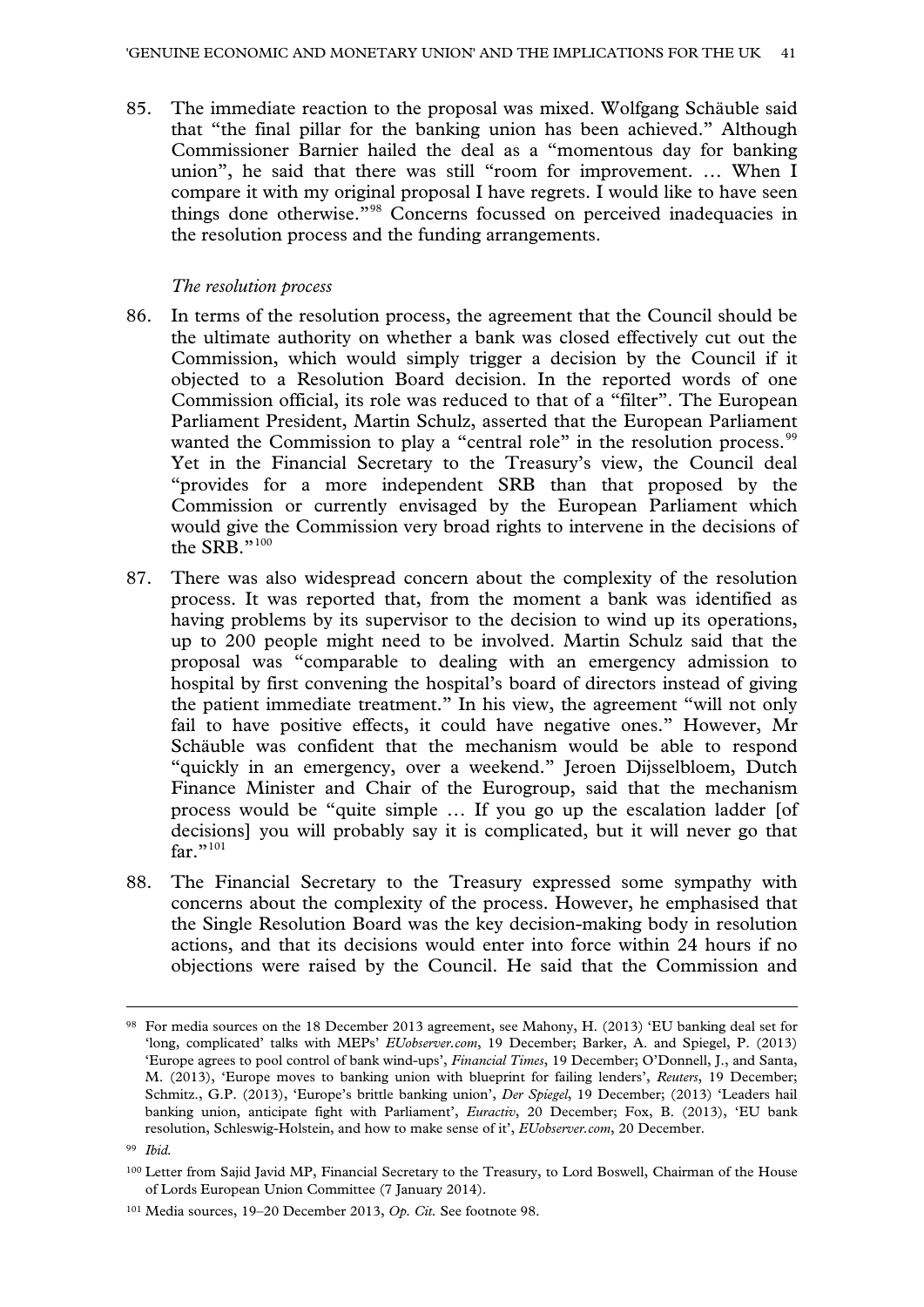Council were likely to be involved only in the most exceptional cases. In such cases, the Council would, on a recommendation from the Commission, address directives to the Board to reformulate the scheme within a set deadline. If the Board did not agree, it could, within that deadline, address a notice to the Commission and Council requesting their amendment. The Council could then amend its directives within 24 hours of receiving the notice from the Board. If it disagreed with the Board, or failed to respond, the Council's directives would be automatically incorporated. In the Minister's view, "these arrangements should prove workable in practice although, as ever, much will depend on the manner in which they are implemented and close co-operation between the Board, Commission and Council will clearly be vital." $102$ 

#### *The funding arrangements*

- 89. On the funding arrangements, ECB Vice-President Vitor Constâncio warned shortly before agreement was reached that an arrangement that lacked sufficient financing might not be credible on the markets.<sup>[103](#page-41-1)</sup> Two fundamental flaws were identified with the agreement: a) the length of the transitional arrangements, and b) the size of the fund, even when at full strength.
- 90. Media analysis of the deal stated that there would be no eurozone-wide public backstop to the resolution fund while it was at less than full strength, i.e. possibly until 2026. In the meantime, a bank's home state would be largely liable if a bank's collapse overwhelmed the resources available. Wolfgang Schäuble made clear that no money from the ESM would be available directly to help deal with the resolution of banks. A government struggling to pay for a failing bank would have to ask for an ESM bailout, subject to strict conditionality. Although it would be possible for the resolution fund to borrow from private markets during the transitional period, this would probably require national guarantees from the likes of Germany.<sup>[104](#page-41-2)</sup> Yet if new problems of bank solvency are revealed by the ECB's asset quality review, then many Member States may face renewed fiscal pressures and national backstops may struggle to cope. The scale of the potential problem is hard to judge, and estimates vary widely.[105](#page-41-3) At the upper end of this range, or if a larger Member State faced significant problems, even the  $\epsilon$ 500 billion resources available through the ESM would be likely to prove inadequate.
- 91. Even once fully operational, only  $655$  billion would be available via the SRM backstop. It was pointed out that the UK Government purchased  $f$ . 76 billion ( $€90$  billion) of shares to keep Royal Bank of Scotland and Lloyd's afloat.<sup>[106](#page-41-4)</sup> Even allowing for the fact that taxpayer funded backstops would only be called upon after shareholders and certain bank creditors had been 'bailed-

<span id="page-41-0"></span> <sup>102</sup> Letter from Sajid Javid MP to Lord Boswell (7 January 2014), *Op. Cit.*

<span id="page-41-1"></span><sup>103</sup> Media sources, 19–20 December 2013, *Op. Cit.* See footnote 98.

<span id="page-41-2"></span><sup>104</sup> *Ibid.*

<span id="page-41-3"></span><sup>105</sup> For example, a Bruegel paper by Silvia Merler and Guntram Wolff notes that the recapitalisation needs of the euro area banking system are thought to range from €50 billion to €600 billion. See Merler, S. And Wolff, G., 'Ending uncertainty: recapitalisation under European Central Bank Supervision', *Bruegel Policy Contribution,* Issue 2013/18.

<span id="page-41-4"></span><sup>106</sup> Media sources, 19–20 December 2013, *Op. Cit*. See footnote 98.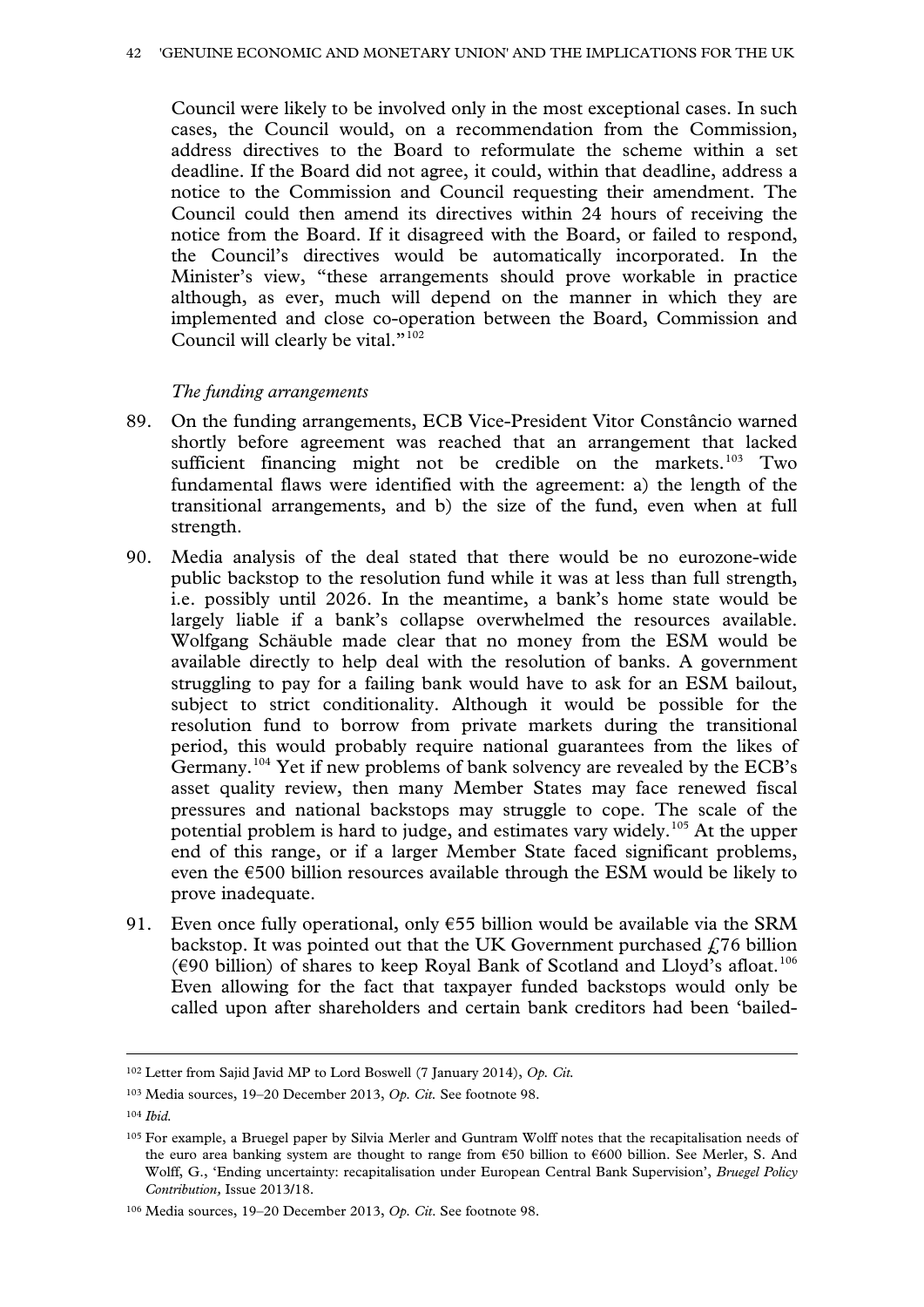in', such figures cast doubt on the sufficiency of the resources available under the SRM deal.

92. Given that it would be cut out of the decision-making process, the European Parliament opposed the proposed intergovernmental agreement on the Single Resolution Fund. In addition, Martin Schulz said that the Parliament wanted the resolution fund to be able to raise loans from a "European public instrument", including from the ESM and the EU Budget. $107$  However, it is important to note that any resort to the EU budget would imply a potential burden on countries which were not part of Banking Union and would therefore encounter strong resistance.

### *The impact on the UK and other non-participants*

- 93. The Financial Secretary to the Treasury pointed out that the agreement reached at the December 2013 ECOFIN ensured that non-participating Member States would be reimbursed for amounts paid in own resources arising from implementation of the SRM. He added that equality of treatment between participants and non-participants was secured through: provisions ensuring an equivalent application of State Aid rules to the Single Resolution Fund and to national resolution financing arrangements; an explicit requirement that the Commission and Single Resolution Board (SRB) cannot discriminate against entities in non-participating Member States; enshrining the relationships between the SRB and Commission and resolution authorities and national competent authorities in Memoranda of Understanding (including a separate one for the UK); and symmetry of powers between the Board and resolution authorities in non-participating Member States.<sup>[108](#page-42-1)</sup>
- 94. It was agreed that non-participating Member States (including the UK) may exercise their right to vote in a manner which does not prevent the adoption of a decision by the Council under the SRM which reflects the majority view amongst participating Member States. The Minister stressed that the UK had not given up its vote in Council, but that the Member State declaration on voting modalities made clear that it reflected the exceptional circumstances of this legislation and "does not constitute a precedent for use in any other context." $109$
- 95. We assess the wider implications of Banking Union for the UK in Chapter 4 below.

### *Trilogue negotiations*

96. Attention now turns to trilogue negotiations between the Council and the European Parliament. Mr Schulz has warned that negotiations would be "very long, very difficult, very complicated".<sup>[110](#page-42-3)</sup> It remains to be seen if a compromise deal can be reached.

<span id="page-42-0"></span> <sup>107</sup> *Ibid.*

<span id="page-42-1"></span><sup>108</sup> Letter from Sajid Javid MP to Lord Boswell (7 January 2014), *Op. Cit.*

<span id="page-42-2"></span><sup>109</sup> *Ibid.*

<span id="page-42-3"></span><sup>110</sup> Media sources, 19–20 December 2013, *Op. Cit*. See footnote 98.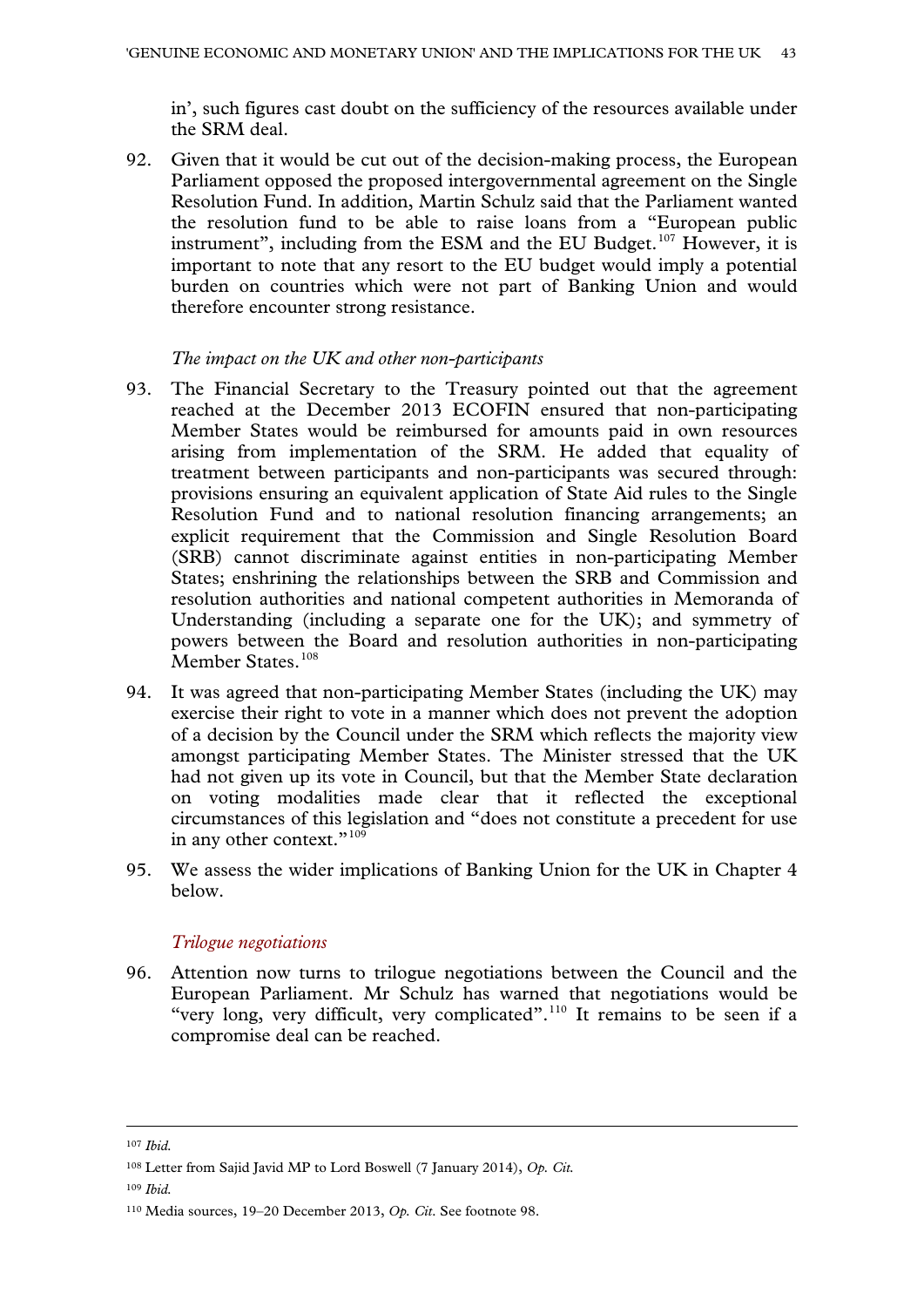#### *Our conclusions*

- 97. **We acknowledge that the Commission and the Council have been striving to design a Single Resolution Mechanism (SRM) that is both effective and politically realistic. We also acknowledge the formidable obstacles to reaching such an agreement, and commend in particular the efforts of the Lithuanian Presidency to negotiate a deal in Council before the end of 2013.**
- 98. **Nevertheless, the Single Resolution Mechanism that is emerging from negotiations is suboptimal. It leaves the fiscal backstop in the hands of individual Member States, one of the governance weaknesses that Banking Union was supposed to cure. The best way to restore confidence would have been to build a truly European resolution mechanism, with a single central point of authority able to reach quick decisions, relying on a single and substantive source of funds. Anything short of this runs the risk of failing decisively to break the vicious circle linking bank and sovereign debt that has created fragmentation in the financial markets and undermined the viability of the eurozone.**
- 99. **We were sceptical about the original proposal that the Commission should assume the role of the resolution authority as there was a perceived lack of confidence in its ability to fulfil the task. The suggestion that the Commission itself was unenthusiastic about taking on the role was also a cause for concern. The preferable option would have been to establish a new, fully independent resolution authority, able to concentrate on its core task of ensuring the resolution mechanism works effectively. However treaty constraints rule out the Single Resolution Board fulfilling that role. The revised proposal is that the Council will take the final decision, but this runs the risk of political judgements clouding the economic analysis that should form the basis for any resolution decision.**
- 100. **One other option would have been for the ECB to take responsibility for the operation of the SRM. We acknowledge that such an arrangement would place yet more powers and responsibilities in the hands of one institution. However, such a model would be analogous to the new regulatory arrangements in the UK, where the Prudential Regulation Authority (as a subsidiary of the Bank of England) has responsibility for such tasks. It is also worth recalling that, through Outright Monetary Transactions (OMTs), the ECB has a policy instrument which could be used to deal with a fiscal problem encountered by any Member State which came under pressure because it retains responsibility for rescuing failing banks.**
- 101. **We are sceptical about the mechanics of the proposed resolution process. The roles for the Board, Commission and Council, potentially involving over 100 people in a resolution decision, make for a complicated system ill-suited to the swift decisions required in such cases. We have been told that the Commission and Council would only have an active role in exceptional cases. Yet it is these exceptional cases where resolution is likely to prove most difficult. We would have preferred a simpler, more streamlined approach.**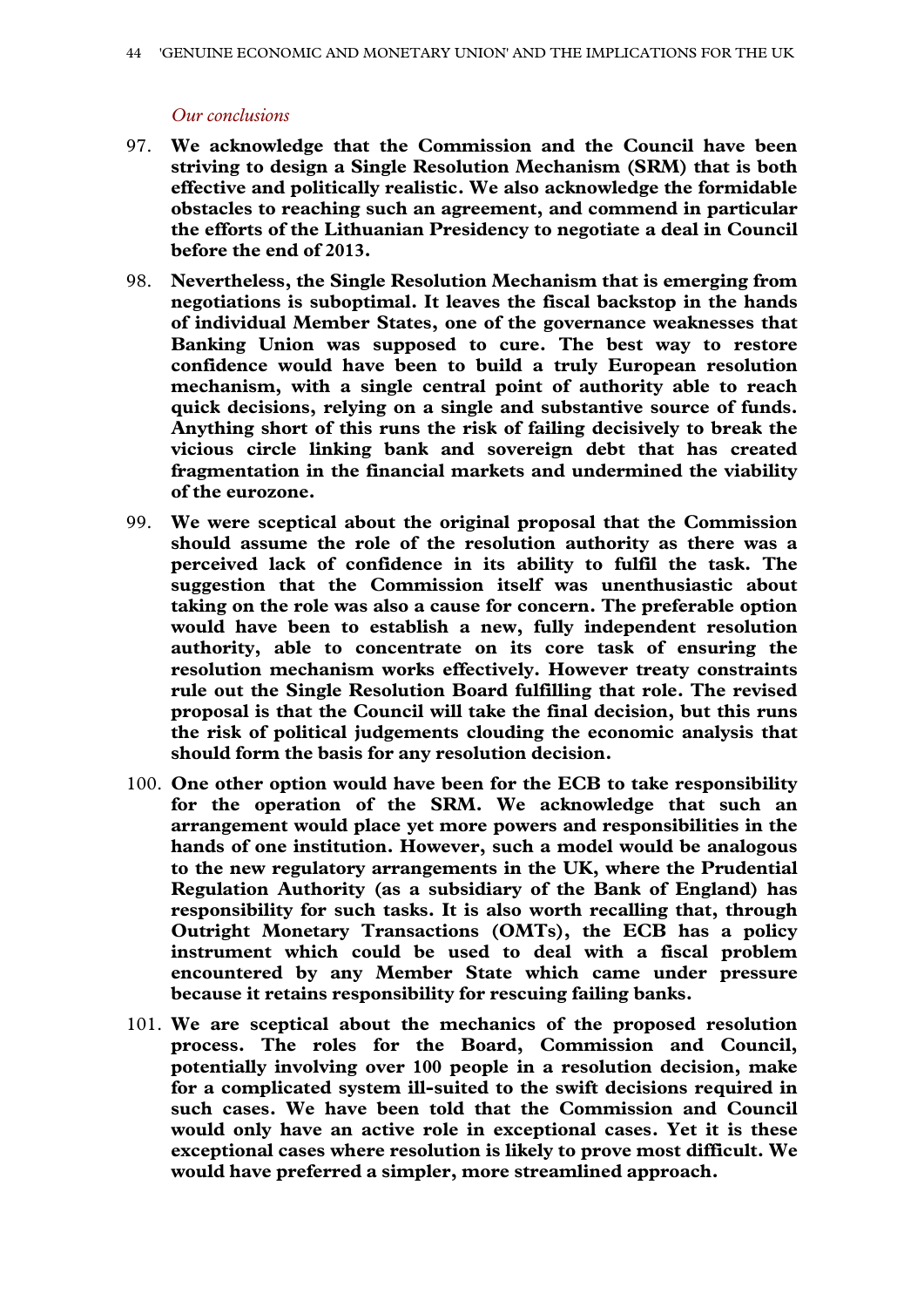- 102. **We believe that the SRM needs to be based from the outset on a single eurozone fund. We wait to see what emerges from negotiations on the intergovernmental agreement on the establishment of the Fund. In light of the terms of reference for the negotiations agreed in December 2013, the acceptance of the case for progressive mutualisation over a ten-year transitional phase is no small achievement. But the fact that the new single resolution fund will not reach full capacity until 2026 means that there will be an extended period during which national fiscal backstops may prove to be inadequate. The interim arrangements risk reinforcing the fragmentation of the EU banking sector and the vicious circle of debt between banks and sovereign states. Given the limited size of the funds available, even when the backstop is fully operational, it remains likely that national governments will be called upon to foot the bill if a bank collapses. An operational and well-resourced fund is intrinsic to the effectiveness of the resolution mechanism.**
- 103. **The Government are understandably cautious about use of the Article 114 TFEU legal base given that not all Member States will participate. However, it may prove advantageous from the point of view of nonparticipants in making clear that the interests of the Single Market will need to be taken into account. The Commission, Council and European Parliament must ensure that the final agreement does not encourage any fragmentation of the Single Market or damage the interests of non-participating Member States. We welcome the safeguards secured by the UK thus far, and urge the Government to ensure that, so far as is possible, the final proposal satisfies the interests of participants and non-participants alike, and protects the Single Market as a whole.**

# **Single Deposit Insurance scheme**

- 104. The third and final leg of the original vision for European Banking Union was a single deposit insurance (or guarantee) scheme. It was proposed on the grounds that it would strengthen the credibility of the existing arrangements and serve as an important assurance that eligible deposits of all credit institutions were sufficiently insured.<sup>[111](#page-44-0)</sup>
- 105. As we explored in our *European Banking Union* report, this has proved by far the most contentious element of Banking Union.<sup>[112](#page-44-1)</sup> The idea was kicked into the long grass under intense German pressure almost as soon as it was put forward. This is because a single deposit insurance scheme would represent a significant step towards debt mutualisation in the eurozone. It would require all participating countries to pay into the system and to accept responsibility for any ensuing liabilities of the scheme, with the corollary that the fiscally stronger would be expected to shoulder some of the burden of the fiscally constrained.
- 106. As a result, the Commission Blueprint made no reference to a common European Deposit Guarantee Scheme, stating instead that "effective and solid" national deposit guarantee schemes would put the banking sector back

<span id="page-44-0"></span> <sup>111</sup> 'Genuine Economic and Monetary Union' (June 2012), *Op. Cit.*

<span id="page-44-1"></span><sup>112</sup> House of Lords European Union Committee, *European Banking Union*, *Op. Cit.*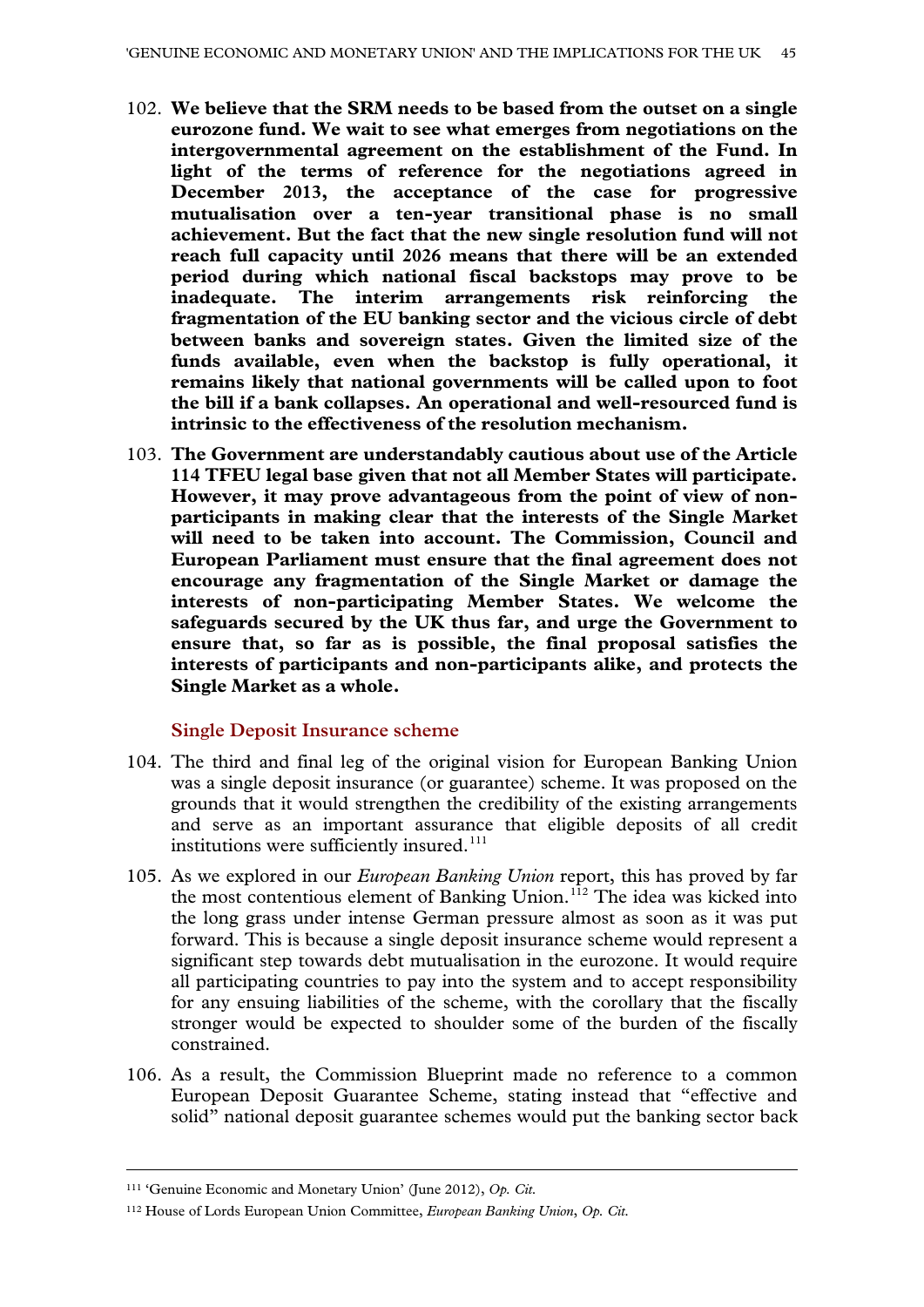on a solid footing.<sup>[113](#page-45-0)</sup> Political agreement on the Deposit Guarantee Schemes Directive, which sought to strengthen such national schemes, was reached in December 2013. The Commission now argues that this national structure could be consistent with Banking Union at least in a first phase provided there are appropriate lending arrangements between Deposit Guarantee Schemes.<sup>[114](#page-45-1)</sup>

107. Our witnesses were divided as to the necessity of a single deposit insurance scheme. Rosa Lastra, Professor in International Financial and Monetary Law, Queen Mary University of London, provided a sound justification:

"With perfect capital mobility, in order to prevent a flight of deposits from troubled countries to countries perceived to be 'safe', one needs to convince ordinary citizens that a euro in a bank account in one eurozone Member State is worth the same and is as secure as a euro in a bank account in another eurozone Member State".<sup>[115](#page-45-2)</sup>

Marco Pagano told us that the model of the Federal Deposit Insurance Corporation (FDIC) in the USA was advantageous because "when you have to restructure a bank or shut down a bank, the issue of how to protect depositors of that bank immediately comes up, and it is very hard to actually cut across the line between resolution and how to deal with depositors."<sup>[116](#page-45-3)</sup> Liêm Hoang Ngoc MEP indicated that many in the European Parliament were in favour of a deposit guarantee scheme.<sup>[117](#page-45-4)</sup> Anton La Guardia said it made "eminent sense".<sup>[118](#page-45-5)</sup>

- 108. Other witnesses struck a more cautious note. Sir Nigel Wicks told us that he needed to be convinced that there had to be common deposit insurance.<sup>[119](#page-45-6)</sup> Lorenzo Codogno felt that while common deposit insurance would be desirable, it was not strictly necessary.<sup>[120](#page-45-7)</sup> Dr Waltraud Schelkle, European Institute, London School of Economics, recognised the arguments for a joint guarantee scheme but thought that it would add to the risk of moral hazard already present in the financial industry.<sup>[121](#page-45-8)</sup>
- 109. The implications in terms of debt mutualisation mean that the political obstacles to common deposit insurance are massive. Bettina Kudla MdB made clear that the CDU was opposed to such a mechanism.<sup>[122](#page-45-9)</sup> The CDU/CSU and SPD coalition agreement reflects the cross-party antipathy towards the concept in Germany. Vice-President Rehn conceded as much when he told us that it was "music for tomorrow, or perhaps for the day after tomorrow, not least because we are well aware that there is significant political resistance to it among member states." Yet he was confident that the

<span id="page-45-0"></span> <sup>113</sup> 'Blueprint for a Deep and Genuine Economic and Monetary Union' (November 2012), *Op. Cit.*

<span id="page-45-1"></span><sup>114</sup> European Commission—Supplementary Evidence.

<span id="page-45-2"></span><sup>115</sup> Professor Rosa Lastra—Written Evidence to the Committee's *European Banking Union* inquiry.

<span id="page-45-3"></span><sup>116</sup> Q 82.

<span id="page-45-4"></span><sup>117</sup> Q 162.

<span id="page-45-5"></span><sup>118</sup> Q 126.

<span id="page-45-6"></span><sup>119</sup> Q 184.

<span id="page-45-7"></span><sup>120</sup> Q 197.

<span id="page-45-8"></span><sup>121</sup> Dr Waltraud Schelkle.

<span id="page-45-9"></span><sup>122</sup> Q 289.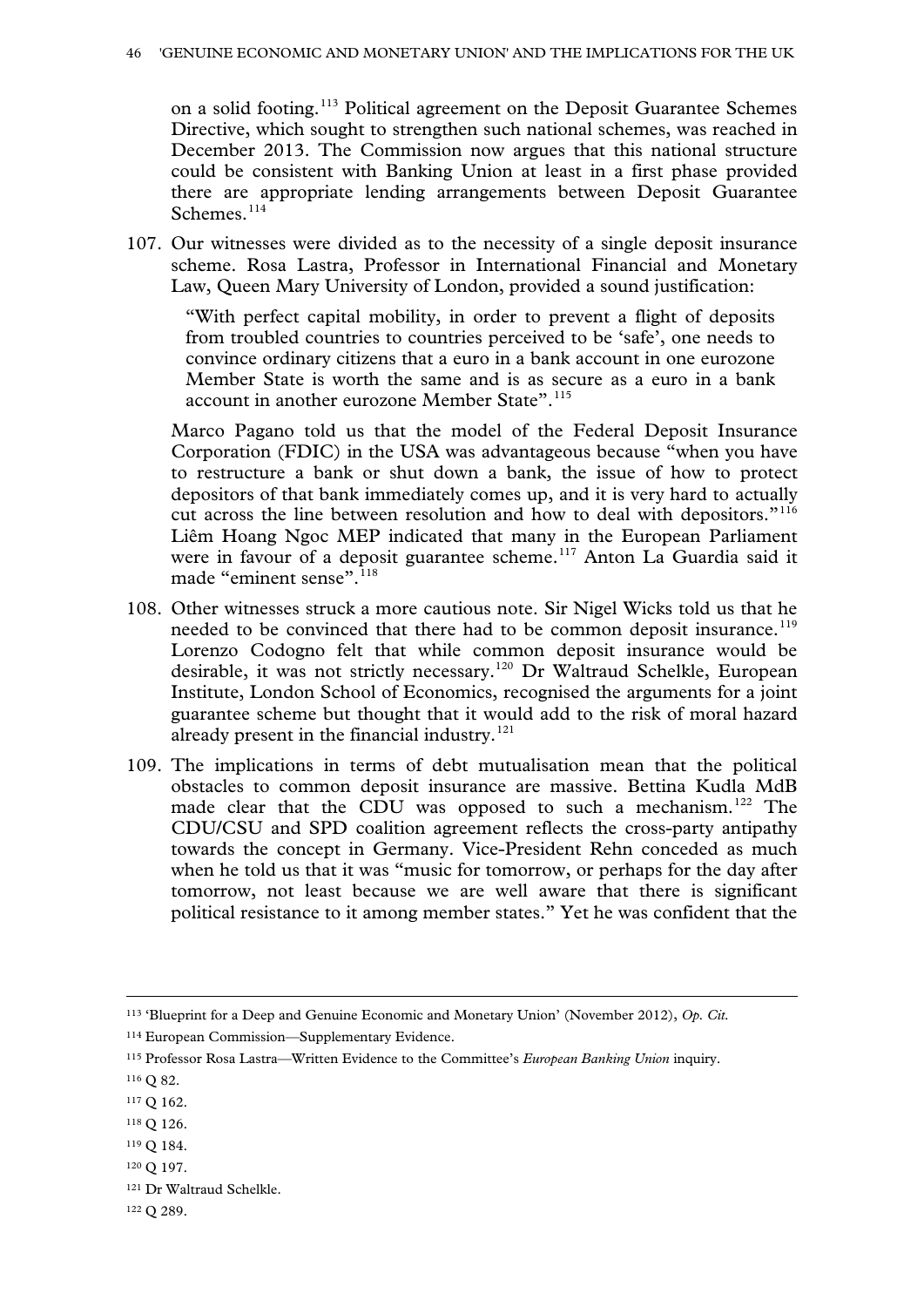day would come when the case for a single deposit guarantee scheme would be accepted.<sup>[123](#page-46-0)</sup>

- 110. The prospects of imminent progress are remote. Yet the economic case remains strong. The fragmentation of the banking system along national lines, which has undermined the Single Market in Financial Services, is likely to be accentuated by the perception that a euro in one country's banking system is less well protected than in another. Depositors must have confidence that a euro in one Member State is worth the same as in any other if the single currency is to thrive.
- 111. **It remains our view that a common deposit insurance scheme is necessary for Banking Union to succeed and for the eurozone to thrive. We understand the extreme political reluctance to countenance such a significant move in the direction of debt mutualisation. Nevertheless it is an important step if the foundations of the single currency are to be reinforced. Its continued absence risks reopening the financial crisis through capital flight, as depositors reach the inevitable and justified conclusion that a euro is safer in a strong Member State than in one facing economic difficulties.**
- 112. **Moreover there is already a problem of fragmentation in the eurozone banking market—the opposite of what was intended when the single currency was established. Credit for retail and commercial clients of equivalent risk has become more readily available, and at a cheaper price, in the northern countries of the eurozone than in the southern and eastern Member States. This perverse and dangerous trend would be exacerbated if retail deposit guarantee schemes were considered more robust in countries where the government standing behind them were seen as more fiscally sound and credit-worthy. Such a tendency would oblige banks in weaker Member States to offer higher deposit rates (and consequently to charge higher lending rates) in order to compensate for the perceived higher risk. This would be bound to have a negative impact on the economic performance of the disadvantaged countries. It would amount to a different and tighter monetary policy being pursued in those Member States which, if anything, required a more accommodating monetary stance than their peers. Such an outcome could create severe problems for the weaker economies already struggling to improve their competitiveness, and would undermine the principle of monetary union.**

# **Overall conclusion**

<span id="page-46-0"></span>113. **Banking Union is the most urgent pillar of the 'Genuine Economic and Monetary Union' proposals. It is vital to tackling the effects of the financial crisis and securing the long-term stability of the eurozone. It is also needed to repair the damage to the Single Market in Financial Services caused by the fragmentation of the banking system. While we acknowledge the significant progress that has been made so far, only a partial Banking Union is in prospect. Although the agreement on the Single Supervisory Mechanism is to be welcomed, the Single Resolution Mechanism proposals currently being finalised are**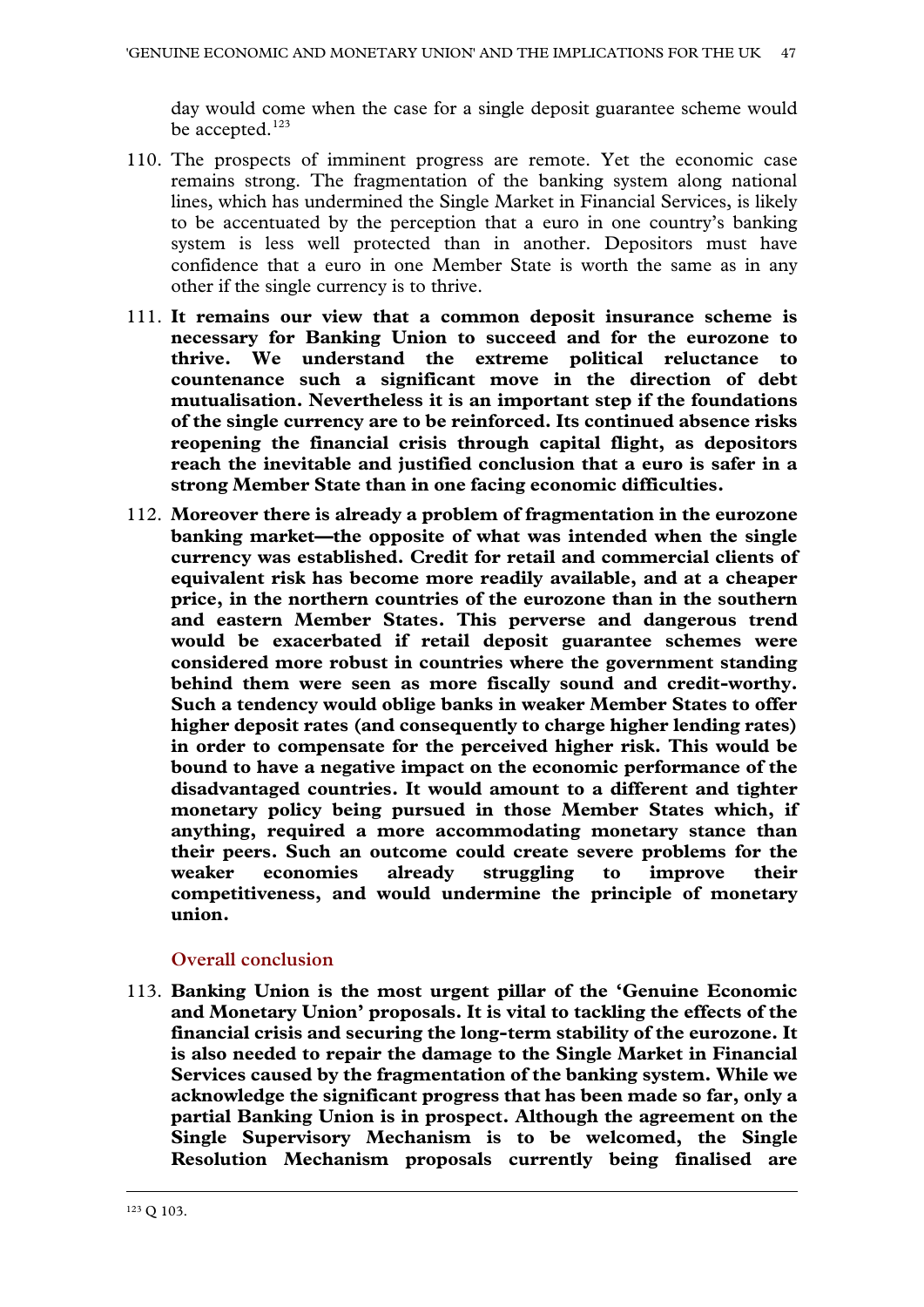**suboptimal. Furthermore, there is no prospect of progress towards a common deposit insurance mechanism in the foreseeable future. Consequently, the vicious circle linking bank and sovereign debt remains a threat. Confidence in the banking system and in the viability of the eurozone as a whole can only be fully restored when this link is demonstrably broken. A full and optimal Banking Union may not be politically realistic. Nevertheless, it is incumbent upon European leaders to move as close to the optimal model as possible if confidence is to be restored and the eurozone is to thrive.**

**Further steps to break the link between bank and sovereign debt**

- 114. Some of our witnesses stressed that Banking Union, in and of itself, was not enough to break the vicious circle.<sup>[124](#page-47-0)</sup> Nigel Farage MEP argued that the actions of the EU had, in a number of respects, actually reinforced the negative feedback loop between banks and sovereign states.[125](#page-47-1) Professor Kern Alexander, Chair of Law and Finance, University of Zurich, provided concrete examples of this. He argued that the ECB's cheap three-year loans at 1% interest (known officially as Long-Term Refinancing Operations (LTROs))<sup>[126](#page-47-2)</sup> had led governments to treat banks as "buyers-of-last-resort" who could use the ECB funding to invest in sovereign bonds. This had served to "heavily reinforce the link between sovereign debt and banks". He also highlighted that the newly developed direct bank recapitalisation programme requiring euro area national governments to contribute 10–20% of the total ESM contribution unless justified by exceptional circumstances had been criticised by some as defeating the tool's very purpose of breaking the link between failing banks and sovereigns. $127$
- 115. **Banking Union is not sufficient in and of itself to break the link between bank and sovereign debt. We recognise that Long-Term Refinancing Operations are an important crisis measure. Yet they may be reinforcing the link between bank and sovereign debt. Direct recapitalisation of banks by the ESM to break this link is vital, although the ESM Treaty's provisions on conditionality are a constraint. But so long as national governments are still involved in direct recapitalisation of their own banks, the risk of a banking crisis developing into a sovereign debt crisis remains.**

<span id="page-47-0"></span> <sup>124</sup> See for instance Professor Rosa Lastra.

<span id="page-47-1"></span><sup>125</sup> Nigel Farage MEP.

<span id="page-47-2"></span><sup>126</sup> Long-Term Refinancing Operation (LTRO) is a cheap loan scheme for European banks that was announced by the ECB in 2011 to help ease the eurozone crisis. The loans must be repaid within three years at a rate of 1%. The objective of the LTRO was to boost cash flow to the market and avoid a severe credit crunch or collapse of the banking system.

<span id="page-47-3"></span><sup>127</sup> Professor Kern Alexander.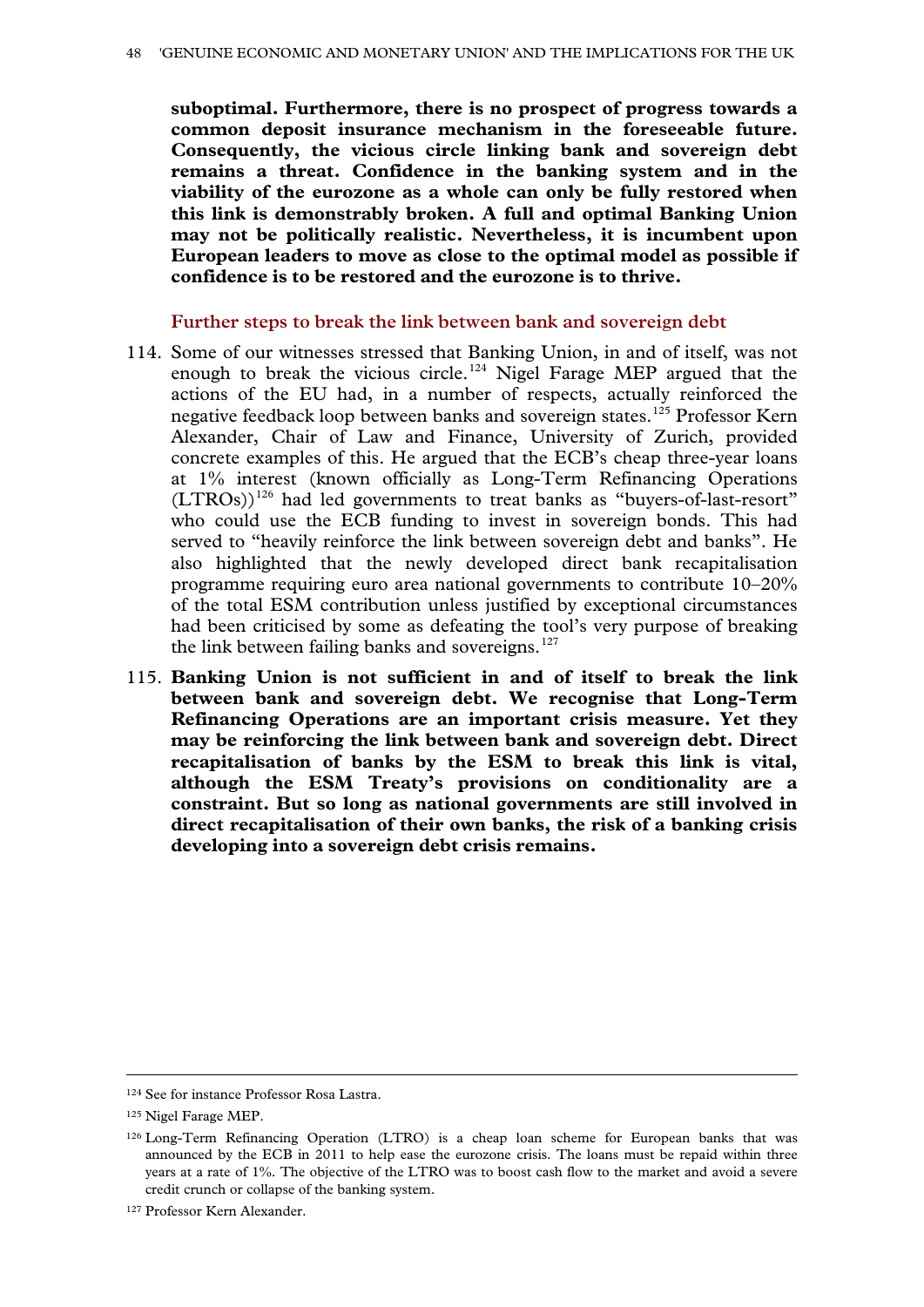# **CHAPTER 3: FURTHER STEPS—AN INTEGRATED BUDGETARY AND ECONOMIC POLICY FRAMEWORK**

116. This chapter considers the second and third proposed pillars of 'Genuine Economic and Monetary Union': an integrated budgetary framework and an integrated economic policy framework. The Commission set out a number of proposals under these headings, which were primarily intended to be taken forward in the medium to long term. Given the timescale proposed and the relative lack of attention devoted to them in negotiations thus far, they are evidently regarded as matters of lower priority than the Banking Union framework.

# **An integrated budgetary framework**

- 117. The Commission's proposals for an integrated budgetary framework are intended to lead to greater discipline in public finances, but also to extend the range of instruments available for fiscal policy at the eurozone level. They include the possibility of a central eurozone budget and common issuance of public debt.<sup>[128](#page-48-0)</sup> These elements are linked: reinforced mechanisms to restrict laxity in public spending by debt-prone countries are a *quid pro quo* for additional fiscal capacities. Many of the reforms already agreed go some way towards creating a framework for more disciplined public finances, although net creditor nations are likely to remain sceptical about the likelihood of compliance by debtor nations. While more intrusive rules and tighter discipline are watchwords in the overall thrust of the reforms, some of the amendments to the Stability and Growth Pact give some latitude to Member States facing asymmetric shocks. This is important because, as Guntram Wolff stressed, national stabilisers can be effective in cases of small shocks.<sup>[129](#page-48-1)</sup>
- 118. The Commission's Blueprint provided the most comprehensive outline to date of an integrated budgetary framework. The Commission proposed the creation of an autonomous fiscal capacity, distinct from the established EU budget. It would be autonomous in the sense that its revenues would rely solely on own resources, and it could eventually resort to borrowing. According to the Commission, it should "provide sufficient resources to support important structural reforms in a large economy under distress." (There is a clear link between this concept and the contractual arrangements discussed below. [130\)](#page-48-2) The Commission's longer term vision in this area involves a central budget dedicated to macroeconomic stabilisation.<sup>[131](#page-48-3)</sup>

# *A eurozone budget?*

119. The Commission Blueprint indicated that the main purpose of a central eurozone budget would be to provide necessary stabilisation. The size of the autonomous budget would depend on the magnitude or range of the stabilisation function envisaged.<sup>[132](#page-48-4)</sup> Katinka Barysch, Deputy Director,

<span id="page-48-0"></span> <sup>128</sup> 'Blueprint for a Deep and Genuine Economic and Monetary Union' (November 2012), *Op. Cit.*

<span id="page-48-1"></span><sup>129</sup> Q 116.

<span id="page-48-2"></span><sup>130</sup> See paras 144–9 below.

<span id="page-48-4"></span><span id="page-48-3"></span><sup>131</sup> 'Blueprint for a Deep and Genuine Economic and Monetary Union' (November 2012), *Op. Cit.* <sup>132</sup> *Ibid*.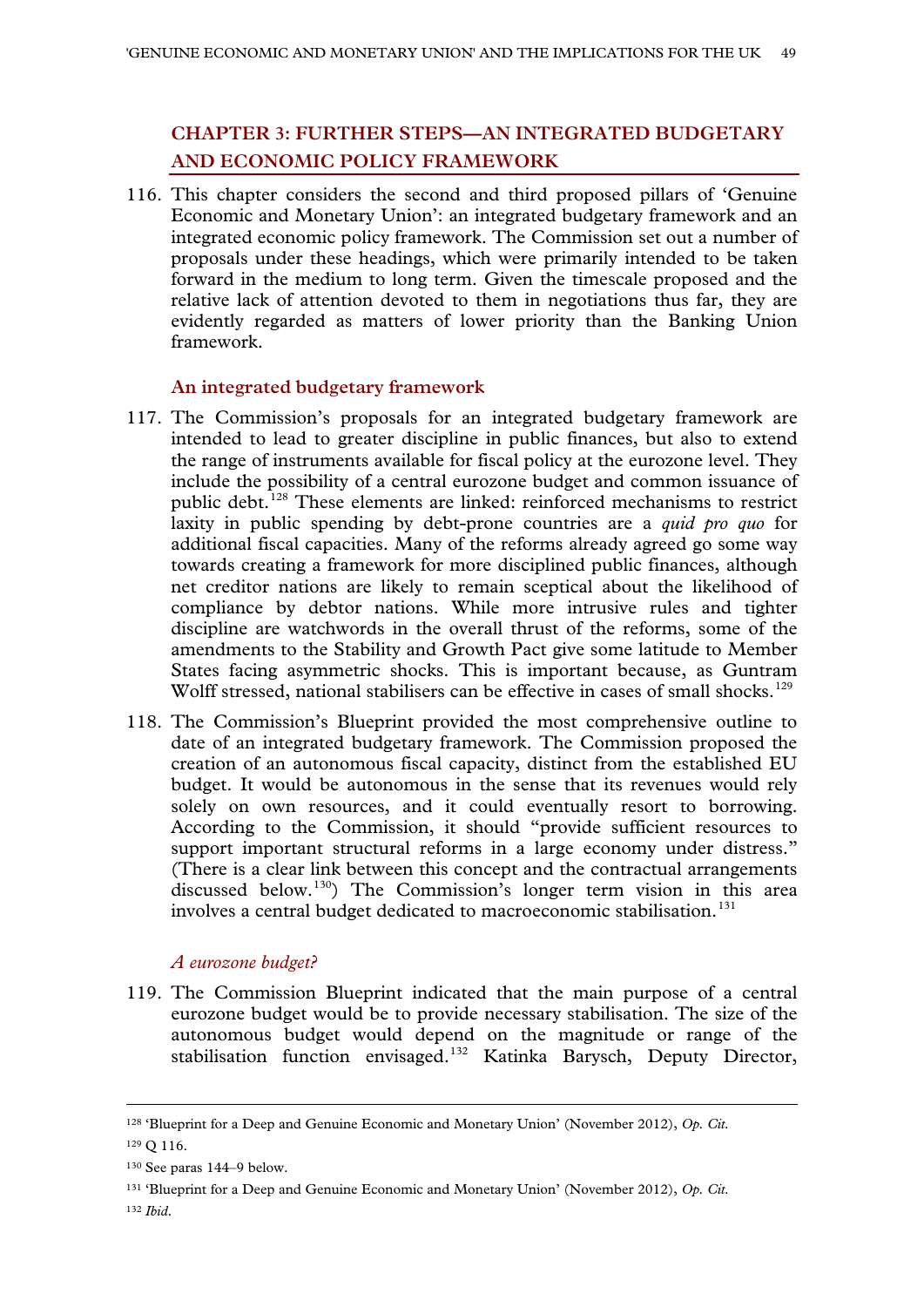Centre for European Reform, outlined the economic rationale. She argued that with a monetary union you lose a degree of flexibility to react to external shocks to your economy. As such there was a need for a stabilisation mechanism that could take the form of a central budget. She pointed out that "very few countries save enough money in the good times then to have enough cash available in the bad times to stabilise their economies".<sup>[133](#page-49-0)</sup> Guntram Wolff told us that most monetary unions tended to have "some mechanism that temporarily helps to smooth such big shocks." He added that a centralised stabilisation mechanism was also needed because "with decentralised fiscal policies the euro area-wide stabilisation that will be offered will be less than optimal because basically everybody hopes that their neighbour is doing the stabilisation."[134](#page-49-1)

- 120. A central eurozone budget could include a significant redistributive element. Temporary stabilisation would theoretically even out over time, but a redistributive budget would involve permanent transfers. Elisa Ferreira MEP told us that the most competitive eurozone countries benefit from an artificially low exchange rate *vis-à-vis* the external world whereas less competitive countries have an artificially high exchange rate. The lack of any means to achieve economic recalibration was creating "a permanent accumulation of surpluses in certain Member States and a permanent loss of competitiveness in others."[135](#page-49-2) Liêm Hoang Ngoc MEP said that a system of transfers via a eurozone budget was therefore "crucial". [136](#page-49-3)
- 121. Fabian Zuleeg thought that some form of eurozone budget was necessary. He agreed that one of the elements that was missing in EMU was "a formal transfer mechanism to deal with divergence in economic performance between different countries."[137](#page-49-4) Lorenzo Codogno felt less strongly but indicated that it was desirable that "over time Europe builds up some fiscal capacity at the central level."<sup>[138](#page-49-5)</sup>
- 122. Opinion differed as to how large the budget needed to be. Dr Federico Steinberg, Senior Analyst, Elcano Royal Institute, Madrid, suggested that a budget of around 7% of GDP would be required for 'Genuine Economic and Monetary Union' to be fully operational.<sup>[139](#page-49-6)</sup> Guntram Wolff thought that it need not be larger than between 1 and 2% of GDP.<sup>[140](#page-49-7)</sup> Vice-President Rehn recalled the report of the Delors committee published in 1989 which concluded that EMU would need a budget of around 3% of GDP.<sup>[141](#page-49-8)</sup>
- 123. Professor Dr Ansgar Belke, Full Professor of Macroeconomics at the University of Duisburg-Essen, Director of the Institute of Business and Economic Studies (IBES), University of Duisburg-Essen, and Research Director for International Macroeconomics, German Institute for Economic Research (DIW), was not enthusiastic about a central budget. He stated that there needed to be competition between fiscal policies because "if you

- <span id="page-49-1"></span><sup>134</sup> Q 116.
- <span id="page-49-2"></span><sup>135</sup> Q 159.
- <span id="page-49-3"></span><sup>136</sup> Q 167.
- <span id="page-49-4"></span><sup>137</sup> Q 143.
- <span id="page-49-5"></span><sup>138</sup> Q 205.
- <span id="page-49-6"></span><sup>139</sup> Q 72.
- <span id="page-49-7"></span><sup>140</sup> Q 116.
- <span id="page-49-8"></span><sup>141</sup> Q 105.

<span id="page-49-0"></span> <sup>133</sup> Q 12.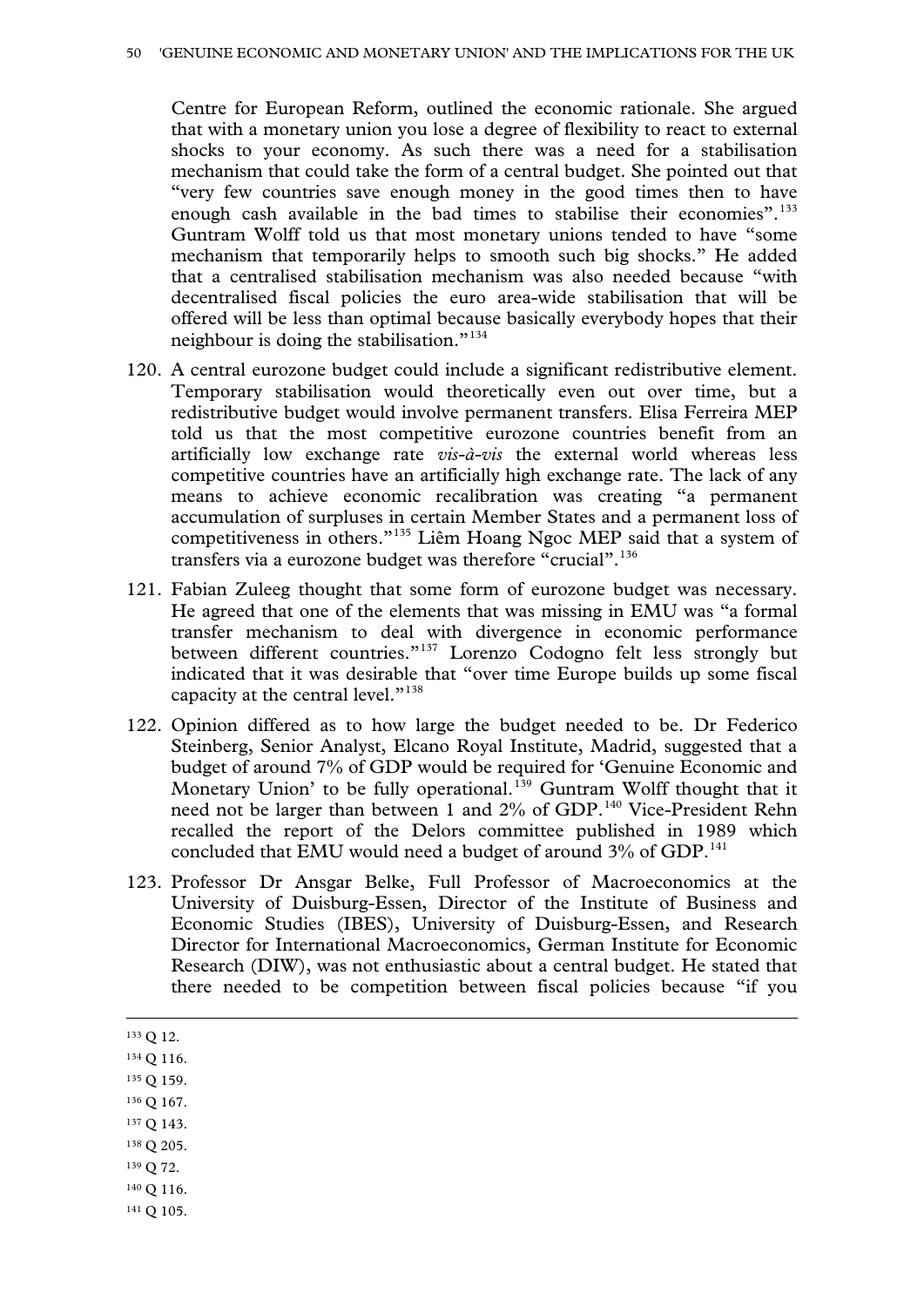correlate these policies very significantly, you also correlate the mistakes." In his view, the 'Genuine Economic and Monetary Union' proposals went too far and amounted to an admission of defeat that "we cannot make markets more flexible". [142](#page-50-0) Clemens Fuest and Mark Hallerberg believed that the eurozone could survive without permanent transfers, and that such outcomes could be achieved through greater labour market flexibility and labour mobility.<sup>[143](#page-50-1)</sup>

- 124. Witnesses did not think that a central budget was likely to emerge any time soon because of the significant political obstacles.<sup>[144](#page-50-2)</sup> Claudia Buch could not envisage countries being willing to give up control over fiscal policy to the European level.<sup>[145](#page-50-3)</sup> Luis Garicano agreed that "the politics of transfer payments are horrendous". He highlighted the example of Catalonia: "If even inside Spain people do not want to make permanent transfers, how do you expect other countries to want to make transfers to you?"<sup>[146](#page-50-4)</sup> On the other hand, Liêm Hoang Ngoc MEP revealed support among the Socialists and Democrats Group in the European Parliament for the long-term goal of a more integrated fiscal policy with a Minister of Finance and an executive.<sup>[147](#page-50-5)</sup>
- 125. Some witnesses suggested that an unemployment insurance mechanism could be an appropriate way to enact a eurozone fiscal capacity. Daniela Schwarzer indicated that this could fulfil a useful stabilising function. She believed that it should provide unemployment payments only for a limited number of months.<sup>[148](#page-50-6)</sup> We find that there is merit in considering this proposal further.
- 126. Whatever the arguments for and against a eurozone budget, there are additional means by which divergences in competitiveness can be addressed. Indeed, the rationale for the Europe 2020 strategy for smart, sustainable and inclusive growth is to implement reform programmes aimed at enhancing competitiveness.
- 127. **We do not believe that a system of permanent fiscal transfers via a centralised euro area budget is politically realistic in the foreseeable future. We note the argument that areas in receipt of payments tend to become reliant on them at the expense of undertaking necessary structural reforms. But such corrective mechanisms have so far been a characteristic of most currency unions. This is particularly relevant given the divergences in competitiveness which occurred in the first decade of the euro, as well as the current disparities in economic growth within the EU.**
- 128. **At the very least, an effective mechanism to cushion asymmetric shocks is needed. Where they occur, asymmetric shocks require rapid automatic or discretionary responses. There is now some provision for more flexibility in the new fiscal rules which make a distinction between cyclical and structural deficits and allow Member States**

<span id="page-50-3"></span><sup>145</sup> Q 298.

<span id="page-50-0"></span> <sup>142</sup> Q 263.

<span id="page-50-1"></span><sup>143</sup> QQ 98, 251.

<span id="page-50-2"></span><sup>144</sup> See for instance Sir Nigel Wicks, Q 188; Professor Mark Hallerberg, Q 251.

<span id="page-50-4"></span><sup>146</sup> Q 191.

<span id="page-50-5"></span><sup>147</sup> Q 164.

<span id="page-50-6"></span><sup>148</sup> Q 241.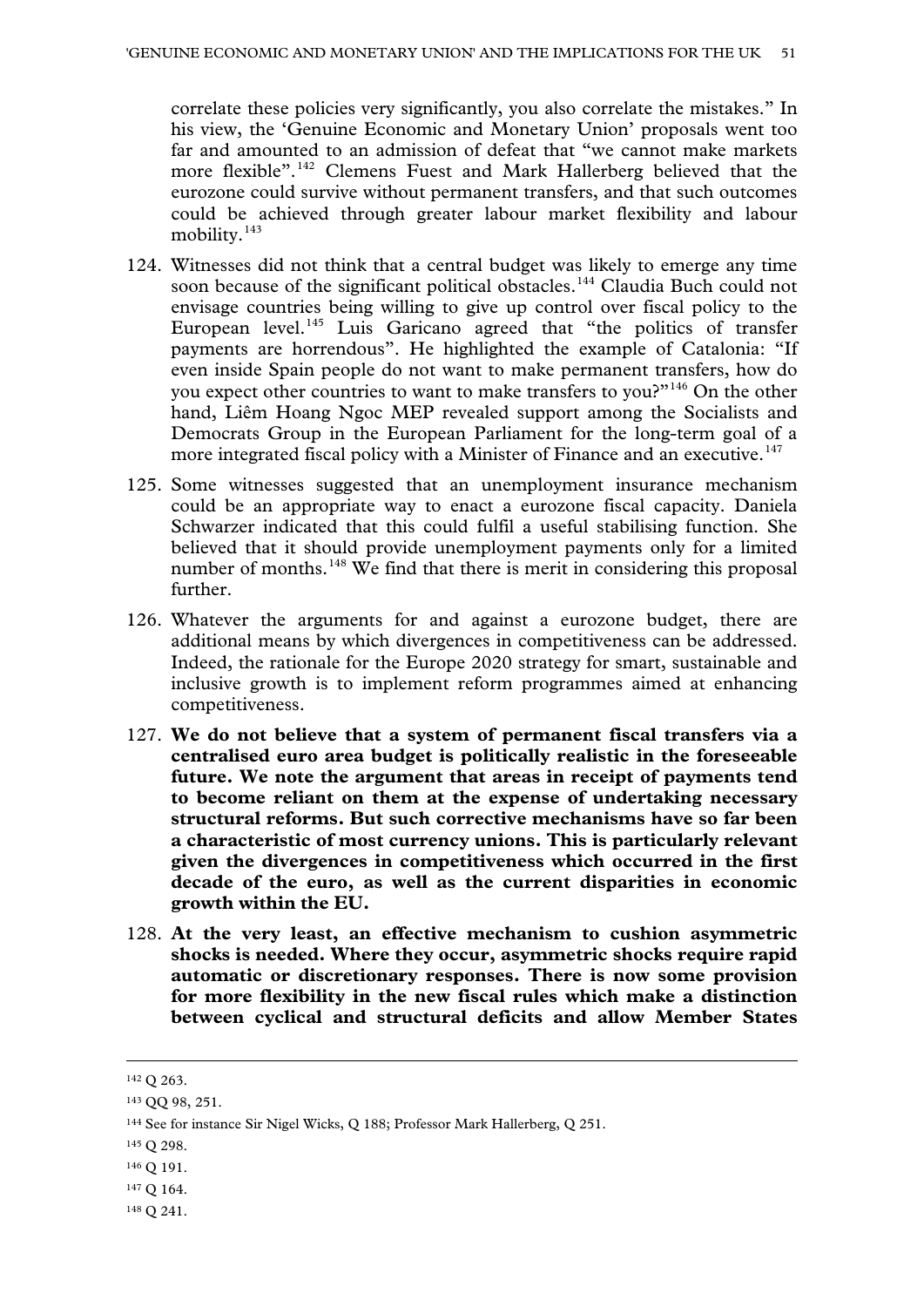**some flexibility in a crisis. However this would still operate at the Member State level, rather than as an instrument of the currency union as a whole. Financial market integration in a common currency area itself will help. Such integration implies that savers in the negatively impacted Member States will increasingly hold claims on assets and revenues in the less impacted Member States (and** *vice versa***) and the burden of the crisis will be shared more equally. But the main weight of adjustment must fall on labour markets and prices, involving a high measure both of labour mobility and of movement in the real cost (which in monetary union will also be the nominal cost) of labour. We have been struck by the effectiveness of this mechanism over the past few years, especially in Greece, Spain and Portugal. Wages, nominal and real, have proved to be far less rigid than was often assumed to be the case. These 'internal devaluations' can reverse some of the loss of competitiveness which led to imbalances, but there is a price to be paid in the negative effect on demand from lower consumer spending, not to mention the significant impact on the living standards of EU citizens.** 

129. **That said it is worth considering whether additional financial adjustment mechanisms could usefully be devised to aid the process further. Economic divergence can also be tackled through structural reforms, such as increasing the mobility of labour, investment in innovation and measures to stimulate productivity growth. We call on the EU institutions and Member States to step up their efforts to meet the targets set out in the Europe 2020 strategy.** 

### *Debt mutualisation*

- 130. The Commission Blueprint also suggested the introduction of debt mutualisation in the medium to long term. This could take a number of forms, although a possible model is the US Treasury bond. The equivalent to this would be a common eurozone bond, or Eurobond, which would then become the principal form of public debt open to all members of the eurozone, jointly and severally guaranteed by all participating Member States. Other less comprehensive forms of debt mutualisation could be an alternative. The Commission Blueprint suggested that the common issuance by euro area Member States of short-term government debt with a maturity of up to one to two years (known as Eurobills) could help foster the integration of euro area financial markets. In particular, it could stabilise volatile government debt markets. It also suggested that a Debt Redemption Fund (which would essentially partially mutualise the debt of eurozone countries) could be established, subject to strict conditionality. In the longer term (beyond five years) the Commission suggested that "a deeply integrated economic and fiscal governance framework could allow a common issuance of public debt". [149](#page-51-0)
- 131. Agnès Bénassy Quéré pointed out that, in aggregate, the situation regarding public debt in the eurozone was better than in countries like Japan or the US: "the sovereign debt crisis really comes from the segmentation of this debt." She also highlighted the unique challenges faced by the crisis-hit Member States. During a downturn a country usually had the option to issue more

<span id="page-51-0"></span> <sup>149</sup> 'Blueprint for a Deep and Genuine Economic and Monetary Union' (November 2012), *Op. Cit.*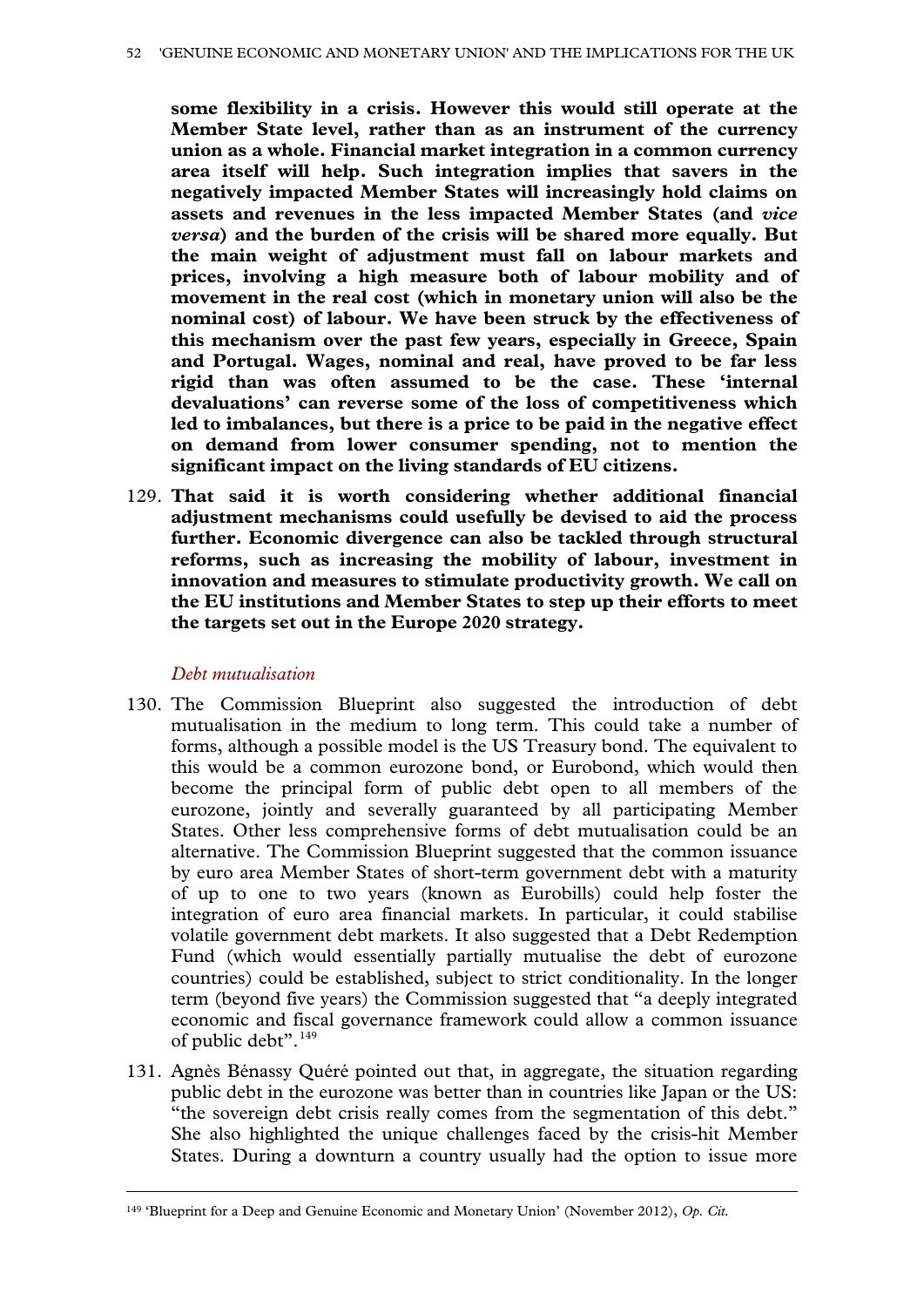debt but this had not been the case during the crisis: these countries lost access to foreign financing at reasonable rates. She added that creating the equivalent of a US Treasury bond for the eurozone would normalise the ECB as a central bank since it could buy these bonds without worrying about discriminating between countries.<sup>[150](#page-52-0)</sup>

- 132. Despite these benefits, discussion of debt mutualisation has caused a great deal of nervousness, particularly in Germany. Daniela Schwarzer indicated that Germany perceived "a high risk that it immediately invites moral hazard."<sup>[151](#page-52-1)</sup> Clemens Fuest suggested that the German position would be that joint liability for government debt in the eurozone would need to be accompanied by effective control. This would involve the centralisation of the right to issue debt.<sup>[152](#page-52-2)</sup> Claudia Buch only foresaw the introduction of a common liability instrument once Member States were willing to "concede sovereignty to the European level."<sup>[153](#page-52-3)</sup> Megan Greene, Chief Executive, Maverick Intelligence, and Graham Bishop felt it unlikely that we would see mutualisation in the form of Eurobonds due to their unlimited nature (because they involve joint and several liability).<sup>[154](#page-52-4)</sup>
- 133. A number of witnesses pointed out that, since the ECB had essentially achieved an element of mutualisation through the backdoor through its commitment to purchase the bonds of troubled countries on the secondary market (Outright Monetary Transactions<sup>[155](#page-52-5)</sup>), the economic necessity of such proposals had receded.[156](#page-52-6) Clemens Fuest told us that, as a consequence of ECB action, the huge differences in risk premiums that might have necessitated Eurobonds had almost disappeared.[157](#page-52-7) We note that Ireland has now successfully returned to the bond market following its exit from its adjustment programme in December 2013, and Portugal may follow soon.
- 134. Some witnesses felt that a Debt Redemption Fund or Eurobills were the most politically palatable form of mutualisation given the short term nature of such bills.<sup>[158](#page-52-8)</sup> A debt redemption pact was proposed by the German Council of Experts in November  $2011$ .<sup>[159](#page-52-9)</sup> This proposal would essentially mutualise the debt of euro area countries above 60% of GDP via a common redemption fund. The debt could then be paid down over 20–25 years. To counter the risk of moral hazard certain conditions would be attached to participation. [160](#page-52-10)

<span id="page-52-0"></span> <sup>150</sup> Q 228.

<span id="page-52-1"></span><sup>151</sup> Q 243.

<span id="page-52-2"></span><sup>152</sup> Q 91.

<span id="page-52-3"></span><sup>153</sup> Q 306.

<span id="page-52-4"></span><sup>154</sup> Q 30.

<span id="page-52-5"></span><sup>155</sup> See above, paras 54–61.

<span id="page-52-6"></span><sup>156</sup> See for instance John Peet, Europe Editor, *The Economist*, Q 13; Guntram Wolff, Q 118; Professor Agnès Bénassy Quére, Q 228; Professor Claudia Buch, Q 313.

<span id="page-52-7"></span><sup>157</sup> Q 97.

<span id="page-52-8"></span><sup>158</sup> See for instance Graham Bishop, Q 30. He proposed Eurobills limited to a maximum of two years.

<span id="page-52-9"></span><sup>159</sup> Bofinger, P., Buch, C.M., Feld L.P., Franz, W., Schmidt, C.M. (2012), 'A Redemption Pact for Europe: Time to act now', *Voxeu.org*, 25 July: [http://www.voxeu.org/article/redemption-pact-europe-time-act-now.](http://www.voxeu.org/article/redemption-pact-europe-time-act-now) 

<span id="page-52-10"></span><sup>160</sup> Another idea was put to us by Professor Luis Garicano and Marco Pagano. They proposed pooling together the existing sovereign debt issued by eurozone Member States, to be split into European Safe Bonds (ESBs) with a high level of safety, and European Junior Bonds (EJBs) with less safety. See QQ 78, 86.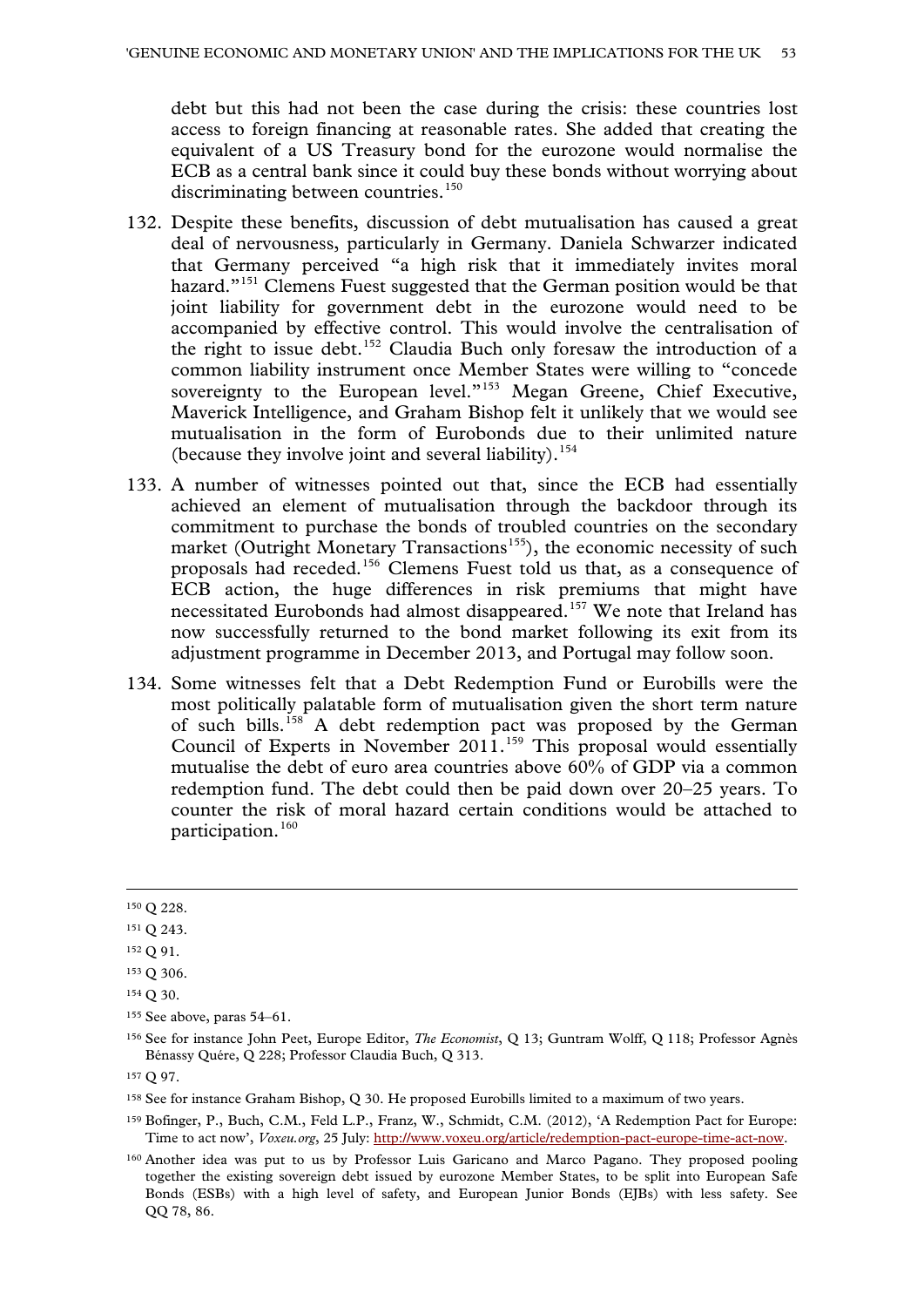- 135. Claudia Buch, a member of the German Council of Experts, explained that the debt redemption pact was proposed as an attempt to get from a situation where governments were heavily indebted to one where they were able to take responsibility for their own debt. She emphasised that it was never designed as a long-term mutualisation tool and conceded that, with OMTs in place and interest rates having narrowed, there was much less urgency for the debt redemption pact. $161$
- 136. In July 2013, Commission President José Manuel Barroso launched an Expert Group on Debt Redemption Fund and Eurobills, "to deepen the analysis on the possible merits, risks, requirements and obstacles of partial substitution of national issuance of debt through joint issuance in the form of a redemption fund and eurobills."<sup>[162](#page-53-1)</sup> The Expert Group is due to report by March 2014. We await its findings with interest.
- 137. **German concerns over moral hazard and the assumption of liability without effective controls mean that debt mutualisation remains highly contentious and is likely to continue to be resisted. Proposals involving joint and several liability, such as a Eurobond, are therefore politically unrealistic at the present time. Nevertheless, some form of debt mutualisation may be inevitable if the single currency is to prosper. It would be a logical development in a more complete monetary union, and would be supported by many Member States. We will study closely the forthcoming report of the Commission's Expert Group on Debt Redemption Fund and Eurobills.**

**An integrated economic policy framework**

138. The third pillar of 'Genuine Economic and Monetary Union' is an integrated economic policy framework. The Commission's plans for the shorter term focussed on contractual arrangements between Member States and the EU institutions, described as a 'Convergence and Competitiveness Instrument'. For the medium term the Blueprint suggested deeper coordination of tax policy as well as labour policy, given the importance of well-functioning labour markets (and in particular labour mobility) for adjustment capacity and growth within the euro area. In the longer term, there was a suggestion that full fiscal and economic union could provide "a means of imposing budgetary and economic decisions on its members, under specific and well-defined circumstances."<sup>[163](#page-53-2)</sup>

# *Progress so far*

139. Much has already been achieved in terms of deeper economic coordination amongst eurozone Member States, as detailed in Box 8 below. The European Commission argued that "the surveillance of economic, budgetary and structural policies that has been brought together into the European Semester has made EMU more robust than it was at the onset of the crisis and better equipped for the future."<sup>[164](#page-53-3)</sup>

<span id="page-53-0"></span> <sup>161</sup> <sup>Q</sup> 313.

<span id="page-53-1"></span><sup>162</sup> [http://ec.europa.eu/transparency/regexpert/index.cfm?do=groupDetail.groupDetailDoc&id=9455&no=3.](http://ec.europa.eu/transparency/regexpert/index.cfm?do=groupDetail.groupDetailDoc&id=9455&no=3)

<span id="page-53-3"></span><span id="page-53-2"></span><sup>163</sup> 'Blueprint for a Deep and Genuine Economic and Monetary Union' (November 2012), *Op. Cit.* <sup>164</sup> European Commission—Supplementary Evidence.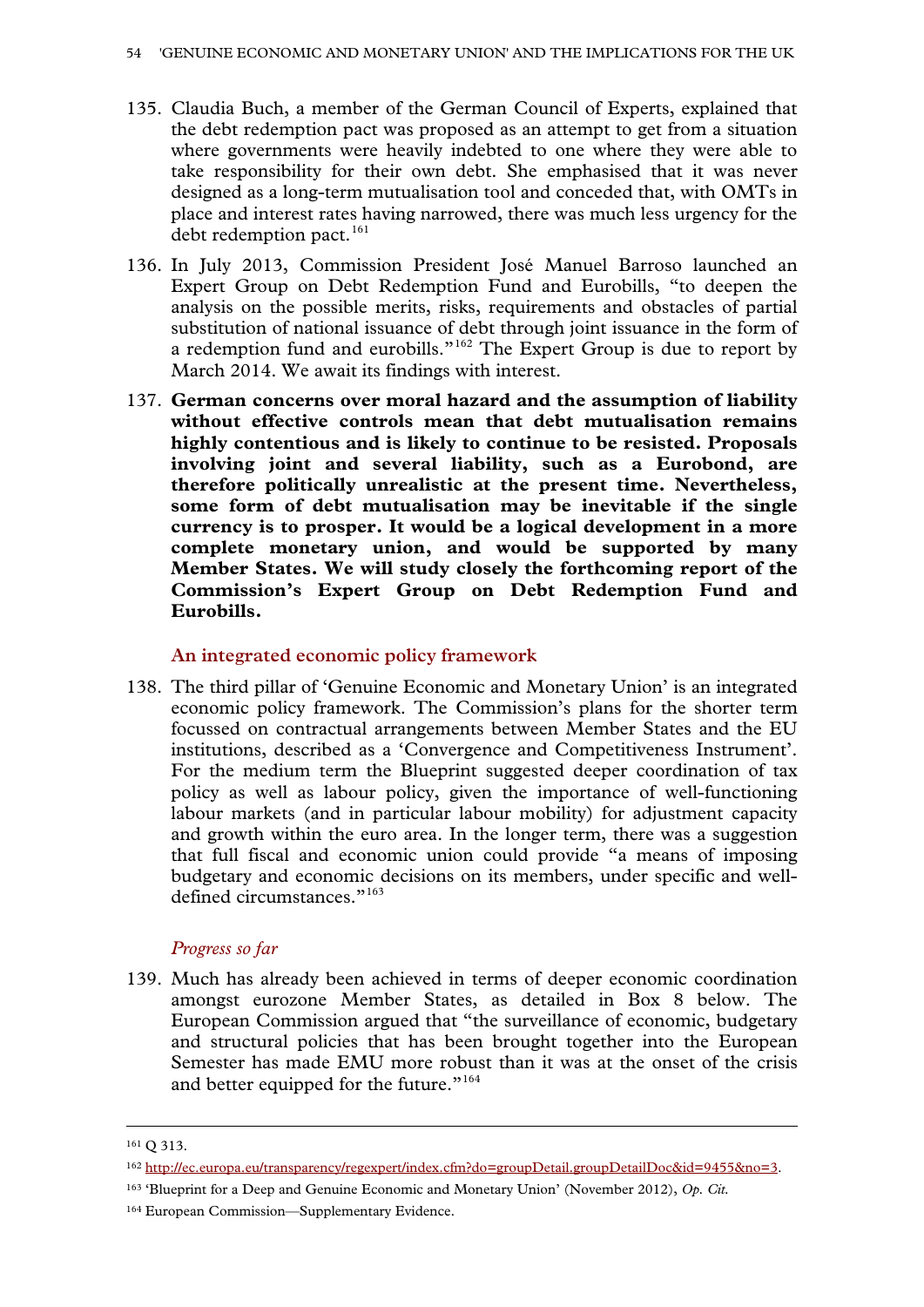### **BOX 8**

### **Deeper Economic Coordination**

Coordination of economic policies is provided for in Article 121 TFEU, which states that "Member States shall regard their economic policies as a matter of common concern." Article 136 TFEU similarly provides for closer coordination among the euro area countries, and has been used as the legal basis for a number of the measures already agreed.

The Treaty on Stability, Coordination and Governance introduced the notion of ex-ante coordination, notably through Article 11 which commits signatories to discuss and coordinate major reforms with potential effects on partner countries.

Further details on deeper coordination were set out in a Commission communication which sought responses on a range of key issues.<sup>[165](#page-54-0)</sup>

The approach to deeper coordination brings together a number of processes, drawing in part on the experience of the Lisbon and Europe 2020 strategies. The European Semester is pivotal, as it results in country recommendations and is seen as the channel through which reform proposals can be coordinated.

It is anticipated that Member States will provide relevant information on their own initiative. However, the Commission also envisages that it, or the Council, could request such information.

Among the areas likely to be subject to coordination are measures affecting trade and competitiveness, together with developments in financial markets. Product and labour market reforms, as well as tax policies, are seen as areas for further scrutiny. An aspect of coordination that is emphasised is the scope for mutual learning.

- 140. Not everyone was positive about these steps. Fabian Zuleeg indicated that the system of economic governance that had emerged over the last few years had become complex and suggested that this framework could be rationalised.[166](#page-54-1) Agnès Bénassy-Quéré agreed that some of these schemes would have to be dropped. She suggested that the excessive macroeconomic imbalances procedure could be streamlined.<sup>[167](#page-54-2)</sup>
- 141. Agnès Bénassy-Quéré also expressed concern that "there is a clear preference for discipline as compared to employment and growth" in the existing mechanism, since anything relating to employment and growth is non-binding while the rules that concern discipline are binding.<sup>[168](#page-54-3)</sup> Daniela Schwarzer agreed that there was a "clear policy bias in the rules". In her view "the attempt to depoliticise economic policymaking is not compatible with the way national democracies should work."<sup>[169](#page-54-4)</sup>

<span id="page-54-0"></span> <sup>165</sup> European Commission (20 March 2013), 'Towards a Deep and Genuine Economic and Monetary Union: Ex ante coordination of plans for major economic policy reforms', COM (2013) 166 FINAL.

<span id="page-54-1"></span><sup>166</sup> Q 134.

<span id="page-54-2"></span><sup>167</sup> Q 226.

<span id="page-54-3"></span><sup>168</sup> *Ibid*.

<span id="page-54-4"></span><sup>169</sup> Q 240.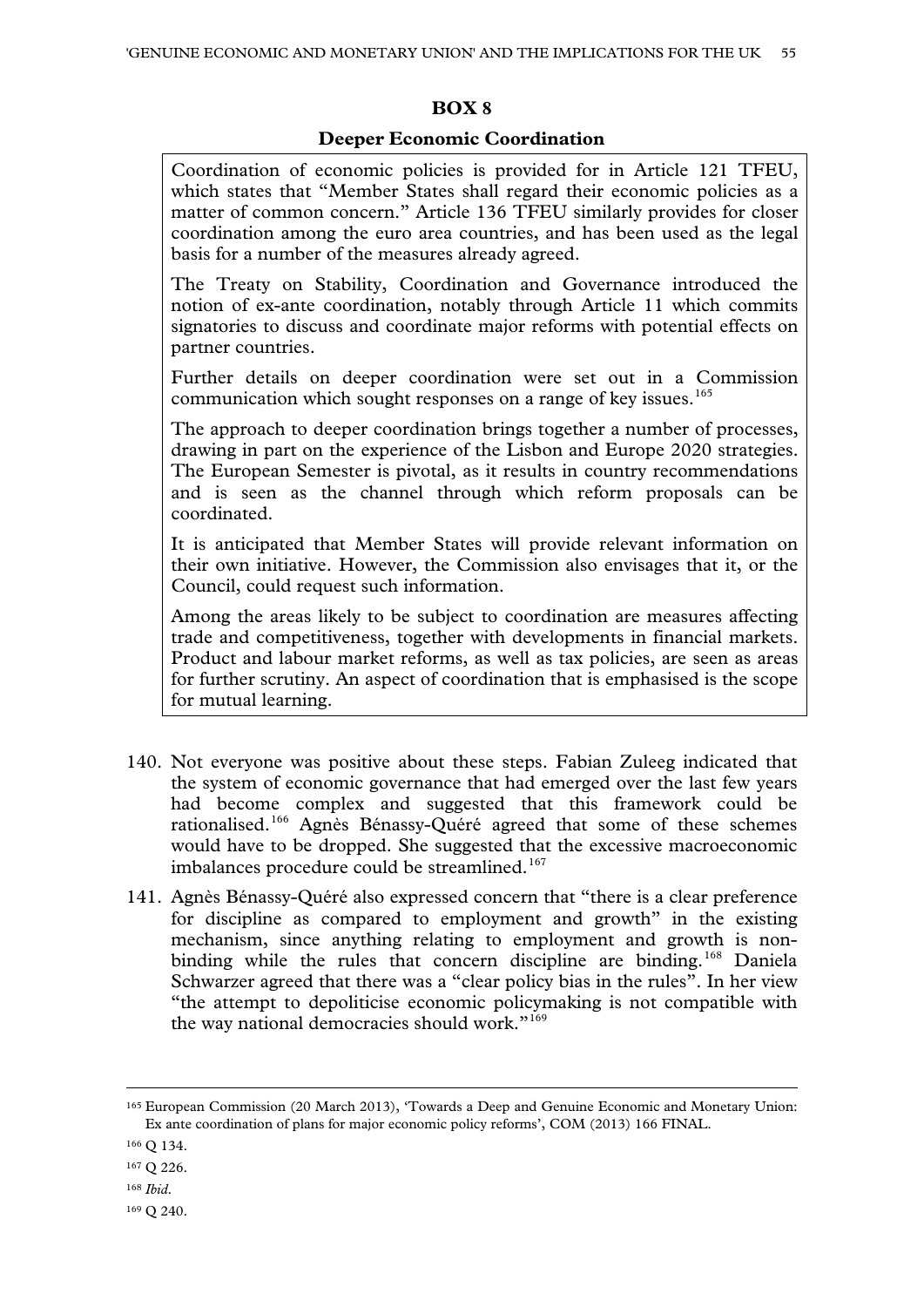- 142. **There are both economic and political challenges as to how economic policy coordination is undertaken. The imposition of so-called austerity policies runs the risk of aggravating the problems of weaker economies. It could push them into a downward spiral in which cuts in public spending and wages prolong recession by taking too much demand out of the economy. However, the policy prescription has two distinct components. The first is consolidation of public finances, for which the choice is not whether it is needed, but how rapidly it can be achieved. The second component in many Member States, boosting competitiveness, is more awkward, because it can be achieved simply by cutting wages (internal devaluation), but can also be achieved by increasing productivity through a range of growth-enhancing measures. The latter requires time and investment, but there is a mutual interest in ensuring that the troubled economies return to growth and are able to create employment. This facet of coordination deserves to be emphasised. Obviously, in practice both elements are in some degree required.**
- 143. **There is a risk that top-down control removes the power from citizens to determine at the ballot box how taxes are raised and public money is spent in their country. Ensuring democratic legitimacy for the evolving system of economic governance is crucial. Such issues lie at the heart of our current inquiry into the role of national parliaments in the EU. We will consider these important questions fully in the report on that inquiry.**

### *Convergence and Competitiveness Instrument/ Contractual arrangements*

- 144. In the Commission's Blueprint, among the elements to be implemented in the short term to complete the governance framework for economic policy coordination were 'contractual arrangements' which would provide some form of financial support to encourage Member States to enact structural reforms.[170](#page-55-0) The Commission published a Communication in March 2013 on a proposed Convergence and Competitiveness Instrument (CCI).[171](#page-55-1) The CCI proposal received a lukewarm reception at the June 2013 European Council, which decided that further work was required.<sup>[172](#page-55-2)</sup> In November 2013, it was reported that a leaked EU document had revealed that the financial assistance offered in exchange for structural reforms could take the form of cheap loans.<sup>[173](#page-55-3)</sup>
- 145. The Economic Secretary to the Treasury stated that "the basic idea of having some sort of solidarity mechanisms whereby countries are incentivised to put reforms into place and they get recognised for having done that is potentially the right way to go."[174](#page-55-4) Lorenzo Codogno said that there would be a strong incentive to use these instruments to "ease the possible social tensions and

<span id="page-55-0"></span> <sup>170</sup> 'Blueprint for a Deep and Genuine Economic and Monetary Union' (November 2012), *Op. Cit.*

<span id="page-55-1"></span><sup>171</sup> European Commission (20 March 2013), 'Towards a Genuine Economic and Monetary Union: The introduction of a Convergence and Competitiveness Instrument', COM (2013) 165 FINAL.

<span id="page-55-2"></span><sup>172</sup> European Council Conclusions (28 June 2013).

<span id="page-55-3"></span><sup>173</sup> Baker, L. (2013) 'Euro zone mulls cheap loans as incentive for economic reforms—document', *Reuters*, 22 November.

<span id="page-55-4"></span><sup>174</sup> Q 329.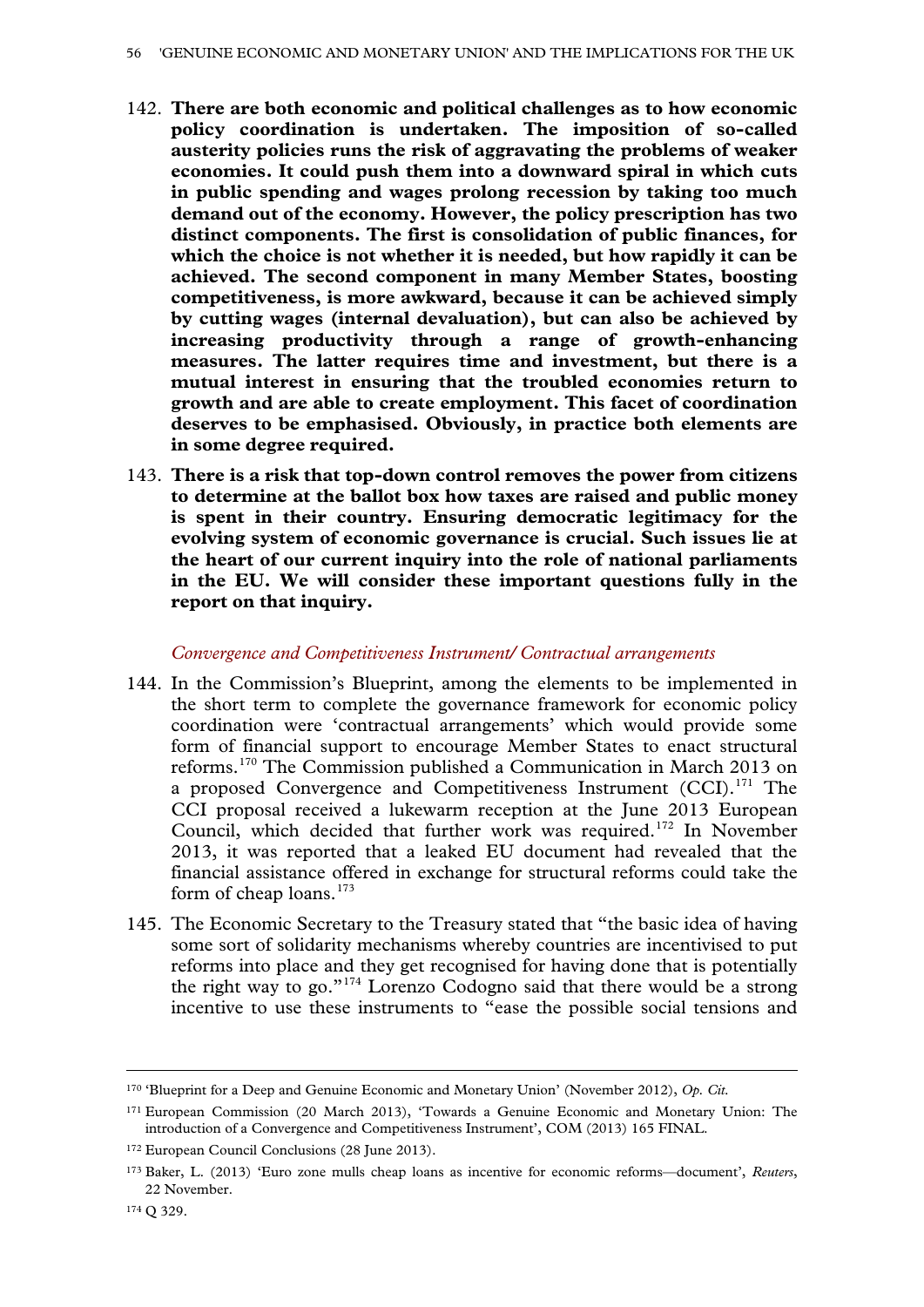potential social costs of painful reforms."[175](#page-56-0) Ulf Meyer-Rix revealed that such an arrangement existed in Germany between the federal level and the Länder and that it worked quite well. $176$ 

- 146. Other witnesses were more sceptical. Hugo Dixon, Editor-at-large, Reuters, did not see it as "the main game in town"[177](#page-56-2) while Willem Buiter regarded it as "tokenism". [178](#page-56-3) Sharon Bowles MEP told us that the European Parliament did not think much of the CCI either.<sup>[179](#page-56-4)</sup> Nigel Farage MEP highlighted that it would be difficult to enforce such contracts, as "the experience of countries breaching the Stability and Growth Pact with impunity" demonstrated.<sup>[180](#page-56-5)</sup> Mats Persson argued that effective enforcement would require a rewriting of the treaties.<sup>[181](#page-56-6)</sup>
- 147. We discussed with our witnesses whether conditionality (i.e. making financial assistance dependent on the implementation of structural reforms) would be effective in this context. Sir Nigel Wicks asserted that "a country doing something that it does not want to do and does not have the political will but takes money to do ... is not a good way forward."[182](#page-56-7) Clemens Fuest warned that withdrawal of financial assistance could lead to financial collapse in the country in question. Nevertheless, if used properly, conditionality could help national politicians to implement reform programmes by giving them some leverage or argument in domestic debates.<sup>[183](#page-56-8)</sup>
- 148. The December 2013 European Council Conclusions stated that further work would be pursued on the basis that mutually agreed contractual arrangements would be a 'home-grown' commitment, tailored to the needs of individual Member States, with economic policy objectives and measures designed by the Member States, and "full national ownership" including involvement of national parliaments. Contractual arrangements should be discussed and mutually agreed with the Commission, before being submitted to the Council for approval. Further work would also be taken forward regarding the nature, institutional form and volume of support in associated "solidarity mechanisms". President Van Rompuy was invited to carry this work forward and to report to the October 2014 European Council "with a view to reaching an overall agreement". [184](#page-56-9) However, media reports stated that there remained considerable disagreement amongst Member States both on the principle of the proposal and on the specific detail of what it might entail. $185$
- 149. **We are not convinced that the Convergence and Competitiveness Instrument/contractual arrangements proposal is the best way to**
- <span id="page-56-0"></span>175 Q 200.

<span id="page-56-1"></span><sup>176</sup> Q 284.

<span id="page-56-2"></span><sup>177</sup> Q 25.

<span id="page-56-3"></span><sup>178</sup> Q 61.

<span id="page-56-4"></span><sup>179</sup> Q 220.

<span id="page-56-5"></span><sup>180</sup> Nigel Farage MEP.

<span id="page-56-6"></span><sup>181</sup> Q 6.

<span id="page-56-7"></span><sup>182</sup> Q 187.

<span id="page-56-8"></span> $183 \Omega 95$ .

<span id="page-56-9"></span><sup>184</sup> European Council Conclusions (20 December 2013). Vanden Bosch, X. (2013) 'Contractual arrangements: the overlooked step towards a fiscal union', *European Policy Brief*, Royal Institute for International Relations, December.

<span id="page-56-10"></span><sup>185</sup> Pop, V. (2013) 'Merkel's reform contracts pushed back until October', *EUobserver.com*, 20 December.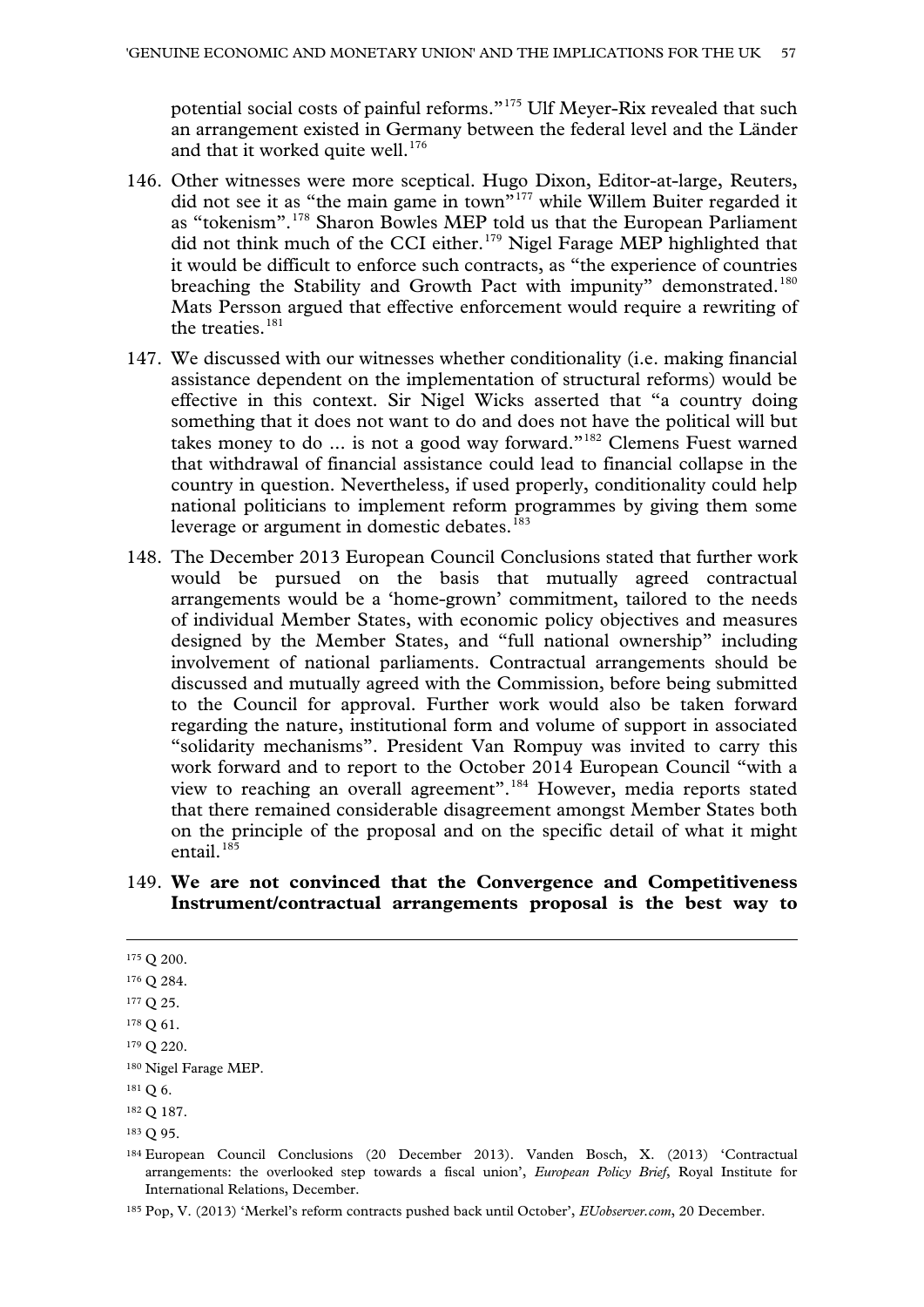**improve national policy-making and, thus, to achieve deeper economic policy coordination. Conditionality could prove**  counterproductive given the potential detrimental **withdrawal of support from a country in economic difficulties.** 

# *Deeper economic policy integration*

- 150. The Commission Blueprint also proposed deeper policy coordination in the fields of taxation and employment policy. The Commission highlighted several existing proposals, such as the Common Consolidated Corporate Tax Base (CCCTB), the review of the Savings Directive and the new Energy Tax Directive, and added that "one might in future consider in the context of a Treaty change providing scope for legislation on deeper coordination in this field in the euro area." With regards to employment policies the Commission added that "discussion on concrete avenues for reform has not started yet."<sup>[186](#page-57-0)</sup>
- 151. Ulf Meyer-Rix indicated that deeper integration in economic policy was inevitable to maintain monetary union in a case characterised by huge imbalances.<sup>[187](#page-57-1)</sup> Sir Nigel Wicks thought that too much centralisation of microeconomic policy could be counterproductive: "if the euro area is to prosper, you are going to need as much flexibility in the euro area's microeconomy as you can get".<sup>[188](#page-57-2)</sup>
- 152. It became evident in discussion of these further elements that there was little room for manoeuvre under the current treaties. Vice-President Rehn told us that the 'Six-pack' and 'Two-pack' had gone as far as was possible within these constraints. He highlighted a new power of requiring a revision of a national budget in line with European commitments as an example of an element that would require the introduction of a new legal base in the Treaty.<sup>[189](#page-57-3)</sup>
- 153. **While deeper economic policy integration may be a legitimate longterm aim for the eurozone, it remains a remote prospect. More meaningful proposals are required before any realistic assessment can be undertaken.**

- <span id="page-57-1"></span><sup>187</sup> Q 282.
- <span id="page-57-2"></span><sup>188</sup> Q 179.

<span id="page-57-0"></span> <sup>186</sup> European Commission—Supplementary Evidence.

<span id="page-57-3"></span><sup>189</sup> Q 102.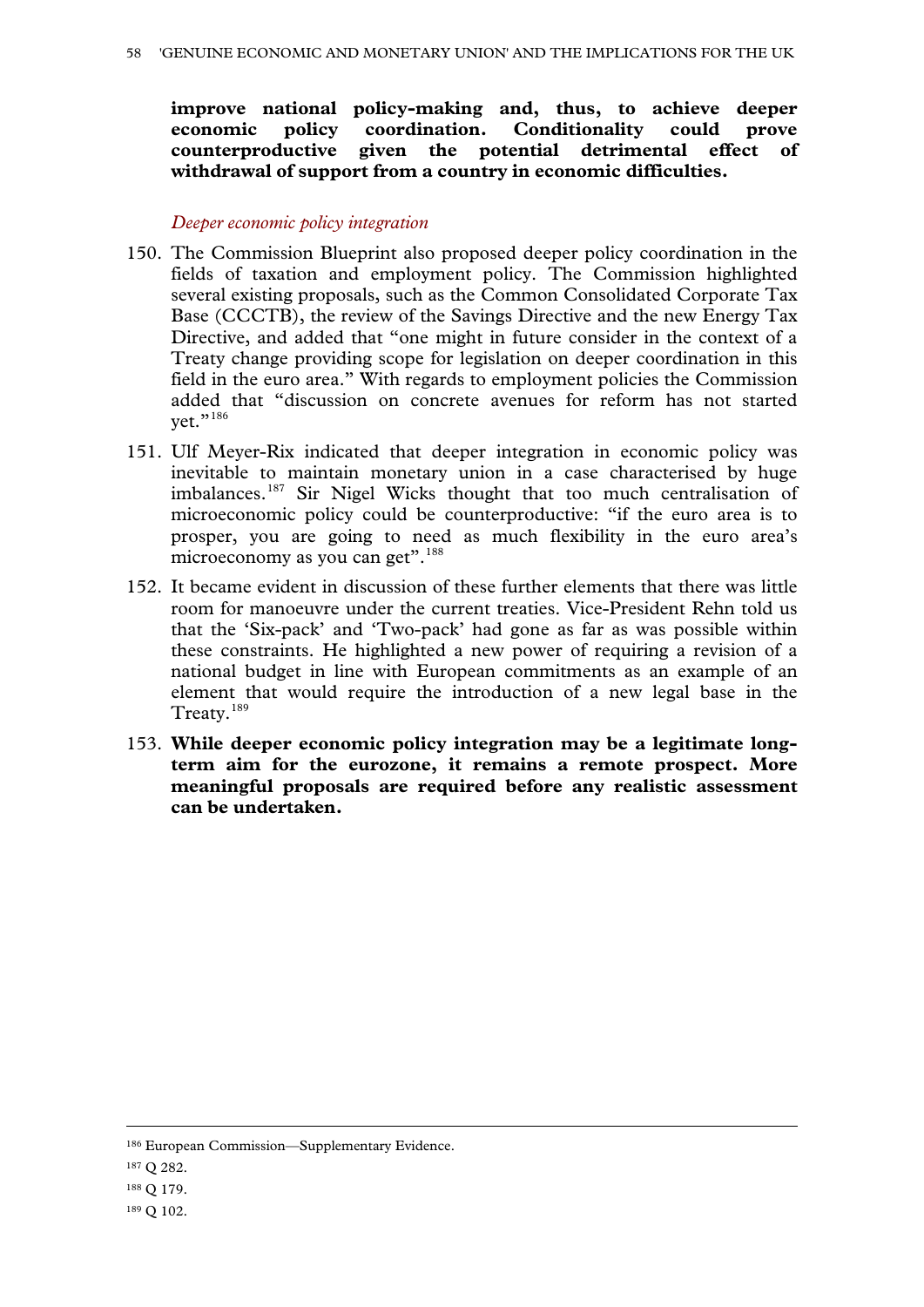# **CHAPTER 4: IMPLICATIONS FOR THE UK**

### **'Genuine Economic and Monetary Union' and the UK**

154. The Government have adopted a consistent line in relation to 'Genuine Economic and Monetary Union'. Their response to the Commission Blueprint stated that:

"The Government … recognises that the Euro Area Member States are likely to want to move towards a stronger, more stable currency union. Economic and financial stability in Europe is in the UK's interests. At the same time, the Government has been clear that the UK will not take part in measures designed to strengthen integration in the euro area. It has also been clear that proposals must take account of the interests of all EU member states, in particular with regard to the single market. The Government will always ensure that the UK's specific interests, especially on the single market, are protected."<sup>[190](#page-58-0)</sup>

- 155. In our *European Banking Union* report, we concluded that, in any assessment of the proposals, it was necessary to "keep in mind the principle of variable geometry. These significant reforms will impact upon euro area and noneuro area Member States, and the banks and other credit institutions that operate within them, in different ways. Non-euro area Member States themselves will not approach the proposals in a uniform manner: it is not clear that many will follow the UK in staying out of banking union."<sup>[191](#page-58-1)</sup>
- 156. The UK is not the only non-eurozone Member State to be affected by 'Genuine Economic and Monetary Union', and others are reacting in different ways.<sup>[192](#page-58-2)</sup> Yet given the size of its financial sector, and the debate about its future within the EU, there are likely to be more extensive ramifications for the UK than for many other Member States.<sup>[193](#page-58-3)</sup>
- 157. This chapter assesses whether the Government's position is sustainable, and whether more can be done to safeguard the interests of the UK and the Single Market as a whole. In particular, it examines:
	- Whether the UK should be more actively involved in 'Genuine Economic and Monetary Union', and in particular Banking Union;
	- The wider implications for the Single Market;
	- The likely impact on the City of London;
	- The nature of the UK's engagement with the rest of the EU on economic and financial affairs.

<span id="page-58-0"></span> <sup>190</sup> EM 16988/1/12, *Op. Cit*.

<span id="page-58-1"></span><sup>191</sup> House of Lords European Union Committee, *European Banking Union*, *Op. Cit.*

<span id="page-58-2"></span><sup>192</sup> There are at present 10 non-eurozone Member States: Bulgaria, Croatia, Czech Republic, Denmark, Hungary, Lithuania, Poland, Romania, Sweden and the UK.

<span id="page-58-3"></span><sup>193</sup> In his 'Bloomberg Speech' in January 2013, the UK Prime Minister, Rt Hon David Cameron MP, announced that, if a Conservative Government was elected at the 2015 General Election, he would seek a renegotiation of EU Treaties, followed by a referendum in 2017 on whether the UK should remain part of a reformed EU. See para 175 below.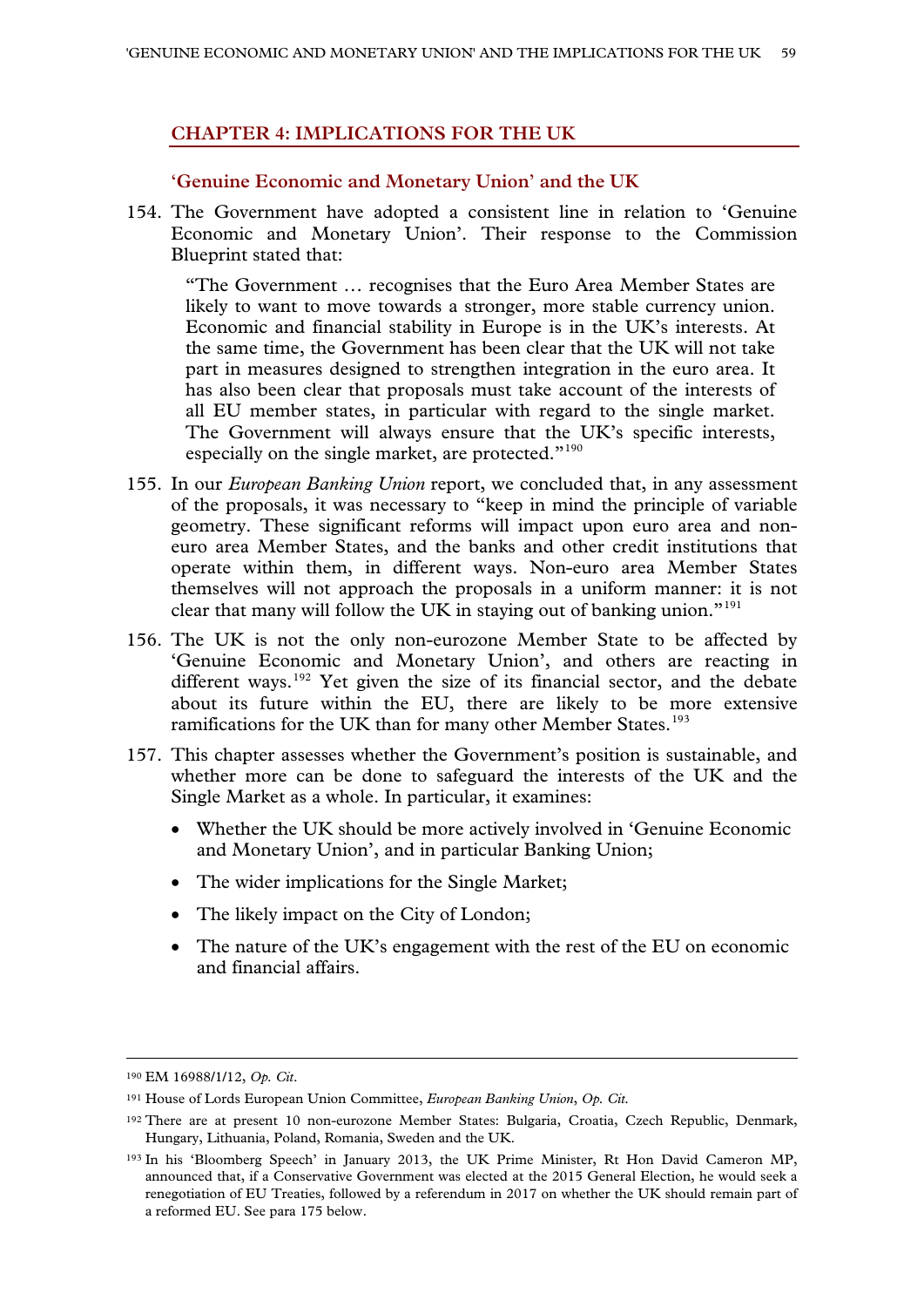### **Greater participation in Banking Union?**

158. As we have seen, the Banking Union proposals are the most significant and most developed elements of the 'Genuine Economic and Monetary Union' proposals. The UK's position is as follows:

"The Government has consistently maintained that a comprehensive solution to the euro area crisis is necessary, but that the challenges facing the euro area should be dealt with primarily by the euro area itself. The UK, being outside the single currency, will not take part in new measures that are only necessary to strengthen the single currency. This includes the Single Resolution Mechanism and other banking union measures."<sup>[194](#page-59-0)</sup>

- 159. Our witnesses were divided as to the merits of this position. In the view of Mark Boleat, Chairman of the Policy and Resources Committee, City of London Corporation, there was a "weak case" for the UK itself actively to participate in Banking Union. He did not see any prospect of the UK joining a Banking Union in the next 20 years.<sup>[195](#page-59-1)</sup> Professor Tim Congdon asserted that British banks would be able to operate in the EU even if the UK had nothing to do with Banking Union, and indeed if it left the EU altogether.<sup>[196](#page-59-2)</sup> The Economic Secretary to the Treasury said that UK taxpayers would not wish to accept liability for the resolution of a French or German bank based in London. $197$
- 160. However, Guntram Wolff said that the UK's relationship with a eurozone Banking Union was of utmost importance, given how many major eurozone banks had significant parts of their business in London. He warned that if the eurozone moved ahead alone, "we will all of a sudden see the City of London as an offshore financial centre which will be faced with a lot of regulatory and supervisory barriers, and basically be deprived of parts of its business market."<sup>[198](#page-59-4)</sup>
- 161. Detlef Seif MdB thought that it was regrettable that the UK had not played a more active role in Banking Union given that the problems it was seeking to solve were not limited to the eurozone.<sup>[199](#page-59-5)</sup> Waltraud Schelkle thought it inconceivable that the UK could completely stay out of the bank resolution process because of the integration of the City into the eurozone's financial markets, the size of the British financial sector and its vital interest in ensuring that the UK did not suffer from a spillover of financial turmoil.<sup>[200](#page-59-6)</sup> Federico Steinberg went further still. He predicted that, if the eurozone undertook 'Genuine Economic and Monetary Union' successfully, at some point the UK would have to make a hard choice between being in or out.<sup>[201](#page-59-7)</sup> Willem Buiter could not envisage the status quo of the UK remaining within

<span id="page-59-0"></span> <sup>194</sup> EM 12315/13, *Op. Cit*.

<span id="page-59-1"></span><sup>195</sup> Q 46.

<span id="page-59-2"></span><sup>196</sup> Professor Tim Congdon.

<span id="page-59-3"></span><sup>197</sup> Q 324.

<span id="page-59-4"></span><sup>198</sup> QQ 110–1.

<span id="page-59-5"></span><sup>199</sup> Q 294.

<span id="page-59-6"></span><sup>200</sup> Dr Waltraud Schelkle.

<span id="page-59-7"></span><sup>201</sup> Q 76.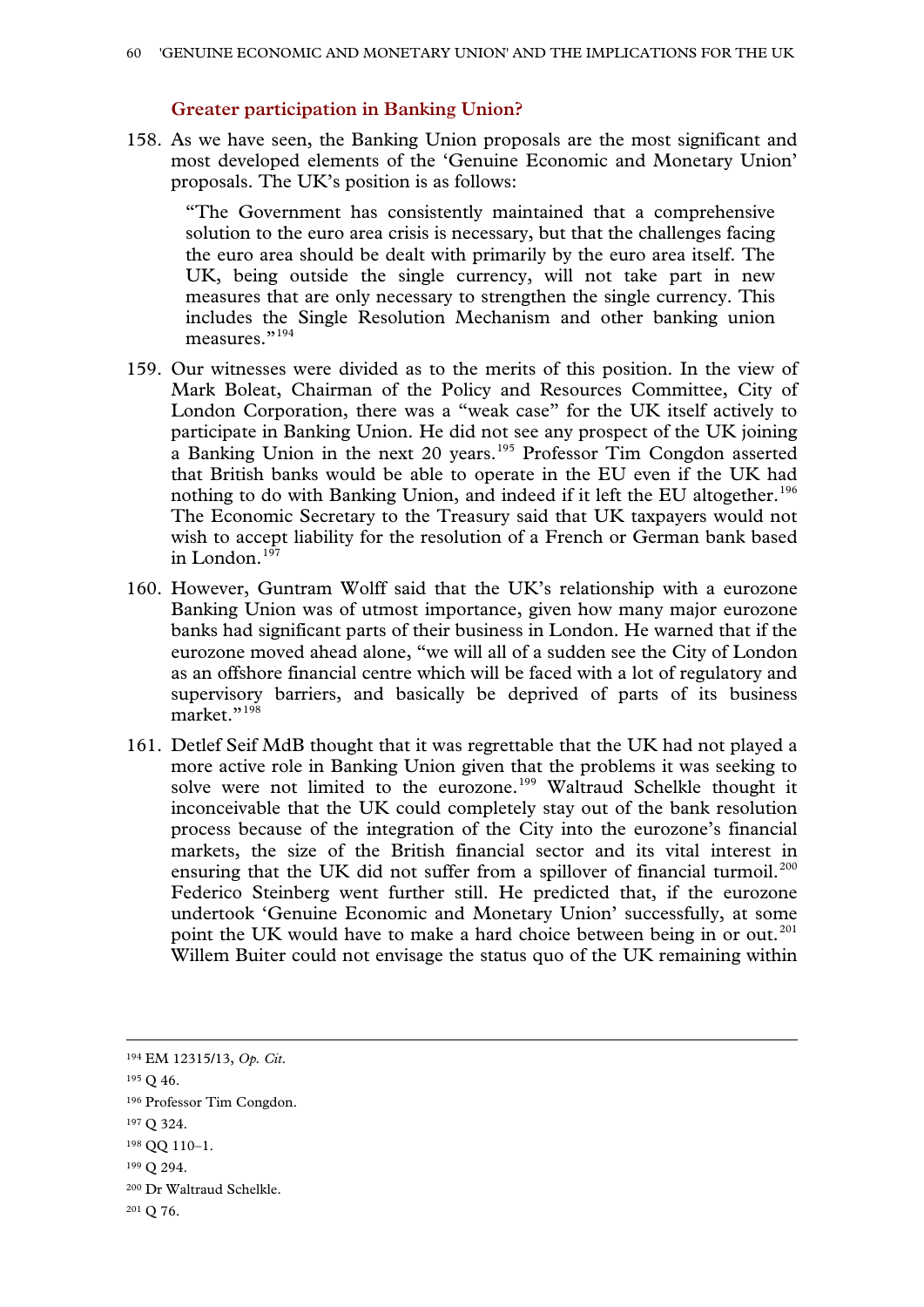the EU but yet staying outside the eurozone being sustainable 10 years from now.[202](#page-60-0)

- 162. Even if the UK remains outside Banking Union, the relationship between banking authorities in London and the eurozone will still be of fundamental importance. Guntram Wolff asserted that the Bank of England would need to be involved with a centralised eurozone resolution authority.<sup>[203](#page-60-1)</sup> Mark Boleat said that the Bank of England and the ECB would need to work closely together.<sup>[204](#page-60-2)</sup> Mats Persson agreed, adding that they already had a very good relationship. $205$
- 163. Two distinct points of view can be discerned. The Government's stance, shared by some of our witnesses, is that Banking Union is, in essence, a measure necessary solely to strengthen the eurozone. From this perspective, the UK has no interest in any direct participation, let alone in accepting liability for the debts of weak Member States. The contrary view is that Banking Union has wider significance in terms of deepening the Single Market in Financial Services. According to this argument, the widespread fragmentation of financial markets that Banking Union seeks to correct is an EU-wide problem. As a member of the Single Market, and given the interlinked nature of its banking system with that of the rest of the EU, it would be in both the UK and the EU's interests for the UK to participate in some or all components of Banking Union.

### **The impact on the City of London**

- 164. The balance between these arguments depends in part on the interests of the City of London. While it remains the leading financial centre for the EU and conducts a bigger proportion of eurozone transactions than any continental financial centre, it obtains a growing share of its business from other global markets.
- 165. We asked our witnesses about the likely impact of deeper eurozone integration on the City of London. Leading City figures were bullish. Mark Boleat told us that "London could happily survive not being within a Genuine Economic and Monetary Union." He thought that there could be positive advantages in terms of more trading on the euro if the reforms proved a success. In Mr Boleat's view, the uncertainty over British membership of the EU was far more of a risk than the moves towards 'Genuine Economic and Monetary Union'. [206](#page-60-4)
- 166. Sir Nigel Wicks agreed that "we are still going to have a major international financial centre here, whatever happens in the euro." He could not envisage the eurozone asserting in the foreseeable future that "what happens in London doesn't matter". Equally, what happened in the eurozone mattered in London. He warned that any move towards UK exit from the EU would damage both the City and the eurozone. As a result, "we have to come to some sort of accommodation to meet our mutual interests."[207](#page-60-5)

- <span id="page-60-2"></span><sup>204</sup> Q 44.
- <span id="page-60-3"></span><sup>205</sup> Q 18.

<span id="page-60-0"></span> <sup>202</sup> <sup>Q</sup> 65.

<span id="page-60-1"></span><sup>203</sup> QQ 110–1.

<span id="page-60-4"></span><sup>206</sup> QQ 39, 45.

<span id="page-60-5"></span><sup>207</sup> QQ 182–3.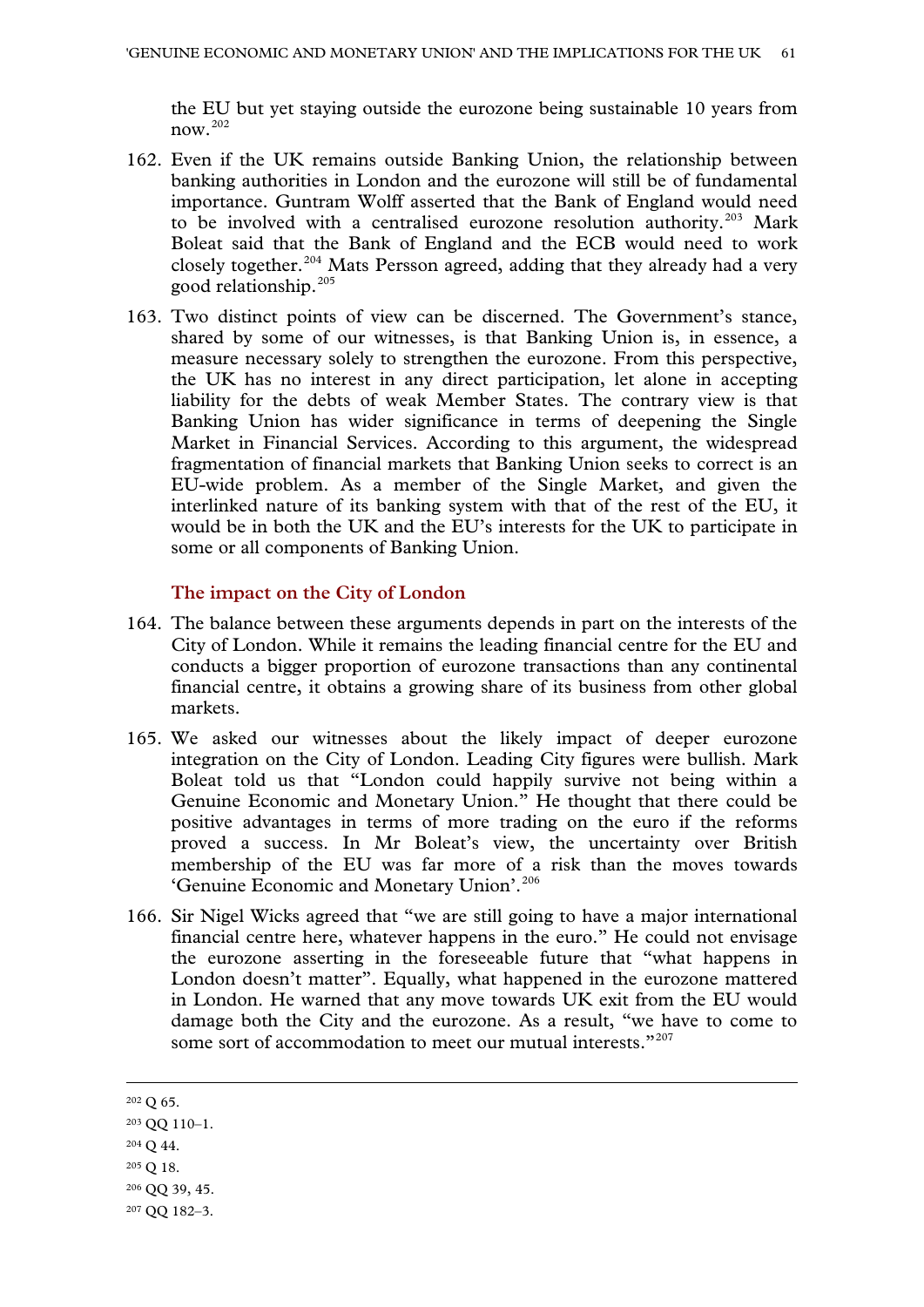- 167. The Economic Secretary to the Treasury stressed that "London is there for the whole of the EU". Peter Curwen, Director Europe, HM Treasury, said that more should be done to spread the message that "it is greatly to Europe's benefit that there is the City of London within the European Union". [208](#page-61-0)
- 168. The question of the advantages and disadvantages for the City of EU membership is a matter of intense debate.<sup>[209](#page-61-1)</sup> A key question is whether the City is doing enough to engage with the EU. Mark Boleat drew attention to the highly intensive nature of the City's interaction with the EU.<sup>[210](#page-61-2)</sup> However, he also conceded that a lot of British business had not been good enough in getting involved in EU negotiations at an early stage.<sup>[211](#page-61-3)</sup> While he noted that there was not always a single 'City perspective', Syed Kamall MEP told us that many in the City had tended to ignore the political driving force behind the EU, as its expectation that the euro would collapse demonstrated.<sup>[212](#page-61-4)</sup>

### **The effect on the Single Market**

- 169. We also asked our witnesses about the impact on the Single Market as a whole. Rosa Lastra warned that there would be an uneasy coexistence between the Single Market and the Banking Union. She wrote that issues of jurisdictional domain haunted the current Banking Union proposals, since the Bank Recovery and Resolution Directive and the single rulebook related to the EU as a whole, while the SSM and SRM were specific to the eurozone.<sup>[213](#page-61-5)</sup>
- 170. Some witnesses argued that the UK's attitude had exacerbated these tensions. Anton La Guardia told us that the UK's decision to focus on the City and financial regulation rather than the Single Market during negotiations on the Treaty on Stability, Coordination and Governance in December in 2011 had made it difficult for supporters of the Single Market to ally themselves with the UK. He was not convinced that the UK was pushing very hard on the Single Market any more, citing the recent political controversy over the free movement of persons, one of the four freedoms of the Single Market.<sup>[214](#page-61-6)</sup> Dr Holger Schmieding, Chief Economist, Berenberg Bank, warned that the endgame of continued UK disengagement could be that the eurozone, rather than the EU, became the genuine Single Market.<sup>[215](#page-61-7)</sup>
- 171. Thomas Wieser acknowledged the importance of protecting the integrity of the Single Market. He stressed that the vast majority of regulations relevant to the Single Market in Financial Services were decided by all 28 Member States, and in those circumstances, "there is a very high likelihood that the UK will be on the winning side of the vote."<sup>[216](#page-61-8)</sup> Vice-President Rehn was also at pains to stress that "we will continue to do everything we can within the

<span id="page-61-8"></span><sup>216</sup> Q 172.

<span id="page-61-0"></span> <sup>208</sup> <sup>Q</sup> 323.

<span id="page-61-1"></span><sup>209</sup> See for instance Fleming, S. and Parker, G. (2014) 'City warns UK over loss of EU influence', *Financial Times*, 22 January.

<span id="page-61-2"></span><sup>210</sup> QQ 49–50.

<span id="page-61-3"></span><sup>211</sup> Q 44.

<span id="page-61-4"></span><sup>212</sup> Q 217.

<span id="page-61-5"></span><sup>213</sup> Professor Rosa Lastra.

<span id="page-61-6"></span><sup>214</sup> QQ 130, 132.

<span id="page-61-7"></span><sup>215</sup> Q 64.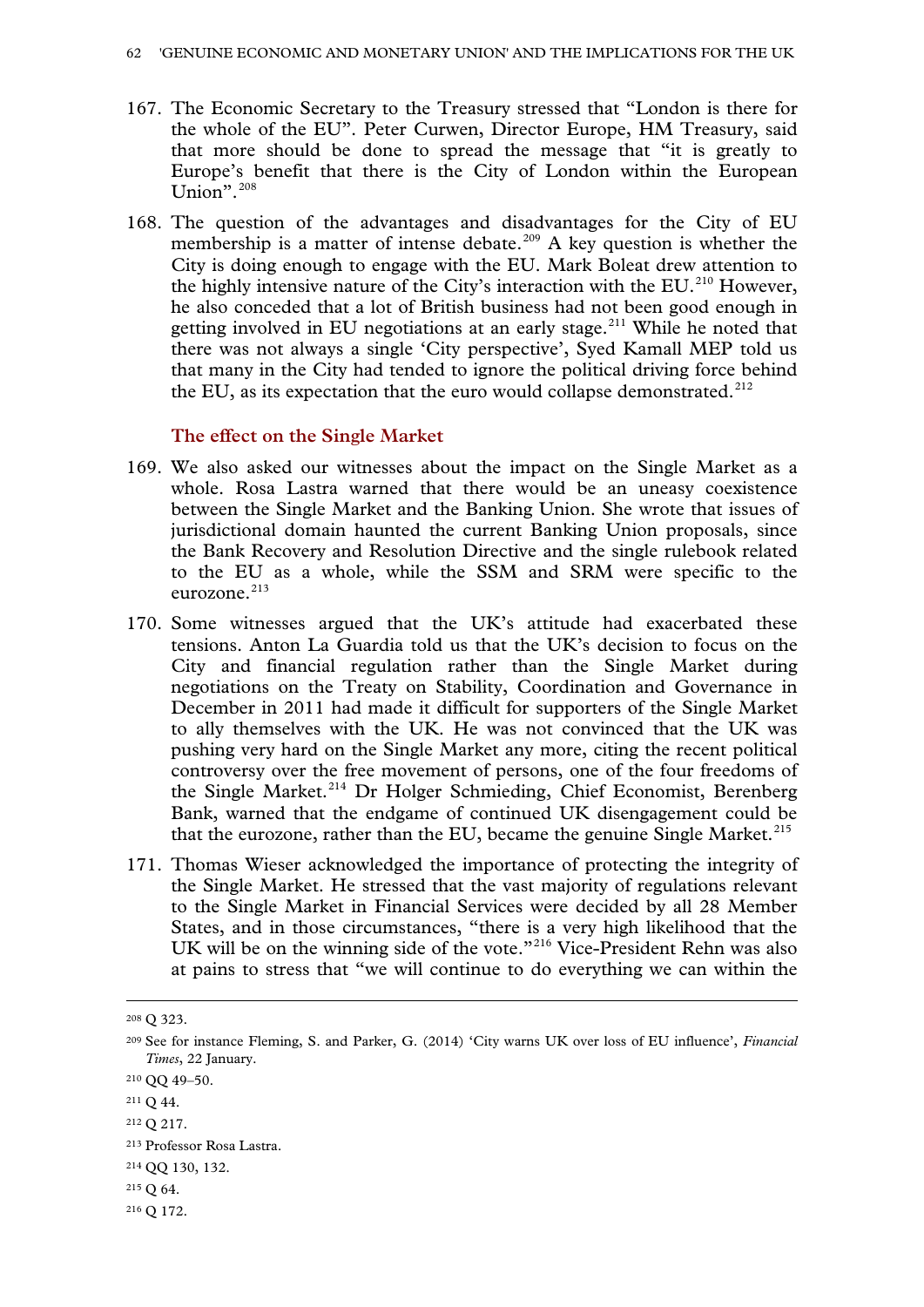unified framework of the European Union of 28. At the same time, the eurozone has certain clear needs to go deeper in its economic and policy integration. ... In my view, it is possible to combine the two".  $217$ 

172. The Government told us that they were aware of the dangers. The Economic Secretary to the Treasury said that "the single market is incredibly important to the United Kingdom. It is something very much at the forefront of all Ministers' and officials' minds when they go to Brussels."<sup>[218](#page-62-1)</sup> Peter Curwen added that there was an increased need to be vigilant that the Eurogroup did not stray into Single Market matters.<sup>[219](#page-62-2)</sup>

### **UK at the margins?**

- 173. Underlying such debates is the question of where deeper eurozone integration leaves the UK. Some issues arise naturally from the UK's decision not to participate in EMU. For instance, André Sapir told us that the meetings of the Eurogroup the day before ECOFIN had created the sense that the UK was on the sidelines. $220$
- 174. Some witnesses believed that the UK had misjudged EU negotiations in recent years. Elisa Ferreira MEP observed that, although in the past the UK had been "a very active, intelligent shareholder in the project […now…] it is as if you are no longer a shareholder and have become a client."<sup>[221](#page-62-4)</sup> Adam Marshall, Director of Policy and External Affairs, British Chambers of Commerce, told us that EU colleagues were "sick of our non-engagement early in the process but they are also sick of the demands we come with late in the day."[222](#page-62-5) Citing its refusal to accede to the Treaty on Stability, Coordination and Governance in December 2011, Holger Schmieding said that "if the UK wants to use decisions about eurozone affairs to pursue its own agenda ... we would be getting into very dangerous territory."<sup>[223](#page-62-6)</sup> This Committee warned at the time that shifting discussions outside the main EU channels to forums where the UK has no voice risked marginalising the UK over time.<sup>[224](#page-62-7)</sup>
- 175. Such observations reflect growing strains in the relationship between the UK and the EU. There have been a number of recent cases of EU governance reforms which have raised concerns in the UK. Examples are the proposed introduction of a Financial Transaction  $\text{Tax}_2^{225}$  $\text{Tax}_2^{225}$  $\text{Tax}_2^{225}$  regulations such as the Alternative Investment Fund Managers Directive, or, most recently, the rejection by the European Court of Justice of the UK's case concerning the legality of the power to ban short selling introduced by the European

<span id="page-62-0"></span> <sup>217</sup> QQ 107–8.

<span id="page-62-1"></span><sup>218</sup> Q 319.

<span id="page-62-2"></span><sup>219</sup> Q 322. The Eurogroup is an informal body that brings together the finance ministers of countries whose currency is the euro.

<span id="page-62-3"></span><sup>220</sup> Q 145.

<span id="page-62-4"></span><sup>221</sup> Q 165.

<span id="page-62-5"></span><sup>222</sup> Q 44.

<span id="page-62-6"></span> $223 \Omega \, 64.$ 

<span id="page-62-7"></span><sup>224</sup> House of Lords European Union Committee, *The euro area crisis* (25th Report, Session 2010–12, HL Paper 260).

<span id="page-62-8"></span><sup>225</sup> See House of Lords European Union Committee, *Towards a Financial Transaction Tax?* (29th Report, Session 2010–12), HL Paper 287) and *Financial Transaction Tax: Alive and deadly* (7th Report, Session 2013–14, HL Paper 86).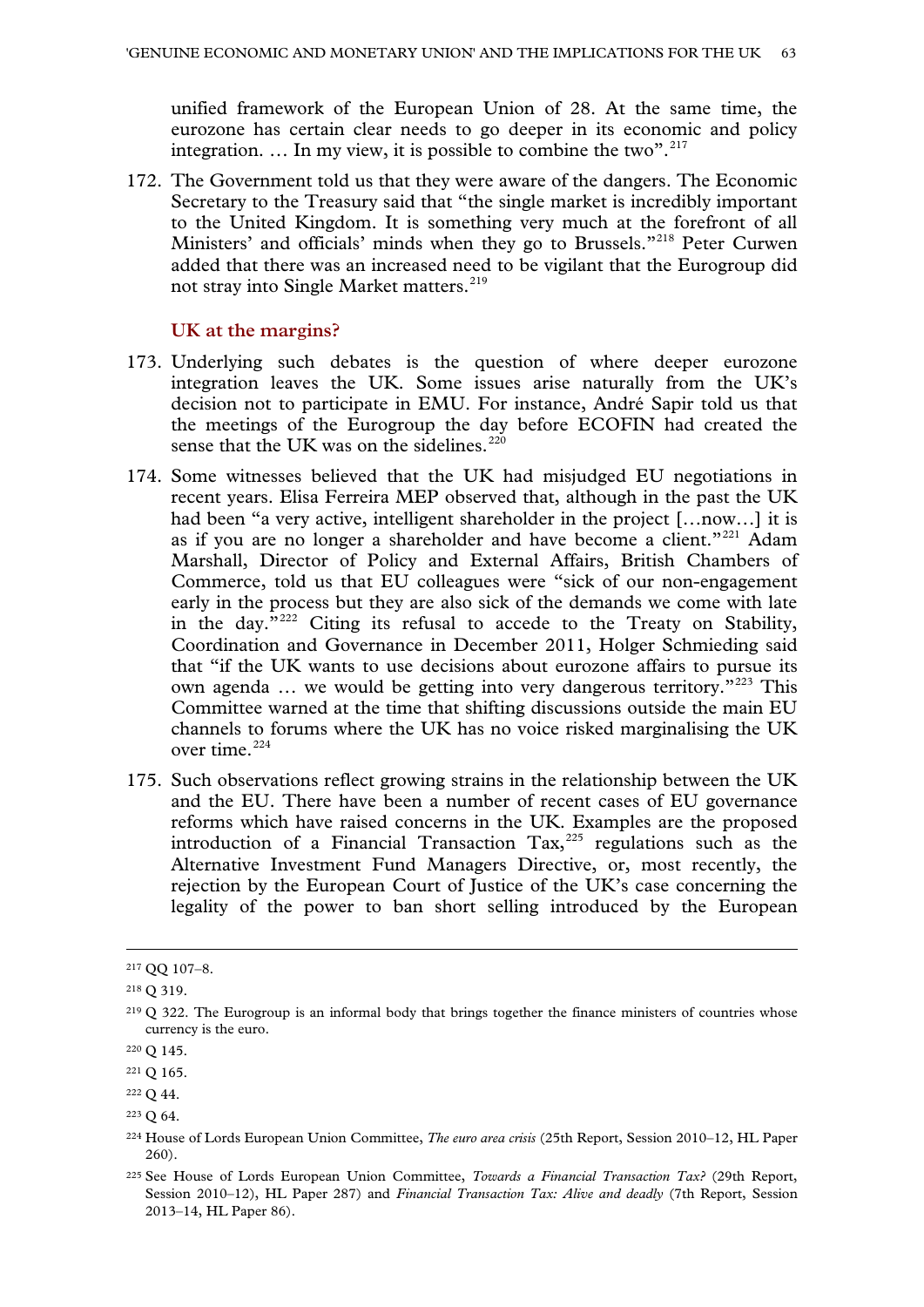Securities and Markets Authority. The Prime Minister's announcement in January 2013 that, if a Conservative Government were returned at the 2015 General Election, he would seek a renegotiation of EU treaties followed by a referendum on UK membership of the EU in 2017, has in turn raised fundamental questions about the UK's place within the  $EU^{226}$  $EU^{226}$  $EU^{226}$ 

- 176. Anton La Guardia told us this overshadowed everything that the UK was saying in Brussels.<sup>[227](#page-63-1)</sup> Mats Persson expressed particular frustration at the attitude of the UK Government, which had made a habit of lecturing the eurozone on the need to move ahead with a fiscal and banking union while at the same time threatening to veto any treaty change that was required. He thought that the Swedish approach of wanting "to be there and discuss this to the very end" was more productive.<sup>[228](#page-63-2)</sup> These perceptions were shared by prominent EU figures. In a speech in London in February 2013, President Van Rompuy asked, with reference to the UK: "How do you convince a room full of people, when you keep your hand on the door handle?" <sup>[229](#page-63-3)</sup> Vice-President Rehn told us that, if he was a UK citizen, he would "prefer to have my country as a playmaker in the midfield rather than being on the sidelines."<sup>[230](#page-63-4)</sup> Thomas Wieser said that many in Brussels had the feeling that the UK had become "disinterested in Europe … we would all very much welcome a period of constructive engagement".<sup>[231](#page-63-5)</sup>
- 177. This was not a universal view. Hugo Dixon emphasised that "we are the equal second largest economy in Europe. We house the City of London and there are a lot of people in continental Europe who are very interested in the British position."<sup>[232](#page-63-6)</sup> Lorenzo Codogno agreed that the UK's influence was particularly important on matters related to the financial market, because the EU could not do without London, its most important financial centre.<sup>[233](#page-63-7)</sup> The Economic Secretary to the Treasury stressed that the Government had a positive agenda, and that "we firmly believe in EU membership".<sup>[234](#page-63-8)</sup>

### *The German perspective*

178. During our visit to Berlin and Frankfurt, we asked our witnesses for their perception of the UK's position. Daniela Schwarzer told us that the "huge concern" in Berlin was that London would ask for things that Berlin did not want to be put into the discussion in any treaty negotiation. Although German policymakers would be open to exploring ways of strengthening the Single Market with the UK, they would not do so "at any price. If the UK is perceived as being unco-operative and preventing progress … the tolerance is pretty low to follow that line and help the UK to negotiate its way partially

- <span id="page-63-6"></span><sup>232</sup> Q 35.
- <span id="page-63-7"></span><sup>233</sup> Q 208.

<span id="page-63-0"></span> <sup>226</sup> Rt Hon David Cameron MP, EU Speech at Bloomberg (23 January 2013): [https://www.gov.uk/government/speeches/eu-speech-at-bloomberg.](https://www.gov.uk/government/speeches/eu-speech-at-bloomberg)

<span id="page-63-1"></span><sup>227</sup> Q 131.

<span id="page-63-2"></span><sup>228</sup> Q 18.

<span id="page-63-3"></span><sup>229</sup> Herman Van Rompuy, President of the European Council, Speech at the Annual Conference of Policy Network—'Britain in Europe: channelling change together' (28 February 2013): [http://www.consilium.europa.eu/uedocs/cms\\_data/docs/pressdata/en/ec/135747.pdf.](http://www.consilium.europa.eu/uedocs/cms_data/docs/pressdata/en/ec/135747.pdf)

<span id="page-63-4"></span><sup>230</sup> Q 107.

<span id="page-63-5"></span><sup>231</sup> Q 177.

<span id="page-63-8"></span><sup>234</sup> Q 320.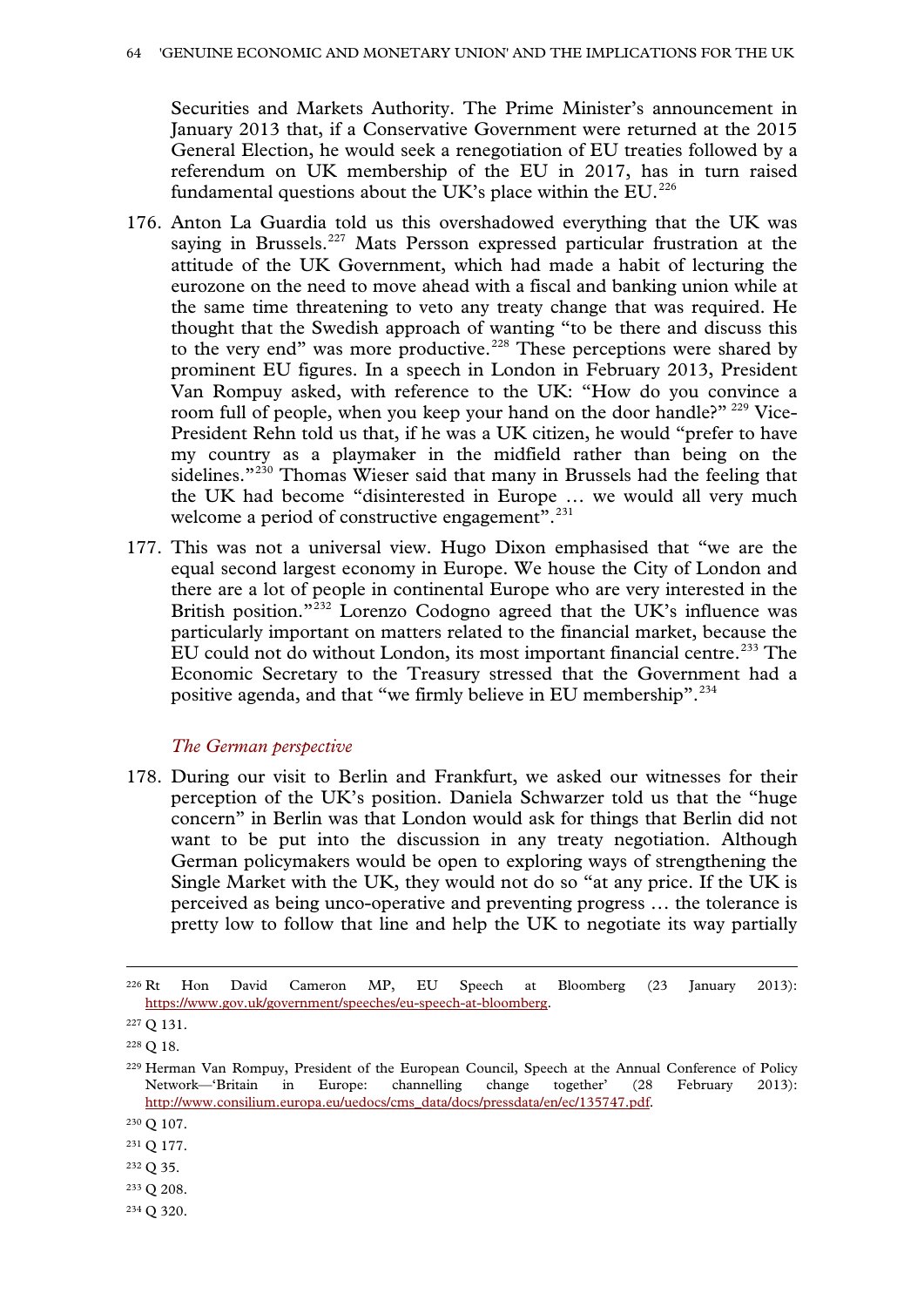out of the EU."[235](#page-64-0) Ulf Meyer-Rix told us that Germany perceived the UK to hold "sceptical positions on everything concerning the European Union."<sup>[236](#page-64-1)</sup>

179. On the other hand, Otmar Issing believed that "the contribution of the UK within EU concepts is so important that we should make regulation as light as possible."[237](#page-64-2) Bettina Kudla MdB agreed that "we should try to find ways to bring the UK more into the boat", especially in areas such as the regulation of the financial markets.[238](#page-64-3) Manfred Zöllmer MdB told us that "there is a point where you have to make a decision. … do you want to be in or out?"[239](#page-64-4)

#### *The need to be fully involved*

- 180. Several witnesses stressed that the UK would enhance its influence by maximising its involvement in key EU negotiations. Adam Marshall told us that "we need to be in early, even if ultimately we do not participate in some of the resulting institutions that are for the eurozone countries … Perhaps we need to learn how to play the game a little bit better in order to protect our interests". [240](#page-64-5)
- 181. Mark Boleat observed a "welcome increase in engagement" in EU negotiations by Government Ministers in recent times, and cited the safeguards achieved in relation to the Single Supervisory Mechanism as "an example of what can be done by quiet, behind-the-scenes, hard-work diplomacy over many months." Although there had been a "huge improvement" in the past year, in particular with Germany, he said that the UK needed to work harder at building alliances with other countries.<sup>[241](#page-64-6)</sup>
- 182. On the other hand, Nigel Farage MEP believed that the eurozone would become increasingly well-organised as a single body, and feared that the UK would never be able to muster a blocking minority against it. In his view, the UK would have more influence over EU policy by leaving the EU and leading by example. $^{242}$  $^{242}$  $^{242}$
- 183. The Economic Secretary to the Treasury told us that the UK's position should be to say "We will support you and we will offer advice, but at the end of the day it is very much for those involved in the system to take part in that system". Notwithstanding this, she told us that the UK had a place at the table in these discussions, and in her view the UK was very influential and listened to.<sup>[243](#page-64-8)</sup> Peter Curwen added that the idea that the UK was never in the room was "a slight myth".<sup>[244](#page-64-9)</sup>
- 184. Finally, Sir Nigel Wicks told us that the manner in which advice was offered was key:

<span id="page-64-9"></span><span id="page-64-8"></span><span id="page-64-7"></span><span id="page-64-6"></span><span id="page-64-5"></span><span id="page-64-4"></span><span id="page-64-3"></span><span id="page-64-2"></span><span id="page-64-1"></span><span id="page-64-0"></span> 235 QQ 231, 244. <sup>236</sup> Q 286. <sup>237</sup> Q 315. <sup>238</sup> Q 294. <sup>239</sup> Q 295. <sup>240</sup> QQ 42, 44. <sup>241</sup> QQ 46, 50. <sup>242</sup> Nigel Farage MEP. <sup>243</sup> QQ 319, 322. <sup>244</sup> Q 321.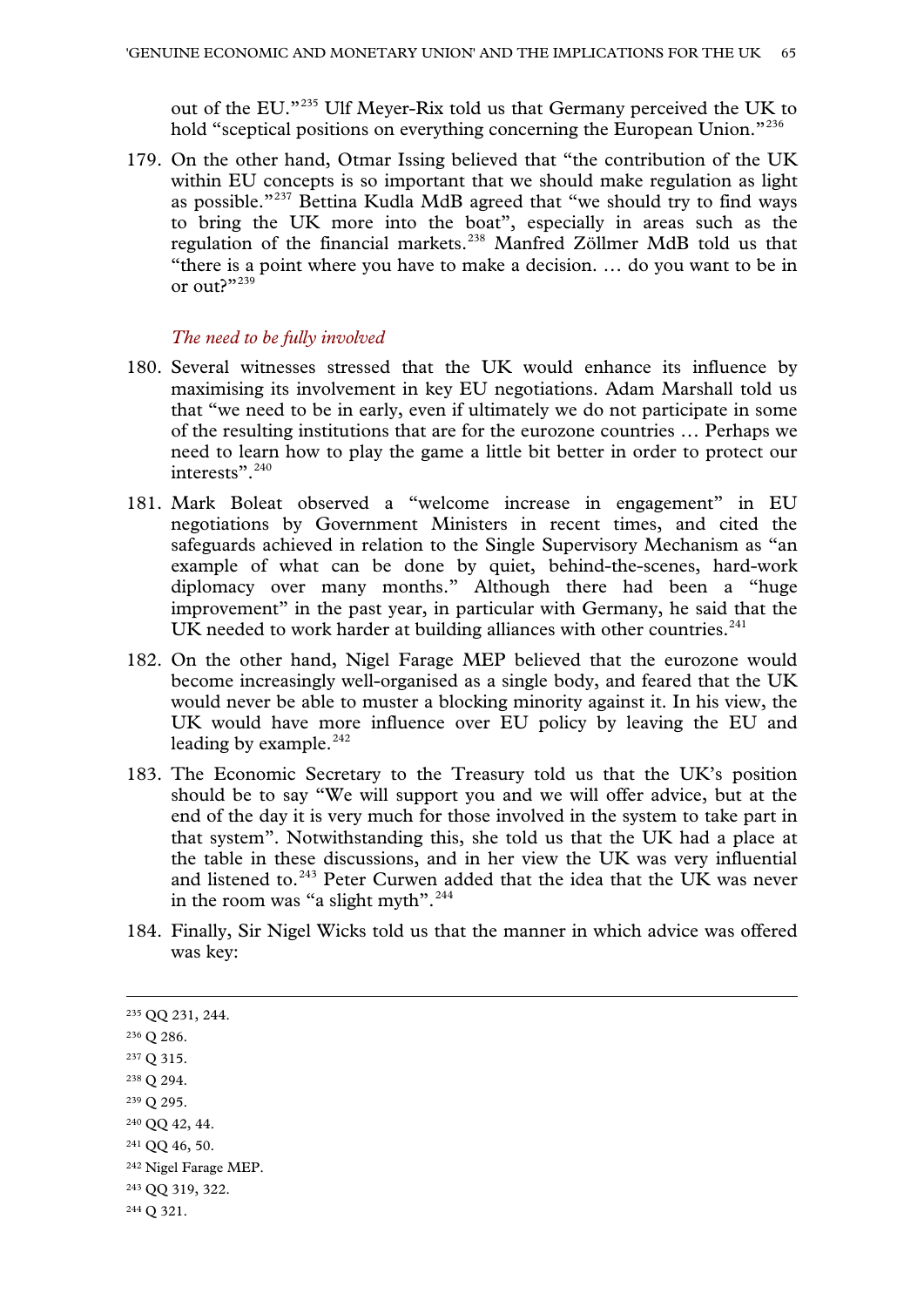"If the tone is, 'We are here to help. We want to make it work well. We have certain expertise, because we have a very large international financial centre here in London', we will be heard. … If we approach the discussions in a sort of, 'Well it's so difficult. You're making a mess of it. It's all going to break up. You shouldn't be doing this', you will not be listened to … If we are strident, we will not be listened to. In fact, we will turn people off. If you do it in the right tone, often privately … we can have an impact. … The national interest is clearly that the euro area has to work. It is still our largest market, our major export market, and if it does not work we will be in trouble."[245](#page-65-0)

# **Our conclusions**

- 185. **The Government stress that the UK's influence has not diminished and that it continues to play an integral role in the EU, notwithstanding the fact that eurozone Members are pursuing an increasingly integrationist agenda. The evidence we have heard, in particular in Brussels and Berlin, tends to contradict this assertion. This diminished influence appears to have two root causes: first, the UK's decision not to participate in Economic and Monetary Union; and secondly, the nature of the UK's engagement with its EU colleagues.**
- 186. **The UK's non-participation in EMU inevitably has meant that it has had only a limited influence on some of the decisions which will shape the future of the eurozone as well as the EU as a whole. This is particularly important because the eurozone crisis has dominated the EU's agenda in recent years, and is likely to continue to do so in the period ahead. The UK's decision not to participate in 'Genuine Economic and Monetary Union', while understandable, could reinforce these trends.**
- 187. **The most important element of 'Genuine Economic and Monetary Union' is the move towards a Banking Union for the eurozone and other Member States who choose to participate. It is a moot point whether it would be in the UK's interests, as well as those of the City of London, to participate in Banking Union, at least at some level. The Government may be ill-advised to assert that Banking Union is the sole province of the single currency for all time. It would be wise not to close the door on the possibility of some level of participation in Banking Union in the future, in particular as a means of further promoting and shaping the Single Market in Financial Services and the UK's position within it.**
- <span id="page-65-0"></span>188. In the meantime, steps must be taken to ensure the single rulebook is implemented, that there is a level playing field between participants and nonparticipants and that there continues to be full and effective cooperation between banking authorities in the eurozone and UK. We were reassured to learn that the Bank of England and the ECB already have a strong working relationship, and we will examine the nature of their interaction further in the course of our future work.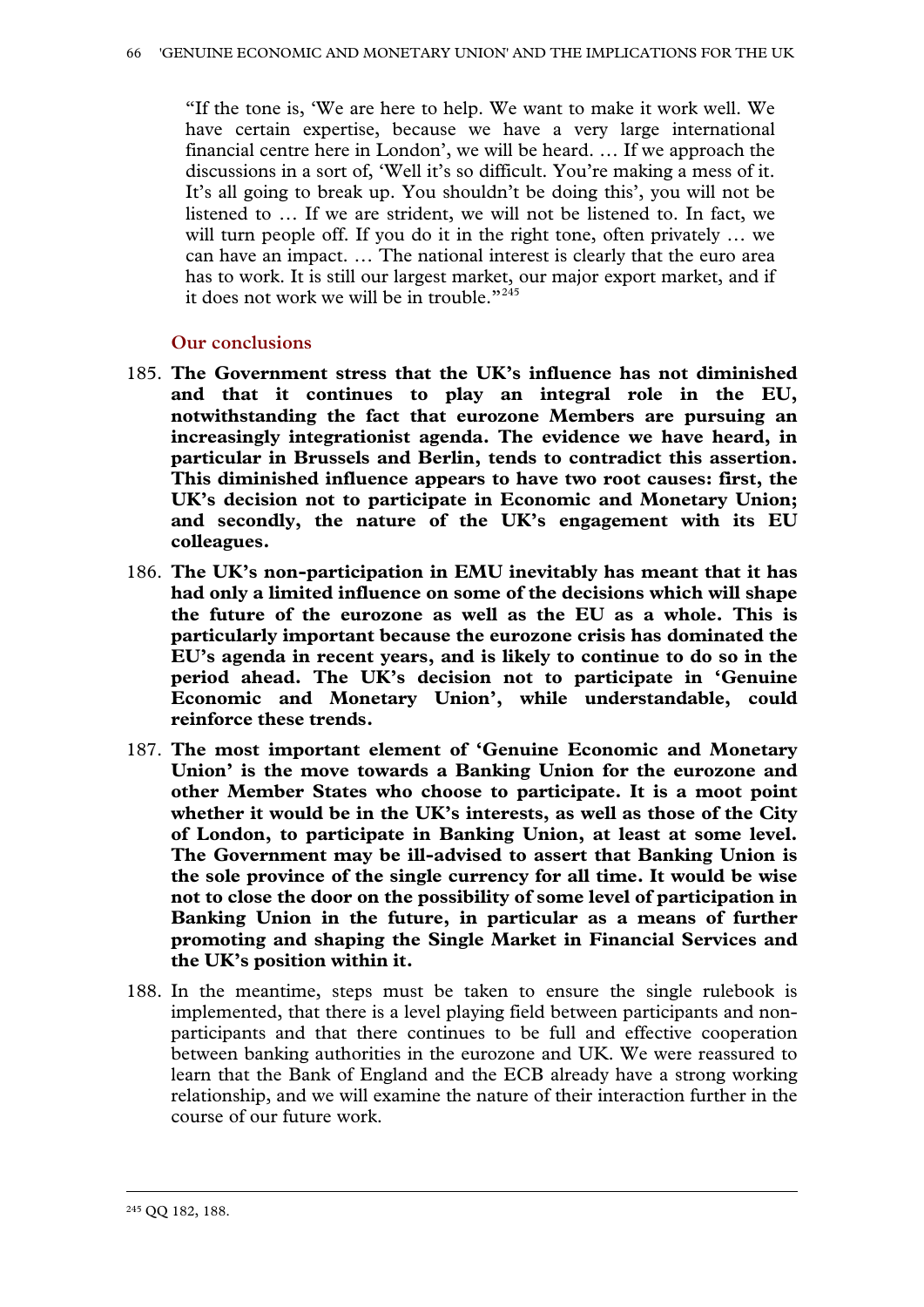- 189. The Single Market and the single currency are not incompatible. However, at this point they are uneasy bedfellows. The concerns raised by the Government about the interaction between Banking Union and the Single Market, and the impact on non-participants, are of vital importance. We wholeheartedly support the Government in their efforts to ensure that moves towards greater eurozone integration do not damage the Single Market nor the interests of non-participating Member States. The growing influence of eurozone institutions, notably the ECB and the Eurogroup, demonstrates the importance of the safeguards that the Government have worked hard to secure. Continued vigilance is needed to ensure that the EU Single Market is protected and enhanced in the years to come, and that the safeguards that have been obtained thus far remain robust.
- 190. Witnesses claim that the UK has too often adopted the wrong tone in EU negotiations, veering from lecturing on the one hand to a seeming lack of interest on the other. Yet the expertise that the UK possesses on such key concepts as Banking Union is recognised across the EU. The Government must counter the growing perception that the UK is becoming semidetached from EU debates and demonstrate that the UK has much to contribute. **As negotiations continue on the Single Resolution Mechanism, we would urge the Government to consider whether the UK's interests would be best defended if their arguments were couched in terms of ensuring the overall stability and efficiency of EU markets and of the Single Market in Financial Services.**
- 191. **Responsibility for defending the UK's interests does not lie solely with the Government. The City of London has a key role to play in promoting the UK's priorities, and is often actively engaged in EU negotiations. The message must be conveyed that, as the foremost European financial centre, the City is of vital strategic importance not only for the UK but for the EU as a whole.**
- 192. **We also acknowledge our own duty as parliamentarians to enhance our engagement with EU colleagues to promote the best interests both of the UK and the EU in general. We are taking such discussions forward in the context of our current inquiry into the role of national Parliaments in the EU.**
- 193. **The EU institutions have their own obligations to ensure that the UK's concerns, and the concerns of all non-participating Member States, are not lightly dismissed. We welcome the evidence put to us by colleagues from other Member States that a greater effort should be made in the EU to take account of the UK's position.**
- 194. **Much of the 'Genuine Economic and Monetary Union' agenda is a distant prospect and some of the proposals were never realistic. Nevertheless, the eurozone remains on the road towards greater integration. The implications of this for the UK are immense. A strong and prosperous eurozone is in the interests of all EU members, as is a strong and engaged UK (and a strong City of London). Achieving all three outcomes simultaneously will require close care and attention, together with goodwill on all sides.**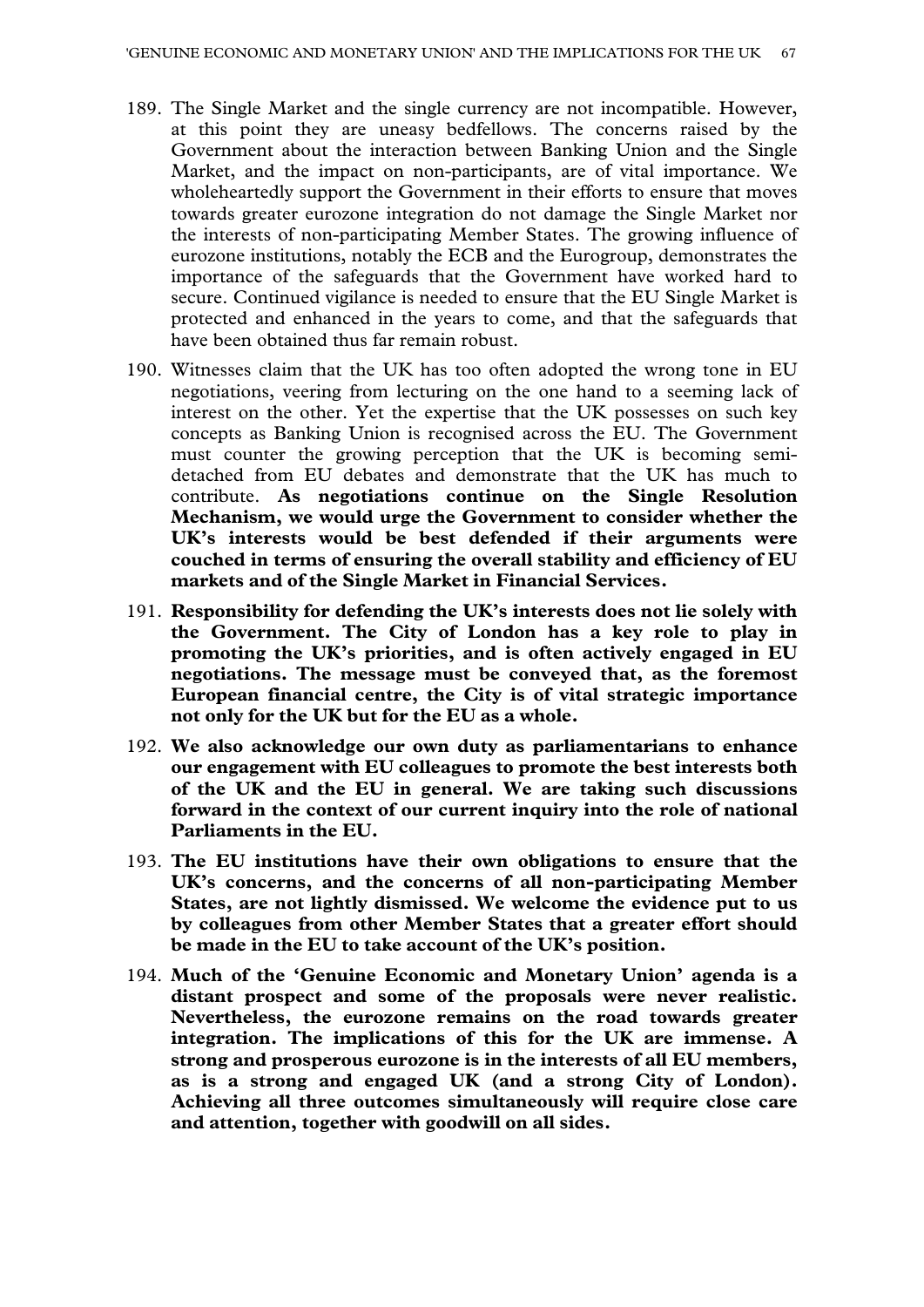# **CHAPTER 5: SUMMARY OF CONCLUSIONS**

### **Summary**

195. 'Genuine Economic and Monetary Union' is the EU institutions' vision for a strong and sustainable single currency, but its elements are highly contentious. Banking Union is vital to tackling the effects of the financial crisis. Yet what has been agreed is insufficient to break the vicious circle linking banking and sovereign debt. There is a strong case for some fiscal transfers and debt mutualisation, but proposals for an integrated budgetary and economic policy face widespread political opposition. Although the full vision remains a distant prospect, the eurozone is on the road towards greater integration. The implications for the UK are immense. A strong and prosperous eurozone is in the interests of all EU members, as is a strong and engaged UK (and a strong City of London). Achieving all three outcomes simultaneously will require close care and attention, together with goodwill on all sides. (Summary)

# **Chapter 1: 'Genuine Economic and Monetary Union'—Sticking plaster or miracle cure?**

- 196. The asymmetry between a centralised monetary policy and decentralised fiscal and structural policies remains a fundamental flaw in EMU. This shortcoming was pointed out by many at the outset of the single currency project, but there was little political will to do anything about it. Instead, national central banks and regulators stood by while widespread mispricing of risk led to excessive borrowing in certain countries, most notoriously Greece. The mispricing of public debt may have been due in part to a false assumption by investors that there would be some degree of solidarity or ultimate common responsibility for governmental borrowing within the eurozone. The effect of this borrowing was to finance an expanding current account deficit in many countries which itself reflected a steady decline in their relative competitiveness. The outbreak of the financial crisis led to a crisis of confidence in the public debt of Greece, Portugal and to a lesser degree Italy, and in the real estate market and its principal lenders in Spain and Ireland. Because the obvious need of Spain and Ireland (and later of Cyprus) to recapitalise their banks was clearly beyond the capacity of these governments alone, a crisis of confidence in these countries' public debt was rapidly engendered. The resulting vicious circle linking banks and sovereign states is a defining symptom of the eurozone crisis. (paragraph 15)
- <span id="page-67-0"></span>197. The Commission has now acknowledged the flaws in Economic and Monetary Union. Yet there remains a clear conflict between the steps that are economically necessary to secure the eurozone and those that are politically realistic. Key EU players, notably the Commission, the European Central Bank (ECB), and Germany, have different priorities. Thus while the political commitment to maintaining the single currency is as strong as ever, there is a continuing failure to agree the steps necessary to address its flaws. The end result is what was described to us as "the euro continuing as an injured patient with a massive sticking plaster in the form of bailouts."[246](#page-67-0) Whether the 'Genuine Economic and Monetary Union' proposals form a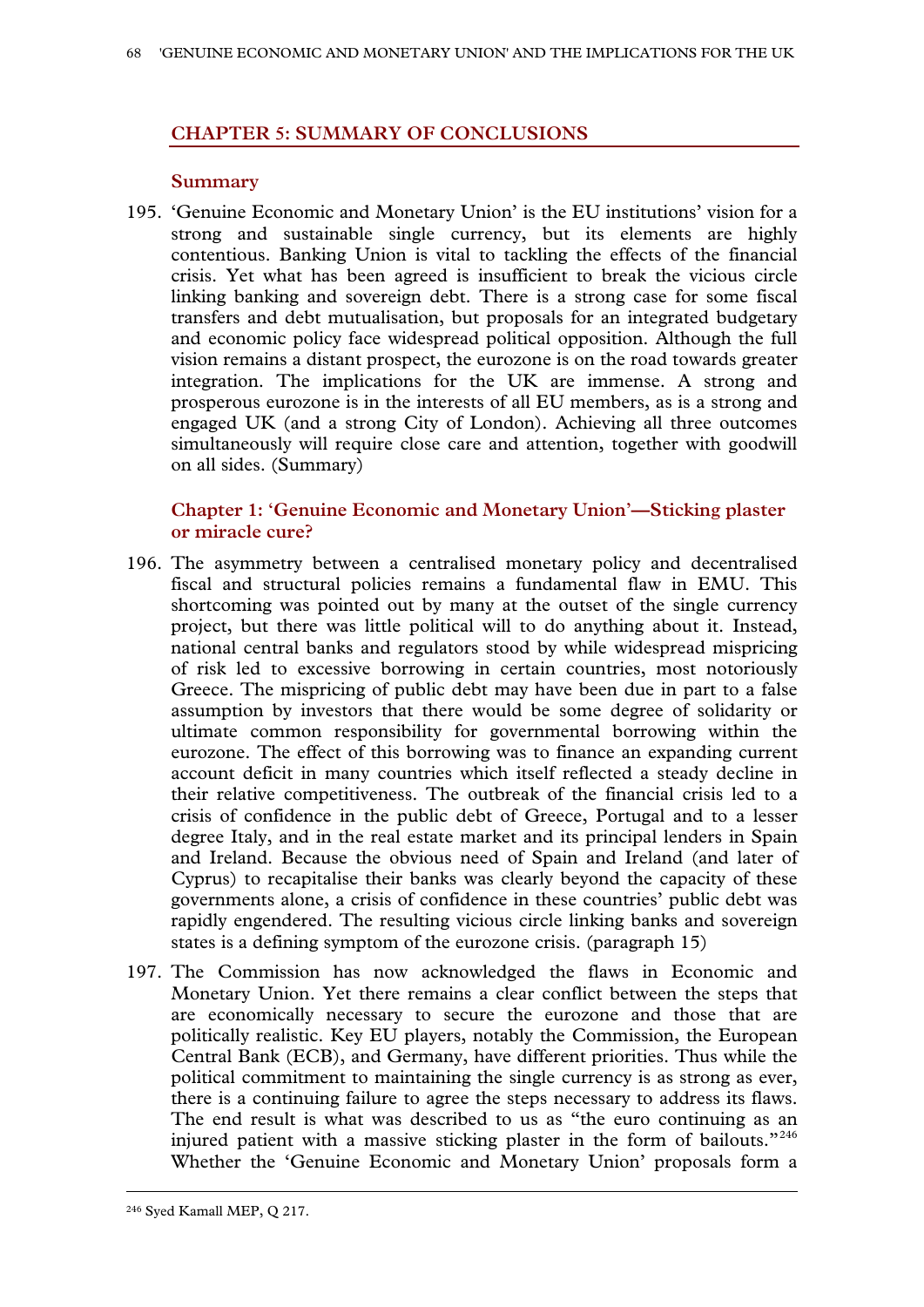realistic basis for overcoming such conflicts is a matter of considerable doubt. (paragraph 16)

- 198. There is widespread recognition that some treaty change is necessary to underpin the scale of reforms needed to address EMU's flaws. But some of what the Commission proposes goes beyond what is strictly necessary to shore up EMU. Treaty change is both difficult to achieve and an unpredictable process. Instead, there has been a clear preference to look for ingenious, and at times complex, solutions within the current treaty framework, or to reach intergovernmental agreements outside it. The key test must not only be whether these solutions are politically achievable, but whether they are really needed and, if they are, whether they will be effective in tackling the weaknesses in EMU. (paragraph 21)
- 199. The most effective cure to EMU's flaws, namely full fiscal and political union, is politically unachievable. Although a full and 'Genuine' Economic and Monetary Union as envisaged by the Commission may be beyond reach and would also entail more changes than are strictly necessary, a strengthened EMU is both vital and achievable. (paragraph 24)

### **Chapter 2: Integrated financial framework—Banking Union**

### *Single Supervisory Mechanism*

- 200. We welcome the agreement reached in March 2013 on the Single Supervisory Mechanism (SSM). We note concerns about the limited coverage of the SSM. However we repeat our view that it is unrealistic to expect the ECB to engage in intensive supervision of all 6000 euro area banks. Given the dangers that smaller credit institutions can potentially pose to financial stability, it is imperative that the ECB is able quickly to intervene with any smaller banks as required. This requires close and positive cooperation between the ECB and national supervisors. Parties on all sides must do their utmost to ensure that the agreed mechanism is robust enough to ensure that this happens. (paragraph 37)
- 201. While we welcome the safeguards to protect the Single Market that the UK Government secured, they can only be regarded as a temporary fix. The double majority voting mechanism will be reviewed once the number of nonparticipants falls to four. It is therefore incumbent upon the Government to do all they can to ensure that safeguards to protect the Single Market and the UK's position within it are retained as the situation evolves. (paragraph 38)

# *The role of the ECB*

202. We recommend clarity on the backstop arrangements ahead of the ECB's comprehensive assessment of the banking system. Without this, the ECB may be inclined to temper its assessment of a bank's balance sheet to avoid creating financial instability in the short run, at the risk of undermining its credibility as a supervisor as and when the true state of affairs becomes apparent. Until confidence in the banking system is restored, its function as a stimulus and support to economic growth will remain impaired. That confidence depends in part on the credibility of the supervisor, which should not be put at risk through the current lack of clarity in the backstop arrangements. (paragraph 48)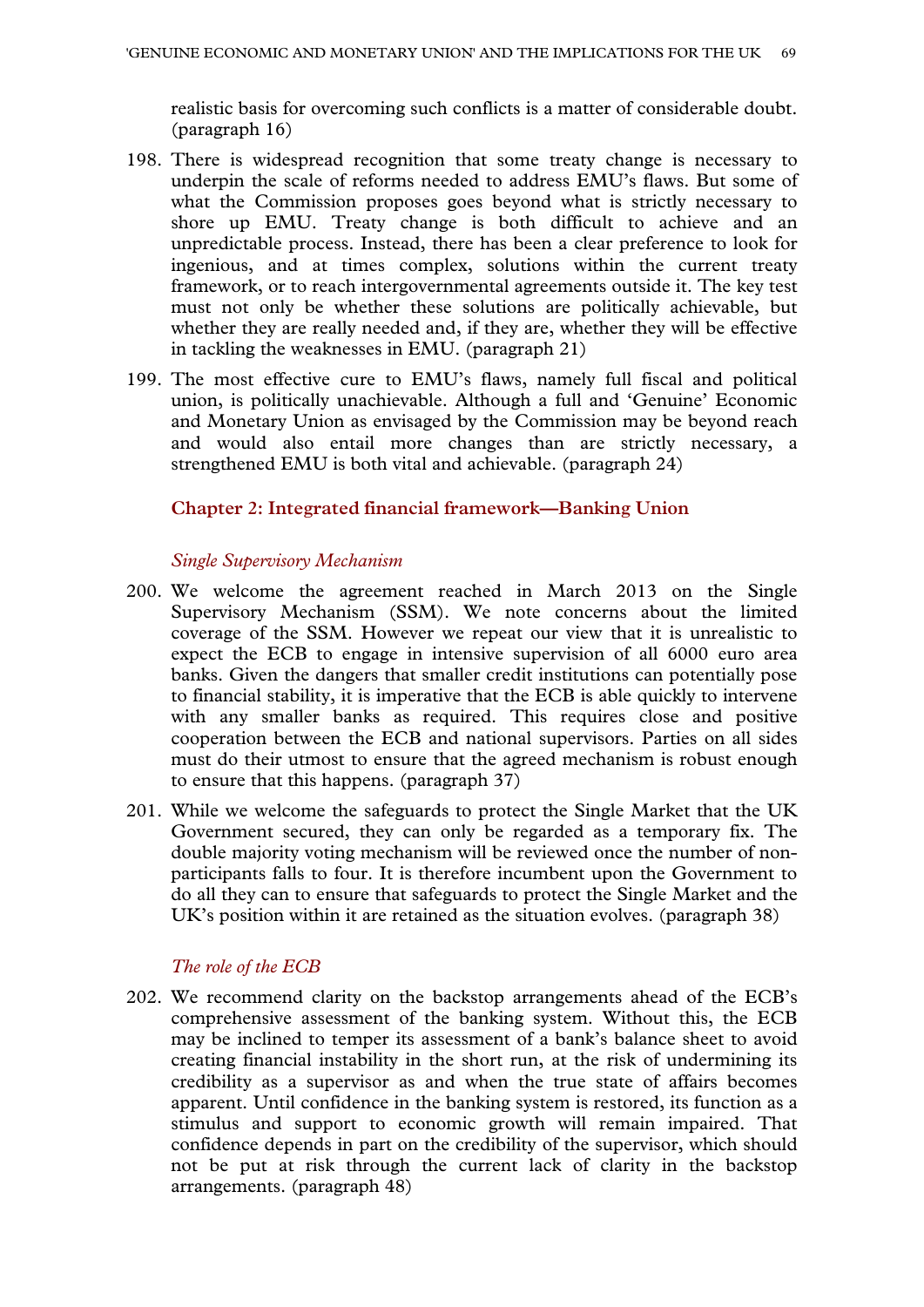- 203. Clearly, not all eurozone sovereign bonds are equally safe. The valuation of sovereign debt held by banks as assets should realistically reflect the risk of default in each Member State. The European Banking Authority (EBA) has recently offered general guidance to competent authorities on this issue. It remains to be seen how this will affect the ECB's forthcoming comprehensive assessment. We will continue to monitor the situation as further details emerge, notably in the elaboration of the stress test methodology expected by April this year. (paragraph 49)
- 204. We reiterate our view that, given the constraints of the existing Treaty, the ECB is the most appropriate body to take on the supervisory function. Indeed there are positive advantages to combining supervisory and monetary policy functions within one institution. However, we recognise that this is a contentious issue, and that it has created a significant concentration of power in one institution. As many safeguards as possible within Treaty constraints have been provided to ensure that the potential for a conflict of interest is minimised. Time will tell whether they prove sufficient. (paragraph 53)
- 205. We applaud the ECB for its firm and decisive action in tackling the euro area crisis, starting with the provision of liquidity from the early stages of the crisis in 2007 and again in 2010. We note that its interventions have been crucial since Mario Draghi became President in November 2011. However, we recognise that it has stretched its remit under the Treaty. (paragraph 61)

### *Single Resolution Mechanism*

- 206. We acknowledge that the Commission and the Council have been striving to design a Single Resolution Mechanism (SRM) that is both effective and politically realistic. We also acknowledge the formidable obstacles to reaching such an agreement, and commend in particular the efforts of the Lithuanian Presidency to negotiate a deal in Council before the end of 2013. (paragraph 97)
- 207. Nevertheless, the Single Resolution Mechanism that is emerging from negotiations is suboptimal. It leaves the fiscal backstop in the hands of individual Member States, one of the governance weaknesses that Banking Union was supposed to cure. The best way to restore confidence would have been to build a truly European resolution mechanism, with a single central point of authority able to reach quick decisions, relying on a single and substantive source of funds. Anything short of this runs the risk of failing decisively to break the vicious circle linking bank and sovereign debt that has created fragmentation in the financial markets and undermined the viability of the eurozone. (paragraph 98)
- 208. We were sceptical about the original proposal that the Commission should assume the role of the resolution authority as there was a perceived lack of confidence in its ability to fulfil the task. The suggestion that the Commission itself was unenthusiastic about taking on the role was also a cause for concern. The preferable option would have been to establish a new, fully independent resolution authority, able to concentrate on its core task of ensuring the resolution mechanism works effectively. However treaty constraints rule out the Single Resolution Board fulfilling that role. The revised proposal is that the Council will take the final decision, but this runs the risk of political judgements clouding the economic analysis that should form the basis for any resolution decision. (paragraph 99)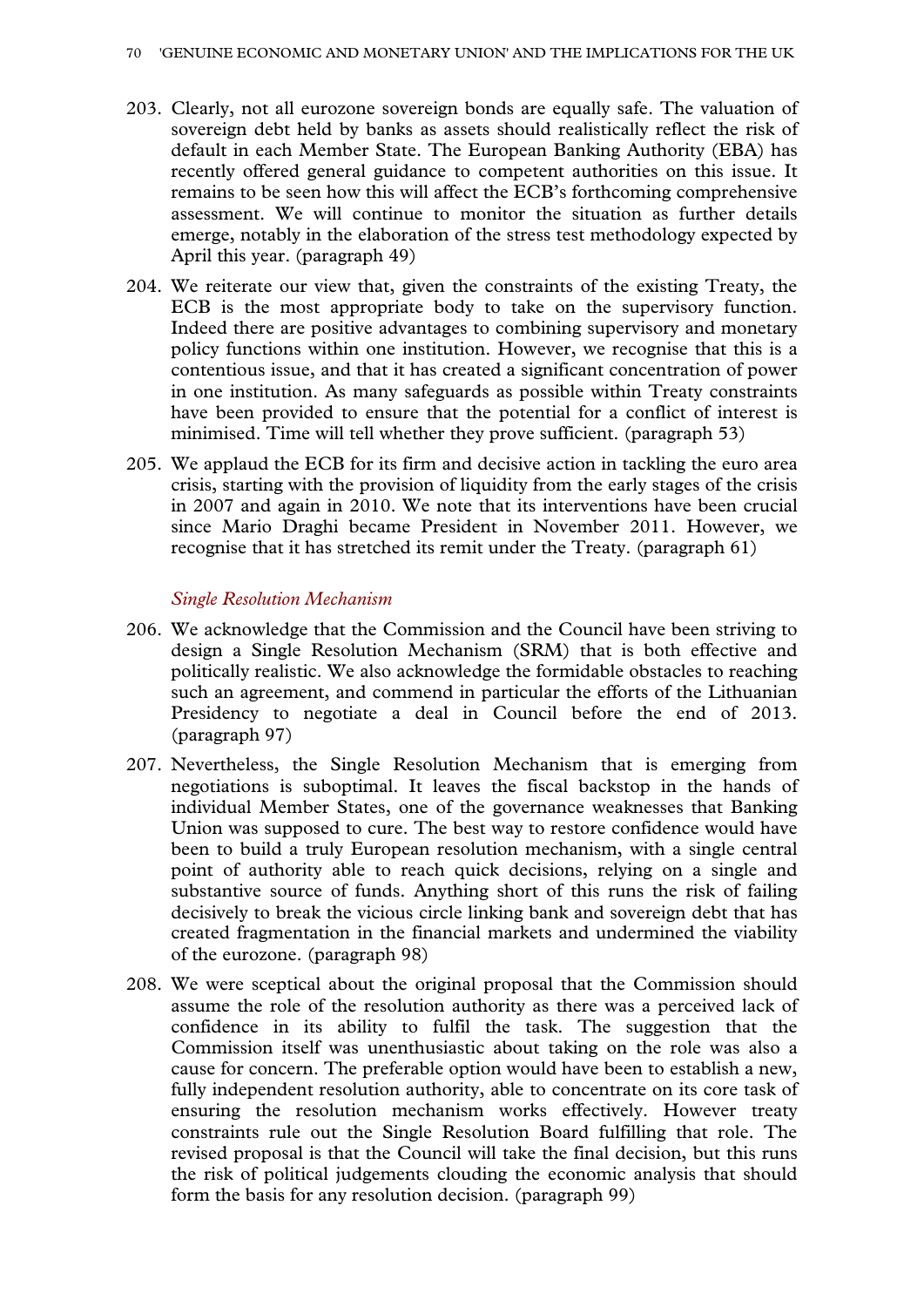- 209. One other option would have been for the ECB to take responsibility for the operation of the SRM. We acknowledge that such an arrangement would place yet more powers and responsibilities in the hands of one institution. However, such a model would be analogous to the new regulatory arrangements in the UK, where the Prudential Regulation Authority (as a subsidiary of the Bank of England) has responsibility for such tasks. It is also worth recalling that, through Outright Monetary Transactions (OMTs), the ECB has a policy instrument which could be used to deal with a fiscal problem encountered by any Member State which came under pressure because it retains responsibility for rescuing failing banks. (paragraph 100)
- 210. We are sceptical about the mechanics of the proposed resolution process. The roles for the Board, Commission and Council, potentially involving over 100 people in a resolution decision, make for a complicated system ill-suited to the swift decisions required in such cases. We have been told that the Commission and Council would only have an active role in exceptional cases. Yet it is these exceptional cases where resolution is likely to prove most difficult. We would have preferred a simpler, more streamlined approach. (paragraph 101)
- 211. We believe that the SRM needs to be based from the outset on a single eurozone fund. We wait to see what emerges from negotiations on the intergovernmental agreement on the establishment of the Fund. In light of the terms of reference for the negotiations agreed in December 2013, the acceptance of the case for progressive mutualisation over a ten-year transitional phase is no small achievement. But the fact that the new single resolution fund will not reach full capacity until 2026 means that there will be an extended period during which national fiscal backstops may prove to be inadequate. The interim arrangements risk reinforcing the fragmentation of the EU banking sector and the vicious circle of debt between banks and sovereign states. Given the limited size of the funds available, even when the backstop is fully operational, it remains likely that national governments will be called upon to foot the bill if a bank collapses. An operational and wellresourced fund is intrinsic to the effectiveness of the resolution mechanism. (paragraph 102)
- 212. The Government are understandably cautious about use of the Article 114 TFEU legal base given that not all Member States will participate. However, it may prove advantageous from the point of view of non-participants in making clear that the interests of the Single Market will need to be taken into account. The Commission, Council and European Parliament must ensure that the final agreement does not encourage any fragmentation of the Single Market or damage the interests of non-participating Member States. We welcome the safeguards secured by the UK thus far, and urge the Government to ensure that, so far as is possible, the final proposal satisfies the interests of participants and non-participants alike, and protects the Single Market as a whole. (paragraph 103)

### *Single Deposit Insurance scheme*

213. It remains our view that a common deposit insurance scheme is necessary for Banking Union to succeed and for the eurozone to thrive. We understand the extreme political reluctance to countenance such a significant move in the direction of debt mutualisation. Nevertheless it is an important step if the foundations of the single currency are to be reinforced. Its continued absence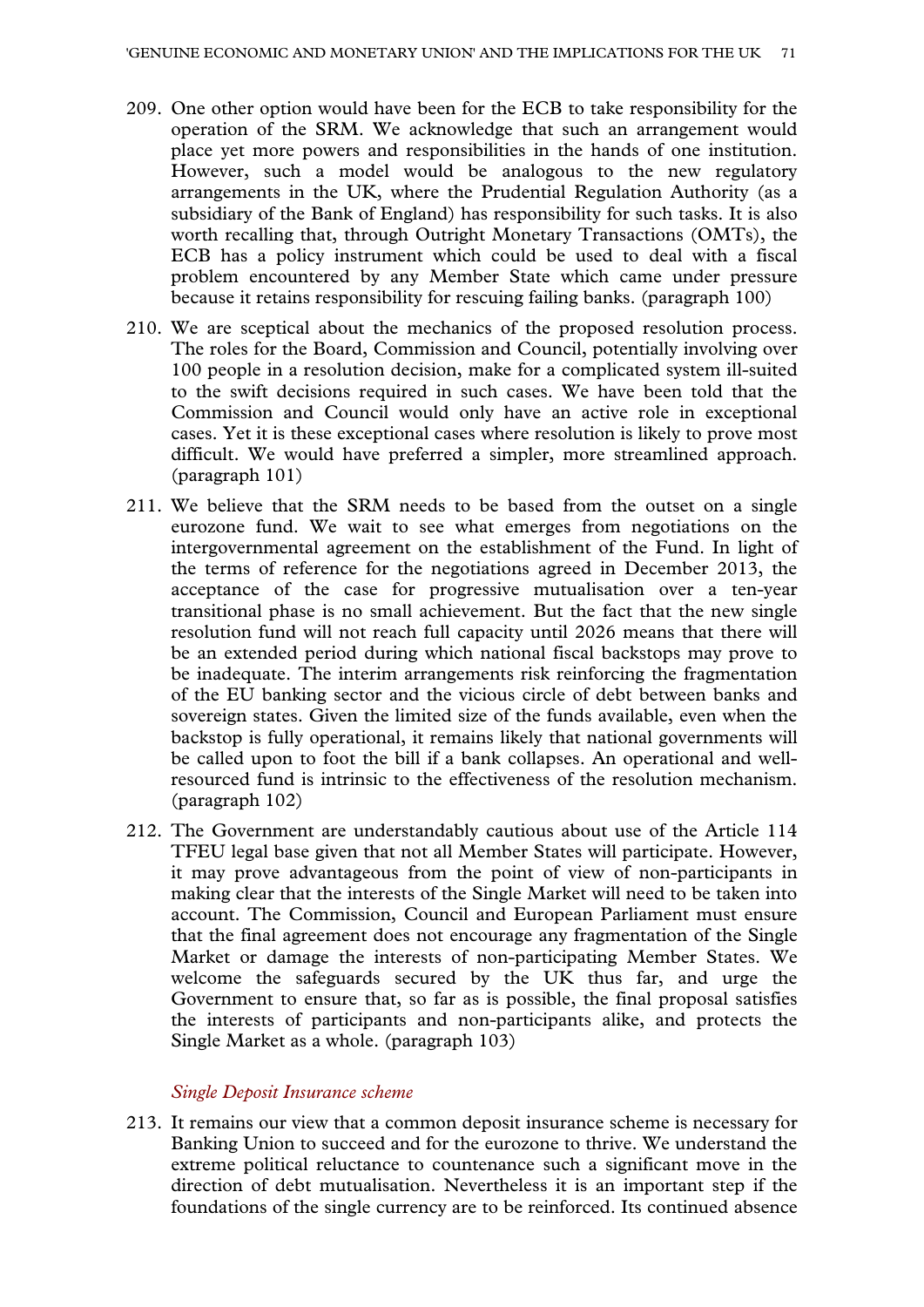risks reopening the financial crisis through capital flight, as depositors reach the inevitable and justified conclusion that a euro is safer in a strong Member State than in one facing economic difficulties. (paragraph 111)

214. Moreover there is already a problem of fragmentation in the eurozone banking market—the opposite of what was intended when the single currency was established. Credit for retail and commercial clients of equivalent risk has become more readily available, and at a cheaper price, in the northern countries of the eurozone than in the southern and eastern Member States. This perverse and dangerous trend would be exacerbated if retail deposit guarantee schemes were considered more robust in countries where the government standing behind them were seen as more fiscally sound and credit-worthy. Such a tendency would oblige banks in weaker Member States to offer higher deposit rates (and consequently to charge higher lending rates) in order to compensate for the perceived higher risk. This would be bound to have a negative impact on the economic performance of the disadvantaged countries. It would amount to a different and tighter monetary policy being pursued in those Member States which, if anything, required a more accommodating monetary stance than their peers. Such an outcome could create severe problems for the weaker economies already struggling to improve their competitiveness, and would undermine the principle of monetary union. (paragraph 112)

### *Overall conclusion*

215. Banking Union is the most urgent pillar of the 'Genuine Economic and Monetary Union' proposals. It is vital to tackling the effects of the financial crisis and securing the long-term stability of the eurozone. It is also needed to repair the damage to the Single Market in Financial Services caused by the fragmentation of the banking system. While we acknowledge the significant progress that has been made so far, only a partial Banking Union is in prospect. Although the agreement on the Single Supervisory Mechanism is to be welcomed, the Single Resolution Mechanism proposals currently being finalised are suboptimal. Furthermore, there is no prospect of progress towards a common deposit insurance mechanism in the foreseeable future. Consequently, the vicious circle linking bank and sovereign debt remains a threat. Confidence in the banking system and in the viability of the eurozone as a whole can only be fully restored when this link is demonstrably broken. A full and optimal Banking Union may not be politically realistic. Nevertheless, it is incumbent upon European leaders to move as close to the optimal model as possible if confidence is to be restored and the eurozone is to thrive. (paragraph 113)

### *Further steps to break the link between bank and sovereign debt*

216. Banking Union is not sufficient in and of itself to break the link between bank and sovereign debt. We recognise that Long-Term Refinancing Operations are an important crisis measure. Yet they may be reinforcing the link between bank and sovereign debt. Direct recapitalisation of banks by the European Stability Mechanism (ESM) to break this link is vital, although the ESM Treaty's provisions on conditionality are a constraint. But so long as national governments are still involved in direct recapitalisation of their own banks, the risk of a banking crisis developing into a sovereign debt crisis remains. (paragraph 115)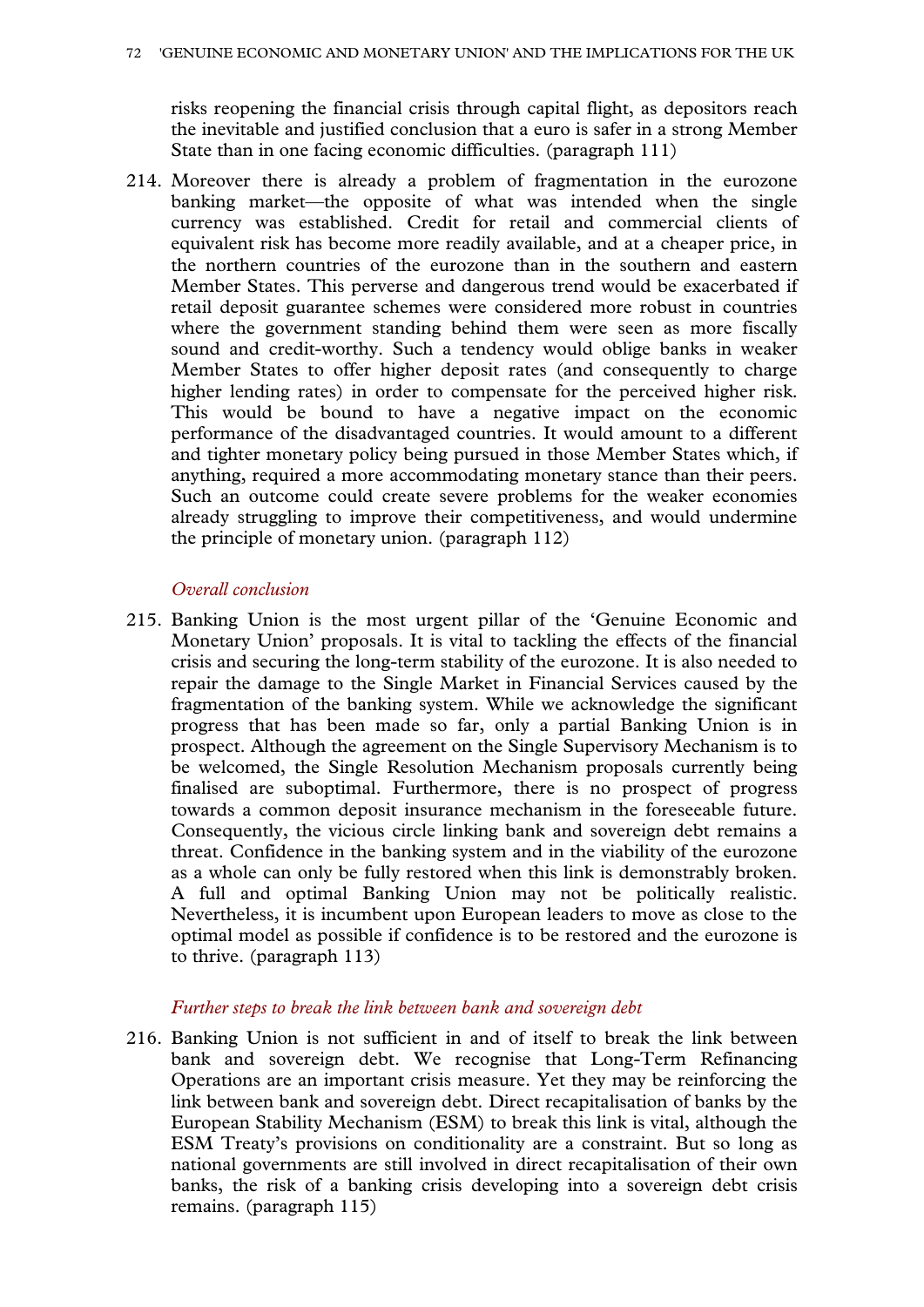# **Chapter 3: Further steps—an integrated budgetary and economic policy framework**

#### *An integrated budgetary framework*

- 217. We do not believe that a system of permanent fiscal transfers via a centralised euro area budget is politically realistic in the foreseeable future. We note the argument that areas in receipt of payments tend to become reliant on them at the expense of undertaking necessary structural reforms. But such corrective mechanisms have so far been a characteristic of most currency unions. This is particularly relevant given the divergences in competitiveness which occurred in the first decade of the euro, as well as the current disparities in economic growth within the EU. (paragraph 127)
- 218. At the very least, an effective mechanism to cushion asymmetric shocks is needed. Where they occur, asymmetric shocks require rapid automatic or discretionary responses. There is now some provision for more flexibility in the new fiscal rules which make a distinction between cyclical and structural deficits and allow Member States some flexibility in a crisis. However this would still operate at the Member State level, rather than as an instrument of the currency union as a whole. Financial market integration in a common currency area itself will help. Such integration implies that savers in the negatively impacted Member States will increasingly hold claims on assets and revenues in the less impacted Member States (and *vice versa*) and the burden of the crisis will be shared more equally. But the main weight of adjustment must fall on labour markets and prices, involving a high measure both of labour mobility and of movement in the real cost (which in monetary union will also be the nominal cost) of labour. We have been struck by the effectiveness of this mechanism over the past few years, especially in Greece, Spain and Portugal. Wages, nominal and real, have proved to be far less rigid than was often assumed to be the case. These 'internal devaluations' can reverse some of the loss of competitiveness which led to imbalances, but there is a price to be paid in the negative effect on demand from lower consumer spending, not to mention the significant impact on the living standards of EU citizens. (paragraph 128)
- 219. That said it is worth considering whether additional financial adjustment mechanisms could usefully be devised to aid the process further. Economic divergence can also be tackled through structural reforms, such as increasing the mobility of labour, investment in innovation and measures to stimulate productivity growth. We call on the EU institutions and Member States to step up their efforts to meet the targets set out in the Europe 2020 strategy. (paragraph 129)
- 220. German concerns over moral hazard and the assumption of liability without effective controls mean that debt mutualisation remains highly contentious and is likely to continue to be resisted. Proposals involving joint and several liability, such as a Eurobond, are therefore politically unrealistic at the present time. Nevertheless, some form of debt mutualisation may be inevitable if the single currency is to prosper. It would be a logical development in a more complete monetary union, and would be supported by many Member States. We will study closely the forthcoming report of the Commission's Expert Group on Debt Redemption Fund and Eurobills. (paragraph 137)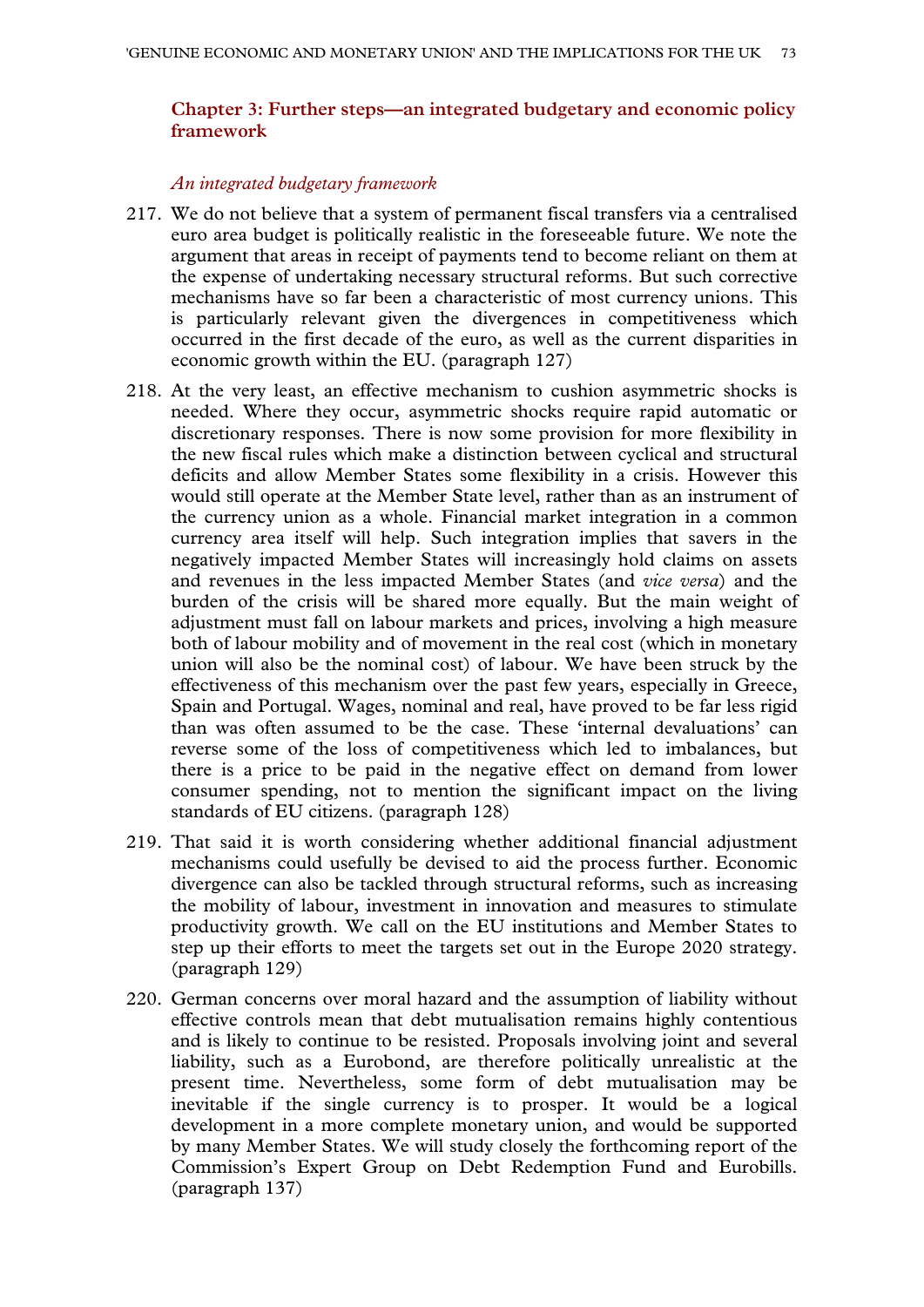#### *An integrated economic policy framework*

- 221. There are both economic and political challenges as to how economic policy coordination is undertaken. The imposition of so-called austerity policies runs the risk of aggravating the problems of weaker economies. It could push them into a downward spiral in which cuts in public spending and wages prolong recession by taking too much demand out of the economy. However, the policy prescription has two distinct components. The first is consolidation of public finances, for which the choice is not whether it is needed, but how rapidly it can be achieved. The second component in many Member States, boosting competitiveness, is more awkward, because it can be achieved simply by cutting wages (internal devaluation), but can also be achieved by increasing productivity through a range of growth-enhancing measures. The latter requires time and investment, but there is a mutual interest in ensuring that the troubled economies return to growth and are able to create employment. This facet of coordination deserves to be emphasised. Obviously, in practice both elements are in some degree required. (paragraph 142)
- 222. There is a risk that top-down control removes the power from citizens to determine at the ballot box how taxes are raised and public money is spent in their country. Ensuring democratic legitimacy for the evolving system of economic governance is crucial. Such issues lie at the heart of our current inquiry into the role of national parliaments in the EU. We will consider these important questions fully in the report on that inquiry. (paragraph 143)
- 223. We are not convinced that the Convergence and Competitiveness Instrument/contractual arrangements proposal is the best way to improve national policy-making and, thus, to achieve deeper economic policy coordination. Conditionality could prove counterproductive given the potential detrimental effect of withdrawal of support from a country in economic difficulties. (paragraph 149)
- 224. While deeper economic policy integration may be a legitimate long-term aim for the eurozone, it remains a remote prospect. More meaningful proposals are required before any realistic assessment can be undertaken. (paragraph 153)

#### **Chapter 4: Implications for the UK**

- 225. The Government stress that the UK's influence has not diminished and that it continues to play an integral role in the EU, notwithstanding the fact that eurozone Members are pursuing an increasingly integrationist agenda. The evidence we have heard, in particular in Brussels and Berlin, tends to contradict this assertion. This diminished influence appears to have two root causes: first, the UK's decision not to participate in Economic and Monetary Union; and secondly, the nature of the UK's engagement with its EU colleagues. (paragraph 185)
- 226. The UK's non-participation in EMU inevitably has meant that it has had only a limited influence on some of the decisions which will shape the future of the eurozone as well as the EU as a whole. This is particularly important because the eurozone crisis has dominated the EU's agenda in recent years, and is likely to continue to do so in the period ahead. The UK's decision not to participate in 'Genuine Economic and Monetary Union', while understandable, could reinforce these trends. (paragraph 186)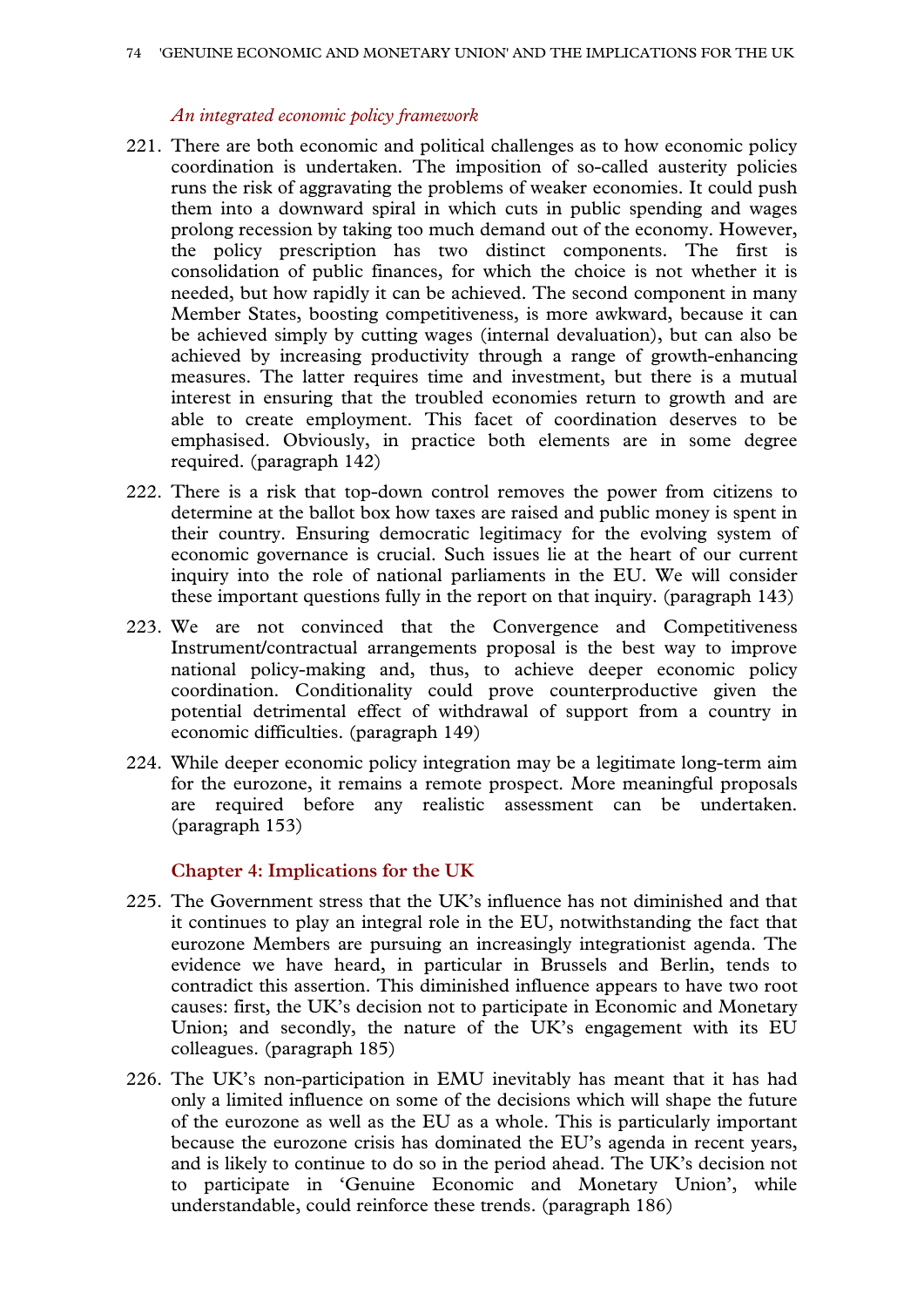- 227. The most important element of 'Genuine Economic and Monetary Union' is the move towards a Banking Union for the eurozone and other Member States who choose to participate. It is a moot point whether it would be in the UK's interests, as well as those of the City of London, to participate in Banking Union, at least at some level. The Government may be ill-advised to assert that Banking Union is the sole province of the single currency for all time. It would be wise not to close the door on the possibility of some level of participation in Banking Union in the future, in particular as a means of further promoting and shaping the Single Market in Financial Services and the UK's position within it. (paragraph 187)
- 228. As negotiations continue on the Single Resolution Mechanism, we would urge the Government to consider whether the UK's interests would be best defended if their arguments were couched in terms of ensuring the overall stability and efficiency of EU markets and of the Single Market in Financial Services. (paragraph 190)
- 229. Responsibility for defending the UK's interests does not lie solely with the Government. The City of London has a key role to play in promoting the UK's priorities, and is often actively engaged in EU negotiations. The message must be conveyed that, as the foremost European financial centre, the City is of vital strategic importance not only for the UK but for the EU as a whole. (paragraph 191)
- 230. We also acknowledge our own duty as parliamentarians to enhance our engagement with EU colleagues to promote the best interests both of the UK and the EU in general. We are taking such discussions forward in the context of our current inquiry into the role of national Parliaments in the EU. (paragraph 192)
- 231. The EU institutions have their own obligations to ensure that the UK's concerns, and the concerns of all non-participating Member States, are not lightly dismissed. We welcome the evidence put to us by colleagues from other Member States that a greater effort should be made in the EU to take account of the UK's position. (paragraph 193)
- 232. Much of the 'Genuine Economic and Monetary Union' agenda is a distant prospect and some of the proposals were never realistic. Nevertheless, the eurozone remains on the road towards greater integration. The implications of this for the UK are immense. A strong and prosperous eurozone is in the interests of all EU members, as is a strong and engaged UK (and a strong City of London). Achieving all three outcomes simultaneously will require close care and attention, together with goodwill on all sides. (paragraph 194)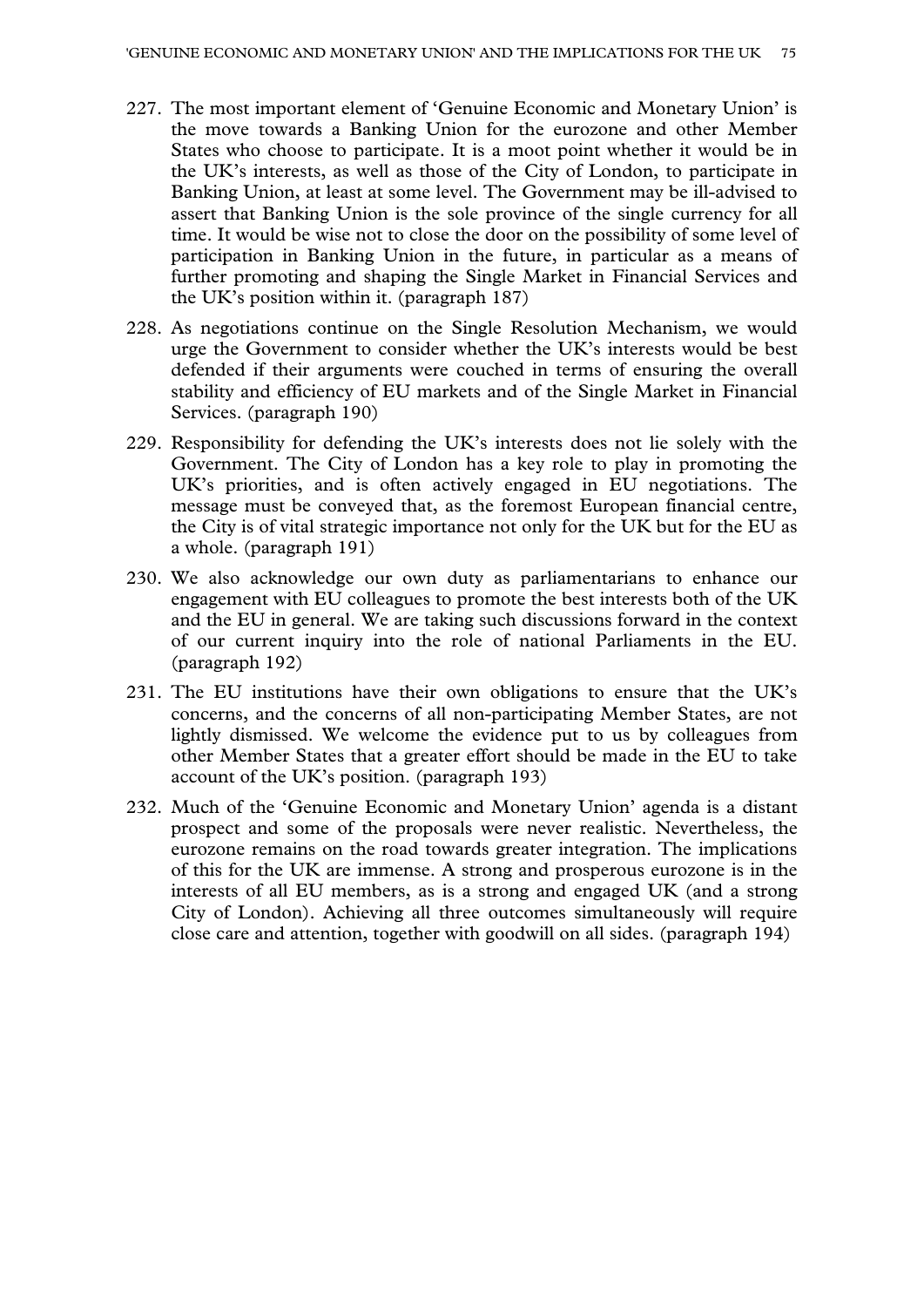# **APPENDIX 1: EU SUB-COMMITTEE ON ECONOMIC AND FINANCIAL AFFAIRS**

The members of the Sub-Committee who conducted this inquiry were:

Viscount Brookeborough Earl of Caithness Lord Carter of Coles Lord Davies of Stamford Lord Dear Lord Flight Lord Hamilton of Epsom Lord Harrison (Chairman) Lord Kerr of Kinlochard Baroness Maddock Lord Marlesford Lord Vallance of Tummel

### **Declaration of Interests**

Viscount Brookeborough *None relevant* Earl of Caithness *None relevant* Lord Carter of Coles *None relevant* Lord Davies of Stamford *None relevant* Lord Dear *None relevant* Lord Flight *Director, Flight & Barr Limited Director, Flight and Partners Limited Director, Investec Asset Management Limited (international investment manager) Director, Gulf Overseas Investment Fund Limited Chairman, CIM Investment Management Limited Director, Investec Asset Management Holdings Pty Ltd Chairman, Downing Structured Opportunities VCT1 plc Director, Metro Bank plc Director, Marechale Capital Chairman, Aurora Investment Trust plc Director, Edge Performance VCT plc Chairman, EIS Association Consultant, Arden Partners plc Consultant, TISA (previously PIMA) Consultant, Kinetic Partners Member, Advisory Board, Guinness Renewable Energy EIS Fund* Lord Hamilton of Epsom *Director, Jupiter Dividend and Growth Trust PLC IREF Global Holdings (Bermuda) Ltd IREF Australian Holdings (Bermuda) Ltd*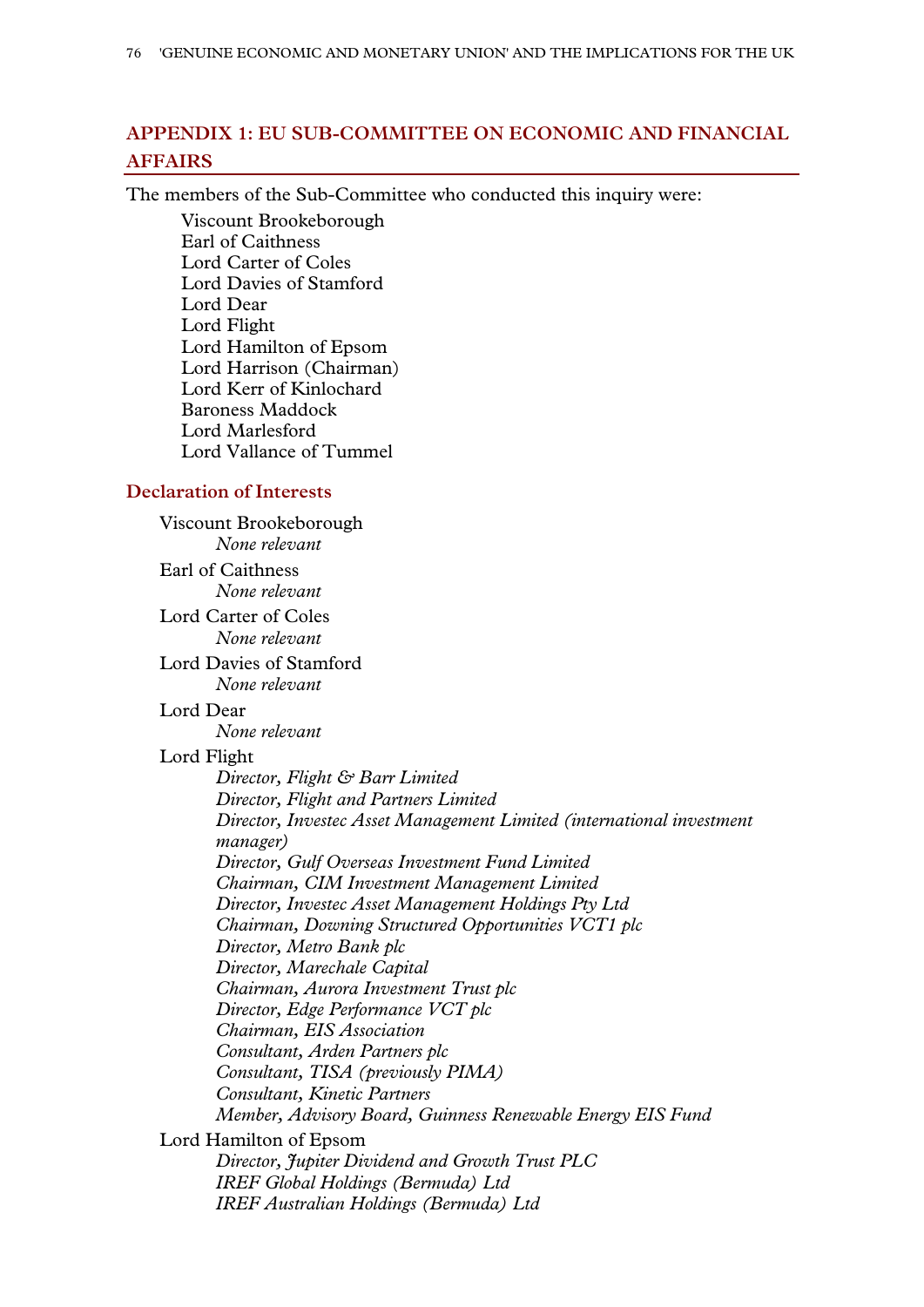*AREF Holdings (Bermuda) Ltd* Lord Harrison (Chairman) *None relevant* Lord Kerr of Kinlochard *Deputy Chairman, Scottish Power plc Director, Rio Tinto Director, Scottish American Investment Co Ltd Member, international Advisory Board, Edinburgh Partners Chairman, Centre for European Reform Vice President, European Policy Centre* Baroness Maddock *None relevant* Lord Marlesford *Independent National Director, Times Newspapers Holdings Ltd Non-executive Director, Gavekal Research (Hong Kong) Advisor to Sit Investment Associates Minneapolis (USA)* Lord Vallance of Tummel *Member, Supervisory Board, Siemens AG Member, International Advisory Board, Allianz SE*

*Chairman, Amsphere Ltd*

The following Members of the European Union Committee attended the meeting at which the report was approved: Lord Boswell (Chairman), Baroness Corston, Lord Dear, Baroness Eccles of Moulton, Lord Foulkes of Cumnock, Lord Hannay of Chiswick, Lord Harrison, Lord Maclennan of Rogart, Lord Marlesford, Baroness O'Cathain, Baroness Quin, The Earl of Sandwich, Baroness Scott of Needham Market, Lord Tomlinson, Lord Tugendhat, Lord Wilson of Tillyorn. Lord Hannay of Chiswick declared interests as Member of the Advisory Board, Centre for European Reform, and Member, Future of Europe Forum, Advisory Board for Centre for British Influence through Europe. Baroness Quin declared an interest as Vice-President, European Movement.

A full list of registered interests of Members of the House of Lords can be found at [http://www.parliament.uk/mps-lords-and-offices/standards-and-interests/register](http://www.parliament.uk/mps-lords-and-offices/standards-and-interests/register-of-lords-interests/)[of-lords-interests/](http://www.parliament.uk/mps-lords-and-offices/standards-and-interests/register-of-lords-interests/)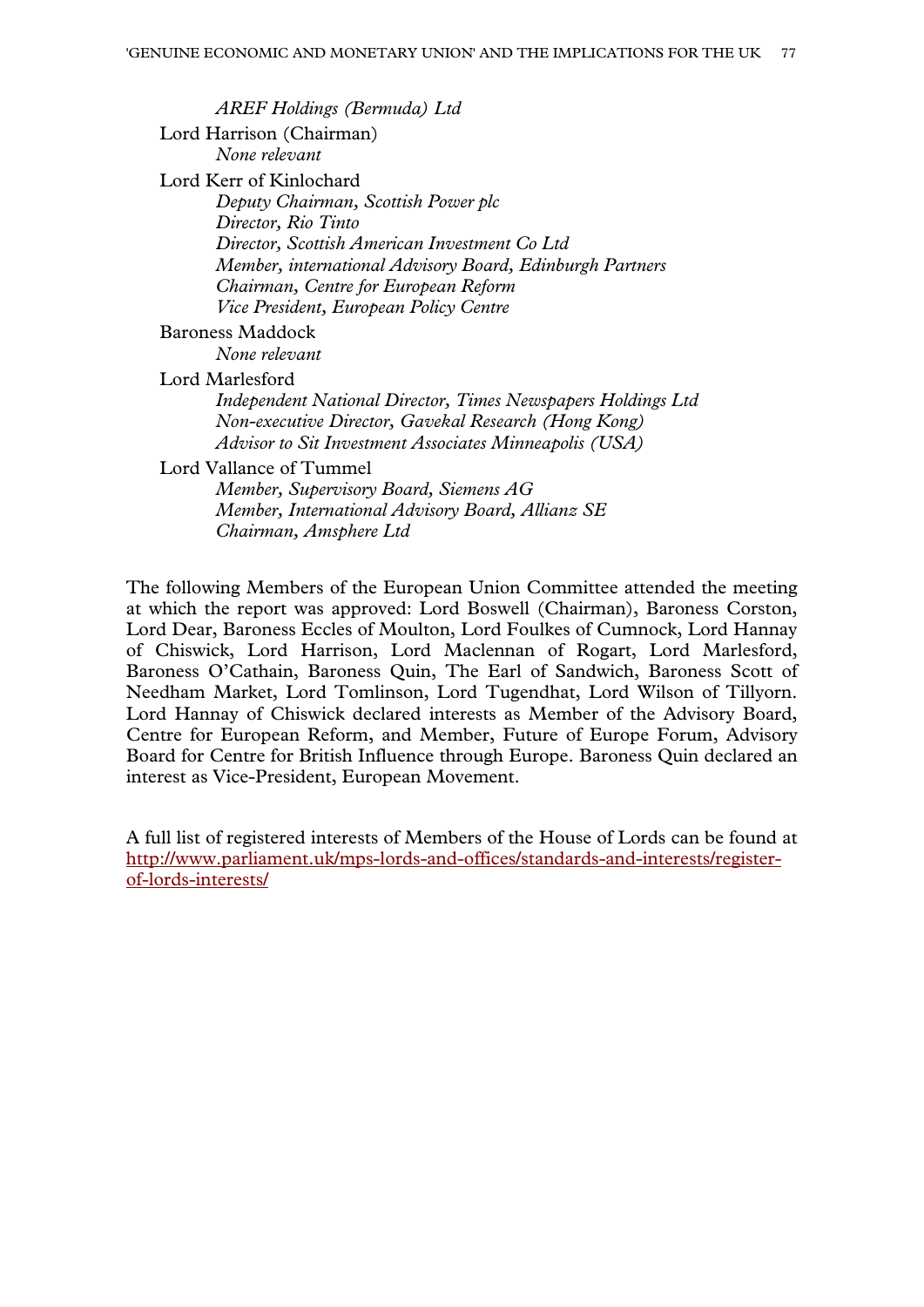# **APPENDIX 2: LIST OF WITNESSES**

Evidence is published online at<http://www.parliament.uk/hleua> and available for inspection at the Parliamentary Archives (020 7219 5314)

Evidence received by the Committee is listed below in chronological order of oral evidence session and in alphabetical order. Those witnesses marked with \* gave both oral evidence and written evidence. Those marked with \*\* gave oral evidence and did not submit any written evidence. All other witnesses submitted written evidence only.

| ★★       | $(QQ 1-18)$      | Centre for European Reform          |
|----------|------------------|-------------------------------------|
| ★★       |                  | Open Europe                         |
| ★★       |                  | John Peet                           |
| ★★       | $(QQ 19 - 38)$   | Graham Bishop                       |
| ★★       |                  | Hugo Dixon                          |
| ★★       |                  | Megan Greene                        |
| ★★       | $(QQ 39 - 54)$   | <b>British Chambers of Commerce</b> |
| *        |                  | City of London Corporation          |
| ★★       | $(QQ 55 - 65)$   | <b>Professor Willem Buiter</b>      |
| ★★       |                  | Dr Holger Schmieding                |
| ★★       | $(QQ 66 - 77)$   | Dr Federico Steinberg               |
| $^\star$ | $(QQ 78 - 88)$   | Professor Marco Pagano              |
| ★★       | $(QQ 89 - 100)$  | Dr Clemens Fuest                    |
| $\star$  | $(QQ 101-108)$   | European Commission                 |
| ★★       | $(QQ 109 - 120)$ | Guntram Wolff                       |
| ★★       | $(QQ 121-133)$   | Anton La Guardia                    |
| ★★       | $(QQ 134 - 147)$ | <b>European Policy Centre</b>       |
| ★★       |                  | Professor André Sapir               |
| ★★       | $(QQ 148 - 156)$ | <b>BUSINESSEUROPE</b>               |
| ★★       | $(QQ 157 - 169)$ | Elisa Ferreira MEP                  |
| ★★       |                  | Liêm Hoang Ngoc MEP                 |
| ★★       | (QQ 170-178)     | <b>Eurogroup Working Group</b>      |
| ★★       | $(OO 179-188)$   | <b>Sir Nigel Wicks</b>              |
| ★★       | $(QQ 189 - 196)$ | Professor Luis Garicano             |
| ★★       | $(QQ 197 - 208)$ | Lorenzo Codogno                     |
| ★★       | $(QQ 209 - 221)$ | <b>Sharon Bowles MEP</b>            |
| ★★       |                  | Roger Helmer MEP                    |
| ★★       |                  | Syed Kamall MEP                     |

# **Oral evidence in chronological order**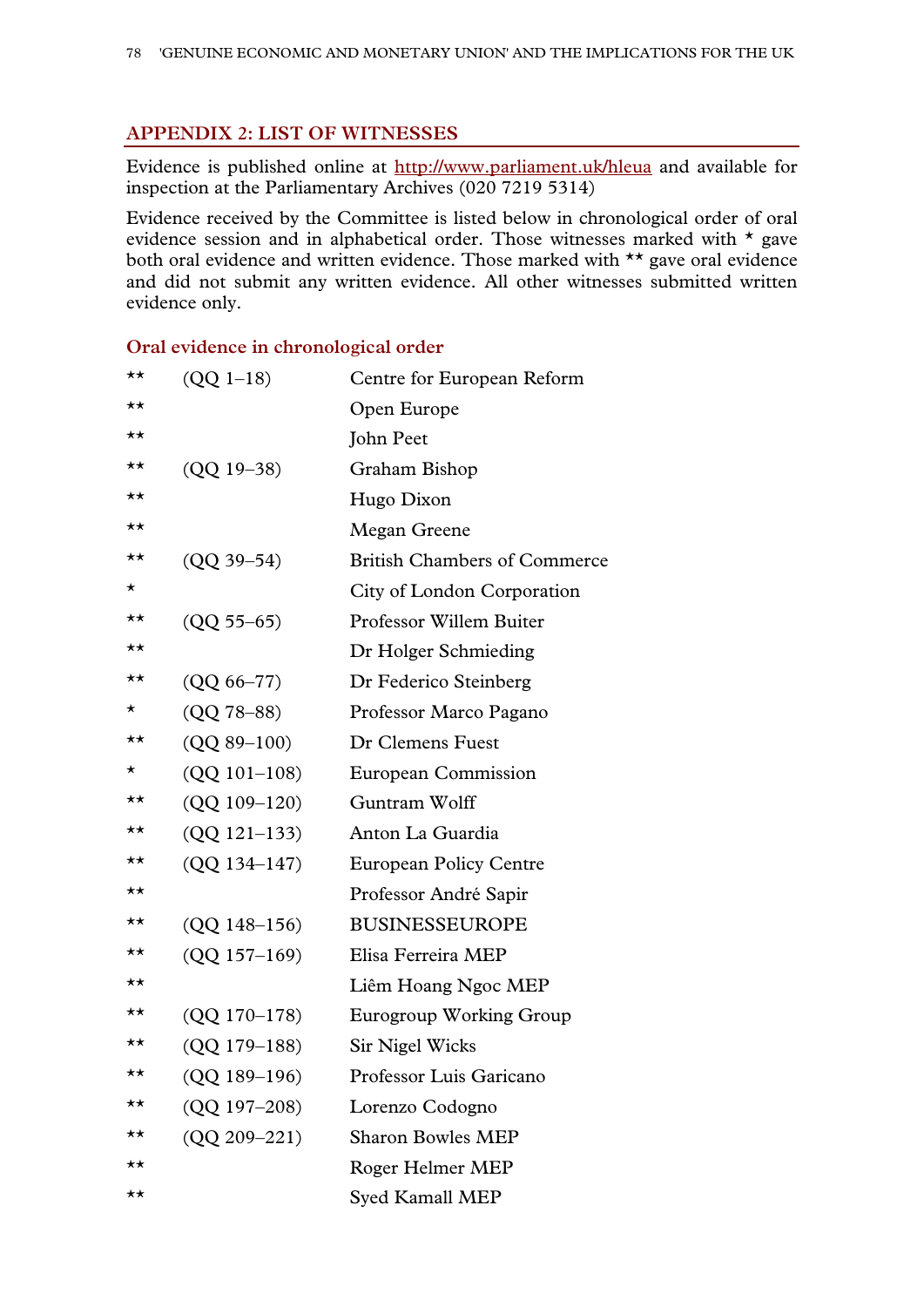| $\star\star$ | (QQ 222-229)     | Professor Agnès Bénassy-Quéré |
|--------------|------------------|-------------------------------|
| $\star\star$ | $(OO 230 - 247)$ | Dr Daniela Schwarzer          |
| $\star\star$ | $(OO 248 - 262)$ | Professor Mark Hallerberg     |
| ★★           | $(QQ 263 - 272)$ | Professor Dr Ansgar Belke     |
| $\star\star$ | $(QQ 273 - 286)$ | <b>Ulf Meyer-Rix</b>          |
| $\star\star$ | $(QQ 287 - 296)$ | Bettina Kudla MdB/MP (CDU)    |
| $\star\star$ |                  | Detlef Seif MdB/MP (CDU)      |
| $\star\star$ |                  | Manfred Zöllmer MdB/MP (SPD)  |
| $\star\star$ | $(QQ 297 - 315)$ | Professor Claudia Buch        |
| $\star\star$ |                  | <b>Professor Otmar Issing</b> |
| $\star\star$ |                  | Professor Jan Pieter Krahnen  |
| $\star\star$ | $($ QQ 316–331)  | <b>HM</b> Treasury            |

# **Alphabetical list of all witnesses**

Professor Kern Alexander

Association for Financial Markets in Europe (AFME)

- \*\* Professor Dr Ansgar Belke (QQ 263–272)
- \*\* Professor Agnès Bénassy-Quéré (QQ 222–229)
- \*\* Graham Bishop (QQ 19–38)
- \*\* Sharon Bowles MEP (QQ 209–221)
- \*\* British Chambers of Commerce (QQ 39–54)
- \*\* Professor Claudia Buch (QQ 297–315)
- \*\* BUSINESSEUROPE (QQ 148–156)
- \*\* Professor Willem Buiter (QQ 55–65)
- \*\* Centre for European Reform (QQ 1–18) Professor Jagjit S. Chadha John Chown
- \* City of London Corporation (QQ 39–54)
- \*\* Lorenzo Codogno (QQ 197–208) Professor Tim Congdon Professor Michael Dempster
- \*\* Hugo Dixon  $(QQ 19-38)$
- \*\* Eurogroup Working Group (QQ 170–178)
- \* European Commission (QQ 101–108)
- \*\* European Policy Centre (QQ 134–147) Nigel Farage MEP
- \*\* Elisa Ferreira MEP (QQ 157–169)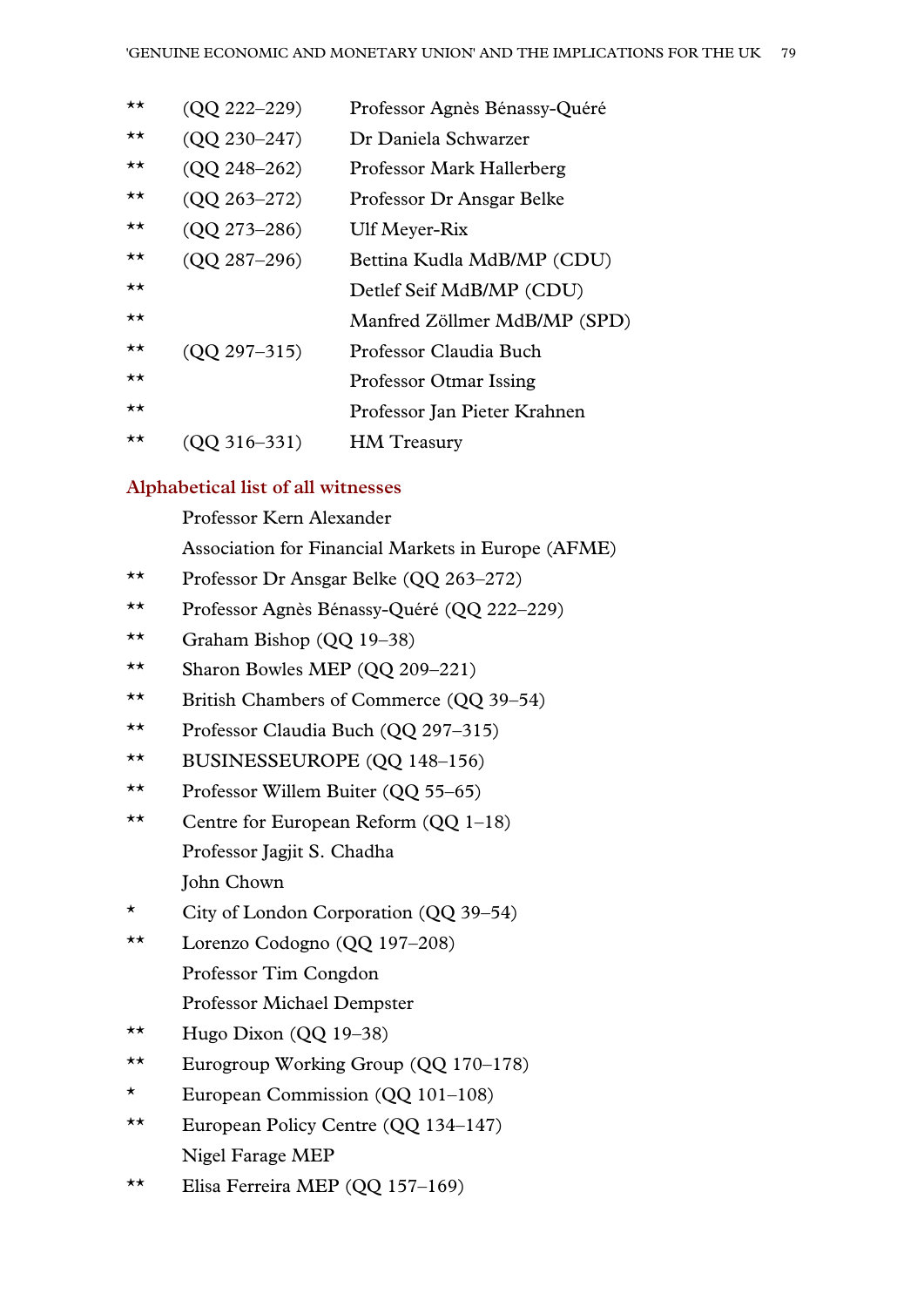- \*\* Dr Clemens Fuest (QQ 89–100)
- \*\* Professor Luis Garicano (QQ 189–196)
- \*\* Megan Greene (QQ 19–38)
- \*\* Anton La Guardia (QQ 121–133)
- \*\* Professor Mark Hallerberg (QQ 248–262)
- \*\* Roger Helmer MEP (QQ 209–221)
- \*\* HM Treasury (QQ 316–331)
- \*\* Liêm Hoang Ngoc MEP (QQ 157–169)
- \*\* Professor Otmar Issing (QQ 297–315)
- \*\* Syed Kamall MEP (QQ 209–221)
- \*\* Professor Jan Pieter Krahnen (QQ 297–315)
- \*\* Bettina Kudla, MdB/MP (CDU) (QQ 287–296) Professor Rosa M. Lastra Ruth Lea
- \*\* Ulf Meyer-Rix  $(QQ 273-286)$
- \*\* Open Europe  $(QQ 1-18)$
- \* Professor Marco Pagano (QQ 78–88)
- \*\* John Peet  $(QQ 1-18)$
- \*\* Professor André Sapir (QQ 134–147) Dr Waltraud Schelkle
- \*\* Dr Holger Schmieding (QQ 55–65)
- \*\* Dr Daniela Schwarzer (QQ 230–247)
- \*\* Detlef Seif, MdB/MP (CDU) (QQ 287–296)
- \*\* Dr Federico Steinberg (QQ 66–77)
- \*\* Sir Nigel Wicks (QQ 179–188)
- \*\* Guntram Wolff  $(QQ 109-120)$
- \*\* Manfred Zöllmer, MdB/MP (SPD) (QQ 287–296)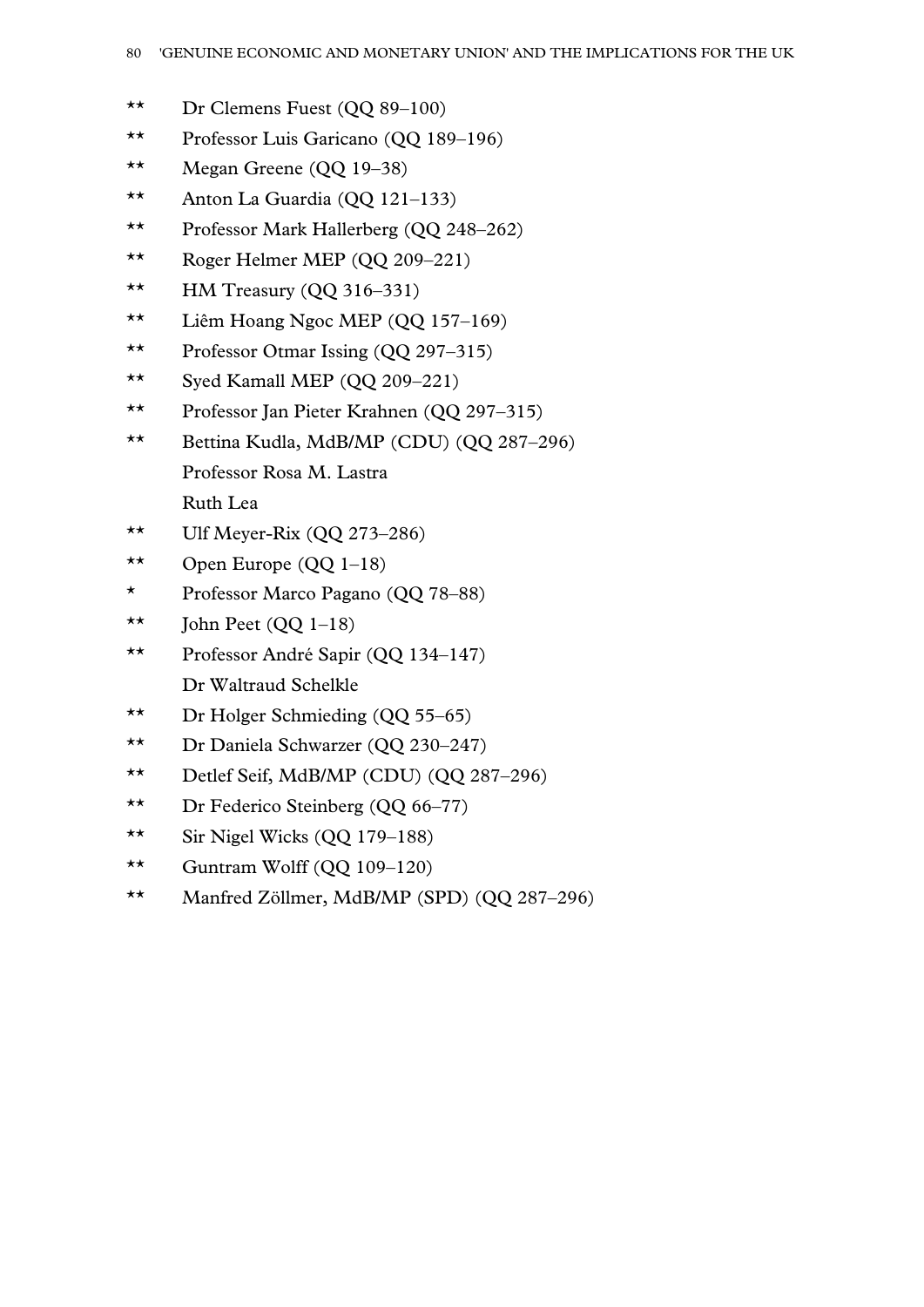# **APPENDIX 3: CALL FOR EVIDENCE**

The House of Lords EU Sub-Committee on Economic and Financial Affairs, chaired by Lord Harrison, is launching an inquiry into EU "Genuine Economic and Monetary Union" and its implications for the UK. We invite you to contribute evidence to this inquiry.

Since the June 2012 European Council, the heads of the main European institutions have put forward several proposals for so-called "Genuine Economic and Monetary Union" (GEMU).

The European Commission's December 2012 report, *A Blueprint for a Deep and Genuine Economic and Monetary Union*, provided the most comprehensive outline of how greater integration amongst euro area countries might be designed. There is also the vision for GEMU set out by the President of the European Council, Herman Van Rompuy, in his *Towards a Genuine Economic and Monetary Union*  paper. These proposals set out four essential building blocks for the future of EMU: an integrated financial framework, an integrated budgetary framework, an integrated economic policy framework, and strengthened democratic legitimacy and accountability. This inquiry intends to focus on the first three pillars, which fall within the Sub-Committee's remit.

These are ambitious and controversial proposals, reflected by the response to them at the 2012 December European Council, when the Commission's Blueprint received a lukewarm reception. Nonetheless, these proposals indicate a direction of travel towards an increasingly integrated EU inner core. The President of the European Council and the President of the Commission were invited to present to the June 2013 European Council possible measures and a time-bound roadmap on coordination of national reforms, the social dimension of EMU, mutually agreed contracts for competitiveness and growth, and solidarity mechanisms. In this context it is important for the implications of moves towards GEMU to be fully assessed, for those both inside and outside this inner core.

The Government have made clear that the UK will not take part in the majority of these proposals, arguing that they are intended to resolve the problems inherent in the euro area. Despite this, the changing shape of the EU that these proposals point to will have significant consequences for the UK and other non-euro area Member States, as well as for the single market as a whole. There are major questions for the Government to answer as to how the UK should best respond to these momentous developments.

The Sub-Committee welcomes evidence on the proposals that have been set out so far, but would also welcome further evidence on the proposals as they continue to take shape in the coming months.

Particular questions to which we invite you to respond are as follows (there is no need for individual submissions to deal with all of the issues, and witnesses are also invited to deal with any additional issues or proposals that emerge in the weeks and months after the Call for Evidence is published):

# **Genuine Economic and Monetary Union**

(1) How realistic are the plans for Genuine Economic and Monetary Union (GEMU)? Do they go far enough to correct the flaws in EMU revealed by the euro area crisis, or do they go too far to be palatable for some Member States?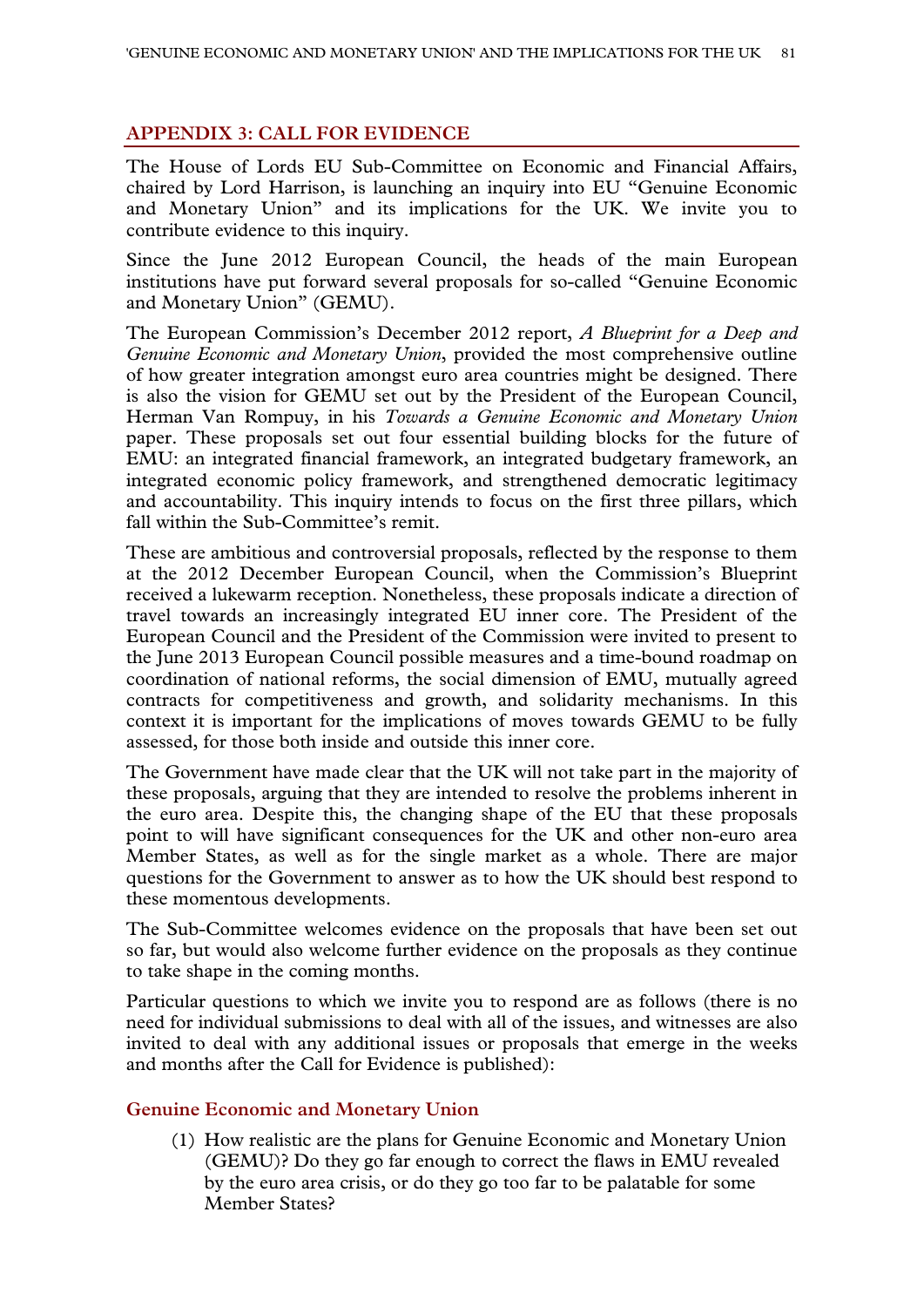(2) Will the proposals work, and if not, what other steps need to be taken?

# **An integrated financial framework (Banking Union)**

(3) Will the proposals for banking union decisively break the link between bank and sovereign debt? If not, what more needs to be done? Is the three-pronged model of a single supervisory mechanism, a common resolution mechanism and a common deposit insurance scheme realistically achievable, how long is likely to be needed to achieve it and what are the risks of long delays?

### **An integrated economic policy framework**

- (4) Binding contracts, known as "Convergence and Competitiveness Instruments", have been proposed as part of the plans for GEMU, which would encourage structural reforms through rewards or sanctions. Is such a proposal credible, would it be effective, and how could it be enforced?
- (5) There are also indications that, in the longer term, there could be deeper economic policy coordination amongst euro area countries, particularly in the areas of taxation and employment policy. Which areas of economic policy would you regard as appropriate for deeper integration?

### **An integrated budgetary framework**

- (6) In relation to the Commission's proposal of the creation of a 'fiscal capacity' in the medium term and the creation of an autonomous euro area budget in the longer term:
	- (a) Why is such a budget necessary, and what would its purpose be? Are there any alternative models that would achieve central fiscal stabilisation?
	- (b) How would it be funded, and how large would it need to be?
	- (c) Would it require new institutions? How would it interact with the EU budget?
	- (d) How might non-members of the euro area participate (voluntarily) in such a mechanism?
- (7) The creation of a European government bond ('Eurobond') jointly issued by euro area Member States has been suggested by a number of academics and commentators. What is your view on debt mutualisation? How plausible is it that such a scheme can be implemented?
- (8) Do the varying levels of competitiveness and the presence of persistent imbalances across Member States make a system of permanent fiscal transfers inevitable if the euro area is to survive, or could the goals of fiscal union (or integration) be attained without transfers?

### **Institutional issues**

(9) Does the current Treaty framework allow the euro area to go as far as is necessary in terms of integration within the current Treaty framework, or will GEMU inevitably require Treaty change? Should other mechanisms,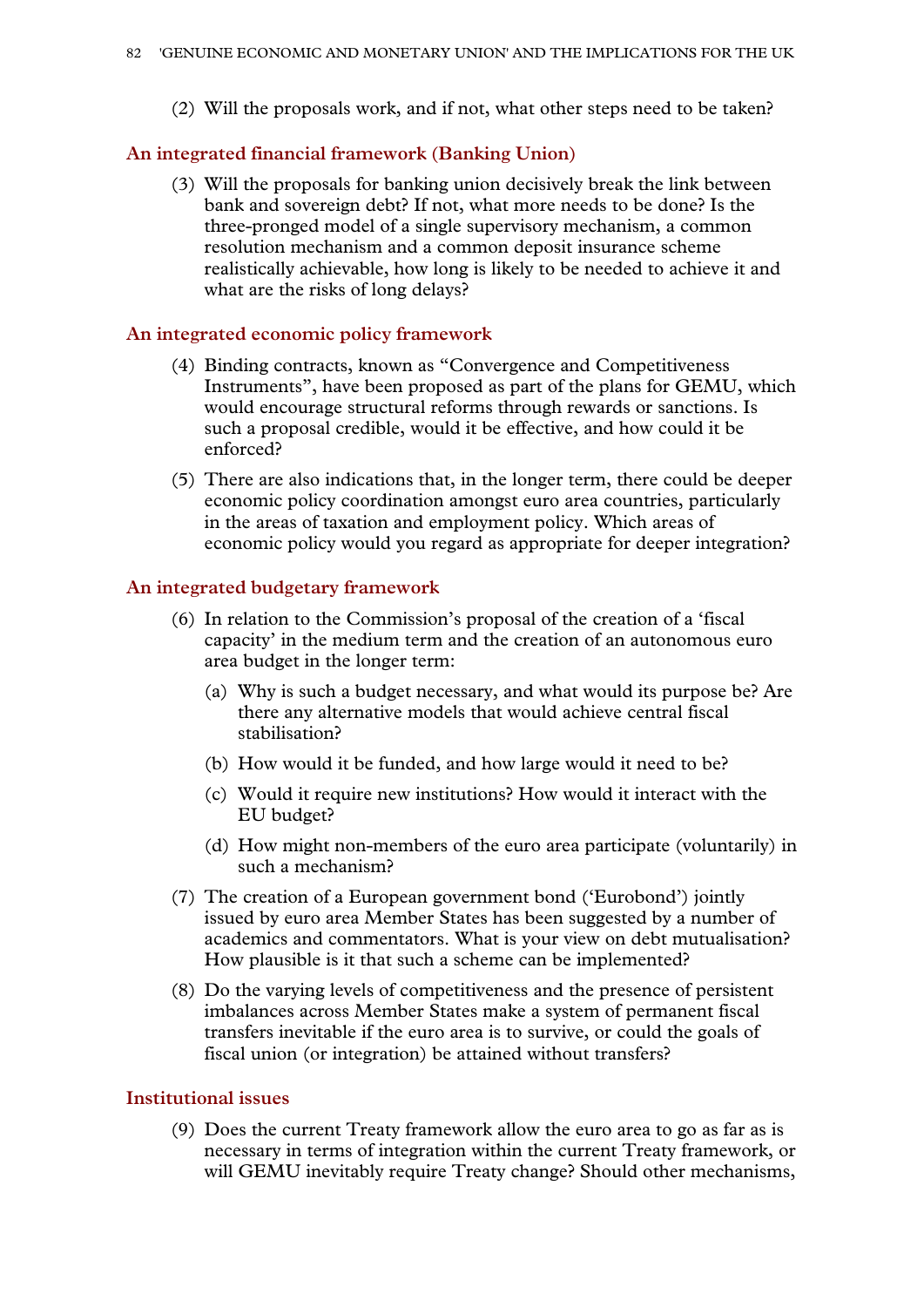such as further intergovernmental arrangements or enhanced cooperation, be considered?

- (10) How will EU institutional arrangements need to change in order to accommodate deeper integration?
	- (a) In the event that not all Member States choose to participate, would the need to ensure democratic legitimacy for contentious GEMU decisions require reform to the decision-making process, either in the European Parliament (e.g. through differential voting and Committee arrangements) or the Council?
	- (b) What are the implications of GEMU for the role of national parliaments?

### **Impact on the UK and the Single Market**

- (11) The UK Government have stated that any proposals must take account of the interests of all Member States, in particular with regard to the Single Market. How can this be achieved?
- (12) The UK Government have made clear that they will not participate in the majority of these measures. Do you think this is the right response or are there specific elements of the proposals for which it would be in the UK's interest to take part—whether fully or partly?
	- (a) Are there alternative 'models' for banking union which the UK would find more consistent with its preferences?
- (13) Since the majority of non-euro area Member States are likely to participate in many components of GEMU, are there particular risks for the UK finding itself in a small minority of non-participating Member States? How can the UK ensure that the voice of this minority continues to be heard? Do you anticipate any institutional changes that would prove problematic for the UK?
	- (a) What are the likely indirect impacts of non-participation on the UK's economic prospects, for instance in terms of its ability to attract inward investment and the impact on the position of the UK financial sector?

The deadline for written evidence is 24 June 2013.

*Issued on 24 April 2013.*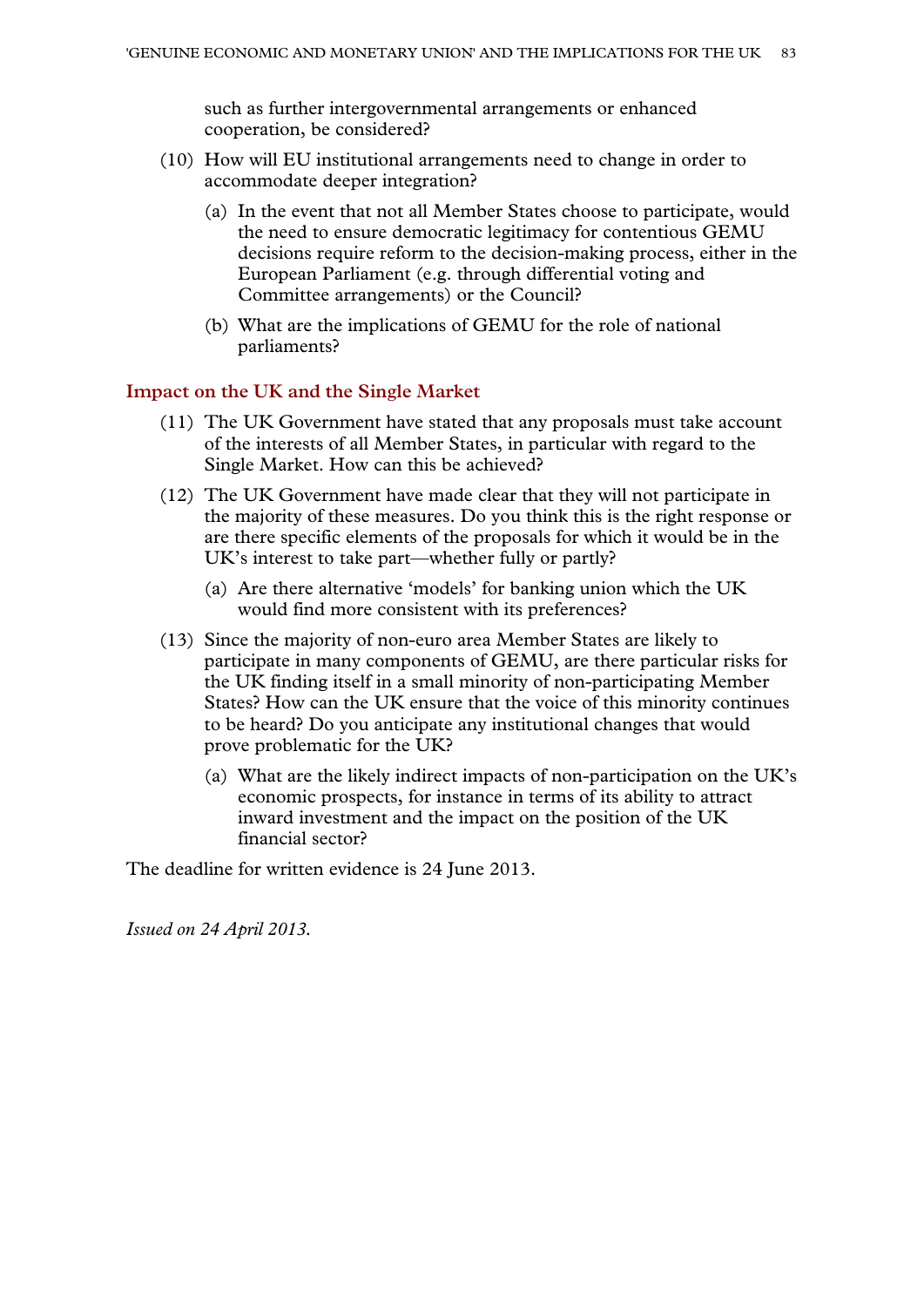# **APPENDIX 4: GLOSSARY**

| <b>AQR</b>             | <b>Asset Quality Review.</b>                                                                                                                                                                                                                                                                                                           |
|------------------------|----------------------------------------------------------------------------------------------------------------------------------------------------------------------------------------------------------------------------------------------------------------------------------------------------------------------------------------|
| Asymmetric shock       | A shock which only affects one economy (or a small<br>minority of economies), perhaps because a key industry<br>encounters difficulties or there is a natural disaster.                                                                                                                                                                |
| Bail-in                | The means by which shareholders, bondholders and some<br>depositors will be required to contribute to the costs of<br>bank failure.                                                                                                                                                                                                    |
| CDU                    | Christlich Demokratische Union Deutschlands<br>(the<br>Christian Democratic Party of Germany).                                                                                                                                                                                                                                         |
| Condititionality       | Requiring a recipient of financial support to undertake<br>specific policy actions in order to receive the funds.                                                                                                                                                                                                                      |
| Contagion              | The spread of financial risk across borders.                                                                                                                                                                                                                                                                                           |
| Covered deposits       | According to a definition from the Financial Stability<br>Board: "Covered deposits are those eligible deposits that<br>are actually covered or insured by a deposit insurance<br>scheme (i.e. they comply with the eligibility criteria for<br>inclusion and the value of the deposits fall within the<br>maximum coverage limit)."247 |
| <b>CSU</b>             | Christlich-Soziale Union in Bayern (Christian Social<br>Union in Bavaria).                                                                                                                                                                                                                                                             |
| <b>EBA</b>             | European Banking Authority.                                                                                                                                                                                                                                                                                                            |
| ECB                    | European Central Bank.                                                                                                                                                                                                                                                                                                                 |
| <b>ECOFIN</b>          | Economic and Financial Affairs Council.                                                                                                                                                                                                                                                                                                |
| <b>EFSF</b>            | European Financial Stability Facility.                                                                                                                                                                                                                                                                                                 |
| <b>EFSM</b>            | European Financial Stabilisation Mechanism.                                                                                                                                                                                                                                                                                            |
| <b>EMU</b>             | Economic and Monetary Union.                                                                                                                                                                                                                                                                                                           |
| <b>ESM</b>             | European Stability Mechanism.                                                                                                                                                                                                                                                                                                          |
| <b>ESRB</b>            | European Systemic Risk Board.                                                                                                                                                                                                                                                                                                          |
| Eurobill               | The proposal for common issuance by euro area Member<br>States of short-term government debt with a maturity of<br>up to one to two years.                                                                                                                                                                                             |
| Eurobond               | The proposed principal form of public debt open to all<br>members of the eurozone, jointly and severally guaranteed<br>by all participating Member States.                                                                                                                                                                             |
| Eurogroup              | An informal body that brings together the finance<br>ministers of countries whose currency is the euro.                                                                                                                                                                                                                                |
| <b>Four Presidents</b> | The Presidents of the European Council, the European<br>Commission, the Eurogroup and the European Central<br>Bank.                                                                                                                                                                                                                    |

<span id="page-83-0"></span>247 See Financial Stability Board (2012) 'Thematic Review on Deposit Insurance Systems', 8 February.